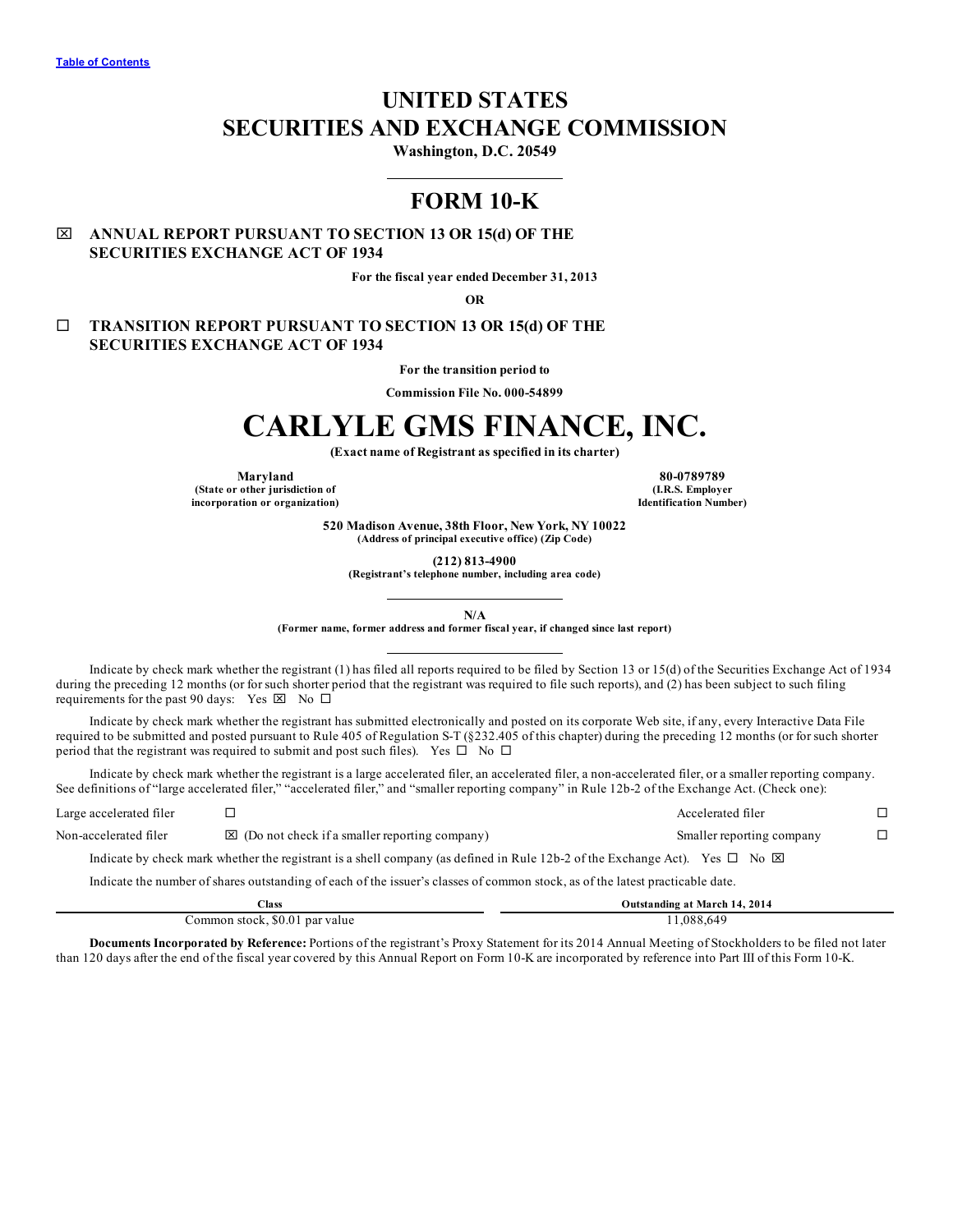## **CARLYLE GMS FINANCE, INC. INDEX**

<span id="page-1-0"></span>

| Part I      |                                                                                                              |                |
|-------------|--------------------------------------------------------------------------------------------------------------|----------------|
| Item 1.     | <b>Business</b>                                                                                              | $\overline{2}$ |
| Item 1A.    | <b>Risk Factors</b>                                                                                          | 19             |
| Item 1B.    | <b>Unresolved Staff Comments</b>                                                                             | 45             |
| Item 2.     | Properties                                                                                                   | 45             |
| Item 3.     | <b>Legal Proceedings</b>                                                                                     | 45             |
| Item 4.     | <b>Mine Safety Disclosures</b>                                                                               | 45             |
| Part II     |                                                                                                              |                |
| Item 5.     | Market for Registrant's Common Equity, Related Stockholder Matters and Issuer Purchases of Equity Securities | 46             |
| Item 6.     | <b>Selected Financial Data</b>                                                                               | 47             |
| Item 7.     | Management's Discussion and Analysis of Financial Condition and Results of Operations                        | 48             |
| Item 7A.    | <b>Ouantitative and Oualitative Disclosures About Market Risk</b>                                            | 63             |
| Item 8.     | <b>Financial Statements and Supplementary Data</b>                                                           | 65             |
| Item 9.     | Changes and Disagreements with Accountants on Accounting and Financial Disclosure                            | 95             |
| Item 9A.    | <b>Controls and Procedures</b>                                                                               | 95             |
| Item 9B.    | Other Information                                                                                            | 95             |
| Part III    |                                                                                                              |                |
| Item 10.    | Directors, Executive Officers and Corporate Governance                                                       | 96             |
| Item 11.    | <b>Executive Compensation</b>                                                                                | 96             |
| Item $12$ . | Security Ownership of Certain Beneficial Owners and Management and Related Stockholder Matters               | 96             |
| Item $13$ . | Certain Relationships and Related Transactions, and Director Independence                                    | 96             |
| Item 14.    | <b>Principal Accountant Fees and Services</b>                                                                | 96             |
| Part IV     |                                                                                                              |                |
| Item $15$ . | <b>Exhibits and Financial Statement Schedules</b>                                                            | 97             |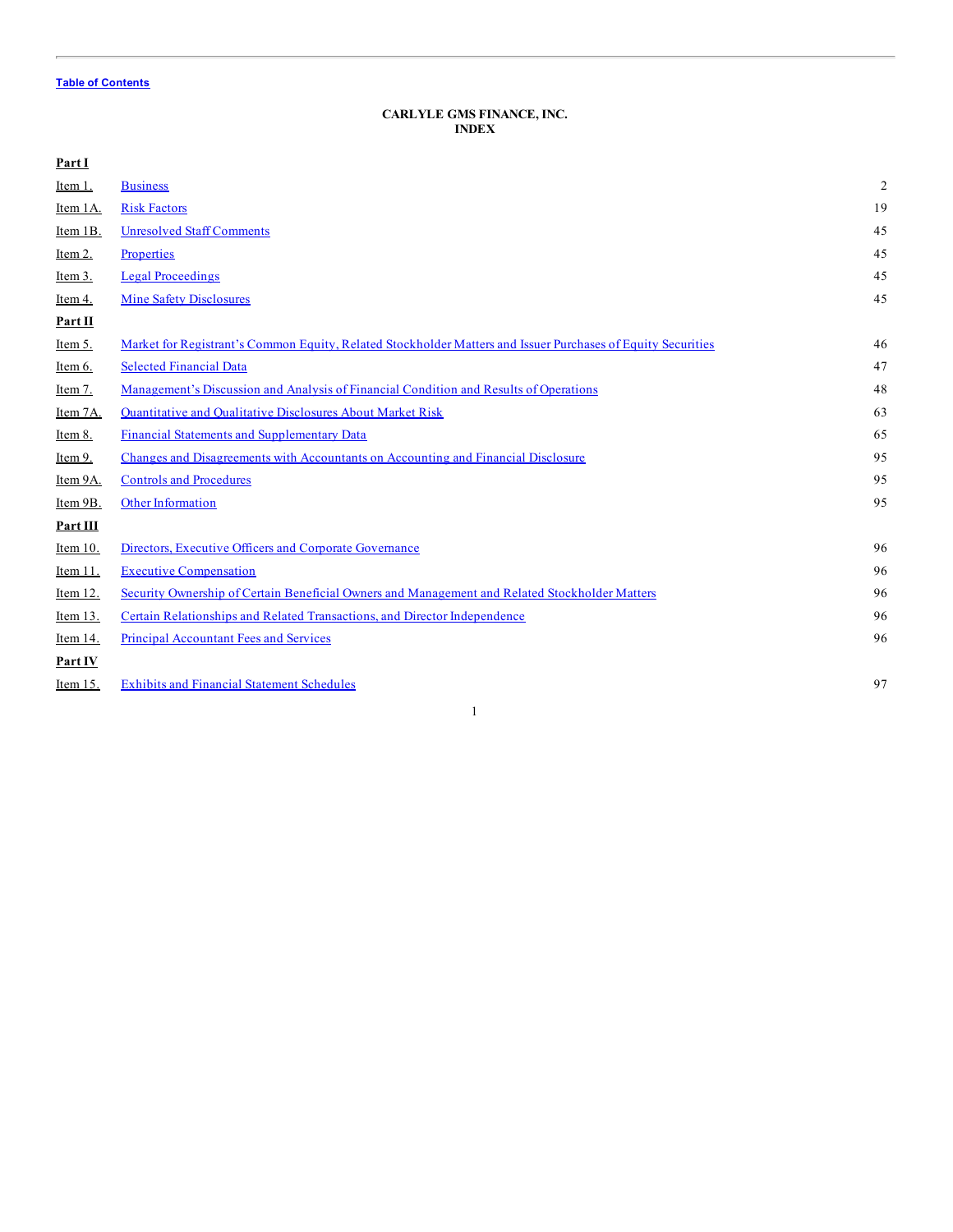#### **CAUTIONARY STATEMENT REGARDING FORWARD-LOOKING STATEMENTS**

We have included or incorporated by reference in this Form 10-K, and from time to time our management may make, "forward-looking statements". These forward-looking statements are not historical facts, but instead relate to future events or the future performance or financial condition of Carlyle GMS Finance, Inc. ("we," "us," "our," "GMS Finance," or the "Company"). These statements are based on current expectations, estimates and projections about us, our current or prospective portfolio investments, our industry, our beliefs, and our assumptions. The forward-looking statements contained in this Form 10-K and the documents incorporated by reference herein involve a number of risks and uncertainties, including statements concerning:

- our, or our portfolio companies', future business, operations, operating results or prospects;
- the return or impact of current and future investments;
- the impact of a protracted decline in the liquidity of credit markets on our business;
- the impact of fluctuations in interest rates on our business;
- the impact of changes in laws or regulations (including the interpretation thereof) governing our operations or the operations of our portfolio companies;
- the valuation of our investments in portfolio companies, particularly those having no liquid trading market;
- our ability to recover unrealized losses;
- market conditions and our ability to access alternative debt markets and additional debt and equity capital;
- our contractual arrangements and relationships with third parties;
- the general economy and its impact on the industries in which we invest;
- the financial condition of and ability of our current and prospective portfolio companies to achieve their objectives;
- our expected financings and investments;
- our ability to successfully integrate any acquisitions;
- the adequacy of our cash resources and working capital;
- the timing, form and amount of any dividend distributions;
- the timing of cash flows, if any, from the operations of our portfolio companies;
- the ability of our investment adviser to locate suitable investments for us and to monitor and administer our investments; and
- our intent to be treated as a regulated investment company under Subchapter M of the Internal Revenue Code of 1986, as amended.

We use words such as "anticipates," "believes," "expects," "intends," "will," "should," "may" and similar expressions to identify forward-looking statements, although not all forward-looking statements include these words. Our actual results and condition could differ materially from those implied or expressed in the forward-looking statements for any reason, including the factors set forth in "*Risk Factors*" in Part I, Item 1A of and elsewhere in this Form 10-K.

We have based the forward-looking statements included in this Form 10-K on information available to us on the date of this Form 10-K, and we assume no obligation to update any such forward-looking statements. Although we undertake no obligation to revise or update any forward-looking statements, whether as a result of new information, future events or otherwise, you are advised to consult any additional disclosures that we may make directly to you or through reports that we have filed or in the future may file with the Securities and Exchange Commission (the "SEC"), including our registration statement on Form 10, annual reports on Form 10-K, quarterly reports on Form 10-Q and current reports on Form 8-K.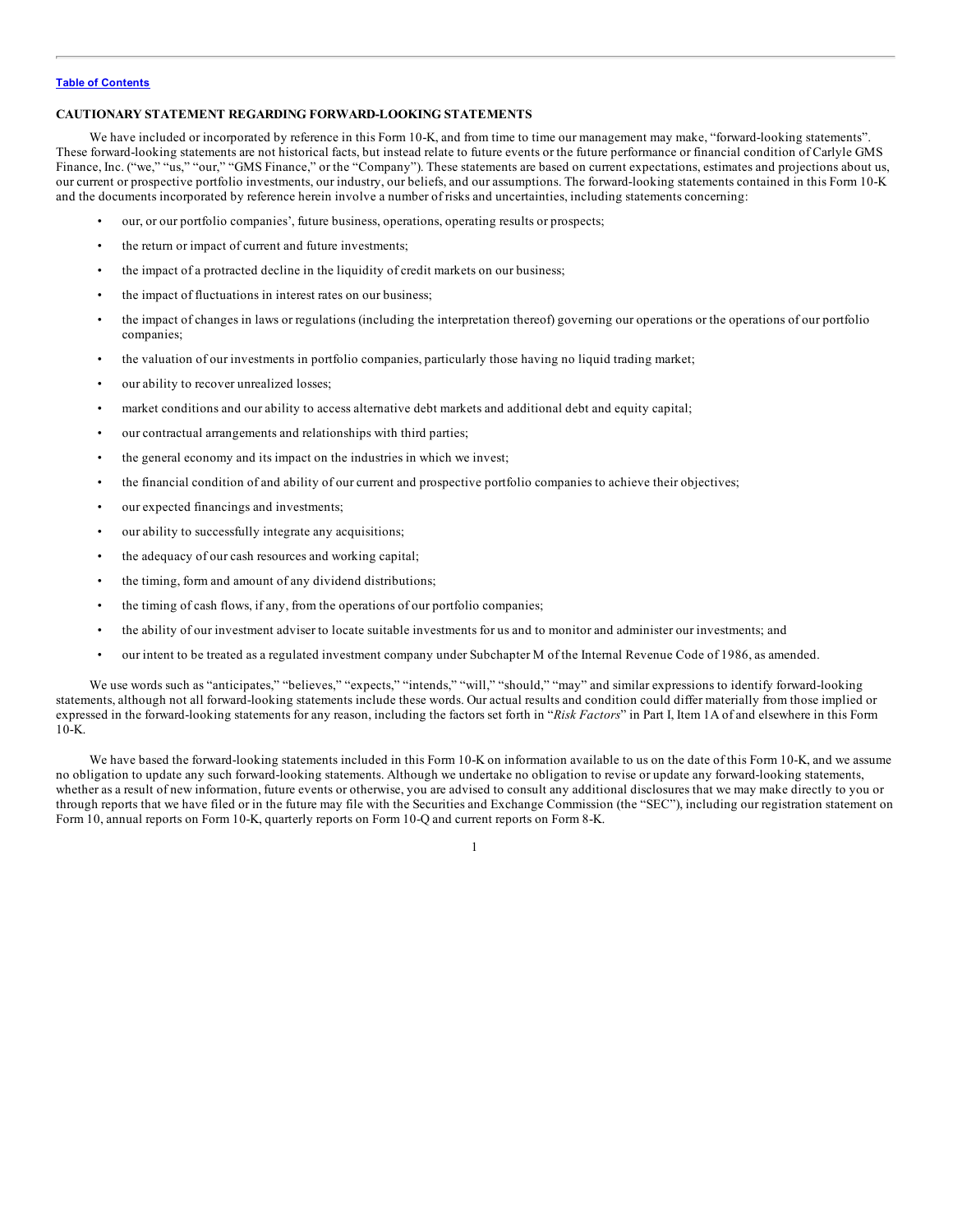## <span id="page-3-0"></span>**PART I**

In this annual report, except where the context suggests otherwise:

- the terms "CGMSIM," "Adviser" and "Investment Adviser" refer to Carlyle GMS Investment Management L.L.C., our investment adviser;
- the terms "CGMSFA" and "Administrator" refer to Carlyle GMS Finance Administration L.L.C., our administrator;
- the term "Carlyle" refers to The Carlyle Group L.P., a global alternative asset manager publicly traded on NASDAQ Global Select Market under the symbol "CG". Refer to the sec.gov website for further information on Carlyle; and
- references to "this Form 10-K" are to our Annual Report on Form 10-K for the year ended December 31, 2013.

#### **Item 1. Business**

GMS Finance, together with NF Investment Corp. ("NFIC"), form the exclusive ongoing Carlyle platform focused on U.S. middle market debt investments, and is managed by an experienced management team with extensive middle market lending experience. GMS Finance's investment objective is to generate current income and capital appreciation primarily through debt investments in U.S. middle market companies with approximately \$10 million to \$100 million of earnings before interest, taxes, depreciation and amortization ("EBITDA"). GMS Finance seeks to achieve our investment objective by investing primarily in first lien senior secured and unitranche loans to private U.S. middle market companies that are, in many cases, controlled by private equity investment firms ("Middle Market Senior Loans"). Depending on market conditions, we expect that between 70% and 80% of the value of our assets, including the amount of any borrowings for investment purposes, will be invested in Middle Market Senior Loans, with the balance invested in higheryielding investments, which may include middle market junior loans such as corporate mezzanine loans, equity co-investments, broadly syndicated first lien senior secured loans and second lien loans, high-yield bonds, structured finance obligations and/or other opportunistic investments ("Opportunistic Investments").

The growth and development of our Company has been guided by several fundamental tenets:

- **Experienced Investment Team**—The Company is managed by an experienced management team of 31 investment professionals with extensive middle market lending experience (the "CGMSIM Investment Team"). Our Adviser's investment committee that is responsible for reviewing and approving our middle market loan investments (the "Investment Committee") consists of 6 seasoned investment professionals from across the Global Market Strategies ("GMS") segment of Carlyle.
- **Leverage the Carlyle Network**—Carlyle, a leading global alternative asset manager, provides infrastructure, including back-office support, reporting assistance and accounting resources, and investment insight through proprietary deal flow, industry experience and sector knowledge. In addition, the Company benefits from the well branded, scalable origination and underwriting platform of GMS.
- **Attractive Origination Model**—The CGMSIM Investment Team's multi-channel origination model produces attractive investment opportunities through a variety of sources including over 250 private equity firms, debt capital providers and advisory firms with a middle market orientation. The CGMSIM Investment Team has cultivated very strong relationships with private equity sponsors and debt capital providers, with whom we work with closely in sourcing and executing transactions.
- **Diligent Investment Strategy**—Our investment decisions are based on in-depth, fundamental underwriting and credit research grounded in a conservative credit orientation. This systematic, consistent approach is augmented by industry expertise and tenured underwriting professionals who both lead the CGMSIM Investment Team and serve on the Investment Committee.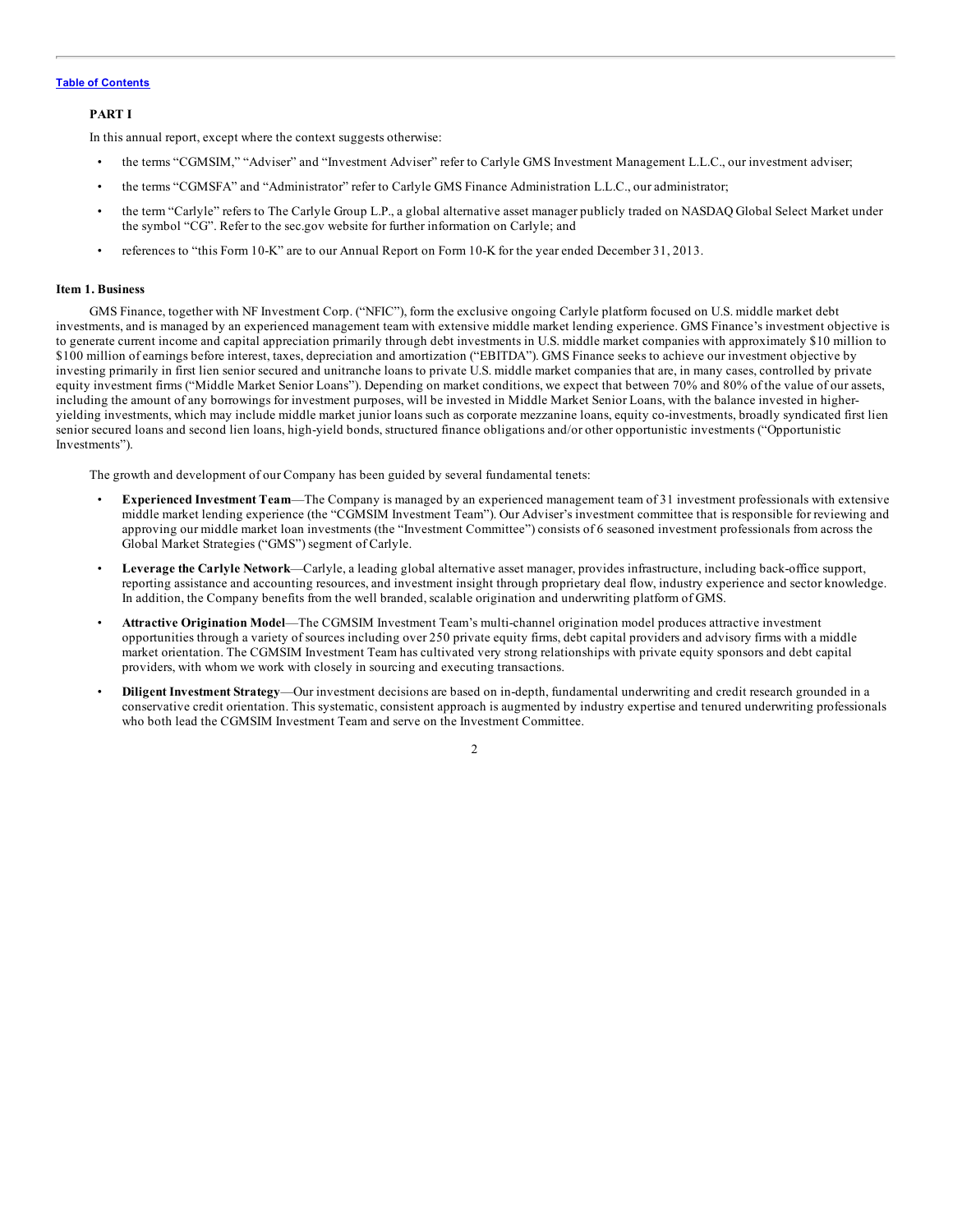The following highlights illustrate our accomplishments since the commencement of our operations:

- **Capital Commitments and Investments**—As of March 14, 2014, we have raised a total of \$1.1 billion in total capital commitments in GMS Finance. Of that total, and inclusive of the use of leverage, we have deployed \$141.9 million in 16 Middle Market Senior Loans, \$40.6 million in 7 second lien loans and \$33.9 million in 9 structured finance obligations through December 31, 2013.
- **Revolving Credit Facility**—We have secured a \$500 million senior secured revolving credit facility at favorable pricing and terms with various lenders (the "Revolving Credit Facility").
- **Team Enhancements**—Our Investment Adviser has added a seasoned investment professional to run our capital markets team, who will play an important role in helping ensure that GMS Finance is strongly anchored within the banking and sponsor community, enabling us to continue to invest wisely and create value for our investors.
- **Strong Management Alignment With Investors**—Certain members of Carlyle's senior management team, Carlyle employees and operating executives, and certain partners and affiliates of Carlyle committed to purchase an aggregate of \$43.0 million of common stock in our initial closing of capital commitments (the "Initial Closing"). In addition, the Investment Adviser intends to reinvest 25% of all after-tax incentive fees in shares of the Company.

## **GMS Finance**

GMS Finance is a Maryland corporation formed on February 8, 2012, and structured as an externally managed, non-diversified closed-end investment company. On May 2, 2013, GMS Finance filed its election to be regulated as a business development company ("BDC") under the Investment Company Act of 1940, as amended (together with the rules and regulations promulgated thereunder, the "Investment Company Act"). GMS Finance intends to be treated, and intends to comply with the requirements to qualify annually, as a regulated investment company ("RIC") under Subchapter M of the Internal Revenue Code of 1986, as amended, (the "Code") commencing with its taxable year ended December 31, 2013.

GMS Finance was initially funded on March 30, 2012, with the purchase of 100 shares at a net asset value ("NAV") of \$20.00 per share by our Investment Adviser. On May 2, 2013, GMS Finance completed its Initial Closing and subsequently commenced substantial investment operations. As of December 31, 2012 and for the period of January 1, 2013 through May 1, 2013, GMS Finance had not commenced operations. If GMS Finance has not consummated an initial public offering of its common stock that results in an unaffiliated public float of at least 15% of the aggregate capital commitments received prior to the date of such initial public offering (a "Qualified IPO") by May 2, 2018, then GMS Finance (subject to any necessary stockholder approvals and applicable requirements of the Investment Company Act) will use its best efforts to wind down and/or liquidate and dissolve.

GMS Finance is an "emerging growth company" as defined in the Jumpstart Our Business Startups Act of 2012 (the "JOBS Act"). GMS Finance will remain an emerging growth company for up to five years following an initial public offering, although if the market value of the common stock that is held by non-affiliates exceeds \$700 million as of any June 30 before that time, GMS Finance would cease to be an emerging growth company as of the following December 31.

Carlyle GMS Finance SPV LLC (the "Borrower Sub") is a Delaware limited liability company that was formed on January 3, 2013. The Borrower Sub invests in first lien senior secured loans and second lien loans. The Borrower Sub is a wholly-owned subsidiary of the Company and is consolidated in our consolidated financial statements included in Part II, Item 8 of this Form 10-K commencing from the date of its formation, January 3, 2013.

GMS Finance is externally managed by our Investment Adviser, an investment adviser registered under the Investment Advisers Act of 1940, as amended (the "Advisers Act"). Our Administrator provides the

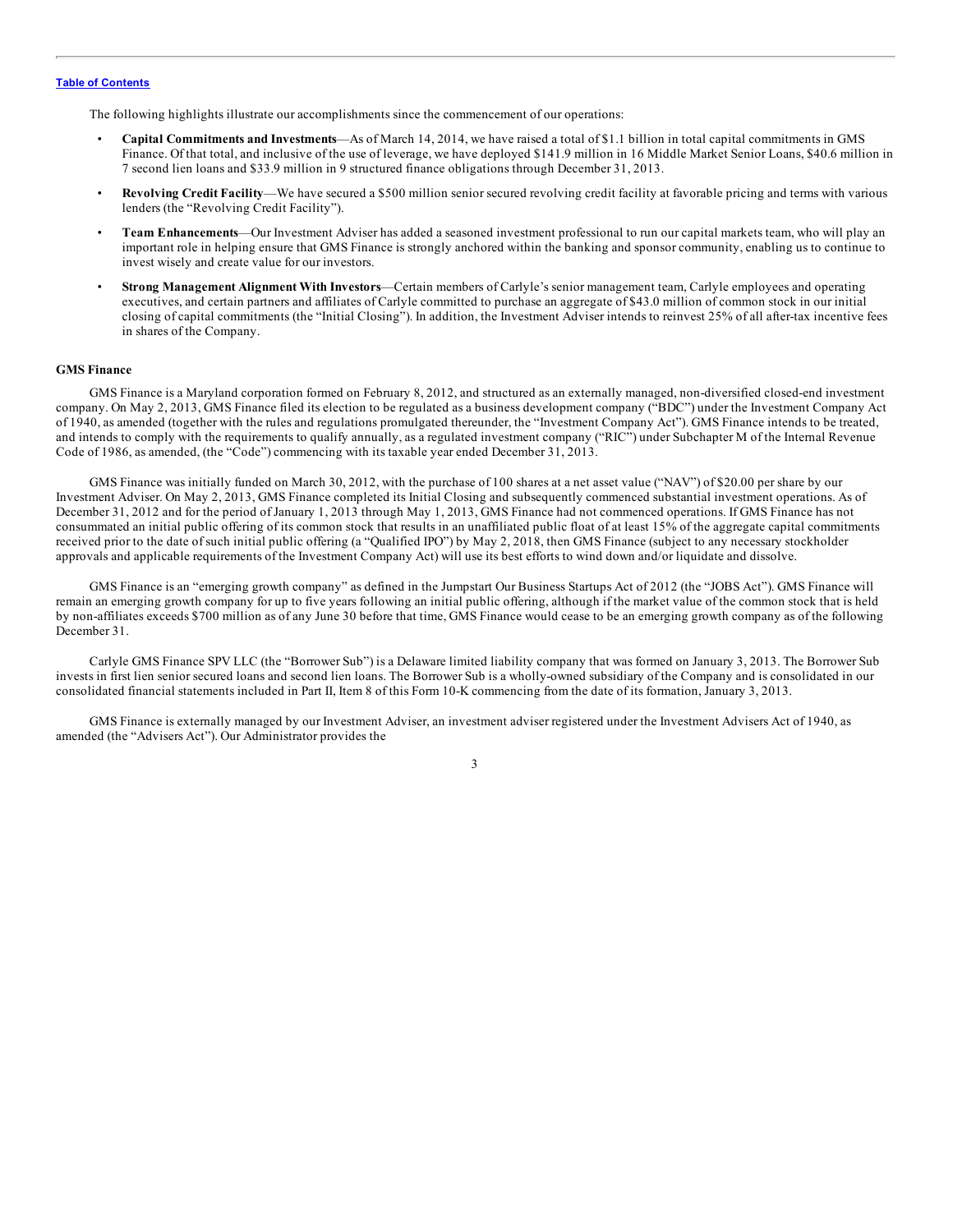administrative services necessary for us to operate. Both the Investment Adviser and the Administrator are wholly-owned subsidiaries of Carlyle Investment Management L.L.C. ("CIM"), a subsidiary of Carlyle.

NFIC is an externally managed, non-diversified closed-end investment company that has elected to be regulated as a BDC under the Investment Company Act and intends to be treated as a RIC under the Code. NFIC seeks to achieve its investment objective by investing primarily in Middle Market Senior Loans and has the same Adviser and Administrator as us. Refer to the sec.gov website for further information on NFIC.

As a BDC, GMS Finance is required to comply with certain regulatory requirements. As part of these requirements, the Company must not acquire any assets other than "qualifying assets" specified in the Investment Company Act unless, at the time the acquisition is made, at least 70% of its total assets are qualifying assets (with certain limited exceptions).

GMS Finance intends to be treated, and intends to comply with the requirements to qualify annually, as a RIC under the Code, and operates in a manner so as to qualify for the tax treatment applicable to RICs. To qualify as a RIC, GMS Finance must, among other things, meet certain source-of-income and asset diversification requirements and timely distribute to its stockholders generally at least 90% of its investment company taxable income, as defined by the Code, for each year. Pursuant to this election, GMS Finance generally does not have to pay corporate level taxes on any income that it distributes to stockholders, provided that GMS Finance satisfies those requirements.

#### **About Our Adviser**

Our investment activities are managed by our Investment Adviser. CGMSIM is responsible for sourcing potential investments, conducting research and due diligence on prospective investments and equity sponsors, analyzing investment opportunities, structuring our investments and monitoring our investments and portfolio companies on an ongoing basis. For providing these services, the Investment Adviser receives a fee from us pursuant to an investment advisory agreement (the "Investment Advisory Agreement"). For more information on the Investment Advisory Agreement, including the fee consisting of two components—a base management fee and an incentive fee, see Note 5 to the consolidated financial statements in Part II, Item 8 of this Form 10-K.

Prior to a Qualified IPO, subject to the receipt of any necessary regulatory approvals, CGMSIM intends to make capital commitments to purchase shares of our common stock in an amount equal to approximately 25% of each installment of the net after-tax incentive fee that CGMSIM receives from us. In addition, we have been informed by CGMSIM that, following the completion of a Qualified IPO, CGMSIM intends to purchase shares of our common stock in the open market at a purchase price, in the aggregate, equal to approximately 25% of each installment of the net after-tax incentive fee that CGMSIM receives from us, subject to market conditions.

Our Investment Committee consists of Michael J. Petrick, Chairman of our Investment Committee, Managing Director of Carlyle, Head of GMS and Chairman of GMS Finance and NFIC, Kenneth J. Kencel, Managing Director of Carlyle and President and Director of GMS Finance and NFIC, George F. Kurteson, Consultant to CGMSIM, Christopher B. Cox, Principal of Carlyle, Linda Pace, Managing Director of Carlyle and Head of U.S. Structured Credit for GMS, and Prabu Davamanirajan, Managing Director of Carlyle and Chief Risk Officer of GMS.

Pursuant to a personnel agreement between the Investment Adviser and The Carlyle Group Employee Co., L.L.C. ("Carlyle Employee Co."), an affiliate of the Investment Adviser, Carlyle Employee Co. provides the Investment Adviser with access to investment professionals that comprise the CGMSIM Investment Team. As of February 28, 2014, the CGMSIM Investment Team includes a team of 31 investment professionals designated from Carlyle's GMS platform.

Our executive officers and directors, the employees of the Investment Adviser and members of the Investment Committee serve or may serve as investment advisors, officers, directors or principals of entities or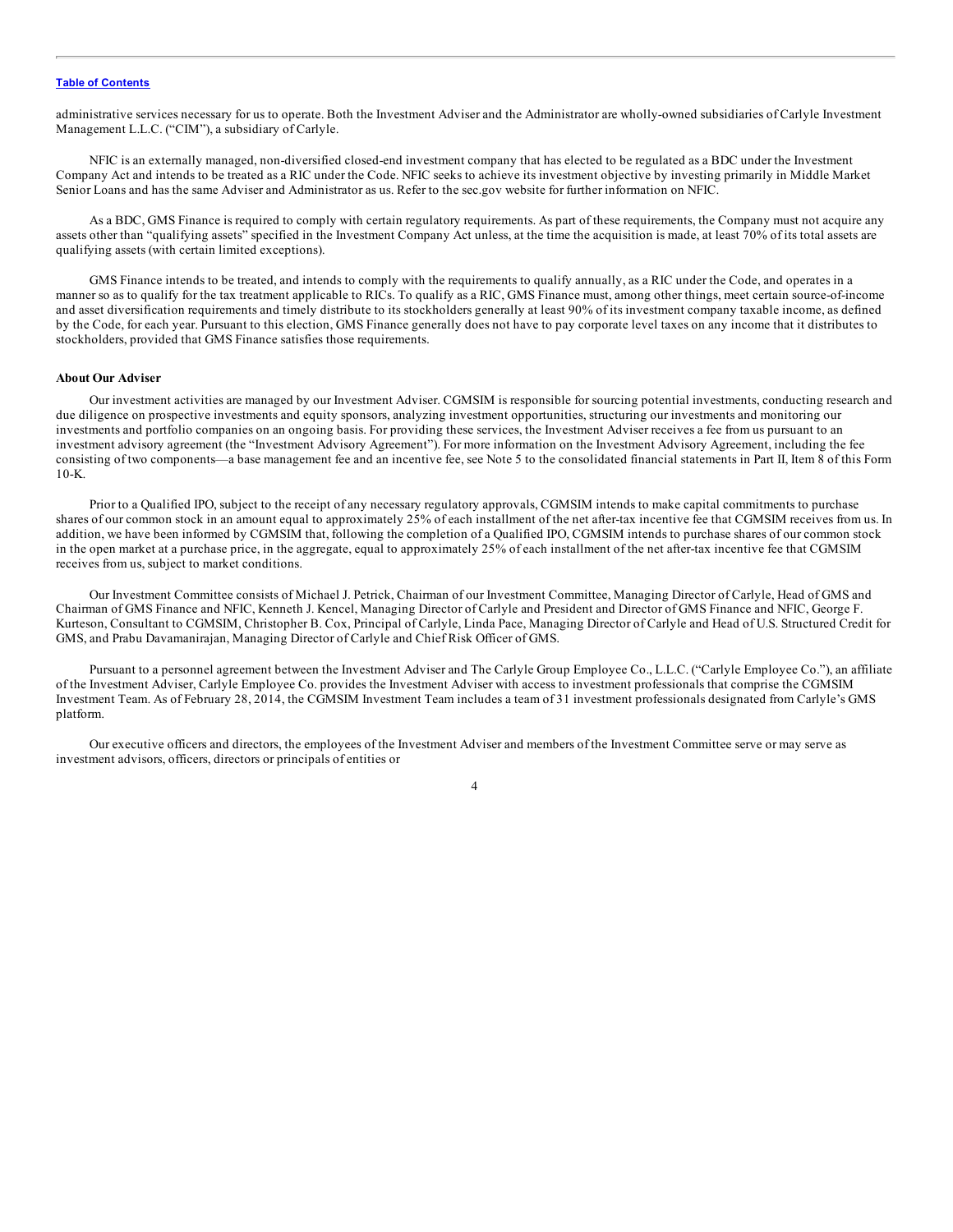investment funds that operate in the same or a related line of business as we do and/or investment funds, accounts and other similar arrangements advised by Carlyle and its affiliates. An affiliated investment vehicle currently formed, such as Churchill Cayman Ltd. ("Churchill Cayman") and NFIC, or formed in the future and managed by the Investment Adviser or its affiliates may have overlapping investment objectives and strategies with our own and, accordingly, may invest in asset classes similar to those targeted by us. As a result, the Investment Adviser and/or its affiliates may face conflicts in allocating investment opportunities between us and such other entities. Accordingly, we may not be given the opportunity to participate in certain investments made by investment funds managed by advisors affiliated with the Investment Adviser. However, the Investment Adviser and its affiliates will endeavor to allocate investment opportunities in a fair and equitable manner and consistent with applicable allocation procedures. See "*Risk Factors—Risks Related to Our Investments—We* operate in a highly competitive market for investment opportunities, and compete with investment vehicles sponsored or advised by our affiliates" and "Risks Related to Our Business and Structure—There are significant potential conflicts of interest, including the management of NFIC, other funds affiliated with Carlyle and of Churchill Cayman by our Investment Adviser's key investment professionals, which could impact our investment returns" in Part I, Item 1A of this Form 10-K for more information.

We may co-invest on a concurrent basis with our affiliates, such as NFIC, subject to compliance with applicable regulations and regulatory guidance, as well as applicable allocation procedures. On February 26, 2014, the SEC granted us and NFIC an exemptive relief ("Exemptive Relief") to co-invest in suitable investments, subject to certain terms and conditions in the Exemptive Relief.

## **About Carlyle**

Carlyle is one of the world's largest and most diversified multi-product global alternative asset management firms. Carlyle and its affiliates advise an array of specialized investment funds and other investment vehicles that invest across a range of industries, geographies, asset classes and investment strategies. Since its founding in Washington, D.C. in 1987, Carlyle has grown to become a leading global alternative asset manager with approximately \$189 billion in assets under management ("AUM") across 118 funds and 106 fund of funds vehicles as of December 31, 2013. Carlyle has more than 1,500 employees, including more than 700 investment professionals in 34 offices across six continents, and serves over 1,650 active carry fund investors from 76 countries.

Carlyle's GMS platform was established in 1999 with its first high yield fund. As of December 31, 2013, it advises a group of 61 active funds that pursue investment opportunities across various types of credit, equities and alternative instruments, and (with regards to certain macroeconomic strategies) currencies, commodities and interest rate products and their derivatives.

Primary areas of focus for Carlyle's GMS teams include:

- *Structured Credit Funds.* The structured credit funds invest primarily in performing senior secured bank loans through structured vehicles and other investment vehicles. In 2013, Carlyle closed four new collateralized loan obligations ("CLOs") in the United States and raised its first two CLOs in Europe since the financial crisis with a total of \$2.1 billion and \$0.9 billion, respectively, of assets at December 31, 2013. As of December 31, 2013, the structured credit team advised 39 funds in the United States and Europe totaling, in the aggregate, approximately \$15.8 billion in AUM.
- *Distressed and Corporate Opportunities.* The distressed and corporate opportunities funds generally invest in liquid and illiquid securities and obligations, including secured debt, senior and subordinated unsecured debt, convertible debt obligations, preferred stock and public and private equity of financially distressed companies in defensive and asset-rich industries. In certain investments, these funds may seek to restructure pre-reorganization debt claims into controlling positions in the equity of reorganized companies. As of December 31, 2013, Carlyle's distressed and corporate opportunities team advised three funds, totaling in the aggregate, approximately \$1.4 billion in AUM.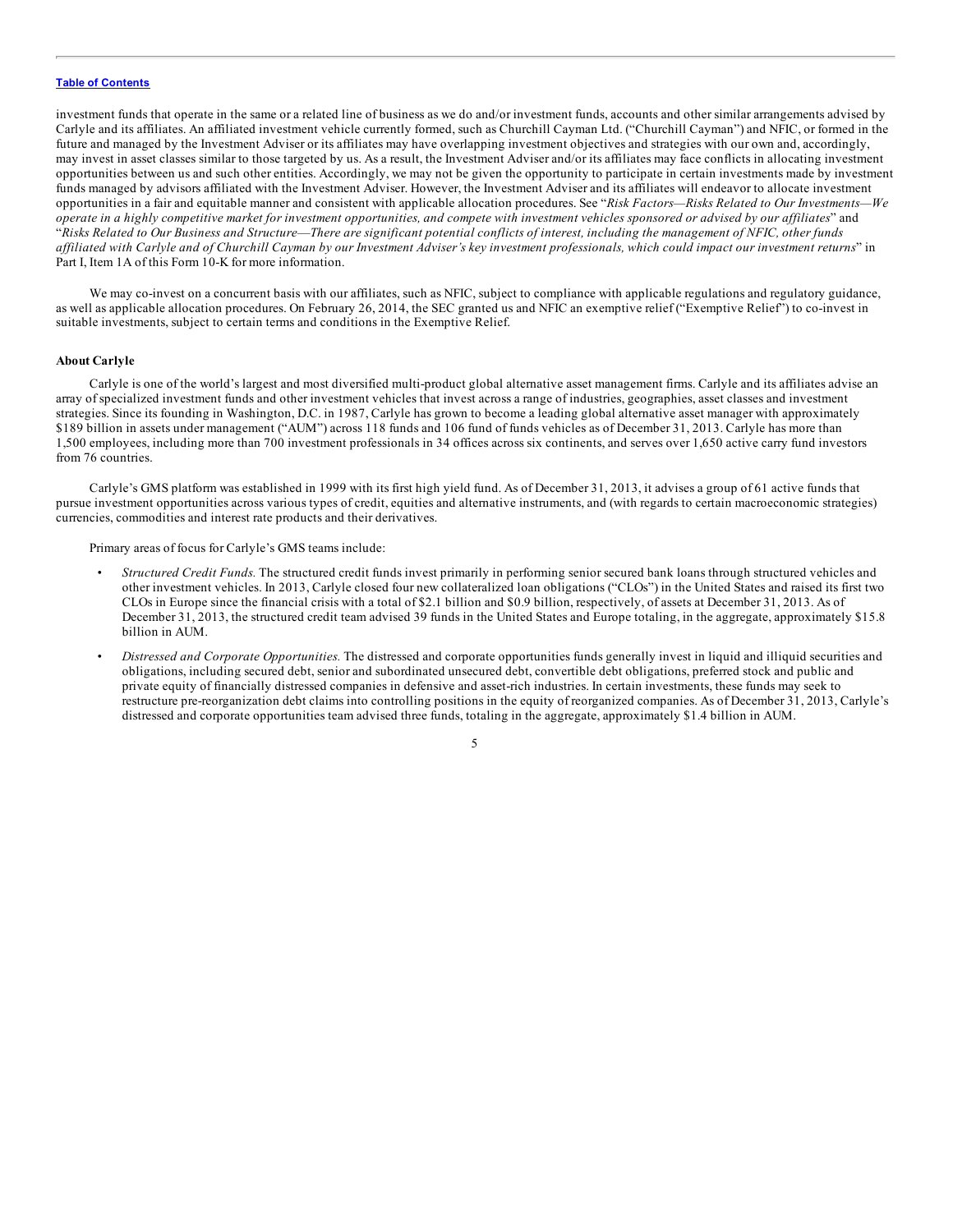- *Middle Market Lending.* The middle market lending business is comprised of Carlyle's BDCs (including us), Churchill Cayman and Carlyle's corporate mezzanine funds, which invest in the first-lien, second-lien and mezzanine loans of middle-market companies, typically defined as companies with annual EBITDA ranging from \$10 million to \$100 million that lack access to the broadly syndicated loan and bond markets. As of December 31, 2013, Carlyle's BDC investment team advised three funds totaling, in the aggregate, approximately \$1.8 billion in AUM and Carlyle's corporate mezzanine team advised two funds totaling, in the aggregate, approximately \$0.6 million in AUM.
- *Energy Mezzanine Opportunities.* The energy mezzanine opportunities team invests primarily in privately negotiated mezzanine debt investments in North American energy and power projects and companies. As of December 31, 2013, Carlyle's energy mezzanine opportunities team advised one fund with approximately \$1.8 billion in AUM.
- *Long/Short Credit.* Claren Road Asset Management LLC ("Claren Road") advises two long/short credit hedge funds focusing on the global high grade and high yield markets totaling, in the aggregate, approximately \$8.0 billion in AUM as of December 31, 2013. Claren Road seeks to profit from market mispricing of long and/or short positions in corporate bonds and loans, and their derivatives, across investment grade, below investment grade (high yield) or distressed companies.
- *Emerging Market Equity and Macroeconomic Strategies.* Emerging Sovereign Group LLC ("ESG") advises seven emerging markets equities and macroeconomic hedge funds with approximately \$5.2 billion in the aggregate of AUM as of December 31, 2013. ESG's emerging markets equities funds invest in publicly-traded equities across a range of developing countries. ESG's macroeconomic funds pursue investment strategies in developed and developing countries, and opportunities resulting from changes in the global economic environment.
- *Commodities*. Vermillion Asset Management, a New York-based commodities investment manager ("Vermillion") advises four funds totaling, in the aggregate, approximately \$0.9 billion of AUM as of December 31, 2013. Vermillion's investment strategies include relative value, enhanced index and long-biased physical commodities. Vermillion seeks to produce positive, uncorrelated returns, through a liquid, relative-value, low volatility approach to trading both physical commodities and their derivatives.

On November 18, 2011, Carlyle acquired Churchill Financial LLC ("Churchill Financial"), a CLO asset manager focused on senior loans to middlemarket companies, and its primary asset, the collateral management contract of Churchill Cayman. Currently, certain of our executive officers, as well as the other principals made available to our Investment Adviser, manage Churchill Cayman. Accordingly, they may have obligations to investors in Churchill Cayman until the end of Churchill Cayman's reinvestment period on July 10, 2014.

## **About Our Administrator**

CGMSFA, a Delaware limited liability company, serves as our Administrator. Pursuant to an administration agreement between us and the Administrator (the "Administration Agreement"), the Administrator provides services to us and we reimburse the Administrator for its costs and expenses and our allocable portion of overhead incurred by the Administrator in performing its obligations under the Administration Agreement, including our allocable portion of the compensation of certain of our officers and staff. In addition, the Administrator has entered into a sub-administration agreement with Carlyle Employee Co. (the "Carlyle Employee Co. Sub-Administration Agreement") and a sub-administration agreement with CELF Advisors LLP ("CELF" and such agreement, the "CELF Sub-Administration Agreement"), which provide the Administrator with access to personnel. The Administrator has also entered into a sub-administration agreement with State Street Bank and Trust Company ("State Street" and such agreement, the "State Street Sub-Administration Agreement"), which serves as our custodian, transfer agent, distribution paying agent and registrar.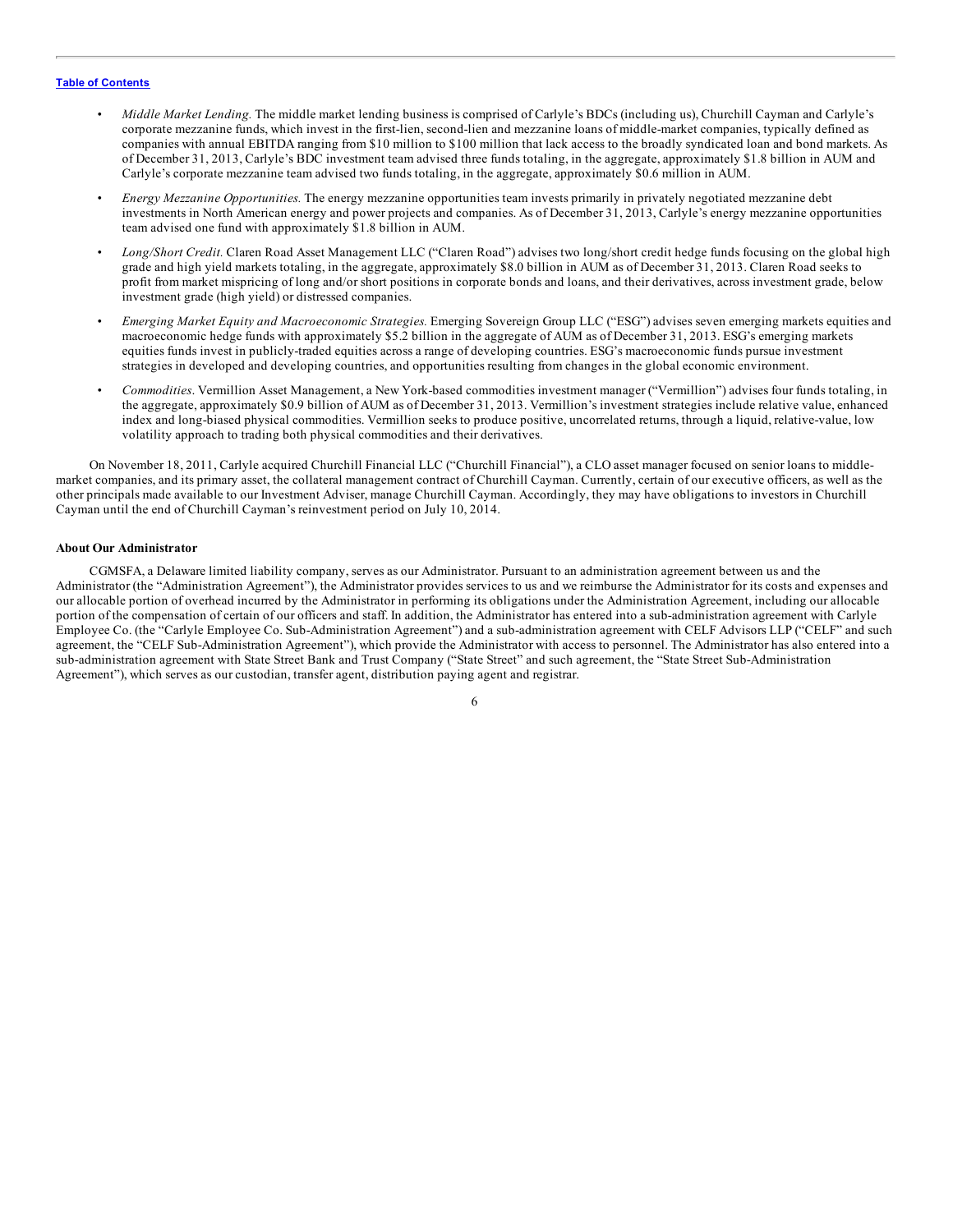#### **Competition**

Our primary competitors in providing financing to middle market companies include public and private funds, other BDCs, commercial and investment banks, commercial finance companies and, to the extent they provide an alternative form of financing, private equity and hedge funds. Many of our potential competitors are substantially larger and have considerably greater financial, technical and marketing resources than we do. For example, some competitors may have a lower cost of funds and access to funding sources that are not available to us. In addition, some of our competitors may have higher risk tolerances or different risk assessments than we do, which could allow them to consider a wider variety of investments and establish more relationships than us. Furthermore, many of our potential competitors are not subject to the regulatory restrictions that the Investment Company Act and the Code impose on us. The competitive pressures we face may have a material adverse effect on our business, financial condition and results of operations. Also, as a result of this competition, we may not be able to take advantage of attractive investment opportunities from time to time, and we can offer no assurance that we will be able to identify and make investments that are consistent with our investment objective.

Carlyle and its affiliates sponsor several investment funds, accounts and other similar arrangements with strategies overlapping with our strategy, including, without limitation, Churchill Cayman, NFIC, Carlyle Energy Mezzanine Opportunities Fund and successor funds, Carlyle Strategic Partners series of funds, and for the remaining uncalled capital of its second fund, the Carlyle Mezzanine Partners series of funds, as well as carry funds, hedge funds, managed accounts and structured credit CLO funds. The terms of certain of these investment funds, accounts or other similar arrangements require Carlyle to allocate investment opportunities to such investment funds in priority to allocations to other vehicles, such as us. As a result, there are circumstances where investments appropriate for us are instead allocated, in whole or in part, to such other investment funds, accounts or other similar arrangements. Where Carlyle otherwise has discretion to allocate investment opportunities among various funds, accounts and other similar arrangements, it should be noted that Carlyle may determine to allocate such investment opportunities away from us. Apart from the circumstances described above, Carlyle is presented with investment opportunities that generally fall within our investment objective and that of other Carlyle investment funds or managed accounts, whether focused on a debt strategy or otherwise, and in such circumstances Carlyle allocates such opportunities among us and such other Carlyle funds on a basis that Carlyle determines to be fair and reasonable taking into account the sourcing of the transaction, the nature of the investment focus of each such other Carlyle investment fund, the relative amounts of capital available for investment, the nature and extent of involvement in the transaction on the part of the respective teams of investment professionals, any requirements contained in the partnership agreements of such other Carlyle funds and other considerations deemed relevant by Carlyle in good faith. Consistent with the foregoing, Carlyle expects that other Carlyle investment funds will make investments in the debt of private companies. In addition, Carlyle expects that we will make investments in geographic regions in which other Carlyle investment funds have been or may be specifically organized to invest.

In addition, NFIC invests in Middle Market Senior Loans and thus substantially all investment opportunities that fall within our investment objective also fall within NFIC's investment objective. In a more limited number of situations, Churchill Cayman may have overlapping investment opportunities with us prior to the end of Churchill Cayman's reinvestment period on July 10, 2014. On February 26, 2014, the SEC granted us and NFIC Exemptive Relief to coinvest in suitable investments, subject to certain terms and conditions in the Exemptive Relief. We do not intend to apply for exemptive relief to co-invest with Churchill Cayman.

Prior to the issuance of our Exemptive Relief, for those transactions for which exemptive relief was necessary, we and NFIC alternated the allocation of investment opportunities that met both entities' investment objectives and policies and for which both entities had available funding and investment capacity. As a result of our Exemptive Relief, we and NFIC no longer alternate suitable investments between each other but will continue to alternate investments in investment opportunities for which Exemptive Relief is required that also meet Churchill Cayman's investment objective and policy and for which Churchill Cayman also has available funding and investment capacity (each such opportunity, an "Overlapping Opportunity") prior to the end of Churchill Cayman's reinvestment period on July 10, 2014. While Carlyle and CGMSIM will seek to implement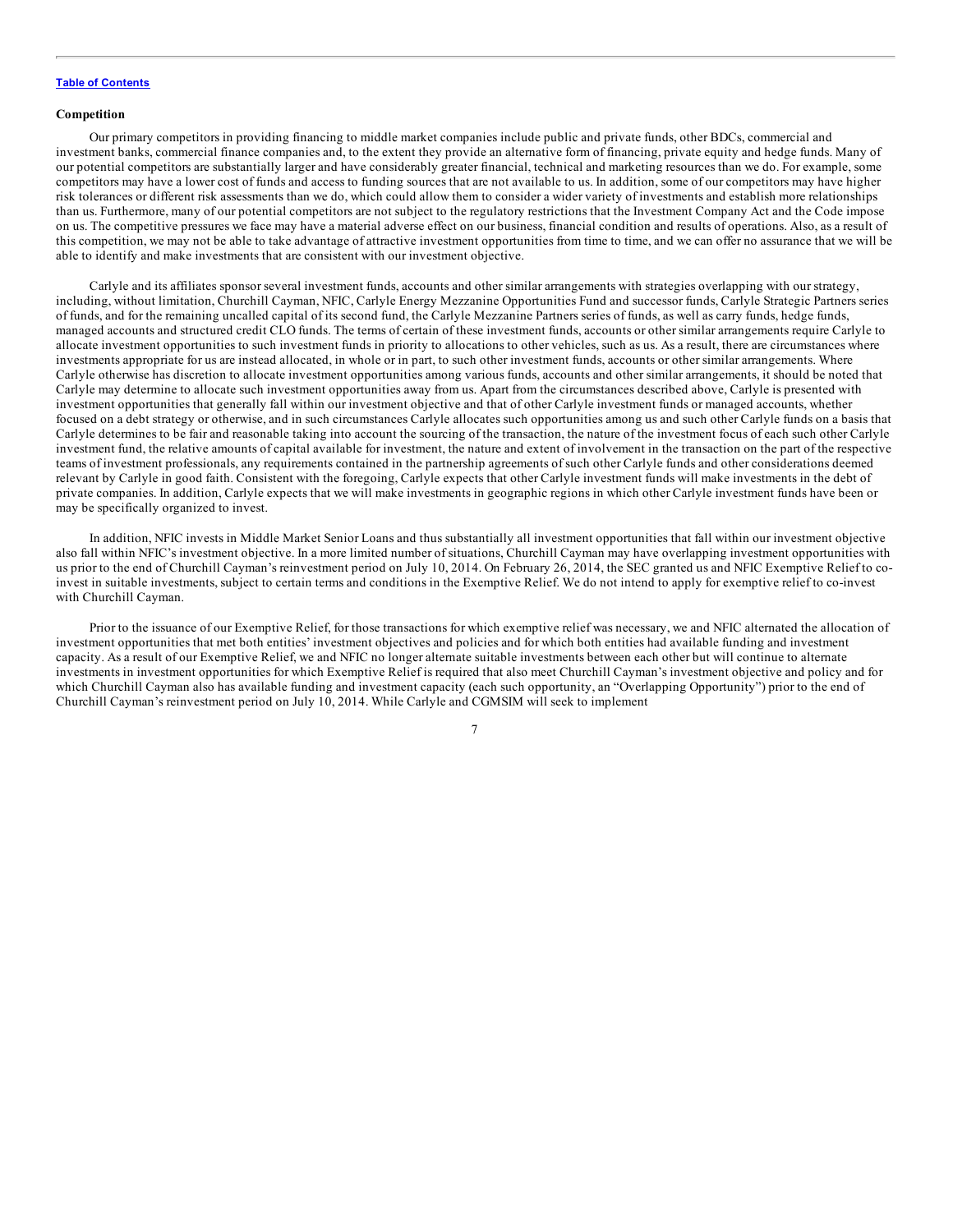this allocation process in a fair and equitable manner under the particular circumstances, there can be no assurance that it will result in equivalent allocation of or participation in investment opportunities or equivalent performance of investments allocated to us as compared to the other entities.

Carlyle may also from time to time form or have financial or operational interests in the management of one or more hedge funds or similar alternative investment vehicles which may be permitted to allocate a portion of their portfolios to long-dated, illiquid, restricted, or other similar securities and investment opportunities (which may include private equity and mezzanine investments), and whose investment strategies may therefore overlap with ours. It is therefore possible that such hedge funds may consider the same investment opportunities as us. Generally, any private debt investments that may be made by such hedge funds would (i) only be made as part of a broader investment portfolio and be limited to a minority percentage of the hedge fund's overall portfolio and (ii) generally be expected to be passive minority investments, made on an opportunistic basis. Nevertheless, it cannot be completely ruled out that such hedge funds may on any given occasion compete with us for the same investment opportunity.

We expect to use the expertise of the members of our Investment Committee, including Messrs. Petrick, Kencel, Kurteson, Cox, Davamanirajan and Ms. Pace, and the CGMSIM Investment Team to assess investment risks and determine appropriate pricing for our investments. In addition, we expect that the relationships developed by the CGMSIM Investment Team will enable us to learn about and compete effectively for, financing opportunities with attractive middle market companies in the industries in which we seek to invest. For additional information concerning the competitive risks we face, see Part I, Item 1A of this Form 10-K "Risk Factors—Risks Related to Our Investments—We operate in a highly competitive market for investment opportunities, and compete *with investment vehicles sponsored or advised by our af iliates".*

#### **Staffing**

We do not currently have any employees. Our Chief Financial Officer and Treasurer and Chief Operating Officer and General Counsel presently serve as managing directors of Carlyle and are retained by CGMSFA pursuant to a sub-administration agreement between CGMSFA and Carlyle Employee Co. Our Chief Compliance Officer and Secretary presently serves as a director of Carlyle and is retained by CGMSFA pursuant to a sub-administration agreement between CGMSFA and CELF. Each of these professionals performs their respective functions for us under the terms of our Administration Agreement.

Our day-to-day investment operations are managed by CGMSIM. Pursuant to its personnel agreement with Carlyle Employee Co., CGMSIM has access to Messrs. Petrick, Kencel, Kurteson, Cox, Davamanirajan and Ms. Pace, who comprise our Investment Committee, and a team of additional experienced investment professionals who, collectively, comprise the CGMSIM Investment Team. CGMSIM may hire additional investment professionals to provide services to GMS Finance, based upon its needs, subsequent to our initial drawdown (the "Initial Drawdown") from investors in a private offering which settled on June 5, 2013 (the "Private Offering"). See Note 8 to the consolidated financial statements in Part II, Item 8 of this Form 10-K.

#### **Investment Strategy and Approach**

Our investment objective is to generate current income and capital appreciation primarily through debt investments in U.S. middle market companies. We seek to achieve our investment objective by investing primarily in Middle Market Senior Loans of private U.S. middle market companies and opportunistically pursuing investments with high risk-adjusted returns across the capital structure and company size depending on broader market conditions. We seek to generate strong risk-adjusted net returns by assembling a diversified portfolio of investments across a broad range of industries and instruments.

We target U.S. middle market companies, generally controlled by private equity investment firms that require capital for growth, acquisitions, recapitalizations, refinancings and leveraged buyouts. We may also make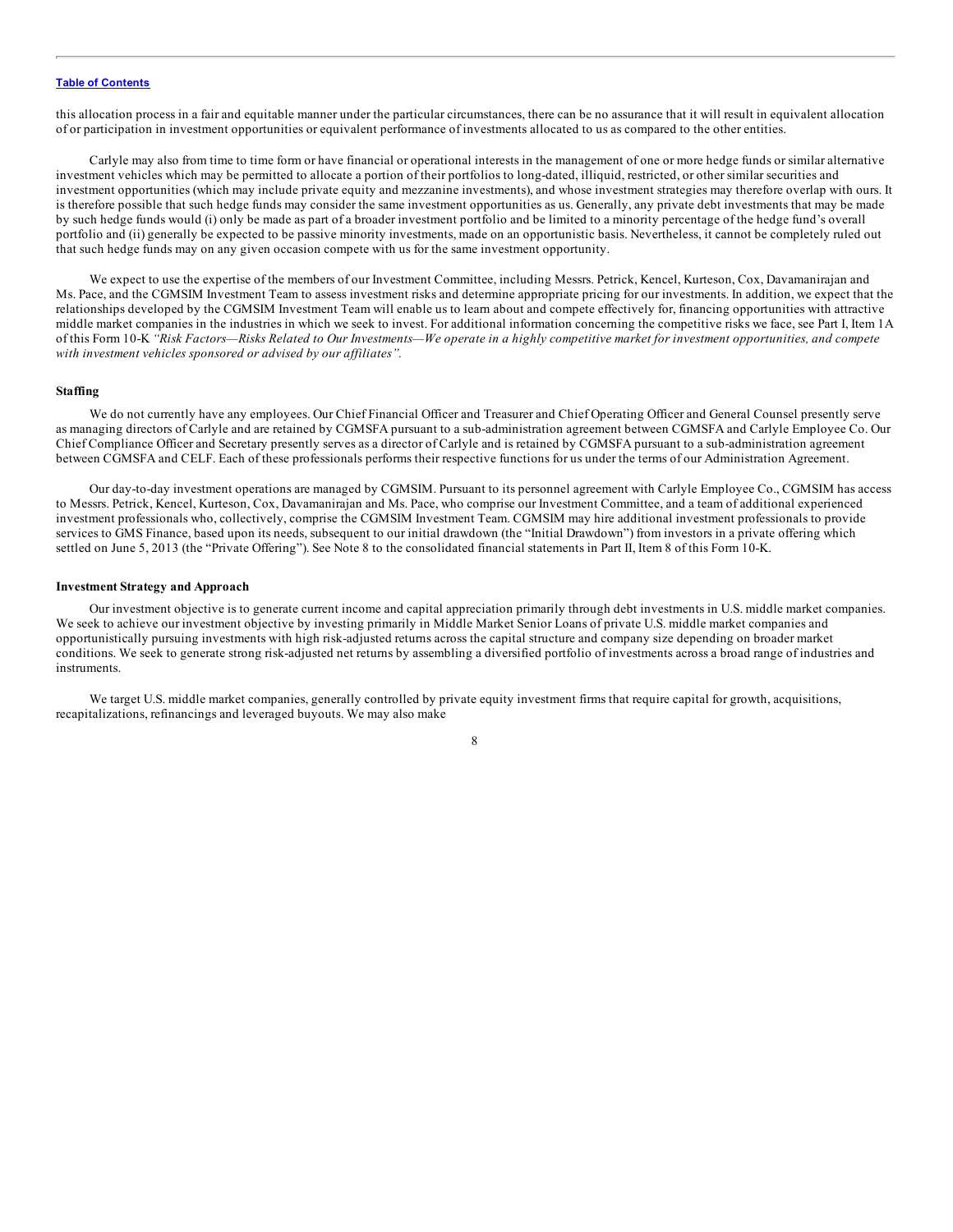opportunistic loans to independently owned and publicly held middle market companies. We seek to partner with strong management teams executing longterm growth strategies. Target businesses typically exhibit some or all of the following characteristics:

- EBITDA of \$10-\$100 million;
- Minimum of 35% original sponsor cash equity;
- Sustainable leading positions in their respective markets;
- Scalable revenues and operating cash flow;
- Experienced management teams with successful track records;
- Stable, predictable cash flows with low technology and market risks;
- Diversified product offering and customer base;
- Low capital expenditures requirements;
- A North American base of operations;
- Strong customer relationships;
- Products, services or distribution channels having distinctive competitive advantages; and
- Defensible niche strategy or other barriers to entry.

In general, we avoid start-up or turn-around loans and specialized industries such as real estate, financial services, and media/telecommunications.

While we believe that the criteria listed above are important in identifying and investing in prospective portfolio companies, not all of these criteria will be necessarily met by each prospective portfolio company. In addition, we may change our investment objective and/or investment criteria over time without notice to or consent from our investors.

## *Portfolio Composition*

As of December 31, 2013, the fair value of our investments was approximately \$212.8 million in 27 portfolio companies/structured finance obligations. The Company had no investments as of December 31, 2012. The type, geography and industry composition of our investments as of December 31, 2013 were as follows:

| <b>Type</b>                           | Percentage of<br><b>Fair Value</b> |
|---------------------------------------|------------------------------------|
| <b>First Lien Debt</b>                | 66.57%                             |
| Second Lien Debt                      | 18.69                              |
| <b>Structured Finance Obligations</b> | 14.74                              |
| Total                                 | 100.00%                            |
| Geography                             | Percentage of<br><b>Fair Value</b> |
| Cayman Islands                        | 14.74%                             |
| United Kingdom                        | 11.69                              |
| <b>United States</b>                  | 73.57                              |
| Total                                 | 100.00%                            |

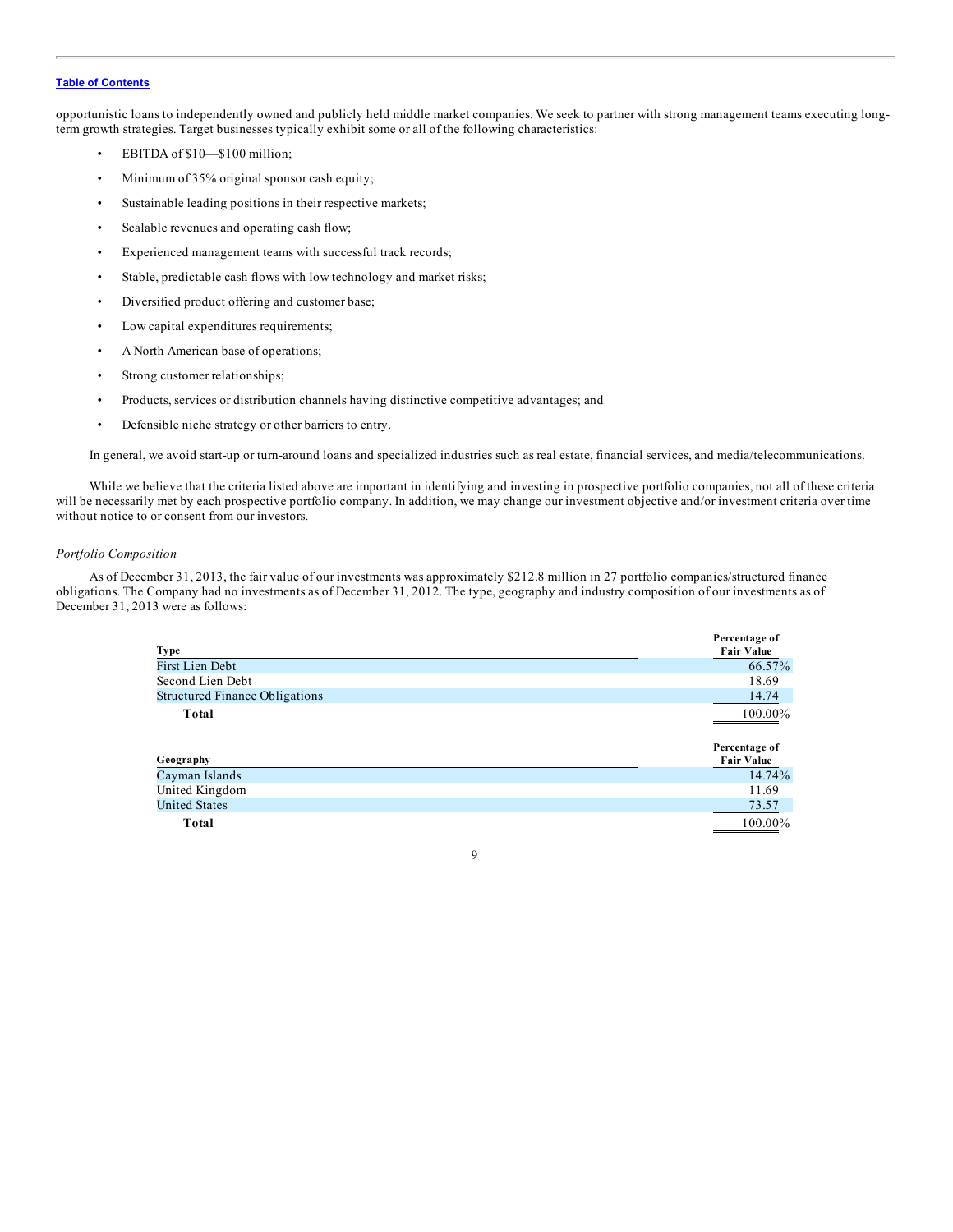| Industry                                  | Percentage of<br><b>Fair Value</b> |
|-------------------------------------------|------------------------------------|
| Automotive                                | 4.54%                              |
| Banking, Finance, Insurance & Real Estate | 9.03                               |
| Beverage, Food & Tobacco                  | 3.73                               |
| <b>Business Services</b>                  | 11.72                              |
| Chemicals, Plastics & Rubber              | 5.52                               |
| Consumer Services                         | 3.91                               |
| Containers, Packaging & Glass             | 2.12                               |
| Durable Consumer Goods                    | 5.78                               |
| Energy: Oil & Gas                         | 5.89                               |
| Environmental Industries                  | 4.60                               |
| Healthcare & Pharmaceuticals              | 10.05                              |
| High Tech Industries                      | 7.03                               |
| Media: Advertising, Printing & Publishing | 3.15                               |
| Non-durable Consumer Goods                | 5.39                               |
| <b>Structured Finance</b>                 | 14.74                              |
| Telecommunications                        | 2.80                               |
| Total                                     | $100.00\%$                         |

See the Consolidated Schedule of Investments as of December 31, 2013 in our consolidated financial statements in Part II, Item 8 of this Form 10-K for more information on these investments, including a list of companies and type and amount of investments.

## *Investment Process—Middle Market Senior Loans and Second Lien Loans*

#### We view our investment process as consisting of four distinct phases described below:

*Origination.* Our Investment Adviser sources middle market investment opportunities through the CGMSIM Investment Team's extensive network of relationships with private equity firms and other middle market debt capital providers. The CGMSIM Investment Team supplements these relationships through personal visits and marketing campaigns focused on maximizing investment deal flow. It is their responsibility to identify specific opportunities, to refine opportunities through candid exploration of the underlying facts and circumstances and to apply creative and flexible thinking to solve clients' financing needs. The origination personnel are located in New York, Chicago and Los Angeles. Each originator maintains long-standing relationships with potential sources of deal flow and is responsible for covering a specified target market. We believe those originators' strength and breadth of relationships across a wide range of markets generate numerous financing opportunities, which should enable our Investment Adviser to be highly selective in recommending investments. Additionally, CGMSIM intends to add origination personnel as we grow to more comprehensively source opportunities in middle market companies.

*Credit Evaluation.* Our Investment Adviser utilizes the systematic, consistent approach to credit evaluation with a particular focus on an acceptable level of debt repayment and deleveraging under a "base case" set of projections, which we refer to as the "Base Case," which typically reflects a more conservative estimate than the set of projections provided by a prospective portfolio company, which we refer to as the "Management Case." The key criteria that our Investment Adviser considers include (i) strong and resilient underlying business fundamentals, (ii) a substantial equity cushion in the form of capital ranking junior in right of payment to our investment and (iii) a conclusion that the overall Base Case and in some cases a "downside case" allows for adequate debt repayment and deleveraging. In evaluating a particular company, our Investment Adviser puts more emphasis on credit considerations (such as (i) debt repayment and deleveraging under a Base Case set of projections, (ii) the ability of the company to maintain a modest liquidity cushion under a Base Case set of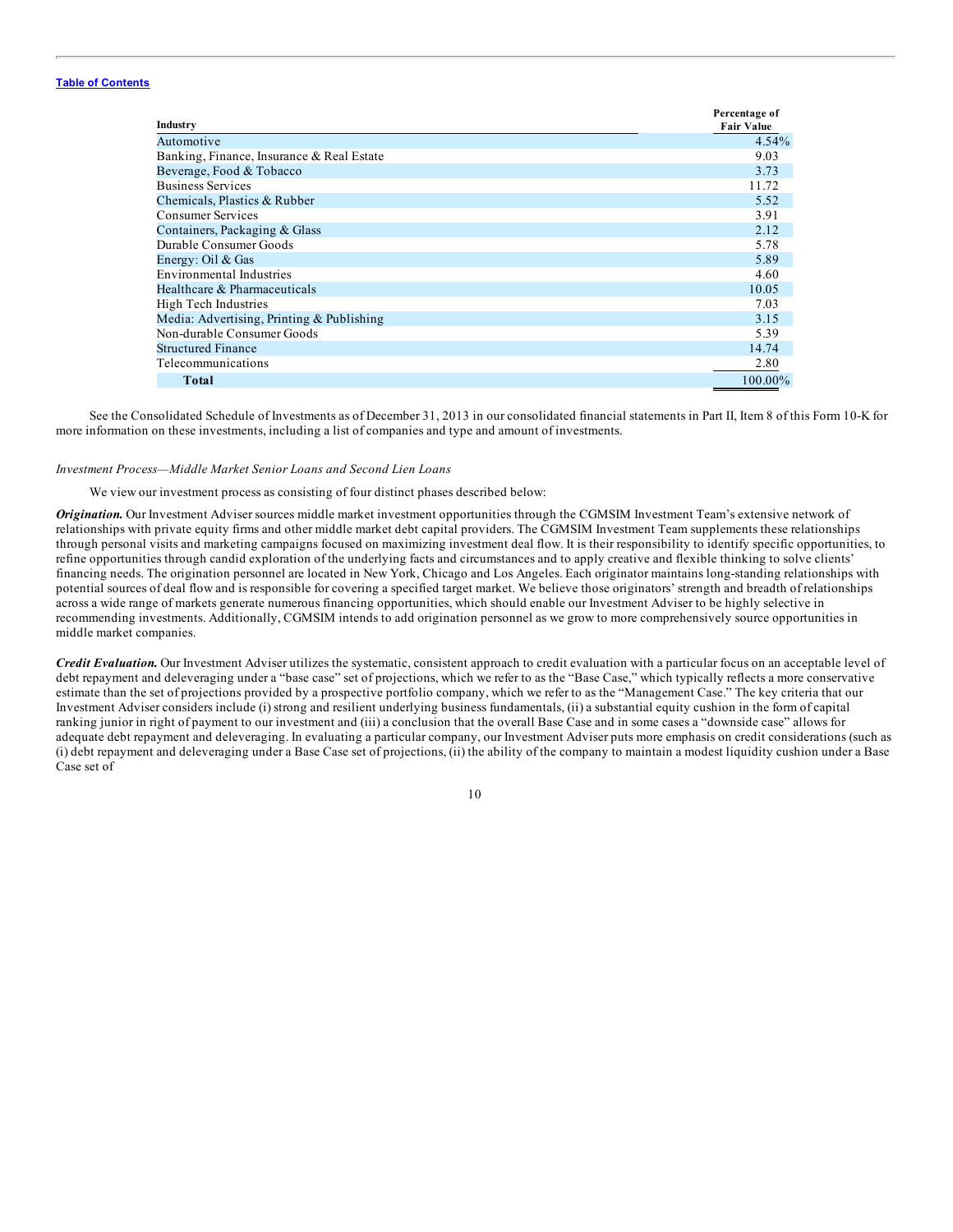projections, and (iii) the ability of the company to service its fixed charge obligations under a Base Case set of projections) than on profit potential and loan pricing. Our Investment Adviser's due diligence process for middle market credits entails:

- a thorough review of historical and pro forma financial information;
- on-site visits;
- meetings with management;
- a review of loan documents and material contracts;
- third-party "quality of earnings" accounting due diligence;
- when appropriate, background checks on key managers;
- third-party research relating to the company's business, industry, markets, products and services and competitors;
- the commission of third-party market studies when appropriate;
- sensitivity of Management Case projections; and
- various break-even cash flow analyses.

*Execution.* In executing transactions for us, our Investment Adviser applies a thorough, consistent approach to credit evaluation, and maintains discipline with respect to credit, pricing and structure to ensure the ultimate success of the financing. Upon completion of due diligence, the investment professionals working on a proposed portfolio investment deliver a memorandum to our Investment Committee. Once an investment has been approved by a majority of our Investment Committee, including an affirmative vote by the Chairman of the Investment Committee or his designee, it moves through a series of steps, including initial documentation using standard document templates and the establishment of negotiating boundaries, final documentation, including resolution of business points and the execution of original documents held in escrow. Upon completion of final documentation, a loan is funded after execution of a final closing memorandum.

The following chart illustrates the stages of our Investment Adviser's evaluation and underwriting process:

|  | <b>Transaction Screening</b>                                                                      |   | In-Depth Due Diligence                                                                        |   | <b>Investment Committee Approval</b><br>and Closing                       |
|--|---------------------------------------------------------------------------------------------------|---|-----------------------------------------------------------------------------------------------|---|---------------------------------------------------------------------------|
|  | $\triangleright$ Origination professionals determine whether<br>to pursue or reject a transaction |   | Understand sponsor investment thesis and risk<br>considerations                               | r | Preparation of Investment Approval<br>Memorandum for Investment Committee |
|  | Defined screening criteria/"credit box" to<br>assist in the decision                              | ⋗ | Management meetings and site visits                                                           |   | roviow                                                                    |
|  |                                                                                                   | r | Industry diligence to determine market                                                        |   | $\geq$ Outside counsel reviews transaction                                |
|  | > Pursued transactions put through staged                                                         |   | position and competitive advantage                                                            |   | documents                                                                 |
|  | "Early Read" process                                                                              | r | Review quality of earnings, industry reports,                                                 |   | $\triangleright$ Closing Memo documents any changes from                  |
|  | Consistent screening and underwriting<br>٠<br>templates used                                      |   | and consultant reports                                                                        |   | approval or provides results of any additional                            |
|  |                                                                                                   | ⋗ | Produce financial models including                                                            |   | post-approval due diligence                                               |
|  | > Once transaction has cleared the "Early<br>Road" procoss, in-dopth duo diligonco bogins         |   | management projections, Carlyle GMS Finance<br>base case projections, and break-even analysis |   | $\triangleright$ Closing Momo roquired for funding                        |

*Monitoring.* We view active portfolio monitoring as a vital part of our investment process. We consider regular dialogue with company management and sponsors as well as detailed, internally generated monitoring reports to be critical to our performance. Our Investment Adviser has implemented a monitoring template designed to reasonably ensure compliance with these standards. This template is used as a tool by our Investment Adviser to assess investment performance relative to plan. In addition, our portfolio companies may rely on us to provide them with financial and capital markets expertise.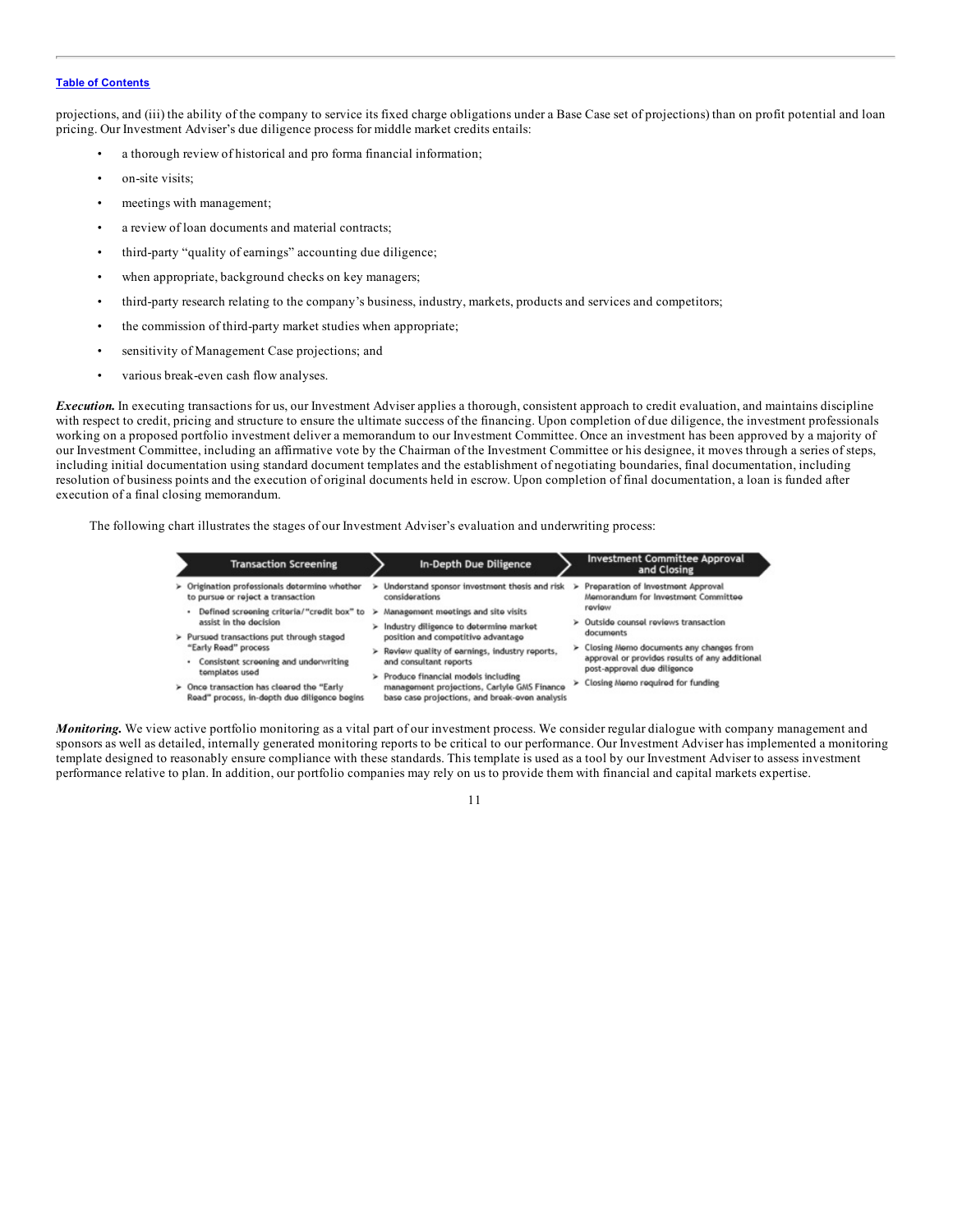As part of the monitoring process, our Investment Adviser has developed risk policies pursuant to which it regularly assesses the risk profile of each of our investments and rates each of them based on the following categories, which we refer to as "Internal Risk Ratings":

#### **Internal Risk Ratings Definitions**

| Rating | <b>Definition</b>                                                                                                                                                                                                                                                                                                                                                          |
|--------|----------------------------------------------------------------------------------------------------------------------------------------------------------------------------------------------------------------------------------------------------------------------------------------------------------------------------------------------------------------------------|
|        | <b>Performing—Low Risk:</b> Borrower is operating more than 10% ahead of the Base Case.                                                                                                                                                                                                                                                                                    |
| 2      | <b>Performing—Stable Risk:</b> Borrower is operating within 10% of the Base Case (above or below). This is the initial rating assigned to all<br>new borrowers.                                                                                                                                                                                                            |
| 3      | <b>Performing—Management Notice:</b> Borrower is operating more than 10% below the Base Case. A financial covenant default may have<br>occurred, but there is a low risk of payment default.                                                                                                                                                                               |
| 4      | <b>Watch List:</b> Borrower is operating more than 20% below the Base Case and there is a high risk of covenant default, or it may have already<br>occurred. Payments are current although subject to greater uncertainty, and there is moderate to high risk of payment default.                                                                                          |
| 5      | <b>Watch List—Possible Loss:</b> Borrower is operating more than 30% below the Base Case. At the current level of operations and financial<br>condition, the borrower does not have the ability to service and ultimately repay or refinance all outstanding debt on current terms.<br>Payment default is very likely or may have occurred. Loss of principal is possible. |
| 6      | Watch List—Probable Loss: Borrower is operating more than 40% below the Base Case, and at the current level of operations and<br>financial condition, the borrower does not have the ability to service and ultimately repay or refinance all outstanding debt on current                                                                                                  |

terms. Payment default is very likely or may have already occurred. Additionally, the prospects for improvement in the borrower's situation are sufficiently negative that impairment of some or all principal is probable.

Our Investment Adviser has developed a risk rating model that is based on evaluating portfolio company performance in comparison to the Base Case when considering certain credit metrics including, but not limited to, adjusted EBITDA and net senior leverage as well as specific events including, but not limited to, default and impairment.

Our Investment Adviser monitors and, when appropriate, changes the investment ratings assigned to each investment in our portfolio. In connection with our quarterly valuation process, our Investment Adviser reviews our investment ratings on a regular basis. As of December 31, 2013, we had no loan investments rated below an Internal Risk Rating of 3.

#### *Investment Process—Structured Finance Obligations*

For Opportunistic Investments, our Investment Adviser seeks to leverage the GMS platform to identify investments that fit our investment mandate. We use the proprietary deal flow generated by the GMS platform to enhance portfolio returns. Our Investment Adviser's evaluation of structured finance obligations for investment opportunities begins with due diligence. The due diligence focuses on appropriate factors, such as the manager, underlying assets, ratings, structure and key risks. Information is derived from a number of sources, including third-party structured finance analysis platforms. The Structured Credit Deal Committee reviews and approves each deal. The Structured Credit Deal Committee includes a majority of the members of the CGMSIM Investment Committee and is chaired by Mr. Petrick, the Chairman of our Investment Committee, the Chairman of our Board of Directors and Head of GMS. As part of our monitoring process, our Investment Adviser has developed risk policies pursuant to which it regularly assesses the risk profile of each of the structured finance obligation investments. As of December 31, 2013, we had no structured finance obligations rated to be on the Watch List.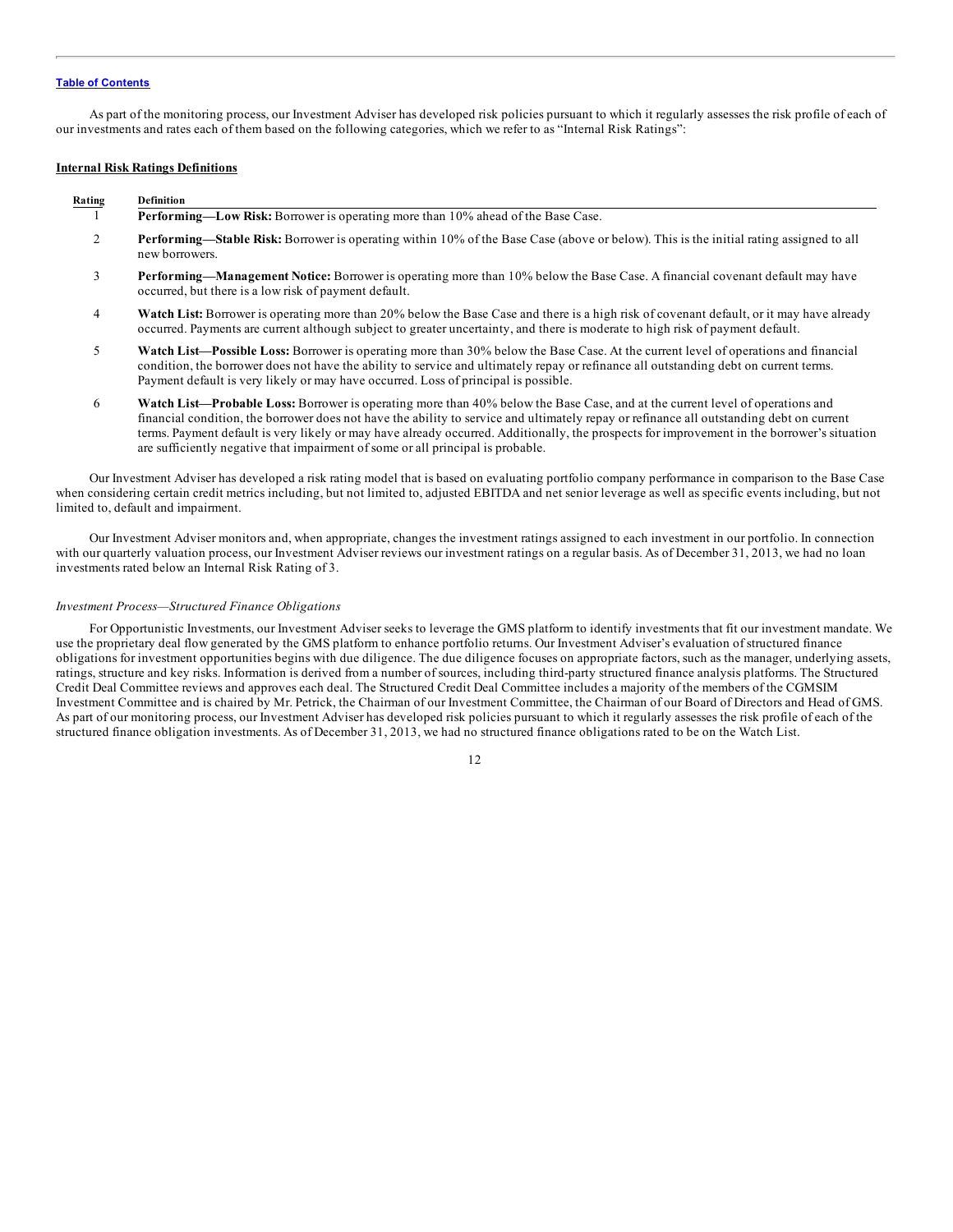#### **Election to be Taxed as a RIC**

The Company intends to be treated, and intends to comply with the requirements to qualify annually, as a RIC under Subchapter M of the Code. As a RIC, we generally do not have to pay corporate-level U.S. federal income taxes on any income that we distribute to our stockholders as dividends. To qualify as a RIC, we must, among other things, meet certain source-of-income and asset diversification requirements. In addition, we must distribute to our stockholders, for each taxable year, at least 90% of our "investment company taxable income," which is generally our net ordinary taxable income plus the excess of realized net short-term capital gains over realized net long-term capital losses (the "Annual Distribution Requirement"). The following discussion assumes that we qualify as a RIC and have satisfied the Annual Distribution Requirement.

If we:

- qualify as a RIC; and
- satisfy the Annual Distribution Requirement,

then we are not subject to U.S. federal income tax on the portion of our net taxable income we distribute (or are deemed to distribute) to stockholders. We are subject to U.S. federal income tax at regular corporate rates on any income or capital gains not distributed (or deemed distributed) to our stockholders.

In addition, if we fail to distribute in a timely manner an amount at least equal to the sum of (1) 98% of our ordinary income for the calendar year, (2) 98.2% of our capital gain net income (both long-term and short-term) for the one-year period ending October 31 in that calendar year and (3) any income realized, but not distributed, in the preceding year (the "Excise Tax Distribution Requirements"), we are liable for a 4% excise tax on the portion of the undistributed amounts of such income that are less than the amounts required to be distributed based on the Excise Tax Distribution Requirements. For this purpose, however, any ordinary income or capital gain net income retained by us that is subject to corporate income tax for the tax year ending in that calendar year is considered to have been distributed by year end (or earlier if estimated taxes are paid). We currently intend to make sufficient distributions each taxable year to satisfy the Excise Tax Distribution Requirements.

In order to qualify as a RIC for U.S. federal income tax purposes, we must, among other things:

- continue to qualify as a BDC under the Investment Company Act at all times during each taxable year;
- derive in each taxable year at least 90% of our gross income from dividends, interest, payments with respect to loans of certain securities, gains from the sale of stock or other securities or foreign currencies, net income from certain "qualified publicly traded partnerships," or other income derived with respect to our business of investing in such stock or securities or foreign currencies (the "90% Gross Income Test"); and
- diversify our holdings so that at the end of each quarter of the taxable year:
	- at least 50% of the value of our assets consists of cash, cash equivalents, U.S. government securities, securities of other RICs, and other securities if such other securities of any one issuer do not represent more than 5% of the value of our assets or more than 10% of the outstanding voting securities of the issuer; and
	- no more than 25% of the value of our assets is invested in the securities, other than U.S. government securities or securities of other RICs, of one issuer, or two or more issuers that are controlled, as determined under applicable Code rules, by us and that are engaged in the same or similar or related trades or businesses, or of certain "qualified publicly traded partnerships" (the "Diversification Tests").

Moreover, our ability to dispose of assets to meet our distribution requirements may be limited by (1) the illiquid nature of our portfolio and/or (2) other requirements relating to our qualification as a RIC, including the Diversification Tests. If we dispose of assets in order to meet the Annual Distribution Requirement or the Excise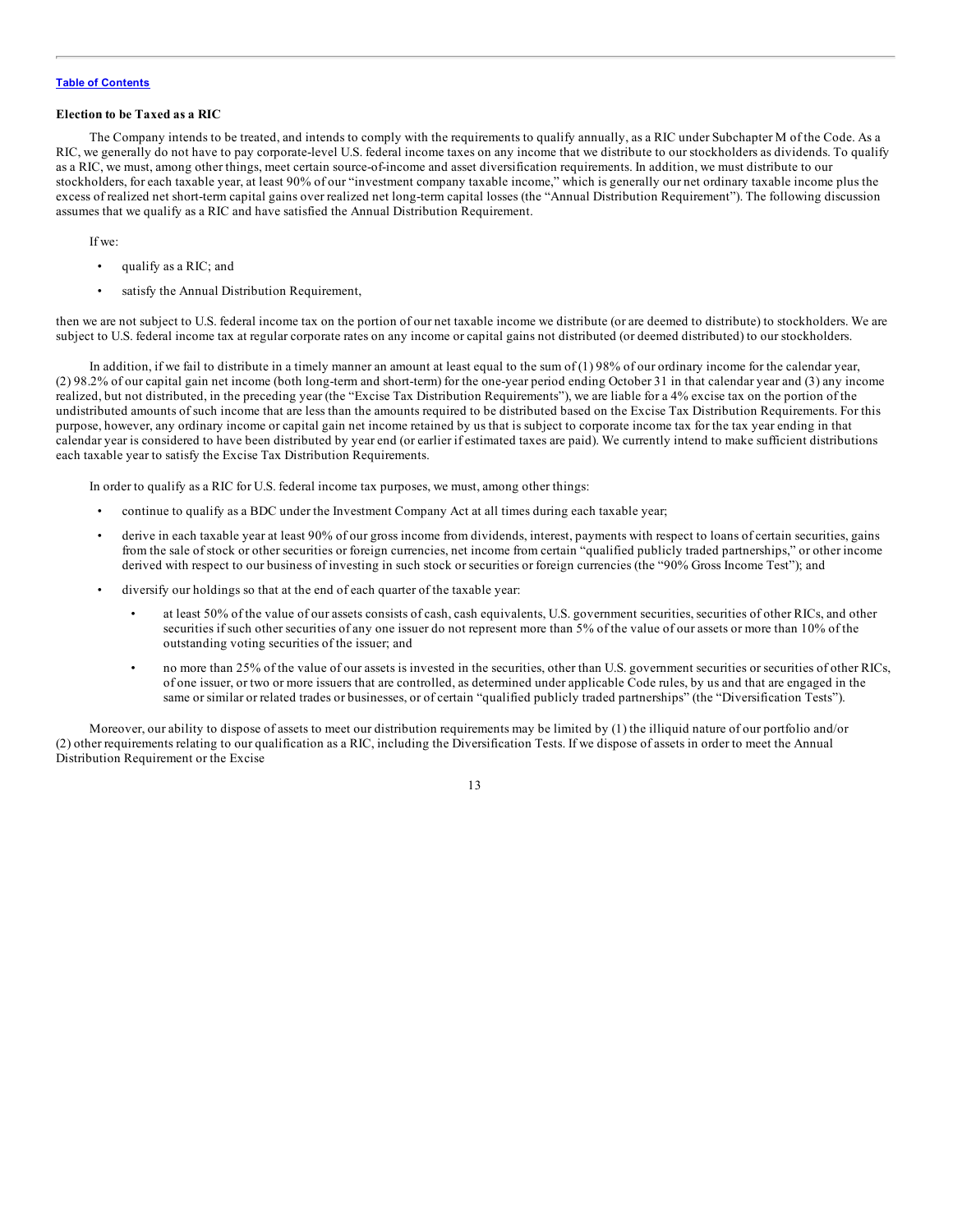Tax Distribution Requirements, we may make such dispositions at times that, from an investment standpoint, are not advantageous. If we are prohibited from making distributions or are unable to raise additional debt or equity capital or sell assets to make distributions, we may not be able to make sufficient distributions to satisfy the Annual Distribution Requirement, and therefore would not be able to maintain our qualification as a RIC. Additionally, we may make investments that result in the recognition of ordinary income rather than capital gain, or that prevent us from accruing a long-term holding period. These investments may prevent us from making capital gain distributions as described below. We intend to monitor our transactions, make the appropriate tax elections and make the appropriate entries in our books and records when we make any such investments in order to mitigate the effect of these rules.

A RIC is limited in its ability to deduct expenses in excess of its "investment company taxable income" (which is, generally, ordinary income plus net realized short-term capital gains in excess of net realized long-term capital losses). If our expenses in a given year exceed gross taxable income, we would have a net operating loss for that year. However, a RIC is not permitted to carry forward net operating losses to subsequent years. In addition, expenses can be used only to offset investment company taxable income, not net capital gain. Due to these limits on the deductibility of expenses, we may for U.S. federal income tax purposes have aggregate taxable income for several years that we distribute and that is taxable to our stockholders even if such income is greater than the aggregate net income we actually earned during those years. Such distributions may be made from our cash assets or by liquidation of investments, if necessary. We may realize gains or losses from such liquidations. In the event we realize net capital gains from such transactions, a holder may receive a larger capital gain distribution than the holder would have received in the absence of such transactions.

## **Our Regulatory Structure—Regulation as a Business Development Company**

#### *General*

A BDC is regulated under the Investment Company Act. A BDC must be organized in the United States for the purpose of investing in or lending to primarily private companies and making significant managerial assistance available to them. A BDC may use capital provided by public stockholders and from other sources to make long-term, private investments in businesses. A publicly-traded BDC provides stockholders the ability to retain the liquidity of a publicly traded stock while sharing in the possible benefits, if any, of investing in primarily privately owned companies. Until a Qualified IPO, we do not intend to list our common stock on a stock exchange and it will not be publicly traded.

We may not change the nature of our business so as to cease to be, or withdraw our election as, a BDC unless authorized by vote of a majority of the outstanding voting securities, as required by the Investment Company Act. A majority of the outstanding voting securities of a company is defined under the Investment Company Act as the lesser of: (a) 67% or more of such company's voting securities present at a meeting if more than 50% of the outstanding voting securities of such company are present or represented by proxy, or (b) more than 50% of the outstanding voting securities of such company. We do not anticipate any substantial change in the nature of our business.

As with other companies regulated by the Investment Company Act, a BDC must adhere to certain substantive regulatory requirements. A majority of our directors must be persons who are not interested persons, as that term is defined in the Investment Company Act. Additionally, we are required to provide and maintain a bond issued by a reputable fidelity insurance company to protect the BDC. Furthermore, as a BDC, we are prohibited from protecting any director or officer against any liability to us or our stockholders arising from willful misfeasance, bad faith, gross negligence or reckless disregard of the duties involved in the conduct of such person's office.

As a BDC, we are generally required to meet an asset coverage ratio, defined under the Investment Company Act as the ratio of our total assets (less all liabilities and indebtedness not represented by senior securities) to our outstanding senior securities, of at least 200% after each issuance of senior securities. We may also be prohibited under the Investment Company Act from knowingly participating in certain transactions with our affiliates without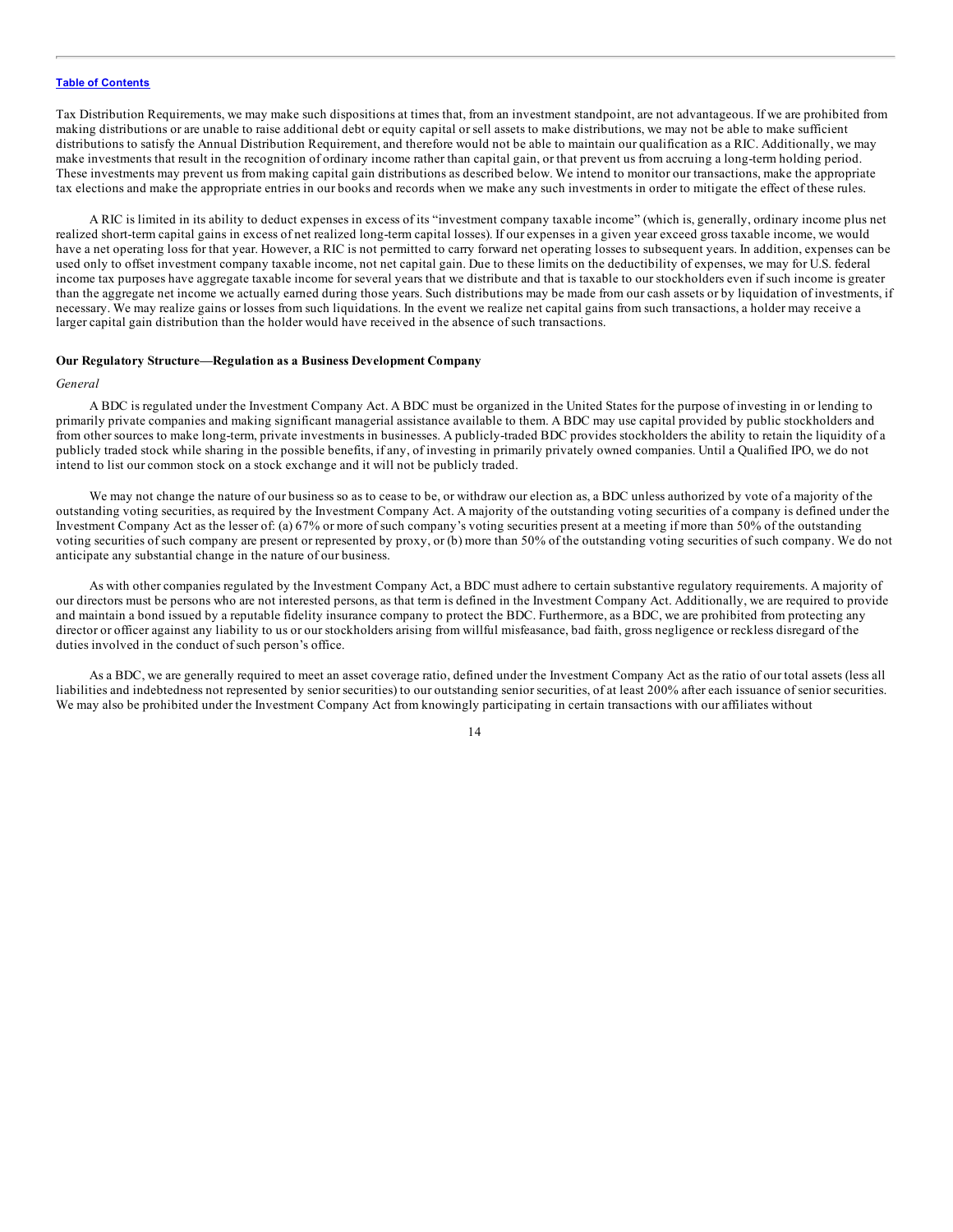the prior approval of our directors who are not interested persons and, in some cases, prior approval by the SEC. As a BDC, we are generally limited in our ability to invest in any portfolio company in which our Investment Adviser or any of its affiliates currently has an investment or to make any co-investments with our Investment Adviser or its affiliates without an exemptive order from the SEC, subject to certain exceptions.

We do not intend to acquire securities issued by any investment company that exceed the limits imposed by the Investment Company Act. Under these limits, except for registered money market funds, we generally cannot acquire more than 3% of the voting stock of any investment company, invest more than 5% of the value of our total assets in the securities of one investment company or invest more than 10% of the value of our total assets in the securities of investment companies in the aggregate. The portion of our portfolio invested in securities issued by investment companies ordinarily will subject our stockholders to additional expenses. Our investment portfolio is also subject to diversification requirements by virtue of our intended status to be a RIC for U.S. tax purposes. See Part I, Item 1A of this Form 10-K "*Risk Factors—Risks Related to Our Business and Structure*" for more information.

We are generally not able to issue and sell our common stock at a price below net asset value per share. See Part I, Item 1A of this Form 10-K *"Risk* Factors—Risks Related to Our Business and Structure—Regulations governing our operation as a BDC affect our ability to, and the way in which we will, *raise additional capital.*" We may, however, sell our common stock, or warrants, options or rights to acquire our common stock, at a price below the thencurrent net asset value of our common stock if our Board of Directors determines that such sale is in our best interests and the best interests of our stockholders, and our stockholders approve such sale. In addition, we may generally issue new shares of our common stock at a price below net asset value in rights offerings to existing stockholders, in payment of dividends and in certain other limited circumstances.

We will be periodically examined by the SEC for compliance with the Investment Company Act.

As a BDC, we are subject to certain risks and uncertainties. See Part I, Item 1A of this Form 10-K "*Risk Factors—Risks Related to Our Business and Structure.*"

#### *Qualifying Assets*

We may invest up to 30% of our portfolio opportunistically in "non-qualifying assets," which will be driven primarily through opportunities sourced through the GMS platform. However, under the Investment Company Act, a BDC may not acquire any asset other than assets of the type listed in Section 55(a) of the Investment Company Act, which are referred to as "qualifying assets," unless, at the time the acquisition is made, qualifying assets represent at least 70% of the BDC's total assets. The principal categories of qualifying assets relevant to our proposed business are the following:

- (1) Securities purchased in transactions not involving any public offering from the issuer of such securities, which issuer (subject to certain limited exceptions) is an eligible portfolio company, or from any person who is, or has been during the preceding 13 months, an affiliated person of an eligible portfolio company, or from any other person, subject to such rules as may be prescribed by the SEC. An eligible portfolio company is defined in the Investment Company Act as any issuer which:
	- (a) is organized under the laws of, and has its principal place of business in, the United States;
	- (b) is not an investment company (other than a small business investment company wholly owned by the BDC) or a company that would be an investment company but for certain exclusions under the Investment Company Act; and
	- (c) satisfies any of the following:
		- i. does not have any class of securities that is traded on a national securities exchange;
		- ii. has a class of securities listed on a national securities exchange, but has an aggregate market value of outstanding voting and nonvoting common equity of less than \$250 million;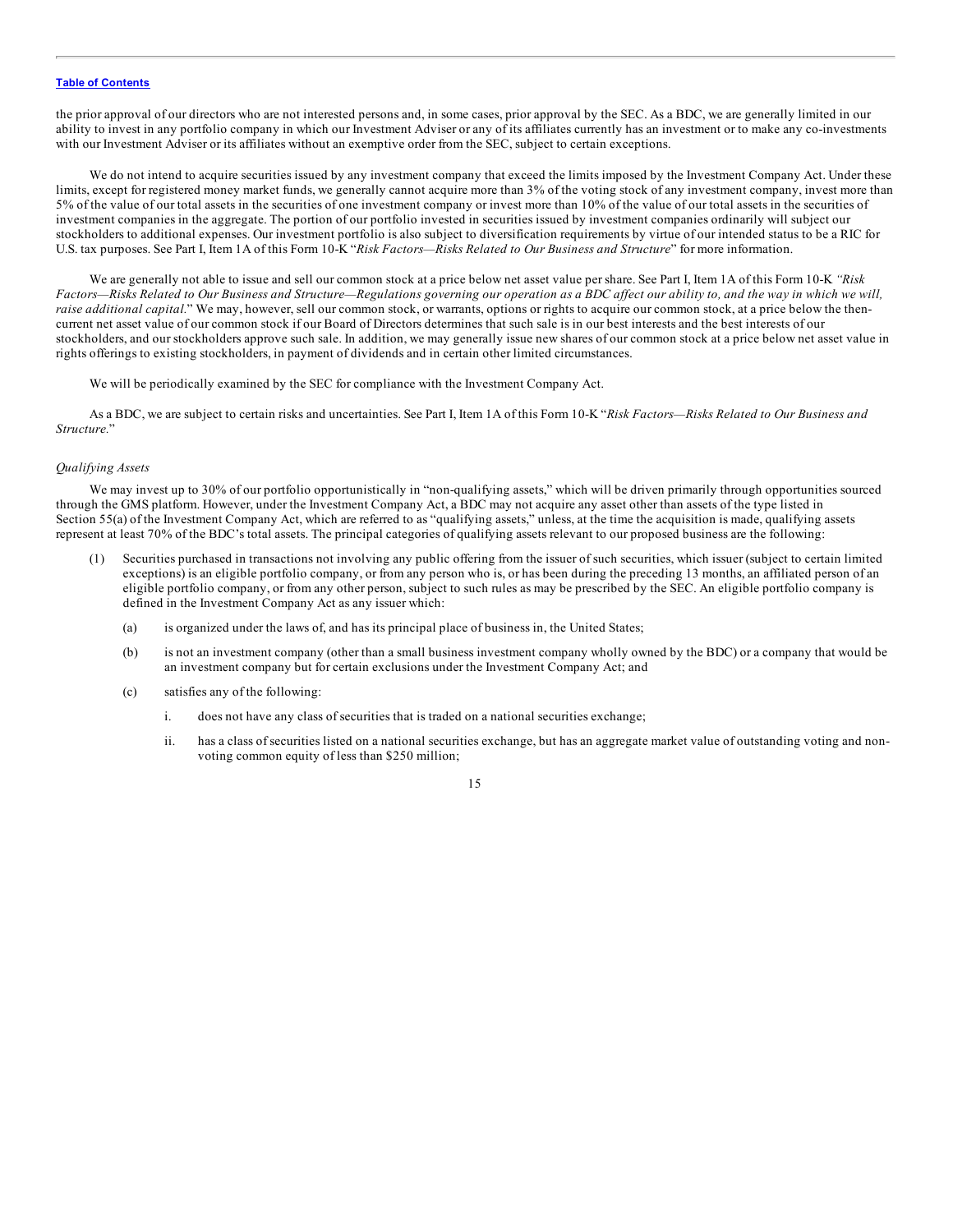- iii. is controlled by a BDC or a group of companies including a BDC and the BDC has an affiliated person who is a director of the eligible portfolio company; or
- iv. is a small and solvent company having total assets of not more than \$4.0 million and capital and surplus of not less than \$2.0 million.
- (2) Securities of any eligible portfolio company which we control.
- (3) Securities purchased in a private transaction from a U.S. issuer that is not an investment company or from an affiliated person of the issuer, or in transactions incident thereto, if the issuer is in bankruptcy and subject to reorganization or if the issuer, immediately prior to the purchase of its securities, was unable to meet its obligations as they came due without material assistance other than conventional lending or financing arrangements.
- (4) Securities of an eligible portfolio company purchased from any person in a private transaction if there is no ready market for such securities and we already own 60% of the outstanding equity of the eligible portfolio company.
- (5) Securities received in exchange for or distributed on or with respect to securities described in (1) through (4) above, or pursuant to the exercise of warrants or rights relating to such securities.
- (6) Cash, cash equivalents, U.S. government securities or high-quality debt securities maturing in one year or less from the time of investment.

#### *Managerial Assistance to Portfolio Companies*

A BDC must have been organized under the laws of, and have its principal place of business in, any state or states within the United States and must be operated for the purpose of making investments in the types of securities described in  $(1)$ ,  $(2)$  or  $(3)$  above. However, in order to count portfolio securities as qualifying assets for the purpose of the 70% test, the BDC must either control the issuer of the securities or must offer to make available to the issuer of the securities (other than small and solvent companies described above) significant managerial assistance; except that, where the BDC purchases such securities in conjunction with one or more other persons acting together, one of the other persons in the group may make available such managerial assistance. Making available managerial assistance means, among other things, any arrangement whereby the BDC, through its directors, officers or employees, offers to provide, and, if accepted, does so provide, significant guidance and counsel concerning the management, operations or business objectives and policies of a portfolio company.

#### *Temporary Investments*

Pending investment in other types of "qualifying assets," as described above, our investments may consist of cash, cash equivalents, U.S. government securities or high-quality debt securities maturing in one year or less from the time of investment, which we refer to, collectively, as "temporary investments," so that 70% of our assets are qualifying assets. We will invest in U.S. Treasury bills or in repurchase agreements, provided that such agreements are fully collateralized by cash or securities issued by the U.S. government or its agencies. A repurchase agreement involves the purchase by an investor, such as us, of a specified security and the simultaneous agreement by the seller to repurchase it at an agreed-upon future date and at a price which is greater than the purchase price by an amount that reflects an agreed-upon interest rate. There is no percentage restriction on the proportion of our assets that may be invested in such repurchase agreements. However, if more than 25% of our gross assets constitute repurchase agreements from a single counterparty, we would not meet the diversification tests in order to qualify as a RIC. Thus, we do not intend to enter into repurchase agreements with a single counterparty in excess of this limit. Our Investment Adviser will monitor the creditworthiness of the counterparties with which we enter into repurchase agreement transactions.

#### *Senior Securities*

We are permitted, under specified conditions, to issue multiple classes of indebtedness and one class of stock senior to our common stock if our asset coverage, as defined in the Investment Company Act, is at least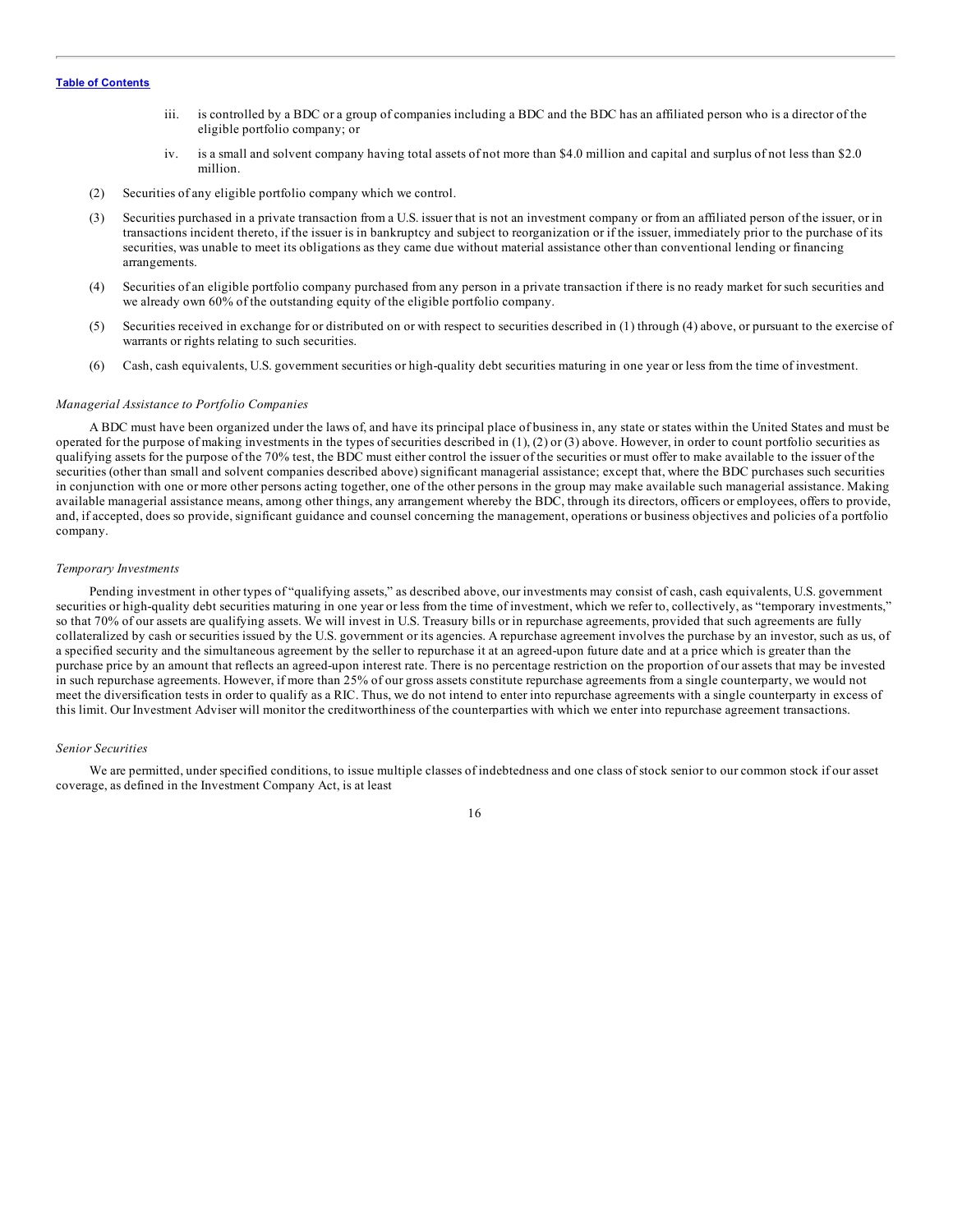equal to 200% immediately after each such issuance. In addition, while any senior securities remain outstanding, we must make provisions to prohibit any distribution to our stockholders or the repurchase of such securities or shares unless we meet the applicable asset coverage ratios at the time of the distribution or repurchase. We may also borrow amounts up to 5% of the value of our total assets for temporary or emergency purposes without regard to asset coverage.

#### *Code of Ethics*

We and CGMSIM have each adopted a code of ethics pursuant to Rule 17j-1 under the Investment Company Act and Rule 204A-1 under the Advisers Act, respectively, that establishes procedures for personal investments and restricts certain transactions by our personnel. Our codes of ethics generally do not permit investments by our and CGMSIM's personnel in securities that may be purchased or sold by us.

#### *Compliance Policies and Procedures*

We and CGMSIM have each adopted and implemented written policies and procedures reasonably designed to detect and prevent violation of the federal securities laws and are required to review these compliance policies and procedures annually for their adequacy and the effectiveness of their implementation and designate a Chief Compliance Officer to be responsible for administering the policies and procedures.

#### *Sarbanes-Oxley Act of 2002*

The Sarbanes-Oxley Act of 2002, as amended (the "Sarbanes-Oxley Act") imposes a wide variety of new regulatory requirements on publicly-held companies and their insiders. Many of these requirements affect us. For example:

- pursuant to Rule 13a-14 of the Securities Exchange Act of 1934, as amended (the "Exchange Act"), our President and Chief Financial Officer must certify the accuracy of the financial statements contained in our periodic reports;
- pursuant to Item 307 of Regulation S-K, our periodic reports must disclose our conclusions about the effectiveness of our disclosure controls and procedures;
- pursuant to Rule 13a-15 of the Exchange Act, our management must prepare a report regarding its assessment of our internal control over financial reporting starting with our annual report on Form 10-K for the fiscal year ending December 31, 2014 and (starting from the later of the date on which we cease to be an emerging growth company under the JOBS Act and when we file our annual report on Form 10-K for the fiscal year ending December 31, 2014) must obtain an audit of the effectiveness of internal control over financial reporting performed by our independent registered public accounting firm; and
- pursuant to Item 308 of Regulation S-K and Rule 13a-15 of the 1934 Act, our periodic reports must disclose whether there were significant changes in our internal controls over financial reporting or in other factors that could significantly affect these controls subsequent to the date of their evaluation, including any corrective actions with regard to significant deficiencies and material weaknesses.

The Sarbanes-Oxley Act requires us to review our current policies and procedures to determine whether we comply with the Sarbanes-Oxley Act and the regulations promulgated thereunder. We will continue to monitor our compliance with all regulations that are adopted under the Sarbanes-Oxley Act and will take actions necessary to ensure that we are in compliance therewith.

#### *Proxy Voting Policies and Procedures*

We will delegate our proxy voting responsibility to our Investment Adviser, CGMSIM. The Proxy Voting Policies and Procedures of CGMSIM are set forth below. These guidelines will be reviewed periodically by CGMSIM and our non-interested directors, and, accordingly, are subject to change.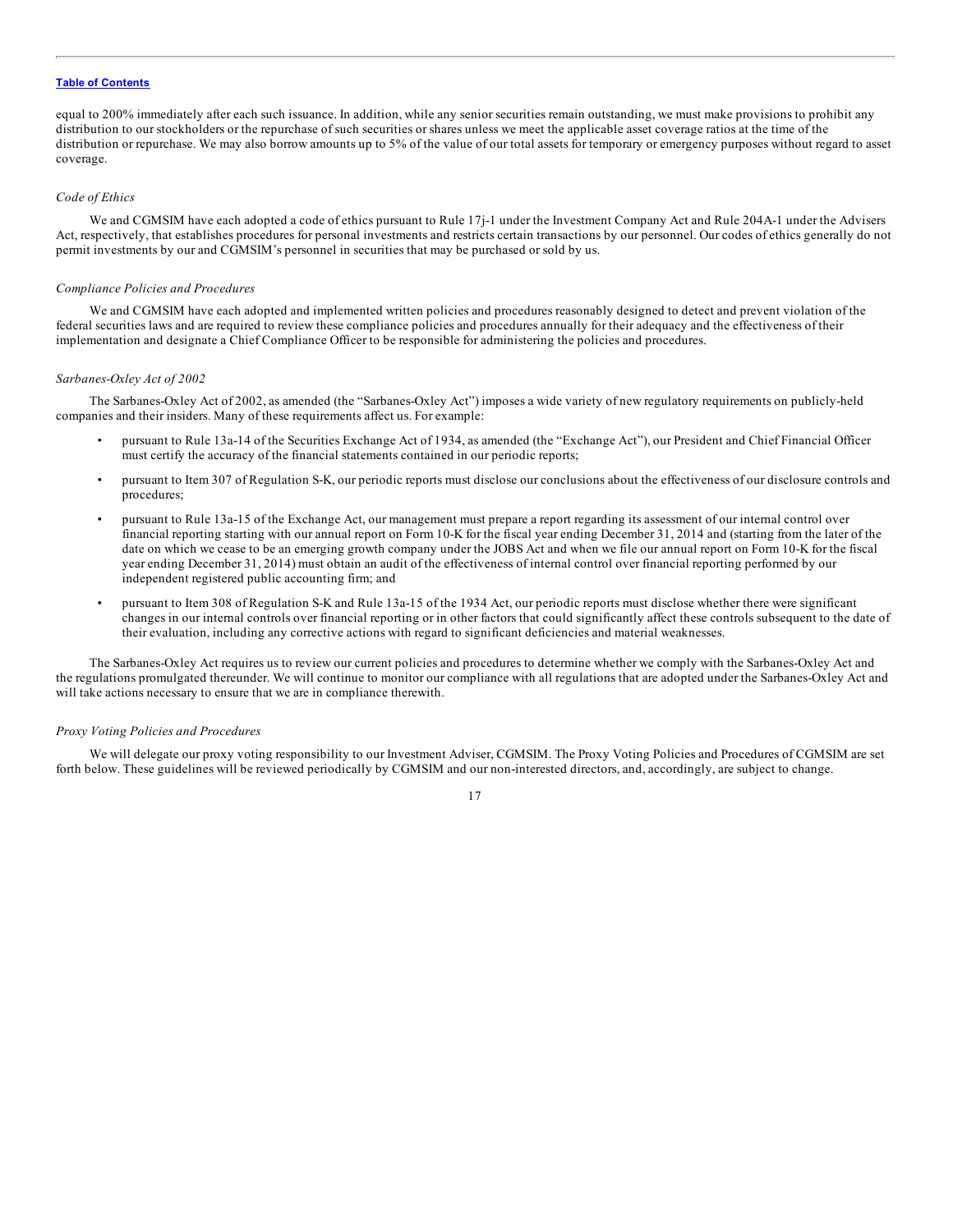An investment adviser registered under the Advisers Act has a fiduciary duty to act solely in the best interests of its clients. As part of this duty, CGMSIM recognizes that it must vote portfolio securities in a timely manner free of conflicts of interest and in the best interests of its clients.

These policies and procedures for voting proxies are intended to comply with Section 206 of, and Rule 206(4)-6 under, the Advisers Act.

CGMSIM will vote proxies relating to our portfolio securities in what CGMSIM perceives to be the best interest of our stockholders. CGMSIM will review on a case-by-case basis each proposal submitted to a stockholder vote to determine its impact on the portfolio securities held by us. Although CGMSIM will generally vote against proposals that may have a negative impact on our portfolio securities, CGMSIM may vote for such a proposal if there exist compelling long-term reasons to do so.

CGMSIM's proxy voting decisions will be made by our Investment Committee. To ensure that the vote is not the product of a conflict of interest, CGMSIM will require that: (1) anyone involved in the decision making process disclose to our Investment Committee, and disinterested directors, any potential conflict that he or she is aware of and any contact that he or she has had with any interested party regarding a proxy vote; and (2) employees involved in the decision making process or vote administration are prohibited from revealing how CGMSIM intends to vote on a proposal in order to reduce any attempted influence from interested parties.

#### *Privacy Principles*

We are committed to maintaining the privacy of our stockholders and to safeguarding their non-public personal information. The following information is provided to help investors understand what personal information we collect, how we protect that information and why, in certain cases, we may share information with select other parties.

Pursuant to our privacy policy, we do not disclose any non-public personal information concerning any of our stockholders who are individuals unless the disclosure meets certain permitted exceptions under Regulation S-P. We generally do not use or disclose any stockholder information for any purpose other than as required by law.

We may collect non-public information about investors from our subscription agreements or other forms, such as name, address, account number and the types and amounts of investments, and information about transactions with us or our affiliates, such as participation in other investment programs, ownership of certain types of accounts or other account data and activity. We may disclose the information that we collect from our stockholders or former stockholders, as described above, only to our affiliates and service providers and only as allowed by applicable law or regulation. Any party that receives this information uses it only for the services required by us and as allowed by applicable law or regulation, and is not permitted to share or use this information for any other purpose. To protect the non-public personal information of individuals, we permit access only by authorized personnel who need access to that information to provide services to us and our stockholders. In order to guard our stockholders' non-public personal information, we maintain physical, electronic and procedural safeguards that are designed to comply with applicable law. Non-public personal information that we collect about our stockholders is generally stored on secured servers located in the United States. An individual stockholder's right to privacy extends to all forms of contact with us, including telephone, written correspondence and electronic media, such as the Internet.

Pursuant to our privacy policy, we provide a clear and conspicuous notice to each investor that details our privacy policies and procedures at the time of the investor's subscription. We post our privacy policy on our website (http://carlyle.com/our-business/global-market-strategies/carlyle-gms-finance-inc) and promptly update the policy with any amendments.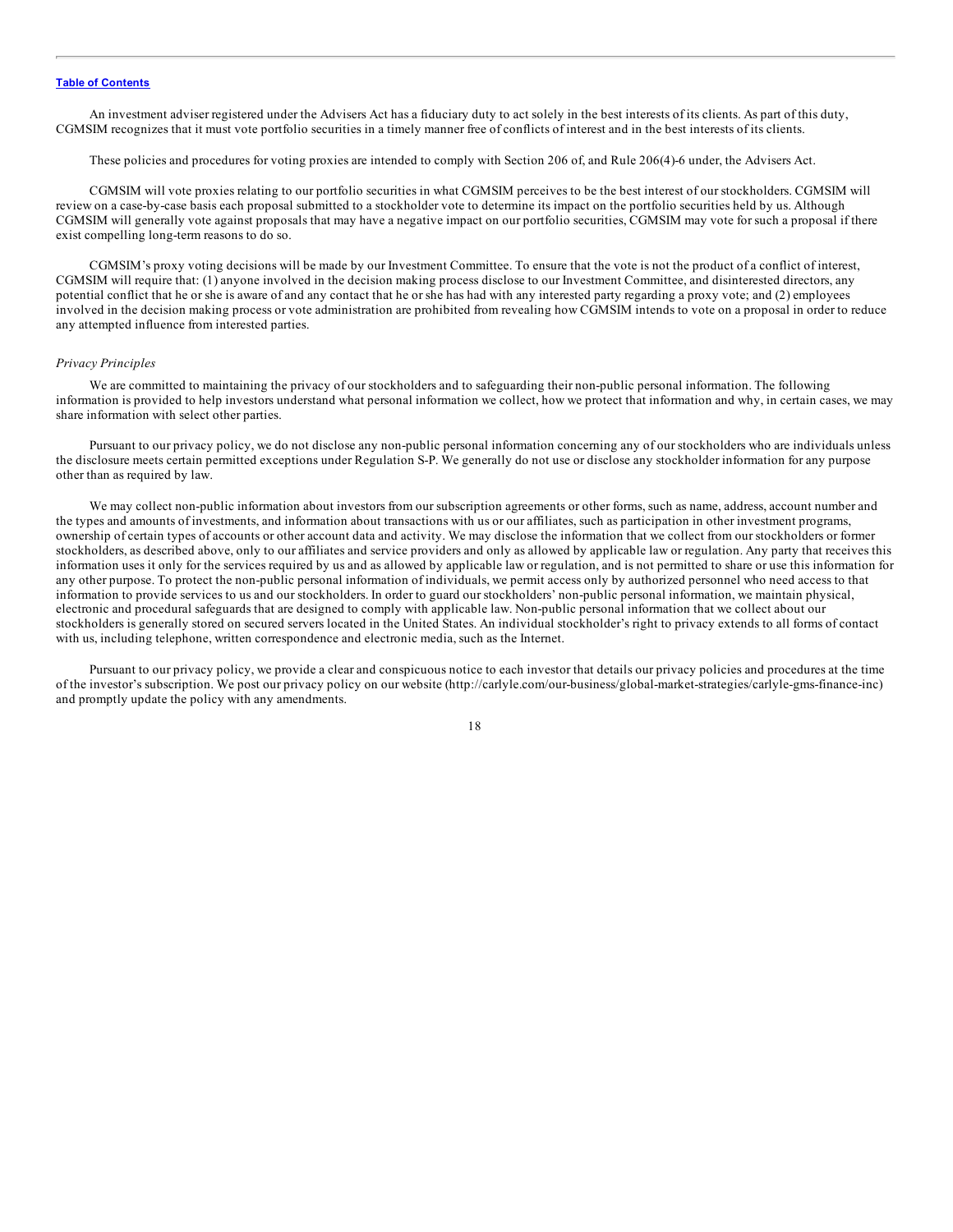## <span id="page-20-0"></span>*Reporting Obligations*

We furnish our stockholders with annual reports containing audited financial statements, quarterly reports, and such other periodic reports as we determine to be appropriate or as may be required by law. We are required to comply with all periodic reporting, proxy solicitation and other applicable requirements under the Exchange Act.

Our annual reports on Form 10-K, quarterly reports on Form 10-Q, current reports on Form 8-K, as well as reports on Forms 3 and 4 regarding directors, officers or 10% beneficial owners of us, filed or furnished pursuant to section 13(a), 15(d) or 16(a) of the Exchange Act, are available on our website (http://carlyle.com/our-business/global-market-strategies/carlyle-gms-finance-inc).

Stockholders and the public may also read and copy any materials we file with the SEC at the SEC's Public Reference Room at 450 Fifth Street, NW, Washington, DC 20549. The public may also obtain information on the operation of the Public Reference Room by calling the SEC at 1-800-SEC-0330. The SEC also maintains a website (www.sec.gov) that contains such information.

#### **Item 1A. Risk Factors**

Potential investors should be aware that an investment in the Company involves a high degree of risk. There can be no assurance that the Company's investment objectives will be achieved or that an investor will receive a return of its capital. In addition, there will be occasions when the Adviser and its affiliates may encounter potential conflicts of interest in connection with the Company. The following considerations, in addition to the considerations set *forth elsewhere herein, should be carefully evaluated before making an investment in the Company.*

#### **Risks Related to Economic Conditions**

## Capital markets have been in a period of disruption and instability for an extended period of time. These market conditions have materially and adversely affected debt and equity capital markets in the United States and abroad, which may in the future have a negative impact on our business and operations.

The global capital markets have been in a period of disruption in recent years as evidenced by a lack of liquidity in the debt capital markets, significant write-offs in the financial services sector, the re-pricing of credit risk in the broadly syndicated credit market and the failure of certain major financial institutions. In addition, speculation regarding the inability of Greece and certain other European countries to pay their national debt, the response by Eurozone policy makers to mitigate this sovereign debt crisis and the concerns regarding the stability of the Eurozone currency have resulted in downgrades or downgrade reviews of the debt of Eurozone sovereigns and financial institutions and created uncertainty in the credit markets. Despite actions of the United States federal government and foreign governments, these events contributed to worsening general economic conditions that materially and adversely impacted the broader financial and credit markets and reduced the availability of debt and equity capital for the market as a whole and financial services firms in particular. While recent market conditions have improved somewhat, there have been continuing periods of volatility and there can be no assurance that adverse market conditions will not repeat themselves or worsen in the future. As long as these conditions persist, we and other companies in the financial services sector may have limited access, if available, to alternative markets for debt and equity capital. Equity capital may be difficult to raise to the extent we complete an initial public offering and commence trading on an exchange because, subject to some limited exceptions which will apply to us, as a BDC we will generally not be able to issue additional shares of our common stock at a price less than net asset value. In addition, our ability to incur indebtedness (including by issuing preferred stock) is limited by applicable regulations such that our asset coverage, as defined in the Investment Company Act, must equal at least 200% immediately after each time we incur indebtedness. The debt capital that will be available, if at all, may be at a higher cost and on less favorable terms and conditions in the future. Any inability to raise capital could have a negative effect on our business, financial condition and results of operations.

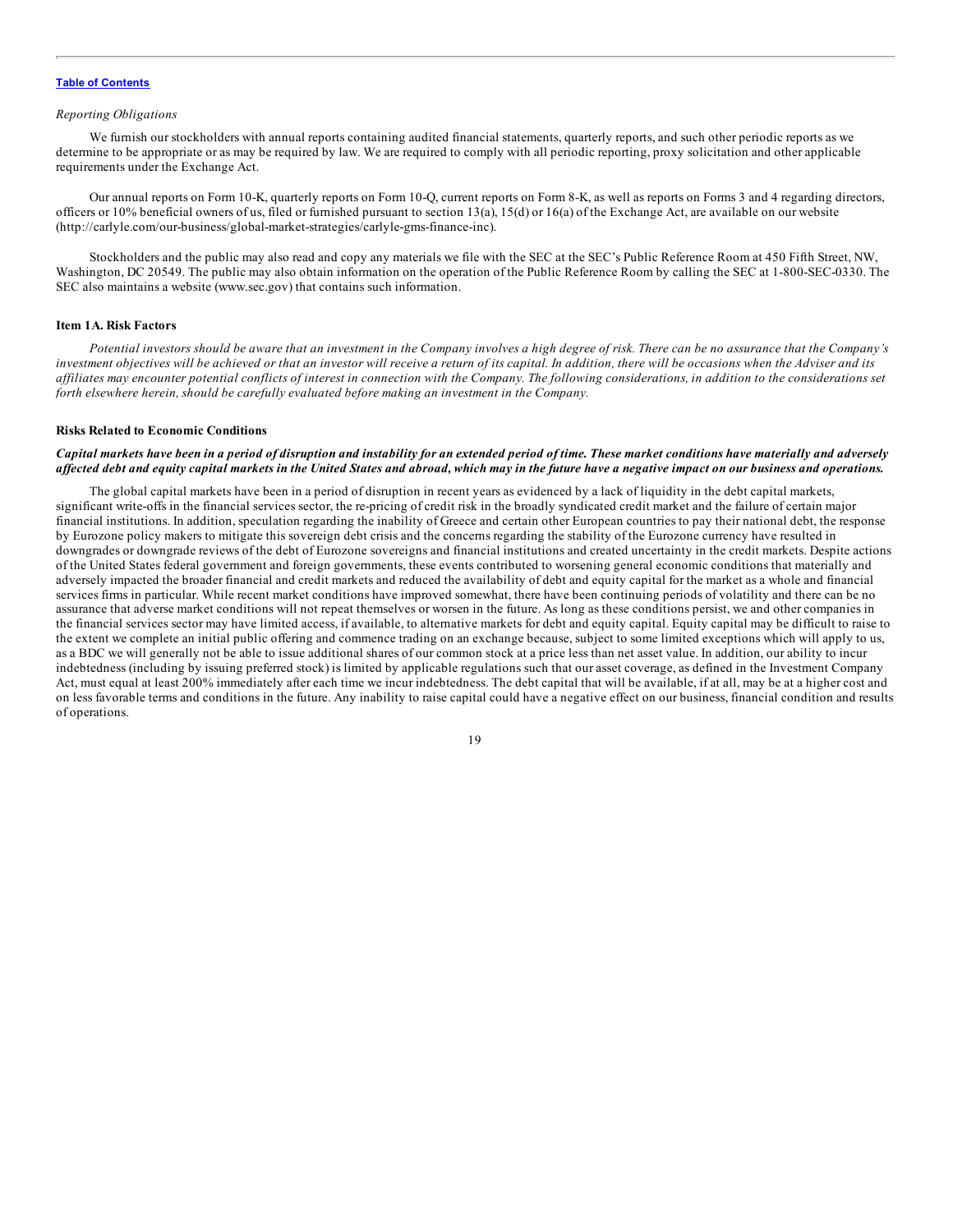The illiquidity of our investments may make it difficult for us to sell such investments if required and to value such investments. As a result, we may realize significantly less than the value at which we will have recorded our investments. In addition, significant changes in the capital markets may have a negative effect on the valuations of our investments and on the potential for liquidity events involving our investments. An inability to raise capital, and any required sale of our investments for liquidity purposes, could have a material adverse impact on our business, financial condition or results of operations.

## The downgrade of the U.S. credit rating or other U.S. credit-related or budget-related concerns could have a significant adverse effect on our business, *results of operations and financial condition.*

Due to federal budget deficit concerns, S&P downgraded the federal government's credit rating from AAA to AA+ for the first time in history on August 5, 2011. There may be additional downgrades by S&P or the other two major credit rating agencies, Moody's and Fitch Ratings. These developments, and the government's credit concerns in general, including those relating to budget deficit issues or Congress's failure or potential failure to raise the debt ceiling on a timely basis, could negatively impact both the perception of credit risk associated with our debt portfolio and our ability to access the debt markets on favorable terms. In addition, a decreased credit rating could create broader financial turmoil and uncertainty, which may weigh heavily on our financial performance and the value of our common stock.

#### *Economic recessions or downturns could impair our portfolio companies and harm our operating results.*

Many of the portfolio companies in which we make investments may be susceptible to economic slowdowns or recessions and may be unable to repay our loans during these periods. Therefore, our non-performing assets may increase and the value of our portfolio may decrease during these periods as we are required to record our investments at their current fair value. Adverse economic conditions also may decrease the value of collateral securing some of our loans and the value of our equity investments. Economic slowdowns or recessions could lead to financial losses in our portfolio and a decrease in revenues, net income and assets. Unfavorable economic conditions also could increase our and our portfolio companies' funding costs, limit our and our portfolio companies' access to the capital markets or result in a decision by lenders not to extend credit to us or our portfolio companies. These events could prevent us from increasing investments and harm our operating results.

A portfolio company's failure to satisfy financial or operating covenants imposed by us or other lenders could lead to defaults and, potentially, acceleration of the time when the loans are due and foreclosure on its secured assets, which could trigger cross-defaults under other agreements and jeopardize the portfolio company's ability to meet its obligations under the debt that we hold. We may incur additional expenses to the extent necessary to seek recovery upon default or to negotiate new terms with a defaulting portfolio company. In addition, if one of our portfolio companies were to go bankrupt, depending on the facts and circumstances, including the extent to which we will actually provide significant managerial assistance to that portfolio company, a bankruptcy court might subordinate all or a portion of our claim to that of other creditors.

## We are currently in a period of capital markets disruption and instability; as a result, we may be unable to launch or complete a Qualified IPO of our *common stock or list our shares on a recognized exchange.*

As noted above, the U.S. capital markets have been in a period of disruption and instability for a prolonged period of time. While recent market conditions have improved somewhat, there have been continuing periods of volatility and there can be no assurance that adverse market conditions will not repeat themselves or worsen in the future. A prolonged period of market illiquidity may have an adverse effect on our business, financial condition and results of operations. Unfavorable economic conditions could also increase our portfolio companies' funding costs, limit their access to the capital markets or result in a decision by lenders not to extend credit to them. These events could limit our investment originations, limit their ability to grow, negatively impact our operating results, and delay or prevent us from launching or completing a Qualified IPO of our common stock or listing our shares on a recognized exchange.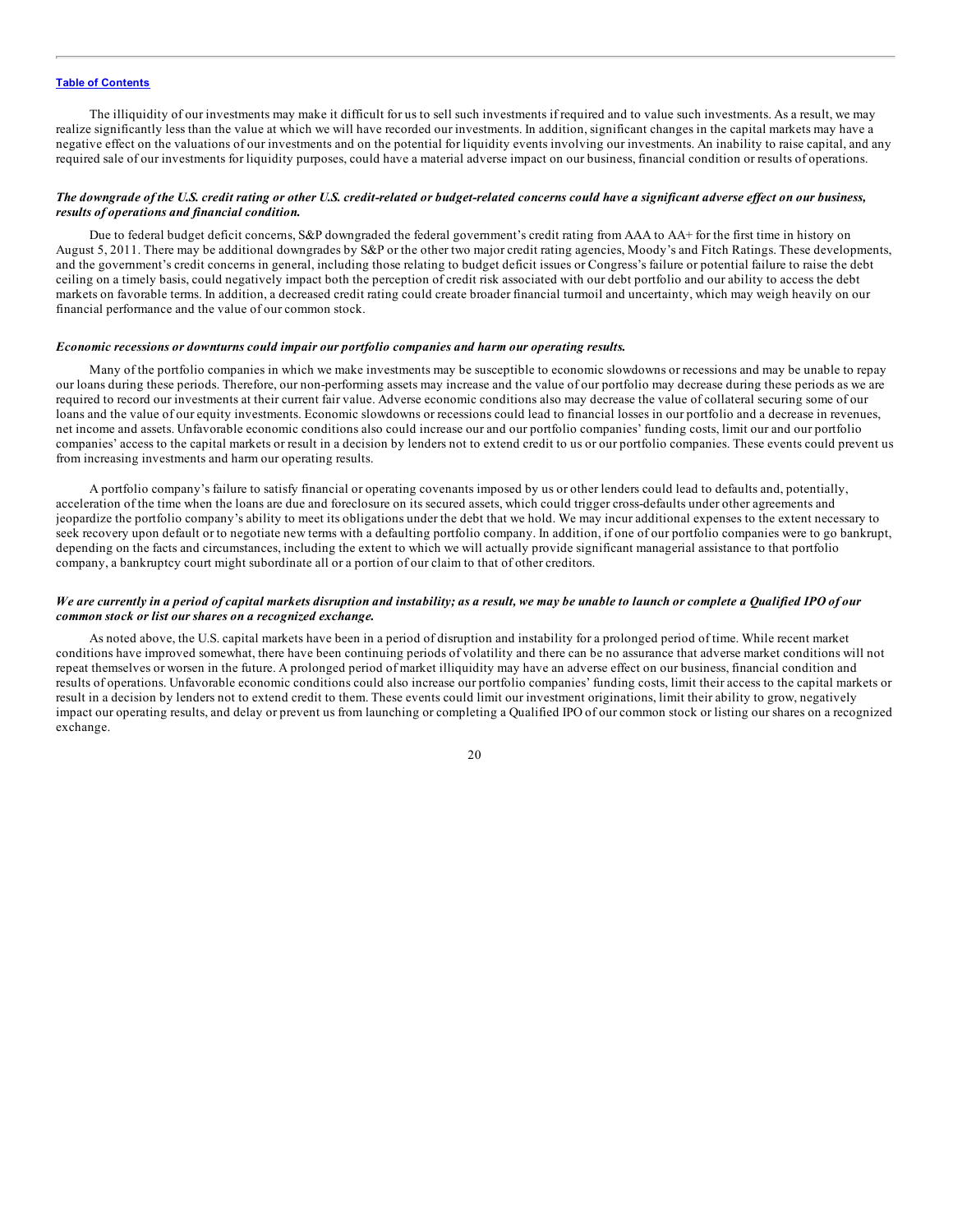## **Risks Related to Our Business and Structure**

## *We have limited operating history.*

We were formed in February 2012. As a result of a limited operating history, we are subject to many of the business risks and uncertainties associated with recently formed businesses, including the risk that we will not achieve our investment objective and that the value of our common stock could decline substantially.

#### CGMSIM, the CGMSIM Investment Team, Carlyle and our Directors and Executive Officers have limited prior experience managing a BDC.

Our Adviser is newly organized and has limited operating history. Additionally, our Adviser, the members of the CGMSIM Investment Team, Carlyle and our Directors and Executive Officers have limited prior experience managing the Company, and the investment philosophy and techniques used by our Investment Adviser to manage an SEC-reporting company may differ from the investment philosophy and techniques previously employed by the investment team in identifying and managing past investments. Accordingly, we can offer no assurance that we will replicate the historical performance of other businesses or companies with which the CGMSIM Investment Team has been affiliated, and our investment returns could be substantially lower than the returns achieved by such other companies.

#### *A disruption in the capital markets and the credit markets could negatively af ect our business.*

As a BDC, we will seek to maintain our ability to raise additional capital for investment purposes. Without sufficient access to the capital markets or credit markets, we may be forced to curtail our business operations or we may not be able to pursue new business opportunities. Disruptive conditions in the financial industry and the impact of new legislation in response to those conditions could restrict our business operations and could adversely impact our results of operations and financial condition.

If the fair value of our assets declines substantially, we may fail to maintain the asset coverage ratios imposed upon us by the Investment Company Act. Any such failure would affect our ability to issue senior securities, including borrowings, and pay dividends, which could materially impair our business operations. Our liquidity could be impaired further by an inability to access the capital markets. For example, we cannot be certain that we will be able to consummate new borrowing facilities to provide capital for normal operations, including new originations. Reflecting concern about the stability of the financial markets, many lenders and institutional investors have reduced or ceased providing funding to borrowers. This market turmoil and tightening of credit have led to increased market volatility and widespread reduction of business activity generally.

If we are unable to consummate new facilities on commercially reasonable terms, our liquidity will be reduced significantly. If we consummate new facilities but are then unable to repay amounts outstanding under such facilities, and are declared in default or are unable to renew or refinance these facilities, we would not be able to initiate significant originations or to operate our business in the normal course. These situations may arise due to circumstances that we may be unable to control, such as inaccessibility to the credit markets, a severe decline in the value of the U.S. dollar, an economic downturn or an operational problem that affects third parties or us, and could materially damage our business. Moreover, we are unable to predict when economic and market conditions may become more favorable. Even if such conditions improve broadly and significantly over the long term, adverse conditions in particular sectors of the financial markets could adversely impact our business.

#### Our financial condition and results of operations depend on our ability to manage future growth effectively.

Our ability to achieve our investment objective and to grow depends on our Investment Adviser's ability to identify, invest in and monitor companies that meet our investment criteria.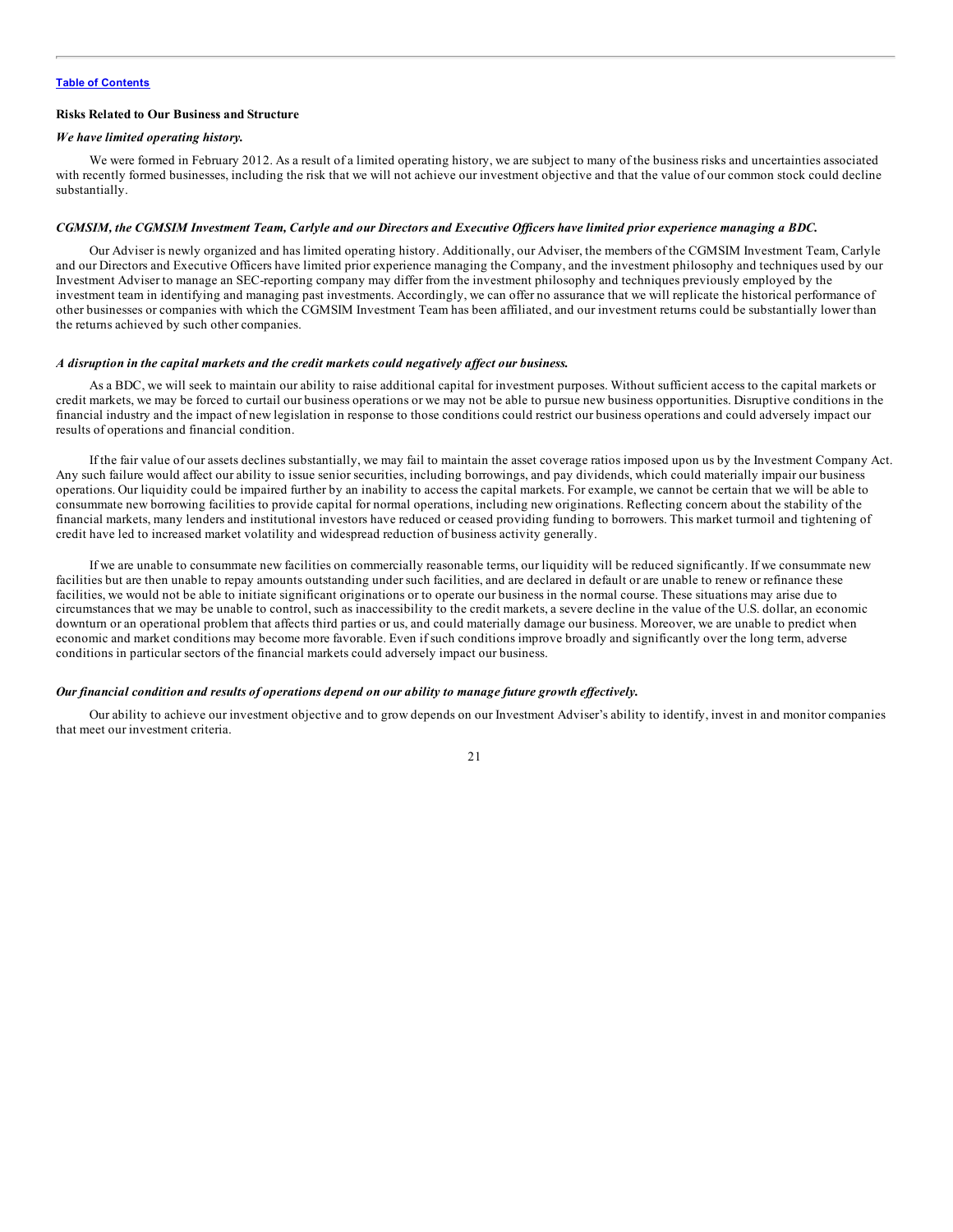Accomplishing this result on a cost-effective basis is largely a function of our Investment Adviser's structuring of the investment process, its ability to provide competent, attentive and efficient services to us and its ability to access financing for us on acceptable terms. The CGMSIM Investment Team has substantial responsibilities under the Investment Advisory Agreement, has substantial responsibilities in connection with managing NFIC, and may also be called upon to provide managerial assistance to our portfolio companies. In addition, our Investment Adviser's principals have similar responsibilities with respect to the management of Churchill Cayman. Such demands on their time may distract them or slow our rate of investment. In order for us to grow, CGMSIM will need to retain, train, supervise and manage new investment professionals. However, we can offer no assurance that any such investment professionals will contribute effectively to the work of the Investment Adviser. Any failure to manage our future growth effectively could have a material adverse effect on our business, financial condition and results of operations.

#### *We may need to raise additional capital to grow because we must distribute most of our income.*

We may need additional capital to fund growth in our investments. We expect to issue equity securities in connection with the Private Offering and expect to borrow from financial institutions in the future. A reduction in the availability of new capital could limit our ability to grow. We must distribute at least 90% of our investment company taxable income to our stockholders to maintain our RIC status. As a result, any such cash earnings may not be available to fund investment originations. We have borrowed under the Revolving Credit Facility and in the future may borrow under additional debt facilities from financial institutions and issue additional debt and equity securities. If we fail to obtain funds from such sources or from other sources to fund our investments, it could limit our ability to grow, which may have an adverse effect on the value of our securities. In addition, as a BDC, our ability to borrow or issue preferred stock may be restricted if our total assets are less than 200% of our total borrowings and preferred stock.

## Any failure on our part to maintain our status as a BDC or RIC would reduce our operating flexibility, may hinder our achievement of our investment *objective, may limit our investment choices and may subject us to greater regulation.*

The Investment Company Act imposes numerous constraints on the operations of BDCs. For example, BDCs are required to invest at least 70% of their total assets in specified types of "qualifying assets," primarily in private U.S. companies or thinly-traded U.S. public companies, cash, cash equivalents, U.S. government securities and other high quality debt investments that mature in one year or less. In addition, subject to certain limited exceptions, an investment in an issuer that has outstanding securities listed on a national exchange may be treated as a qualifying asset only if such issuer has a market capitalization that is less than \$250 million at the time of such investment. In addition, as a RIC we are required to satisfy certain source-of-income, diversification and distribution requirements. These constraints, among others, may hinder our ability to take advantage of attractive investment opportunities and to achieve our investment objective.

Furthermore, any failure to comply with the requirements imposed on BDCs by the Investment Company Act could cause the SEC to bring an enforcement action against us and/or expose us to claims of private litigants. In addition, upon approval of a majority of our stockholders, we may elect to withdraw our status as a BDC. If we decide to withdraw our election, or if we otherwise fail to qualify, or maintain our qualification, as a BDC, we may be subject to substantially greater regulation under the Investment Company Act as a closed-end investment company. Compliance with such regulations would significantly decrease our operating flexibility, and could significantly increase our costs of doing business.

## Regulations governing our operation as a BDC affect our ability to, and the way in which we will, raise additional capital. As a BDC, the necessity of *raising additional capital may expose us to risks, including the typical risks associated with leverage.*

We may issue debt securities or preferred stock and/or borrow money from banks or other financial institutions, which we refer to collectively as "senior securities," up to the maximum amount permitted by the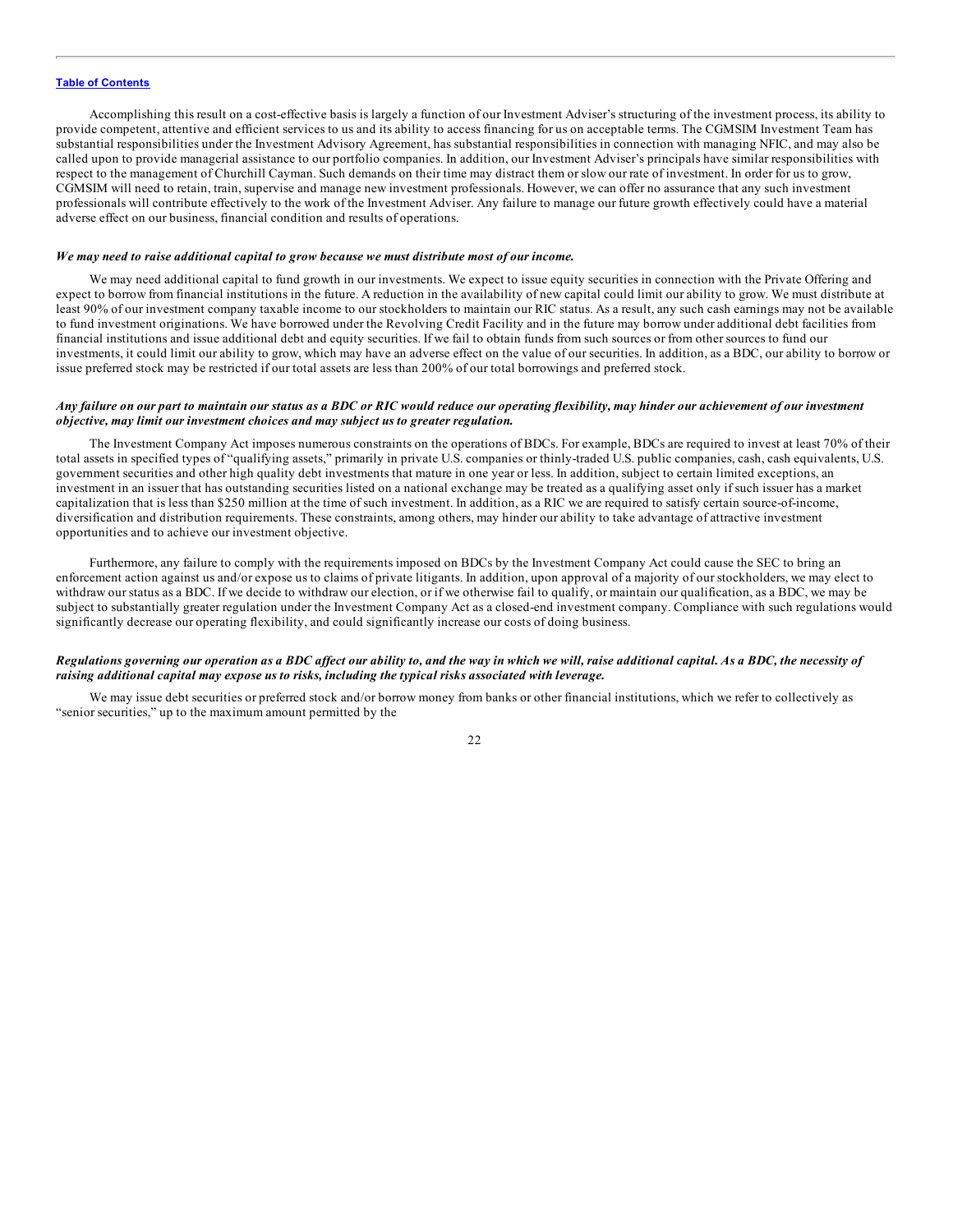Investment Company Act. Under the provisions of the Investment Company Act, we are permitted, as a BDC, to issue senior securities in amounts such that our asset coverage ratio, as defined in the Investment Company Act, equals at least 200% of total assets less all liabilities and indebtedness not represented by senior securities, after each issuance of senior securities. If the value of our assets declines, we may be unable to satisfy this test. If that happens, we may be required to sell a portion of our investments and, depending on the nature of our leverage, repay a portion of our indebtedness at a time when such sales may be disadvantageous. Also, any amounts that we use to service our indebtedness would not be available for distributions to our common stockholders. Furthermore, as a result of issuing senior securities, our common stockholders would also be exposed to typical risks associated with increased leverage, including an increased risk of loss resulting from increased indebtedness.

If we issue preferred stock, the preferred stock would rank "senior" to common stock in our capital structure, preferred stockholders would have separate voting rights on certain matters and might have other rights, preferences, or privileges more favorable than those of our common stockholders, and the issuance of preferred stock could have the effect of delaying, deferring or preventing a transaction or a change of control that might involve a premium price for holders of our common stock or otherwise be in their best interest.

We are not generally able to issue and sell our common stock at a price below net asset value per share. We may, however, sell our common stock, or warrants, options or rights to acquire our common stock, at a price below the then-current net asset value per share of our common stock if our Board of Directors determines that such sale is in the best interests of us and our stockholders and our stockholders approve such sale. In any such case, the price at which our securities are to be issued and sold may not be less than a price that, in the determination of our Board of Directors, closely approximates the market value of such securities (less any distributing commission or discount). We do not presently intend to issue our common stock at a price below the then-current net asset value per share of our common stock in connection with the Private Offering. If we raise additional funds by issuing more common stock, including in connection with a Qualified IPO, or senior securities convertible into, or exchangeable for, our common stock, then the percentage ownership of our stockholders at that time will decrease, and holders of our common stock might experience dilution.

## We borrow money, which magnifies the potential for gain or loss on amounts invested and may increase the risk of investing in us.

The use of leverage magnifies the potential for gain or loss on amounts invested and, therefore, increases the risks associated with investing in our securities. Our wholly-owned subsidiary, Borrower Sub, closed on May 24, 2013 (the "Effective Date") on the Revolving Credit Facility. The Revolving Credit Facility became available to the Company for borrowing once the Borrower Sub had at least \$30,000 of minimum equity in its assets held. The Revolving Credit Facility provides for secured borrowings up to the lesser of \$500,000 or the amount of capital commitments the Company has received with an accordion feature that can, subject to certain conditions, increase the aggregate maximum credit commitment up to an amount not to exceed \$750,000, subject to restrictions imposed on borrowings under the Investment Company Act and adequate collateral to support such borrowings. The Revolving Credit Facility has a three-year revolving period (with two one-year extension options, subject to the Borrower Sub's and the lenders' consent) and a maturity date six years from the Effective Date of the facility (extendable in connection with an extension of the revolving period). Base rate borrowings under the Revolving Credit Facility bear interest initially at the applicable commercial paper rate (if the lender is a conduit lender) or LIBOR plus 1.75% per year during the revolving period, with pre-determined future interest rate increases of 1.00%-2.00% over the three years following the end of the revolving period. The Borrower Sub is also required to pay a commitment fee of between 0.25% and 1.00% per year depending on the usage of the Revolving Credit Facility. Payments under the Revolving Credit Facility are made quarterly. The lenders have a first lien security interest on all of the assets of the Borrower Sub.

Furthermore, the Revolving Credit Facility imposes financial and operating covenants on us and Borrower Sub that restrict our and its business activities. Continued compliance with these covenants will depend on many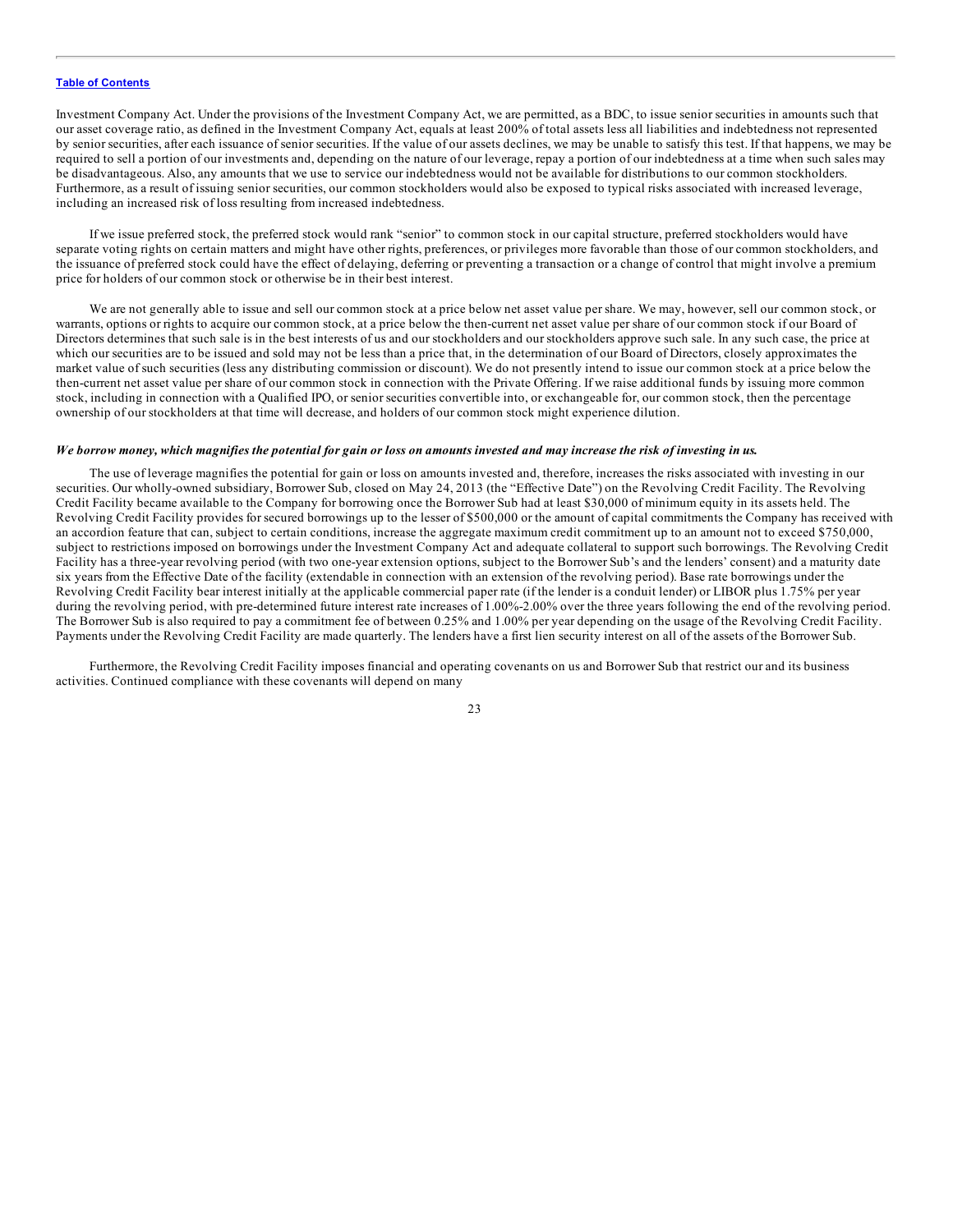factors, some of which will be beyond our control. Although we believe we and Borrower Sub will remain in compliance, there are no assurances that we or Borrower Sub will continue to comply with the covenants in the Revolving Credit Facility. Failure to comply with these covenants could result in a default under the Revolving Credit Facility that, if Borrower Sub were unable to obtain a waiver from the lenders, could result in the immediate acceleration of the amounts due under the Revolving Credit Facility, and thereby have a material adverse impact on our business, financial condition and results of operations.

In addition, we may borrow from and issue senior debt securities to banks, insurance companies and other lenders in the future. Lenders of these senior securities will have fixed dollar claims on our assets that are superior to the claims of our common stockholders, and we would expect such lenders to seek recovery against our assets in the event of a default.

If the value of our assets decreases, leveraging would cause net asset value to decline more sharply than it otherwise would have had we not leveraged. Similarly, any decrease in our income would cause net income to decline more sharply than it would have had we not borrowed. Such a decline could also negatively affect our ability to make dividend payments on our common stock. Leverage is generally considered a speculative investment technique. Our ability to service any debt that we incur will depend largely on our financial performance and will be subject to prevailing economic conditions and competitive pressures. Moreover, as the management fee payable to our Investment Adviser, CGMSIM, is payable based on our gross assets, including those assets acquired through the use of leverage, CGMSIM has a financial incentive to incur leverage which may not be consistent with our stockholders' interests. In addition, our common stockholders bear the burden of any increase in our expenses as a result of leverage, including any increase in the management fee payable to CGMSIM.

As a BDC, we generally are required to meet a coverage ratio of total assets to total borrowings and other senior securities, which include all of our borrowings and any preferred stock that we may issue in the future, of at least 200%. If this ratio declines below 200%, we may not be able to incur additional debt and could be required by law to sell a portion of our investments to repay some debt when it is disadvantageous to do so, which could have a material adverse effect on our operations, and we may not be able to make distributions. The amount of leverage that we employ depends on our Investment Adviser's and our Board of Directors' assessment of market and other factors at the time of any borrowings. We cannot provide any assurance that we will be able to obtain additional credit or on terms acceptable to us.

In addition, the Revolving Credit Facility and any future debt facility into which we may enter would likely impose financial and operating covenants that restrict our business activities, including limitations that could hinder our ability to finance additional loans and investments or to make the distributions required to maintain our status as a RIC under Subchapter M of the Code. In particular, the Revolving Credit Facility contains certain financial covenants that, among other things, require us to maintain a minimum amount of equity and minimum levels of liquidity and to maintain compliance with certain collateral quality and coverage tests.

#### To the extent we use debt to finance our investments, changes in interest rates affect our cost of capital and net investment income.

To the extent we borrow money to make investments, our net investment income depends, in part, upon the difference between the rate at which we borrow funds and the rate at which we invest those funds. As a result, we can offer no assurance that a significant change in market interest rates will not have a material adverse effect on our net investment income to the extent we use debt to finance our investments. In periods of rising interest rates, our cost of funds would increase, which could reduce our net investment income.

In addition, a rise in the general level of interest rates can be expected to lead to higher interest rates applicable to our debt investments. Accordingly, an increase in interest rates would make it easier for us to meet or exceed the incentive fee hurdle rate and may result in a substantial increase of the amount of incentive fees payable to our Investment Adviser with respect to our pre-incentive fee net investment income.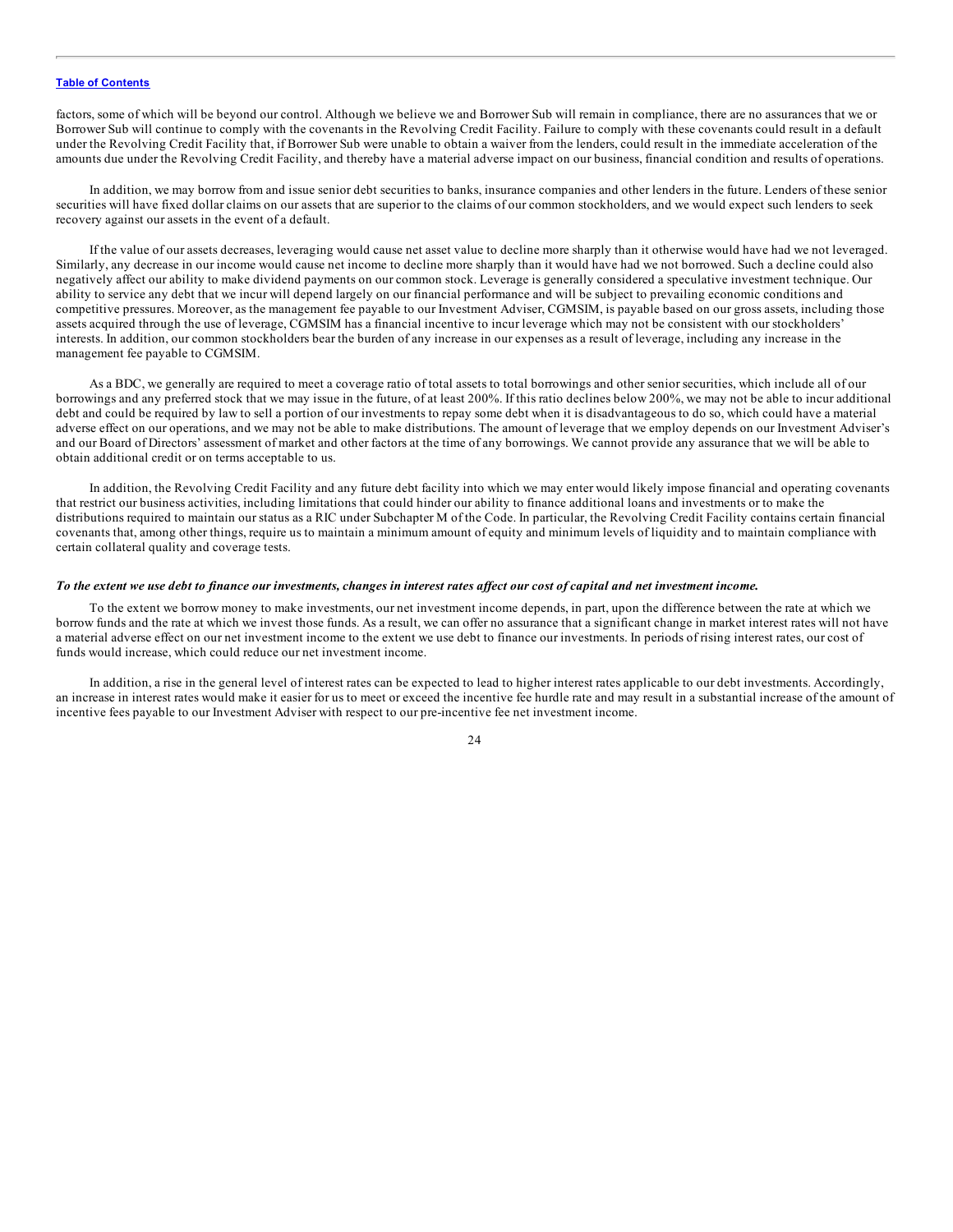## Our portfolio companies may prepay loans, which may have the effect of reducing our investment income if the returned capital cannot be invested in *transactions with equal or greater yields.*

Loans are generally callable at any time, most of them at no premium to par. We are generally unable to predict the rate and frequency of such repayments. Whether a loan is called will depend both on the continued positive performance of the portfolio company and the existence of favorable financing market conditions that allow such portfolio company the ability to replace existing financing with less expensive capital. As market conditions change frequently, we will often be unable to predict when, and if, this may be possible for each of our portfolio companies. In the case of some of these loans, having the loan called early may have the effect of reducing our actual investment income below our expected investment income if the capital returned cannot be invested in transactions with equal or greater yields.

## *The financial projections of our portfolio companies could prove inaccurate.*

We generally evaluate the capital structure of portfolio companies on the basis of financial projections prepared by the management of such portfolio companies. These projected operating results are normally based primarily on judgments of the management of the portfolio companies. In all cases, projections are only estimates of future results that are based upon assumptions made at the time that the projections are developed. General economic conditions, which are not predictable with accuracy, along with other factors may cause actual performance to fall short of the financial projections that were used to establish a given portfolio company's capital structure. Because of the leverage that is typically employed by our portfolio companies, this could cause a substantial decrease in the value of our investment in the portfolio company. The inaccuracy of financial projections could thus cause our performance to fall short of our expectations.

#### *There is uncertainty as to the value of our portfolio investments.*

A large percentage of our portfolio investments are in the form of debt investments that are not publicly traded. The fair value of these securities is not readily determinable. We value these investments on at least a quarterly basis in accordance with our valuation policy, which is at all times consistent with accounting principles generally accepted in the United States ("US GAAP"). Our Board of Directors utilizes the services of third-party valuation firms to aid it in determining the fair value of these investments. The Board of Directors discusses valuations and determines the fair value in good faith based on the input of our Investment Adviser and the respective third-party valuation firms. The factors that are considered in the fair value pricing of our investments include the nature and realizable value of any collateral, the portfolio company's ability to make payments and its earnings, the markets in which the portfolio company does business, comparisons to publicly-traded companies, discounted cash flow, relevant credit market indices, and other relevant factors. Because such valuations, and particularly valuations of private investments and private companies, are inherently uncertain, may fluctuate over short periods of time and may be based on estimates, our determinations of fair value may differ materially from the values that would have been used if a ready market for these securities existed. Our net asset value would be adversely affected if our determinations regarding the fair value of our investments were materially higher than the values that we ultimately realize upon the disposal of such securities.

#### *We may experience fluctuations in our quarterly results.*

We could experience fluctuations in our quarterly operating results due to a number of factors, including the interest rate payable on the debt securities we acquire, the default rate on such securities, the level of our expenses, variations in and the timing of the recognition of realized and unrealized gains or losses, the degree to which we encounter competition in our markets and general economic conditions. As a result of these factors, results for any period should not be relied upon as being indicative of performance in future periods.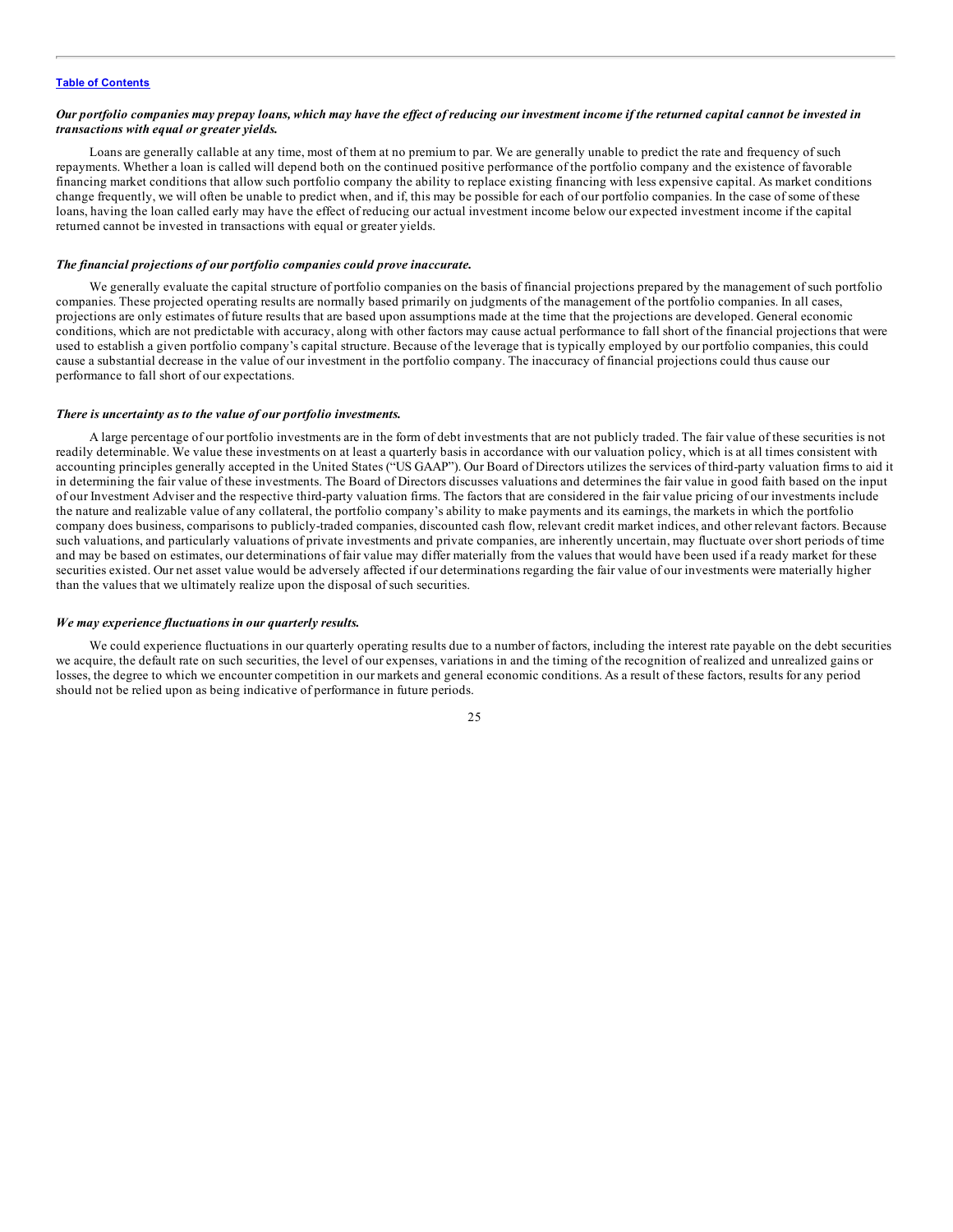## There are significant potential conflicts of interest, including the management of NFIC, other funds affiliated with Carlyle and of Churchill Cayman by *our Investment Adviser's key investment professionals, which could impact our investment returns.*

Our executive officers and directors, as well as the other current and future principals of our Investment Adviser, CGMSIM, may serve as officers, directors or principals of entities that operate in the same or a related line of business as we do. Currently, our executive officers, as well as the other principals of our Investment Adviser, CGMSIM, manage other funds affiliated with Carlyle and Churchill Financial. In addition, the CGMSIM Investment Team has responsibilities for sourcing and managing U.S. middle market debt investments for NFIC. Accordingly, they have obligations to investors in NFIC, the fulfillment of which obligations may not be in the best interests of, or may be adverse to the interests of, us or our stockholders. The CGMSIM Investment Team has investment obligations to the investors of Churchill Cayman until the end of its reinvestment period on July 10, 2014.

In addition, we note that any affiliated investment vehicle currently existing, or formed in the future, and managed by our Investment Adviser or its affiliates, including Churchill Financial or Carlyle, may, notwithstanding different stated investment objectives, have overlapping investment objectives with our own and, accordingly, may invest in asset classes similar to those targeted by us. As a result, CGMSIM may face conflicts in allocating investment opportunities between us and such other entities. Although CGMSIM will endeavor to allocate investment opportunities in a fair and equitable manner, it is possible that, in the future, we may not be given the opportunity to participate in investments made by investment funds managed by our Investment Adviser or an investment manager affiliated with our Investment Adviser, including Churchill Financial or Carlyle. In any such case, when CGMSIM identifies an investment, it will be forced to choose which investment fund should make the investment.

We and our affiliates may own investments at different levels of a portfolio company's capital structure or otherwise own different classes of a portfolio company's securities. Such investments may inherently give rise to conflicts of interest or perceived conflicts of interest between or among the various classes of securities that may be held. Conflicts may also arise because portfolio decisions regarding our portfolio may benefit our affiliates. Our affiliates may pursue or enforce rights with respect to one of our portfolio companies, and those activities may have an adverse effect on us. As a result, prices, availability, liquidity and terms of our investments may be negatively impacted by the activities of our affiliates, and transactions for us may be impaired or effected at prices or terms that may be less favorable than would otherwise have been the case.

Carlyle considers its "One Carlyle" philosophy and the ability of its professionals to communicate and collaborate across funds, industries and geographies one of its significant competitive strengths. As a result of the expansion of its platform into various lines of business in the alternative asset management industry, Carlyle is subject to a number of actual and potential conflicts of interest. In addition, as Carlyle expands its platform, the allocation of investment opportunities among its investment funds, including us, may become more complex. In addressing these conflicts and regulatory requirements across Carlyle's various businesses, Carlyle has and may continue to implement certain policies and procedures (for example, information barriers) that may reduce the positive synergies that Carlyle has cultivated across these businesses through its "One Carlyle" approach. In addition, we may come into possession of material non-public information with respect to issuers in which we may be considering making an investment. As a consequence, we may be precluded from providing such information or other ideas to other funds affiliated with Carlyle that benefit from such information. To the extent we or any other funds affiliated with Carlyle fail to appropriately deal with any such conflicts, it could negatively impact our reputation or Carlyle's reputation and our ability to raise additional funds and the willingness of counterparties to do business with us or result in potential litigation against us. Our communications with Carlyle corporate private equity and real asset investment professionals are subject to certain restrictions as set forth in its information barrier policy. In that regard, it is not generally expected the investment personnel involved in our day-to-day affairs will discuss any issuer-specific information with other members of Carlyle outside the GMS group, such as the personnel devoted to Carlyle's buyout and real assets activities.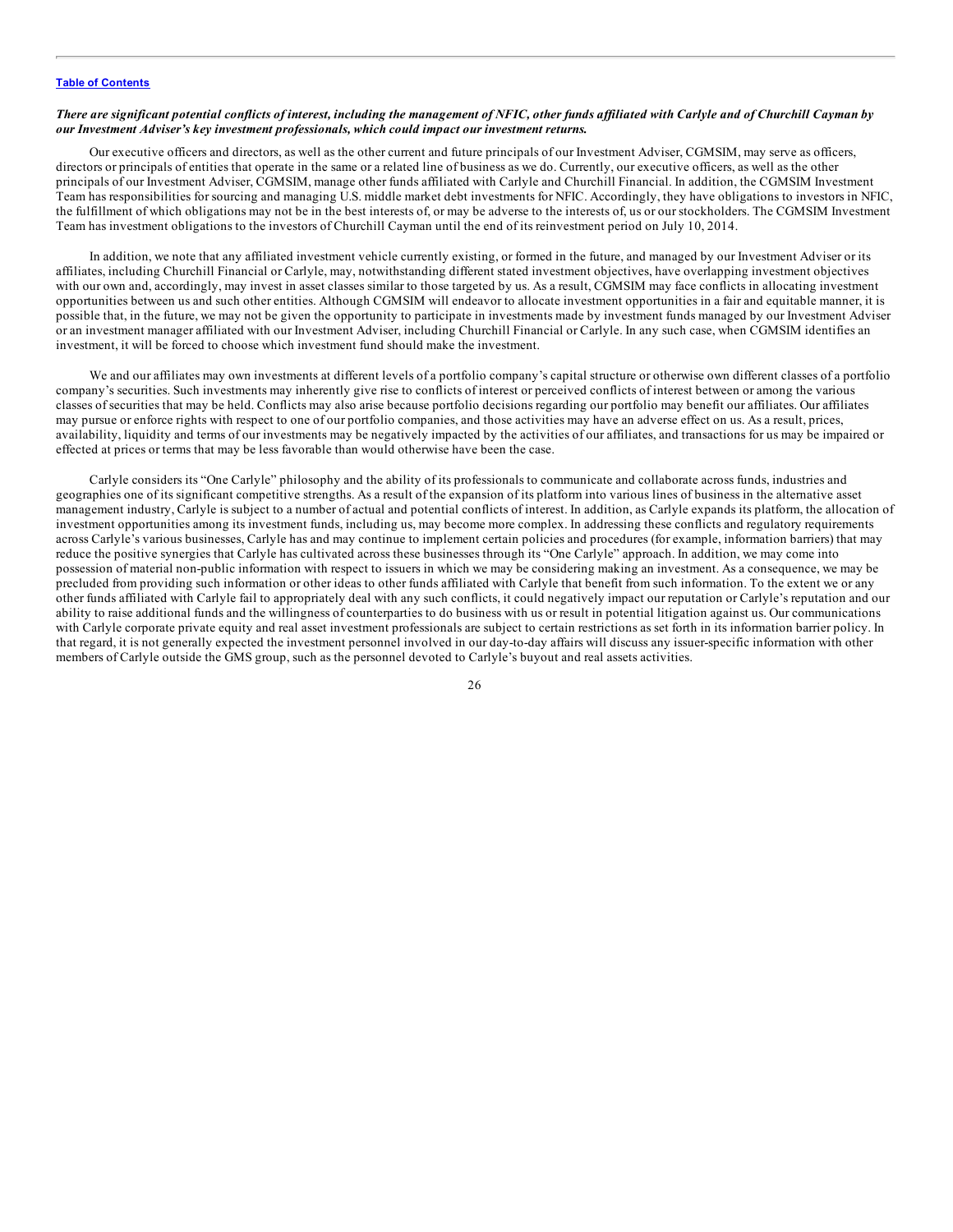In the ordinary course of business, we may enter into transactions with affiliates and portfolio companies that may be considered related party transactions. In order to ensure that we do not engage in any prohibited transactions with any persons affiliated with us, we have implemented certain policies and procedures whereby certain of our executive officers screen each of our transactions for any possible affiliations between the proposed portfolio investment, us, companies controlled by us, stockholders that own more than 5% of us and our employees and directors. We will not enter into any agreements unless and until we are satisfied that doing so will not raise concerns under the Investment Company Act or, if such concerns exist, we have taken appropriate actions to seek Board review and approval or exemptive relief for such transaction. Our Board of Directors will review these procedures on an annual basis.

In the course of our investing activities, we pay management and incentive fees to CGMSIM and reimburse CGMSIM for certain expenses it incurs in accordance with our Investment Advisory Agreement. As a result, investors in our common stock invest on a "gross" basis and receive distributions on a "net" basis after expenses, resulting in a lower rate of return than an investor might achieve through direct investments. Accordingly, there may be times when the senior management team of CGMSIM has interests that differ from those of our stockholders, giving rise to a conflict.

We entered into a royalty-free License Agreement with CIM, pursuant to which CIM has granted us a non-exclusive license to use the name "Carlyle." Under the License Agreement, we have the right to use the "Carlyle" name for so long as CGMSIM or one of its affiliates remains our Investment Adviser. In addition, we pay CGMSFA, an affiliate of CGMSIM, its costs and expenses and our allocable portion of overhead incurred by it in performing its obligations under the Administration Agreement, including, compensation paid to or compensatory distributions received by our officers (including our Chief Compliance Officer and Chief Financial Officer) and their respective staff who provide services to us, operations staff who provide services to us, and any internal audit staff, to the extent internal audit performs a role in our Sarbanes-Oxley internal control assessment. These arrangements create conflicts of interest that our Board of Directors monitors.

#### *The valuation process for certain of our portfolio holdings creates a conflict of interest.*

Many of our portfolio investments are expected to be made in the form of securities that are not publicly traded. As a result, our Board of Directors determines the fair value of these securities in good faith as described above in "-There is uncertainty as to the value of our portfolio investments." In connection with that determination, investment professionals of CGMSIM provide our Board of Directors with valuations based upon the most recent portfolio company financial statements available and projected financial results of each portfolio company. In addition, the interested directors on our Board of Directors have an indirect pecuniary interest in CGMSIM. The participation of CGMSIM's investment professionals in our valuation process, and the indirect pecuniary interest in our Investment Adviser by the interested directors on our Board of Directors, could result in a conflict of interest as CGMSIM's management fee is based, in part, on our gross assets and our incentive fees are based, in part, on unrealized gains and losses.

## The Investment Advisory Agreement and the Administration Agreement with CGMSIM and CGMSFA, respectively, were not negotiated on an arm's length basis and may not be as favorable to us as if they had been negotiated with an unaffiliated third party.

The Investment Advisory Agreement with CGMSIM and the Administration Agreement with CGMSFA were negotiated between related parties. Consequently, while the terms of each were subject to approval by our Board of Directors, including a majority of independent directors, such terms, including the advisory fees payable to CGMSIM, may not be as favorable to us as if they had been negotiated with an unaffiliated third party.

Our Investment Adviser's liability is limited under the Investment Advisory Agreement, and we are required to indemnify our Investment Adviser against certain liabilities, which may lead our Investment Adviser to act in a riskier manner on our behalf than it would when acting for its own account.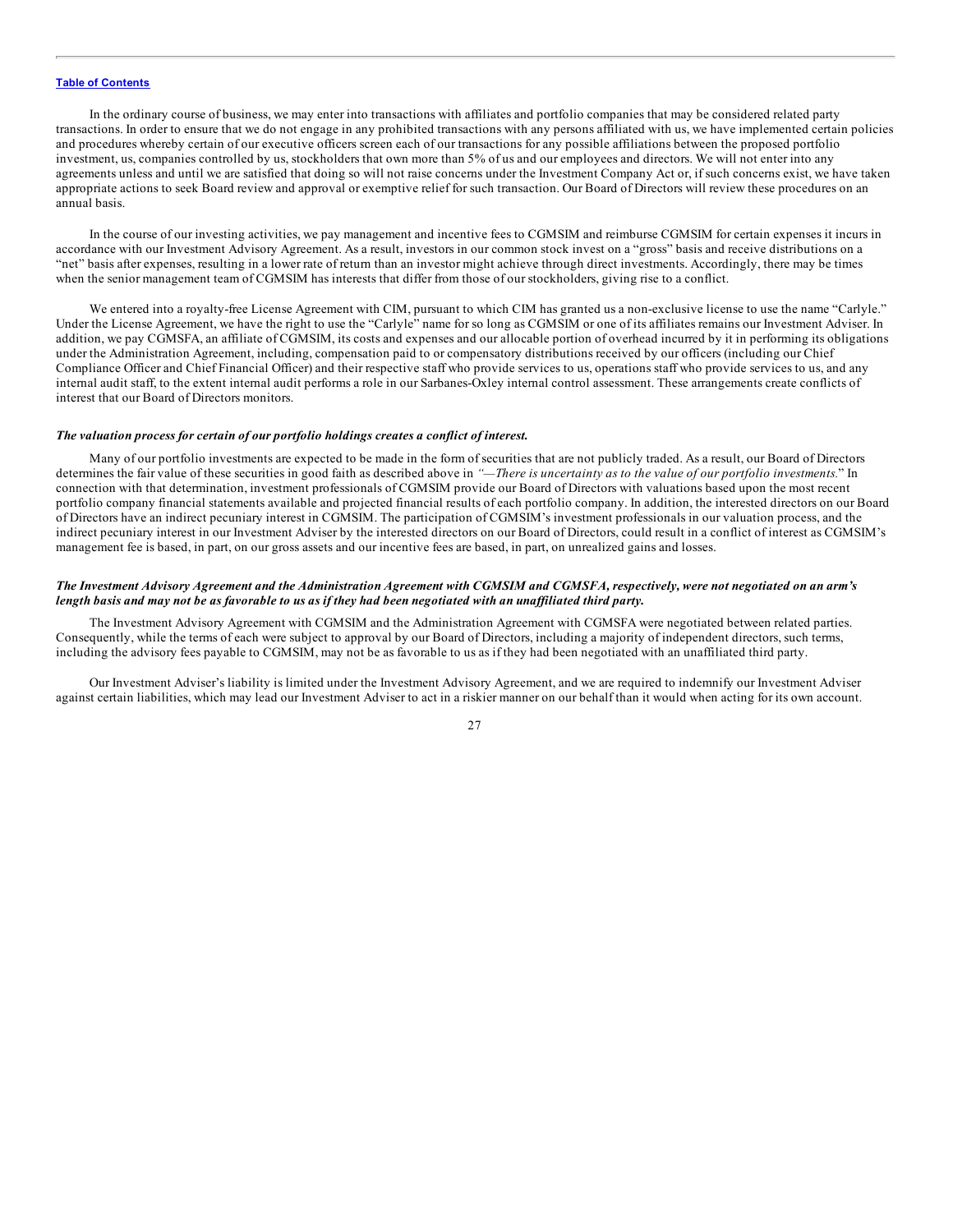Our Investment Adviser has not assumed any responsibility to us other than to render the services described in the Investment Advisory Agreement, and it is not responsible for any action of our Board in declining to follow our Investment Adviser's advice or recommendations. Pursuant to the Investment Advisory Agreement, our Investment Adviser and its managers, officers, employees, agents, controlling persons and any other person or entity affiliated with it are not liable to us for any action taken or omitted to be taken by the Adviser in connection with the performance of any of its duties or obligations under the Investment Advisory Agreement or otherwise as an investment adviser of the Company (except to the extent specified in Section 36(b) of the Investment Company Act concerning loss resulting from a breach of fiduciary duty (as the same is finally determined by judicial proceedings) with respect to the receipt of compensation for services). We have agreed to the fullest extent permitted by law, to provide indemnification and the right to the advancement of expenses, to each person who was or is made a party or is threatened to be made a party to or is involved (including, without limitation, as a witness) in any actual or threatened action, suit or proceeding, whether civil, criminal, administrative or investigative, by reason of the fact that he/she is or was a member, manager, officer, employee, agent, controlling person or any other person or entity affiliated with the Adviser with respect to all damages, liabilities, costs and expenses resulting from acts of our Investment Adviser in the performance of their duties under the Investment Advisory Agreement, other than acts not in good faith with the reasonable belief that the conduct was in, or not opposed to, the best interest of the Company, and conduct constituting gross negligence, bad faith, reckless disregard, or willful misfeasance. These protections may lead our Investment Adviser to act in a riskier manner when acting on our behalf than it would when acting for its own account.

#### *We may be obligated to pay our Investment Adviser incentive compensation even if we incur a loss.*

Our Investment Adviser is entitled to incentive compensation for each calendar quarter in an amount equal to a percentage of the excess of our preincentive fee net investment income for that quarter (before deducting incentive compensation) above a performance threshold for that quarter. Our preincentive fee net investment income for incentive compensation purposes excludes realized and unrealized capital losses and depreciation that we may incur in the calendar quarter, even if such capital losses or depreciation result in a net loss on our statement of operations for that quarter. Thus, we may be required to pay CGMSIM incentive compensation for a calendar quarter even if there is a decline in the value of our portfolio or we incur a net loss for that quarter, subject to the deferral provisions.

#### *Our fee structure may induce our Investment Adviser to pursue speculative investments.*

The incentive fee payable by us to CGMSIM may create an incentive for CGMSIM to pursue investments on our behalf that are riskier or more speculative than would be the case in the absence of such compensation arrangement. The incentive fee payable to our Investment Adviser is calculated based on a percentage of our return on invested capital. This may encourage our Investment Adviser to use leverage to increase the return on our investments. Under certain circumstances, the use of leverage may increase the likelihood of default, which would impair the value of our common stock. In addition, the Investment Adviser receives the incentive fee based, in part, upon net capital gains realized on our investments. Unlike that portion of the incentive fee based on income, there is no hurdle rate applicable to the portion of the incentive fee based on net capital gains. As a result, the Investment Adviser may have a tendency to invest more capital in investments that are likely to result in capital gains as compared to income producing securities. Such a practice could result in our investing in more speculative securities than would otherwise be the case, which could result in higher investment losses, particularly during economic downturns.

The "catch-up" portion of the incentive fee may encourage CGMSIM to accelerate or defer interest payable by portfolio companies from one calendar quarter to another, potentially resulting in fluctuations in timing and dividend amounts.

We may invest, to the extent permitted by law, in the securities and instruments of other investment companies, including private funds, and, to the extent we so invest, bear our ratable share of any such investment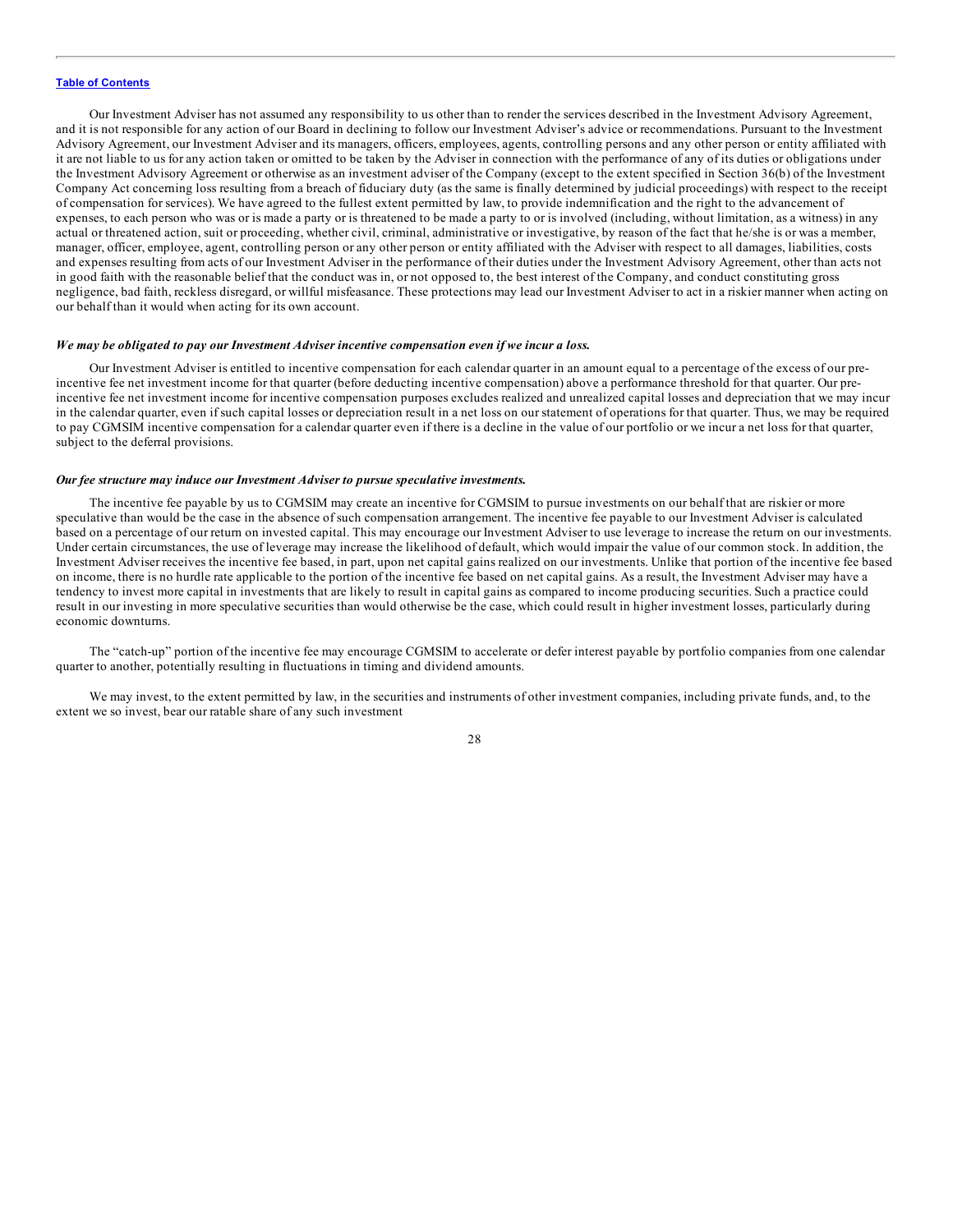company's expenses, including management and performance fees. We also remain obligated to pay management and incentive fees to CGMSIM with respect to the assets invested in the securities and instruments of other investment companies. With respect to each of these investments, each of our stockholders bear his or her share of the management and incentive fee of CGMSIM as well as indirectly bearing the management and performance fees and other expenses of any investment companies in which we invest.

Moreover, because the base management fee payable to our Adviser is payable based on our gross assets, including those assets acquired through the use of leverage, CGMSIM has a financial incentive to incur leverage which may not be consistent with our stockholders' interests.

## We will become subject to corporate-level income tax if we are unable to qualify and maintain our qualification as a regulated investment company under *Subchapter M of the Code.*

Although we intend to be treated as a RIC under Subchapter M of the Code for 2013 and succeeding tax years, no assurance can be given that we will be able to qualify for and maintain RIC status. To obtain and maintain RIC tax treatment under the Code, we must meet the following annual distribution, income source and asset diversification requirements.

- The Annual Distribution Requirement for a RIC will be satisfied if we distribute to our stockholders, for each taxable year, at least 90% of our "investment company taxable income," which is generally our ordinary taxable income plus the excess of realized net short-term capital gains over realized net long-term capital losses, if any. Because we use debt financing, we are subject to certain asset coverage ratio requirements under the Investment Company Act and financial covenants under loan and credit agreements that could, under certain circumstances, restrict us from making distributions necessary to satisfy the distribution requirement. If we are unable to obtain cash from other sources, we could fail to qualify for RIC tax treatment and thus become subject to corporate-level income tax.
- The income source requirement will be satisfied if we derive in each taxable year at least 90% of our gross income from dividends, interest, payments with respect to loans of certain securities, gains from the sale of stock or other securities or foreign currencies, net income from certain "qualified publicly traded partnerships," or other income derived with respect to our business of investing in such stock or securities or foreign currencies.
- The asset diversification requirement will be satisfied if we meet certain asset diversification requirements at the end of each quarter of our taxable year. Failure to meet those requirements may result in our having to dispose of certain investments quickly in order to prevent the loss of RIC status. Because most of our investments will be in private companies, and therefore will be relatively illiquid, any such dispositions could be made at disadvantageous prices and could result in substantial losses.

If we fail to qualify for RIC tax treatment for any reason or become subject to corporate income tax, the resulting corporate taxes could substantially reduce our net assets, the amount of income available for distribution and the amount of our distributions.

## We may have difficulty satisfying the Annual Distribution Requirement in order to qualify and maintain RIC status if we recognize income before or *without receiving cash representing such income.*

We may make investments that produce income that is not matched by a corresponding cash receipt by us. Any such income would be treated as income earned by us and therefore would be subject to the distribution requirements of the Code. Such investments may require us to borrow money or dispose of other securities in order to comply with those requirements. However, under the Investment Company Act, we are not permitted to make distributions to our stockholders while our debt obligations and other senior securities are outstanding unless an "asset coverage" test is met. Part I, Item 1 of this Form 10-K "*Business—Our Regulatory Structure—Regulation as a Business Development Company—Senior Securities*."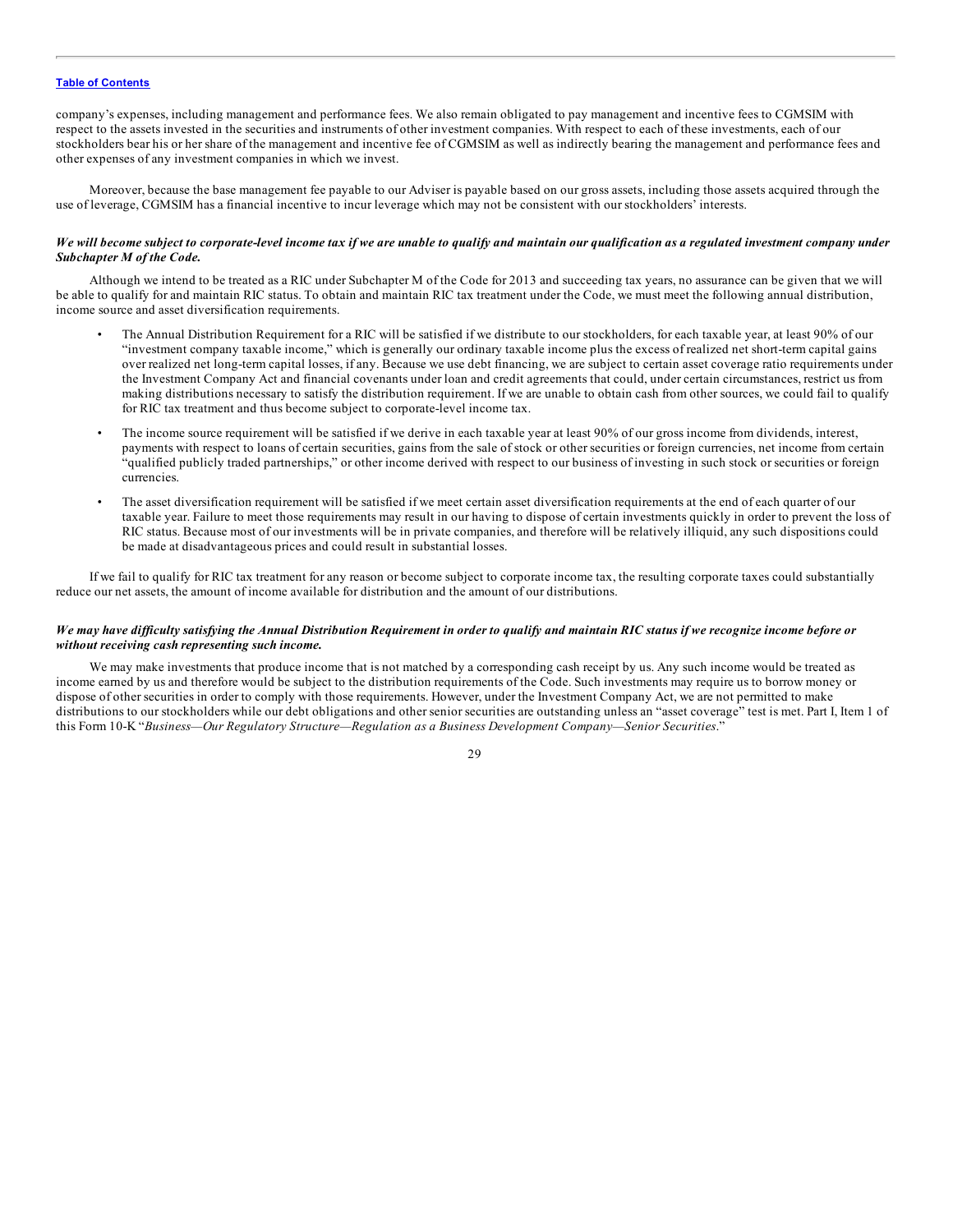If we are prohibited from making distributions or are unable to raise additional debt or equity capital or sell assets to make distributions, we may not be able to make sufficient distributions to satisfy the Annual Distribution Requirement, and therefore would not be able to maintain our qualification as a RIC. Additionally, we may make investments that result in the recognition of ordinary income rather than capital gain, or that prevent us from accruing a longterm holding period. These investments may prevent us from making capital gain distributions.

## For any period that we do not qualify as a "publicly offered regulated investment company," as defined in the Code, stockholders will be taxed as though *they received a distribution of some of our expenses.*

A "publicly offered regulated investment company" is a RIC whose shares are either (i) continuously offered pursuant to a public offering, (ii) regularly traded on an established securities market or (iii) held by at least 500 persons at all times during the taxable year. We anticipate that we will not qualify as a publicly offered RIC immediately after the Private Offering; we may qualify as a publicly offered RIC for future taxable years. If we are not a publicly offered RIC for any period, a non-corporate stockholder's allocable portion of our affected expenses, including our management fees, will be treated as an additional distribution to the stockholder and will be deductible by such stockholder only to the extent permitted under the limitations described below. For noncorporate stockholders, including individuals, trusts, and estates, significant limitations generally apply to the deductibility of certain expenses of a nonpublicly offered RIC, including advisory fees. In particular, these expenses, referred to as miscellaneous itemized deductions, are deductible to an individual only to the extent they exceed 2% of such a stockholder's adjusted gross income, and are not deductible for alternative minimum tax purposes.

#### *We are subject to risks in using custodians, administrators and other agents.*

We depend on the services of custodians, administrators, including State Street, and other agents to carry out certain securities transactions and administrative services for us. In the event of the insolvency of a custodian, we may not be able to recover equivalent assets in full as we will rank among the custodian's unsecured creditors in relation to assets which the custodian borrows, lends or otherwise uses. In addition, our cash held with a custodian may not be segregated from the custodian's own cash, and we therefore may rank as unsecured creditors in relation thereto. The inability to recover assets from the custodian could have a material impact on our performance.

#### We will expend significant financial and other resources to comply with the requirements of being a public entity.

As a public entity, we will be subject to the reporting requirements of the Exchange Act and requirements of the Sarbanes-Oxley Act. These requirements may place a strain on our systems and resources. The Exchange Act requires that we file annual, quarterly and current reports with respect to our business and financial condition. The Sarbanes-Oxley Act requires that we maintain effective disclosure controls and procedures and internal controls over financial reporting, which are discussed below, see Part I, Item 1 of this Form 10-K "*Business—Our Regulatory Structure—Regulation as a Business Development Company—Sarbanes-Oxley Act of 2002*." In order to maintain and improve the effectiveness of our disclosure controls and procedures and internal controls, significant resources and management oversight will be required. We will be implementing additional procedures, processes, policies and practices for the purpose of addressing the standards and requirements applicable to public companies. These activities may divert management's attention from other business concerns, which could have a material adverse effect on our business, financial condition, results of operations and cash flows. We expect to incur significant additional annual expenses related to these steps and, among other things, directors' and officers' liability insurance, director fees, reporting requirements of the SEC, transfer agent fees, additional administrative expenses payable to our Administrator to compensate them for hiring additional accounting, legal and administrative personnel, increased auditing and legal fees and similar expenses.

The systems and resources necessary to comply with public company reporting requirements will increase further once we cease to be an "emerging growth company" under the JOBS Act. As long as we remain an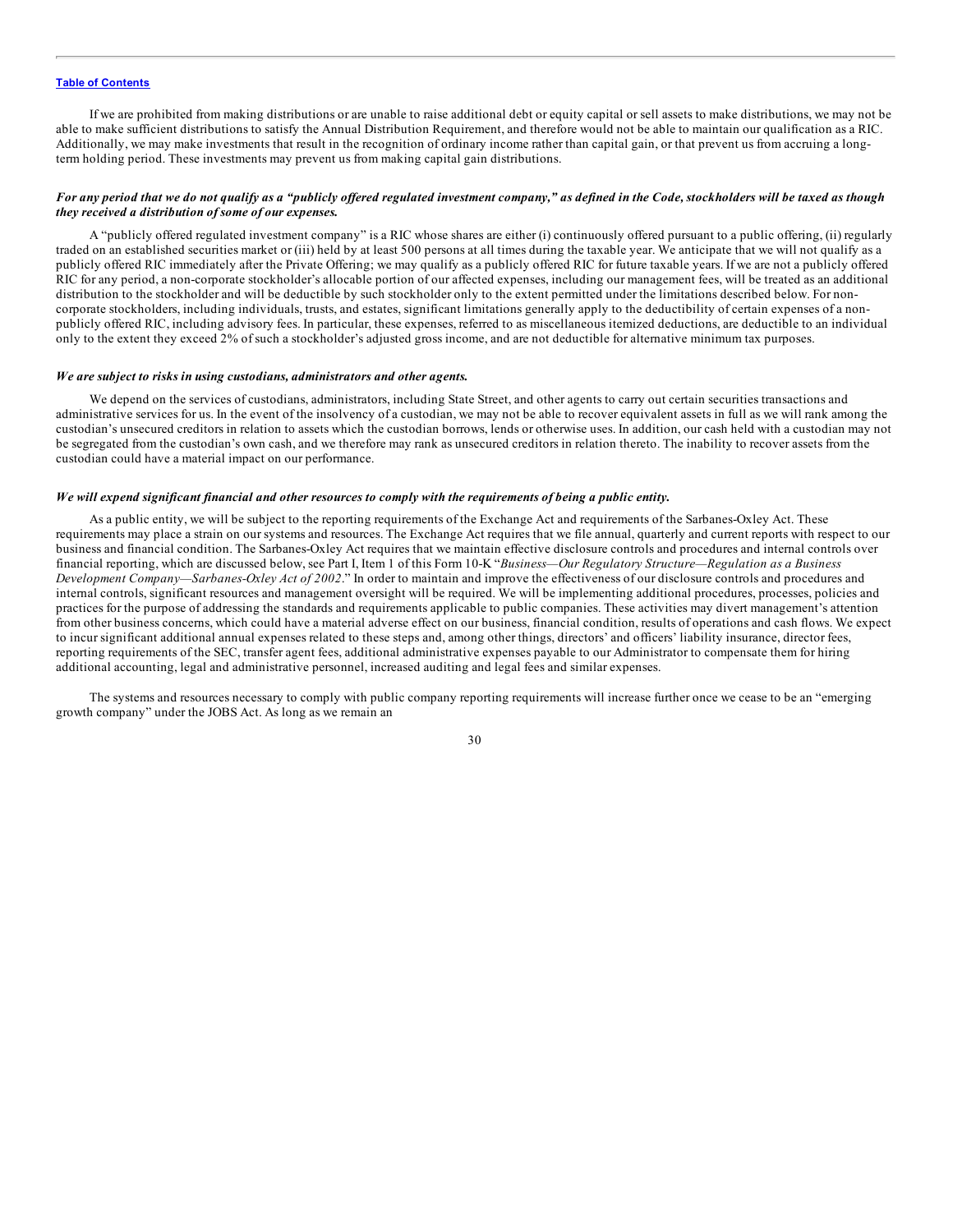emerging growth company, we intend to take advantage of certain exemptions from various reporting requirements that are applicable to other public companies, including, but not limited to, not being required to comply with the auditor attestation requirements of Section 404 of the Sarbanes-Oxley Act and exemptions from the requirement to hold advisory votes on executive compensation. We will remain an emerging growth company for up to five years following an initial public offering, although if the market value of our common stock that is held by non-affiliates exceeds \$700 million as of any June 30 before that time, we would cease to be an emerging growth company as of the following December 31.

## We have not yet tested our internal controls in accordance with Section 404 of the Sarbanes-Oxley Act, and failure to achieve and maintain effective internal controls over financial reporting in accordance with Section 404 of the Sarbanes-Oxley Act could have a material adverse effect on our business *and the market price of our common stock.*

We have not previously been required to comply with the requirements of the Sarbanes-Oxley Act, including the internal control evaluation and certification requirements of Section 404 of that statute ("Section 404"), and we will not be required to comply with all of those requirements until the later of the date we are no longer an emerging growth company under the JOBS Act and when we file our annual report on Form 10-K for the fiscal year ending December 31, 2014. Accordingly, our internal controls over financial reporting do not currently meet all of the standards contemplated by Section 404 that we will eventually be required to meet.

Additionally, we have begun the process of documenting our internal control procedures to satisfy the requirements of Section 404, which requires annual management assessments of the effectiveness of our internal controls over financial reporting. Our independent registered public accounting firm will not be required to formally attest to the effectiveness of our internal control over financial reporting until the later of the year following our first annual report required to be filed with the SEC, or the date we are no longer an emerging growth company under the JOBS Act. Because we have not yet tested our internal controls in accordance with Section 404, we cannot conclude in accordance with Section 404 that we do not have a material weakness in our internal controls or a combination of significant deficiencies that could result in the conclusion that we have a material weakness in our internal controls. As a public entity, we will be required to complete our initial assessment in a timely manner. If we are not able to implement the requirements of Section 404 in a timely manner or with adequate compliance, our operations, financial reporting or financial results could be adversely affected. Matters impacting our internal controls may cause us to be unable to report our financial information on a timely basis and thereby subject us to adverse regulatory consequences, including sanctions by the SEC or violations of applicable stock exchange listing rules, and result in a breach of the covenants under the agreements governing any of our financing arrangements. There could also be a negative reaction in the financial markets due to a loss of investor confidence in us and the reliability of our financial statements. Confidence in the reliability of our financial statements could also suffer if we or our independent registered public accounting firm were to report a material weakness in our internal controls over financial reporting. This could materially adversely affect us and lead to a decline in the market price of our common stock, to the extent we have completed a Qualified IPO.

## Stockholders may be subject to filing requirements under the Exchange Act as a result of an investment in us.

Because our common stock is registered under the Exchange Act, ownership information for any person who beneficially owns 5% or more of our common stock must be disclosed in a Schedule 13D or other filings with the SEC. Beneficial ownership for these purposes is determined in accordance with the rules of the SEC, and includes having voting or investment power over the securities. In some circumstances, investors who choose to reinvest their dividends may see their percentage stake in us increased to more than 5%, thus triggering this filing requirement. Although we provide in our quarterly financial statements the amount of outstanding stock and the amount of the investor's stock, the responsibility for determining the filing obligation and preparing the filing remains with the investor. In addition, owners of 10% or more of our common stock are subject to reporting obligations under Section 16(a) of the Exchange Act.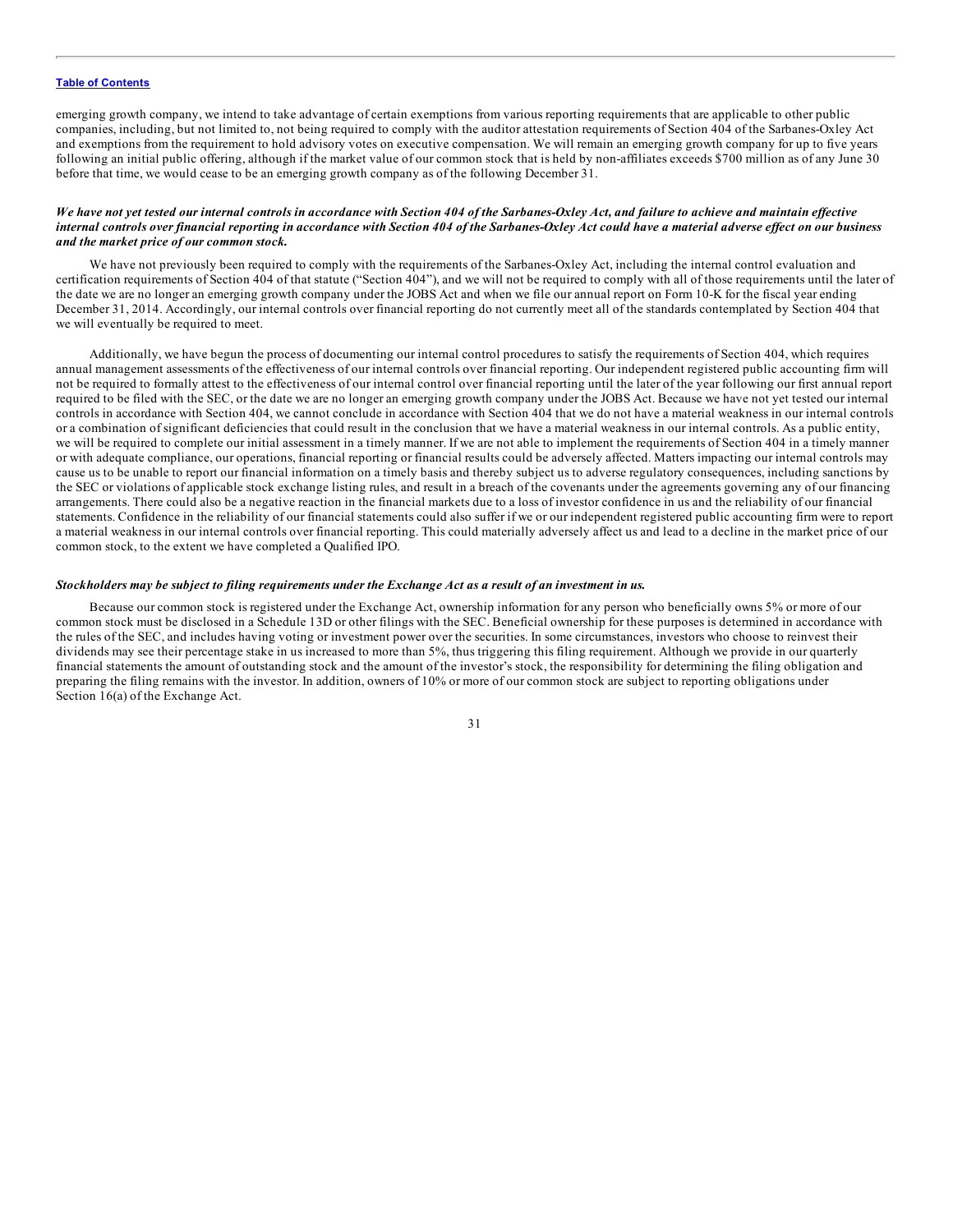## Stockholders may be subject to the short-swing profits rules under the Exchange Act as a result of an investment in us.

Persons with the right to appoint a director or who hold more than 10% of a class of our shares may be subject to Section 16(b) of the Exchange Act, which recaptures for the benefit of the issuer profits from the purchase and sale of registered stock within a six-month period.

#### *There may be state licensing requirements.*

We are required to obtain various state licenses in order to, among other things, originate commercial loans. Applying for and obtaining required licenses can be costly and take several months. There is no assurance that we will obtain all of the licenses that we need on a timely basis. Furthermore, we will be subject to various information and other requirements in order to obtain and maintain these licenses, and there is no assurance that we will satisfy those requirements. Our failure to obtain or maintain licenses might restrict investment options and have other adverse consequences.

#### *Investors in the Private Of ering are subject to transfer restrictions.*

Prior to the completion of a Qualified IPO, investors who participate in the Private Offering may not sell, assign, transfer or otherwise dispose of (in each case, a "Transfer") any common stock unless (i) we give consent and (ii) the Transfer is made in accordance with applicable securities laws. No Transfer will be effectuated except by registration of the Transfer on our books. Each transferee must agree to be bound by these restrictions and all other obligations as an investor in us. Following completion of a Qualified IPO, investors will be restricted from selling or disposing of their shares of common stock contractually by a lock-up agreement with the underwriters of the IPO and secondary offerings, and by the terms of the subscription agreement entered into by the Company and each investor in connection with the Private Offering. It is possible that, once we are no longer accepting new commitments, we will seek to implement a program intended to provide limited liquidity and price discovery to holders of our common stock through an auction process; however, there can be no assurance that such a program will, in fact, be established or, if established, will provide meaningful levels of liquidity. In the event we implement such a program, investors would be subject to conditions and limitations on Transfers of our common stock made through the program.

#### Our Board of Directors is authorized to reclassify any unissued shares of common stock into one or more classes of preferred stock, which could convey *special rights and privileges to its owners.*

Under the Maryland General Corporation Law ("MGCL") and our charter, our Board of Directors is authorized to classify and reclassify any authorized but unissued shares of stock into one or more classes of stock, including preferred stock. Prior to the issuance of shares of each class or series, the Board of Directors is required by Maryland law and our charter to set the terms, preferences, conversion or other rights, voting powers, restrictions, limitations as to dividends or other distributions, qualifications and terms or conditions of redemption for each class or series. Thus, the Board of Directors could authorize the issuance of shares of preferred stock with terms and conditions which could have the effect of delaying, deferring or preventing a transaction or a change in control that might involve a premium price for holders of our common stock or otherwise be in their best interest. The cost of any such reclassification would be borne by our existing common stockholders. Certain matters under the Investment Company Act require the separate vote of the holders of any issued and outstanding preferred stock. For example, holders of preferred stock would vote separately from the holders of common stock on a proposal to cease operations as a BDC. In addition, the Investment Company Act provides that holders of preferred stock are entitled to vote separately from holders of common stock to elect two preferred stock directors. We currently have no plans to issue preferred stock, but may determine to do so in the future. The issuance of preferred stock convertible into shares of common stock might also reduce the net income per share and net asset value per share of our common stock upon conversion, provided, that we will only be permitted to issue such convertible preferred stock to the extent we comply with the requirements of Section 61 of the Investment Company Act, including obtaining common stockholder approval. These effects, among others, could have an adverse effect on an investment in our common stock.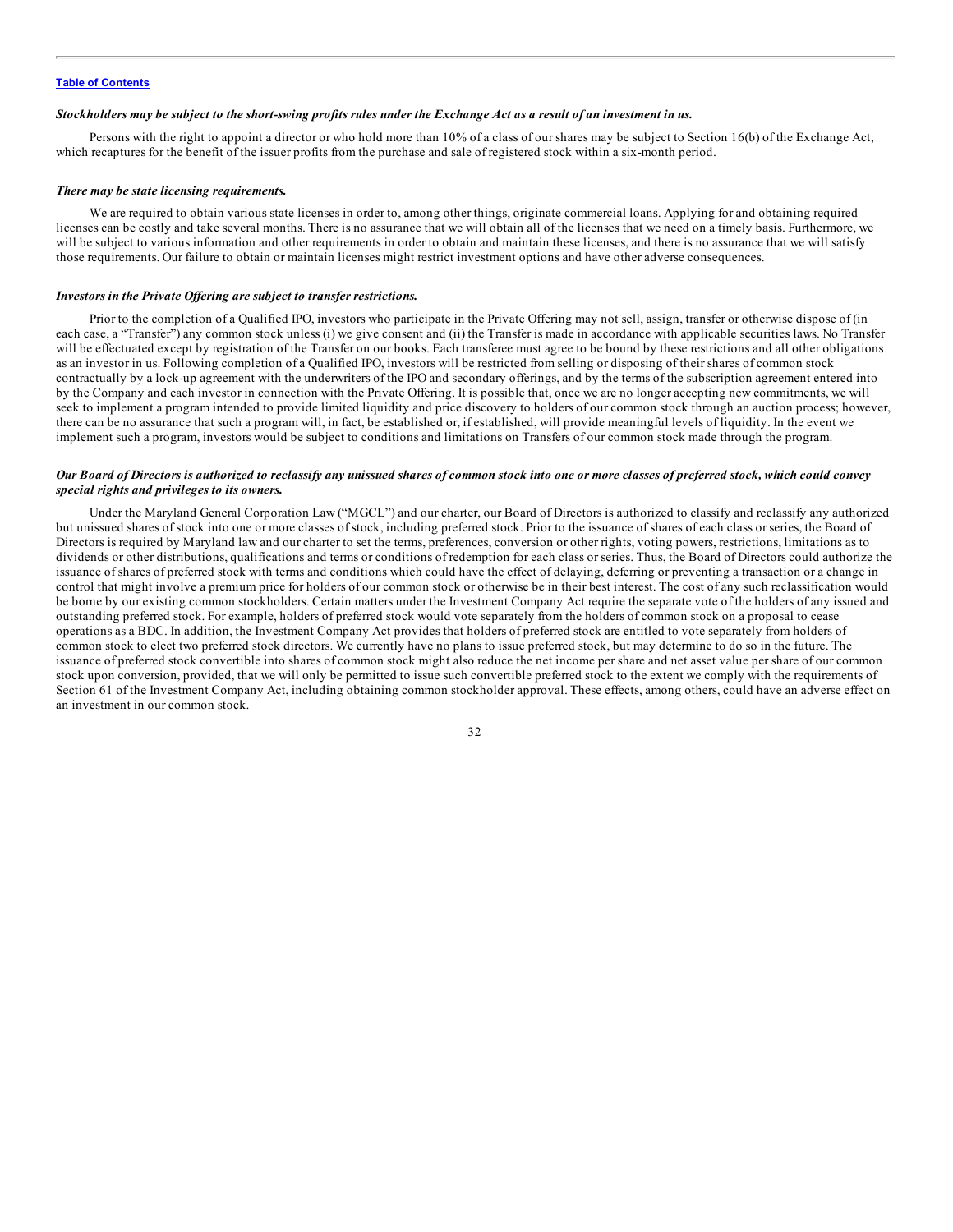## Provisions of the MGCL and of our charter and bylaws could deter takeover attempts and have an adverse impact on the price of our common stock.

The MGCL and our charter and bylaws contain provisions that may discourage, delay or make more difficult a change in control of GMS Finance or the removal of our directors. We are subject to the Maryland Business Combination Act ("MBCA"), subject to any applicable requirements of the Investment Company Act. Our Board of Directors has adopted a resolution exempting from the MBCA any business combination between us and any other person, subject to prior approval of such business combination by our Board of Directors, including approval by a majority of our disinterested directors. If the resolution exempting business combinations is repealed or our Board of Directors does not approve a business combination, the Business Combination Act may discourage third parties from trying to acquire control of us and increase the difficulty of consummating such an offer. Our bylaws exempt from the Maryland Control Share Acquisition Act ("Control Share Act") acquisitions of our stock by any person. If we amend our bylaws to repeal the exemption from the Control Share Act, the Control Share Act also may make it more difficult for a third party to obtain control of us and increase the difficulty of consummating such a transaction. However, we will amend our bylaws to be subject to the Control Share Act only if our Board of Directors determines that it would be in our best interests and if the SEC staff does not object to our determination that our being subject to the Control Share Act does not conflict with the Investment Company Act. The SEC staff has issued informal guidance setting forth its position that certain provisions of the Control Share Act would, if implemented, violate Section 18(i) of the Investment Company Act.

We have also adopted measures that may make it difficult for a third party to obtain control of us, including provisions of our charter classifying our Board of Directors in three classes serving staggered three-year terms, and authorizing our Board of Directors to classify or reclassify shares of our stock in one or more classes or series, to cause the issuance of additional shares of our stock, to amend our charter without stockholder approval and to increase or decrease the number of shares of stock that we have authority to issue. These provisions, as well as other provisions of our charter and bylaws, may delay, defer or prevent a transaction or a change in control that might otherwise be in the best interests of our stockholders.

#### Our Board of Directors may change our investment objective, operating policies and strategies without prior notice or stockholder approval.

Our Board of Directors has the authority to modify or waive our operating policies and strategies without prior notice (except as required by the Investment Company Act) and without stockholder approval. In addition, none of our investment policies is fundamental and any of them may be changed without stockholder approval. However, absent stockholder approval, we may not change the nature of our business so as to cease to be, or withdraw our election as, a BDC. We cannot predict the effect any changes to our current operating policies and strategies would have on our business, operating results and value of our stock. Nevertheless, the effects may adversely affect our business and impact our ability to make distributions.

## A failure in our operational systems or infrastructure, or those of third parties, could significantly disrupt our business or negatively affect our liquidity, *financial condition or results of operations.*

We rely heavily on our and third parties' financial, accounting, information and other data processing systems. Any failure or interruption of those systems, including as a result of the termination of an agreement with any third-party service providers, could cause delays or other problems in our activities. We face various security threats, including cyber security attacks to our information technology infrastructure that are intended to gain access to our proprietary information, destroy data or disable, degrade or sabotage our systems. These security threats could originate from a wide variety of sources, including unknown third parties outside the Company. Although we have not yet been subject to cyber-attacks or other cyber incidents which, individually or in the aggregate, have materially affected our operations or financial condition, there can be no assurance that the various procedures and controls we utilize to mitigate these threats will be sufficient to prevent disruptions to our systems. If any of these systems do not operate properly or are disabled for any reason or if there is any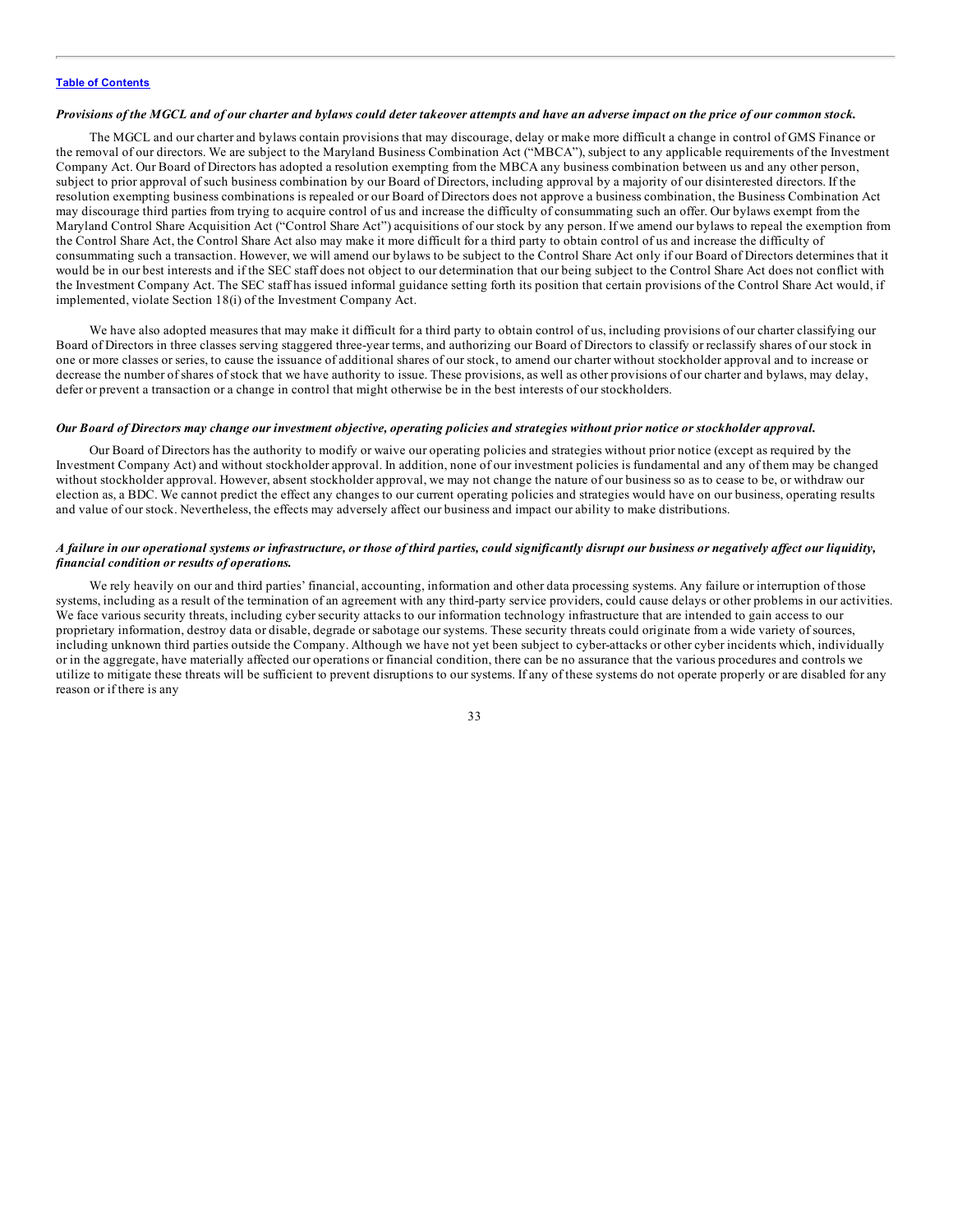unauthorized disclosure of data, whether as a result of tampering, a breach of our network security systems, a cyber-incident or attack or otherwise, we could suffer substantial financial loss, increased costs, a disruption of our businesses, liability to our funds and fund investors, regulatory intervention or reputational damage. In addition, we operate in businesses that are highly dependent on information systems and technology. Our information systems and technology may not continue to be able to accommodate our growth, and the cost of maintaining such systems may increase from its current level. Such a failure to accommodate growth, or an increase in costs related to such information systems, could have a material adverse effect on us.

Furthermore, we depend on our and our Investment Adviser's headquarters in New York, New York and Carlyle's headquarters in Washington, D.C., where most of our executives, investment professionals and administrative and operations personnel are located, for the continued operation of our business. Disasters, such as natural disasters, pandemics, events arising from local or larger scale political or social matters or weather events, or disruptions in the infrastructure that supports our businesses, such as sudden electrical or telecommunications outages, could have a material adverse impact on our ability to continue to operate our business without interruption. Our disaster recovery programs may not be sufficient to mitigate the harm that may result from such disasters or disruptions. In addition, insurance and other safeguards might only partially reimburse us for our losses, if at all.

#### *Changes in laws or regulations governing our operations may adversely af ect our business.*

Legal, tax and regulatory changes could occur that may adversely affect us. For example, from time to time the market for private equity transactions has been (and is currently being) adversely affected by a decrease in the availability of senior and subordinated financings for transactions, in part in response to credit market disruptions and/or regulatory pressures on providers of financing to reduce or eliminate their exposure to the risks involved in such transactions.

In addition, as private equity firms become more influential participants in the U.S. and global financial markets and economy generally, there recently has been pressure for greater governmental scrutiny and/or regulation of the private equity industry, in part. It is uncertain as to what form and in what jurisdictions such enhanced scrutiny and/or regulation, if any, on the private equity industry may ultimately take. Therefore, there can be no assurance as to whether any such scrutiny or initiatives will have an adverse impact on the private equity industry, including our ability to effect operating improvements or restructurings of its portfolio companies or otherwise achieve its objectives.

On July 21, 2010, the Dodd-Frank Wall Street Reform and Consumer Protection Act (the "Dodd-Frank Act") was signed into law. Many of the provisions of the Dodd-Frank Act have extended implementation periods and delayed effective dates and will require extensive rulemaking by regulatory authorities. While the impact of the Dodd-Frank Act on us and our portfolio companies may not be known for an extended period of time, the Dodd-Frank Act, including future rules implementing its provisions and the interpretation of those rules, along with other legislative and regulatory proposals directed at the financial services industry and the financial markets (including derivative markets) or affecting taxation that are proposed or pending in the U.S. Congress, may negatively impact the operations, cash flows or financial condition of us or our portfolio companies, impose additional costs on us or our portfolio companies, restrict or further regulate certain of our activities, including derivative trading and hedging activities, intensify the regulatory supervision of us or our portfolio companies or otherwise adversely affect our business or the business of our portfolio companies.

In addition, the Iran Threat Reduction and Syrian Human Rights Act of 2012 ("ITRA") expands the scope of U.S. sanctions against Iran and Section 219 of the ITRA amended the Exchange Act to require companies subject to SEC reporting obligations under Section 13 of the Exchange Act to disclose in their periodic reports specified dealings or transactions involving Iran or other individuals and entities targeted by certain sanctions promulgated by the Office Foreign Assets Control engaged in by the reporting company or any of its affiliates during the period covered by the relevant periodic report. In some cases, ITRA requires companies to disclose transactions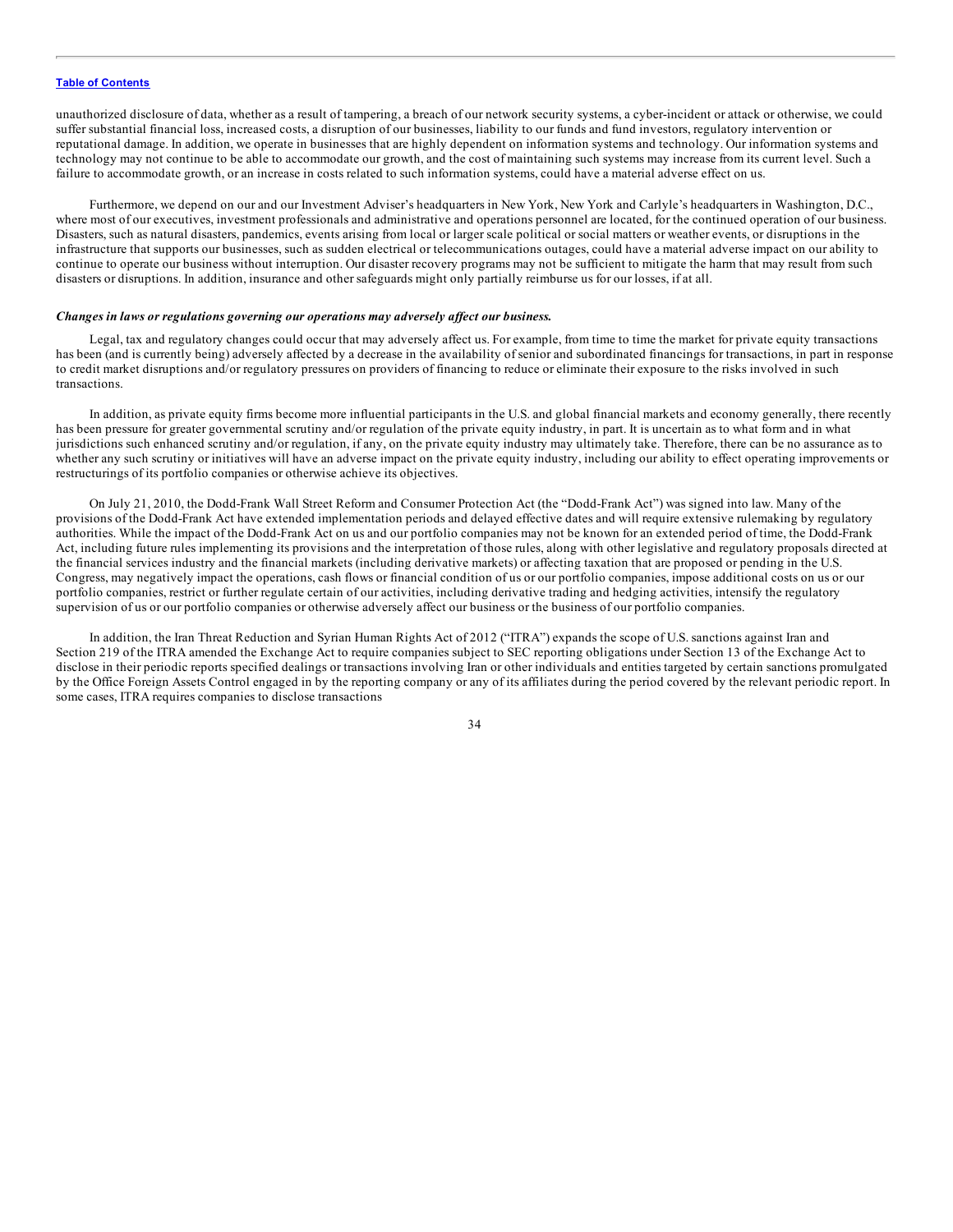even if they were permissible under U.S. law. The ITRA also expanded the scope of U.S. sanctions by requiring foreign entities majority owned or controlled by a U.S. person to abide by U.S. sanctions against Iran to the same extent as a U.S. person. Previously, foreign entities were not directly bound by U.S. sanctions against Iran even if they were subsidiaries of U.S. companies. Carlyle has informed the Company that Applus Servicios Technologicos, S.L.U. ("Applus"), which may be considered an affiliate of Carlyle, has engaged in the activities that are described on Exhibit 99.1 to this Form 10-K, which disclosure is hereby incorporated by reference herein. Because of the relationship with CGMSIM, which is a wholly-owned subsidiary and is considered to be an affiliate of Carlyle, the Company may be considered to be an affiliate of Applus since the Company and Applus may be deemed to be under the common control of Carlyle. As a result, it appears that the Company is required to provide the disclosure set forth on Exhibit 99.1 to this Form 10-K pursuant to Section 219 of ITRA and Section 13(r) of the Exchange Act. However, such disclosure is not meant to be an admission that such common control exists. In addition, such disclosure does not relate to any activities conducted by the Company and does not involve the Company, the Company's management or CGMSIM. The disclosure relates solely to activities conducted by Applus.

We are required to separately file with the SEC a notice that such activities have been disclosed in this report, and the SEC is required to post this notice of disclosure on its website and send the report to the U.S. President and certain U.S. Congressional committees. The U.S. President thereafter is required to initiate an investigation and, within 180 days of initiating such investigation, to determine whether sanctions should be imposed. Disclosure of such activity, even if such activity is not subject to sanctions under applicable law, and any sanctions actually imposed on us or our affiliates as a result of these activities, could harm our reputation and have a negative impact on our business.

### Our Investment Adviser can resign upon 60 days' notice, and we may not be able to find a suitable replacement within that time, resulting in a disruption *in our operations that could adversely af ect our financial condition, business and results of operations.*

Our Investment Adviser has the right, under the Investment Advisory Agreement, to resign at any time upon 60 days' written notice, whether we have found a replacement or not. If our Investment Adviser resigns, we may not be able to find a new investment adviser or hire internal management with similar expertise and ability to provide the same or equivalent services on acceptable terms within 60 days, or at all. If we are unable to do so quickly, our operations are likely to experience a disruption, our financial condition, business and results of operations as well as our ability to pay distributions are likely to be adversely affected and the market price of our shares may decline. In addition, the coordination of our internal management and investment activities is likely to suffer if we are unable to identify and reach an agreement with a single institution or group of executives having the expertise possessed by our Investment Adviser and its affiliates. Even if we are able to retain comparable management, whether internal or external, the integration of such management and their lack of familiarity with our investment objective may result in additional costs and time delays that may adversely affect our financial condition, business and results of operations. Moreover, the termination by our Investment Adviser of our Investment Advisory Agreement for any reason will be an event of default under the Revolving Credit Facility which could result in the immediate acceleration of the amounts due under the Revolving Credit Facility.

### Our Administrator can resign from its role as Administrator under the Administration Agreement, and a suitable replacement may not be found, resulting *in disruptions that could adversely af ect our business, results of operations and financial condition.*

Our Administrator has the right to resign under the Administration Agreement upon 60 days' written notice, whether a replacement has been found or not. If our Administrator resigns, it may be difficult to find a new administrator or hire internal management with similar expertise and ability to provide the same or equivalent services on acceptable terms, or at all. If a replacement is not found quickly, our business, results of operations and financial condition are likely to be adversely affected and the market price of our common stock may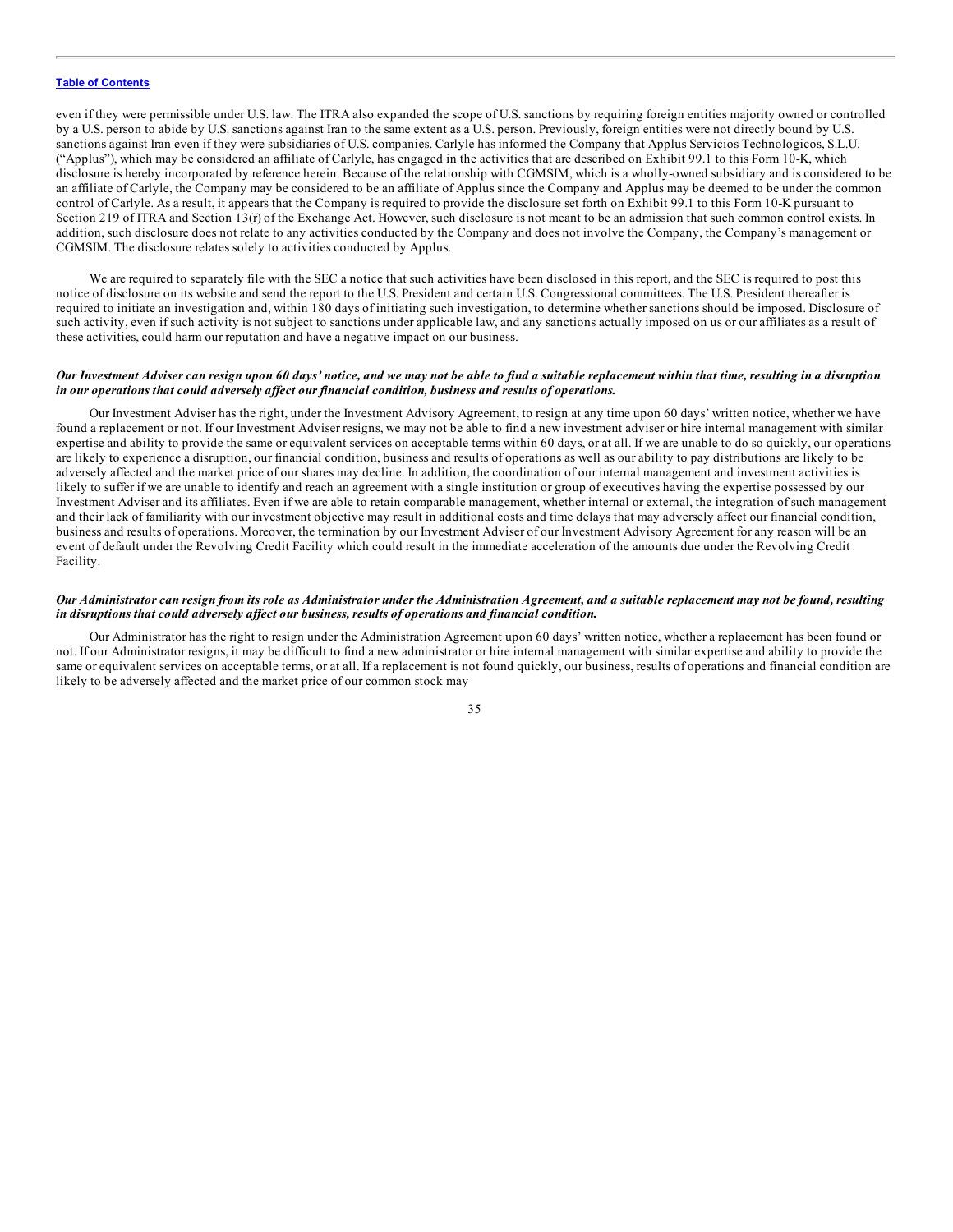decline. Even if a comparable service provider or individuals to perform such services are retained, whether internal or external, their integration into our business and lack of familiarity with our investment objective may result in additional costs and time delays that may materially adversely affect our business, results of operations and financial condition.

### Any of our three sub-administrators can resign from their respective roles pursuant to the Carlyle Employee Co. Sub-Administration Agreement, the CELF Sub-Administration Agreement and the State Street Sub-Administration Agreement, and suitable replacements may not be found, resulting in disruptions *that could adversely af ect our business, results of operations and financial condition.*

Each of Carlyle Employee Co., CELF and State Street has the right to resign under their respective agreements, the Carlyle Employee Co. Sub-Administration Agreement, the CELF Sub-Administration Agreement and the State Street Sub-Administration Agreement, upon 60 days' written notice, whether a replacement has been found or not. If any of our sub-administrators resign, it may be difficult to find a new administrator or hire internal management with similar expertise and ability to provide the same or equivalent services on acceptable terms, or at all. If a replacement is not found quickly, our business, results of operations and financial condition are likely to be adversely affected and the market price of our common stock may decline. Even if a comparable service provider or individuals to perform such services are retained, whether internal or external, their integration into our business and lack of familiarity with our investment objective may result in additional costs and time delays that may materially adversely affect our business, results of operations and financial condition.

### We, our Investment Adviser or its affiliates may be subject to litigation or regulatory proceedings the results of which could have a material adverse effect *on our financial condition or results of operations.*

From time to time we, our Investment Adviser or its affiliates may be involved in various legal proceedings, lawsuits and claims incidental to the conduct of their respective businesses. We, our Investment Adviser and its affiliates are also subject to extensive regulation, which may result in regulatory proceedings. To the extent we face adverse outcomes in any such proceedings, our financial condition or results of operations could be materially adversely affected. See Part I, Item 3 of this Form 10-K "*Legal Proceedings.*"

### **Risks Related to Our Investments**

### We operate in a highly competitive market for investment opportunities, and compete with investment vehicles sponsored or advised by our affiliates.

A number of entities compete with us to make the types of investments that we target in leveraged companies. We compete with other BDCs, public and private funds, commercial and investment banks, commercial finance companies and, to the extent they provide an alternative form of financing, private equity funds. Many of our competitors are substantially larger and have considerably greater financial, technical and marketing resources than we do. For example, some competitors may have a lower cost of funds and access to funding sources that are not available to us. In addition, some of our competitors may have higher risk tolerances or different risk assessments than we do, which could allow them to consider a wider variety of investments and establish more relationships than us. Furthermore, many of our competitors are not subject to the regulatory restrictions that the Investment Company Act and the Code impose on us. The competitive pressures we face may have a material adverse effect on our business, financial condition and results of operations. Also, as a result of this competition, we may not be able to take advantage of attractive investment opportunities from time to time, and we can offer no assurance that we will be able to identify and make investments that are consistent with our investment objective.

We do not seek to compete primarily based on the interest rates we offer, and we believe that some of our competitors may make loans with interest rates that are comparable to or lower than the rates we offer. We may lose investment opportunities if we do not match our competitors' pricing, terms and structure. However, if we match our competitors' pricing, terms and structure, we may experience decreased net interest income and increased risk of credit loss.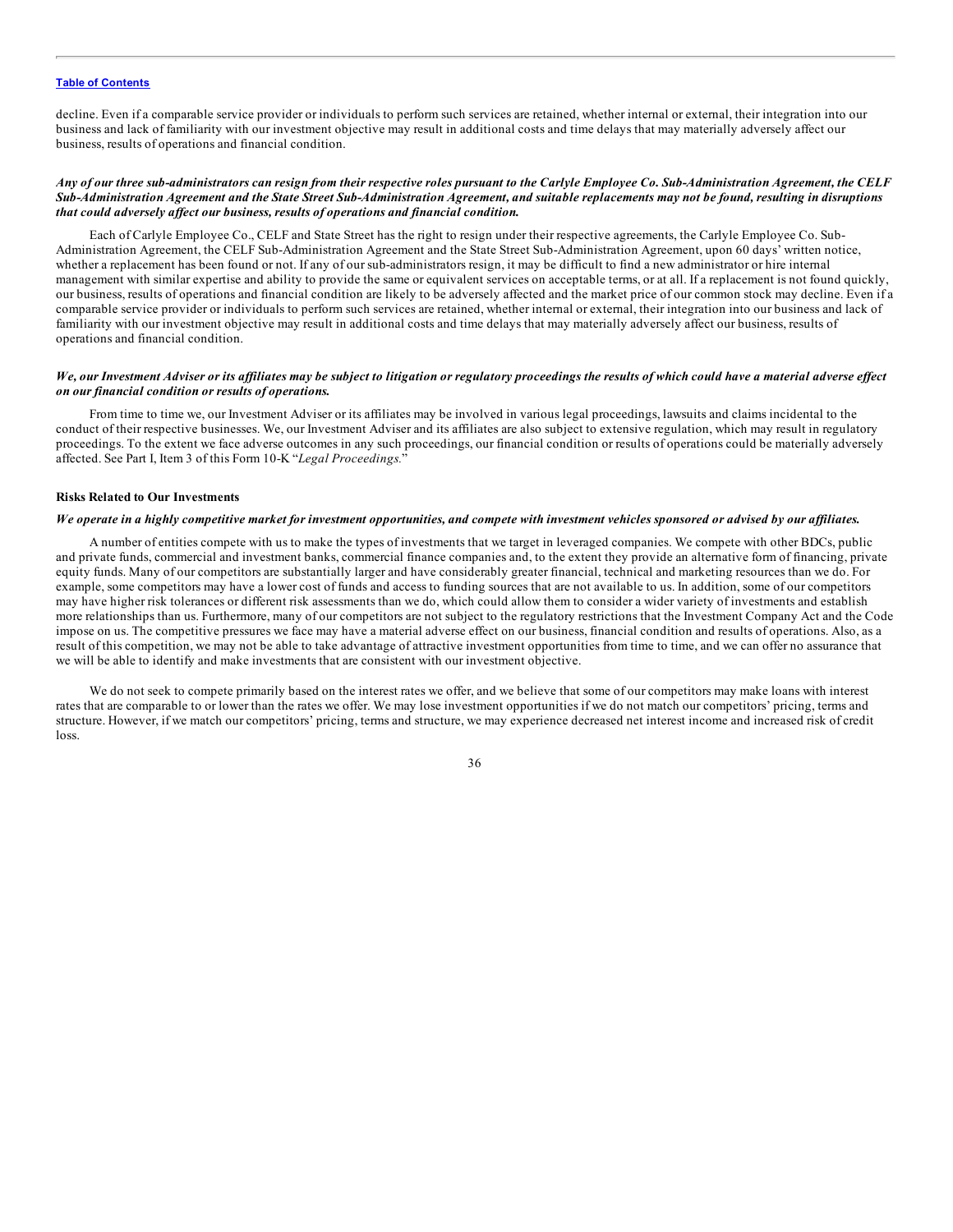Carlyle and its affiliates sponsor several investment funds, accounts and other similar arrangements with strategies overlapping with our strategy, including, without limitation, Churchill Cayman, NFIC, Carlyle Energy Mezzanine Opportunities Fund and successor funds, Carlyle Strategic Partners series of funds, and for the remaining uncalled capital of its second fund, the Carlyle Mezzanine Partners series of funds, as well as carry funds, hedge funds, managed accounts and structured credit CLO funds. The terms of certain of these investment funds, accounts or other similar arrangements require Carlyle to allocate investment opportunities to such investment funds in priority to allocations to other vehicles, such as us. As a result, there are circumstances where investments appropriate for us are instead allocated, in whole or in part, to such other investment funds, accounts or other similar arrangements. Where Carlyle otherwise has discretion to allocate investment opportunities among various funds, accounts and other similar arrangements, it should be noted that Carlyle may determine to allocate such investment opportunities away from us. Apart from the circumstances described above, Carlyle is presented with investment opportunities that generally fall within our investment objective and that of other Carlyle investment funds or managed accounts, whether focused on a debt strategy or otherwise, and in such circumstances Carlyle allocates such opportunities among us and such other Carlyle funds on a basis that Carlyle determines to be fair and reasonable taking into account the sourcing of the transaction, the nature of the investment focus of each such other Carlyle investment fund, the relative amounts of capital available for investment, the nature and extent of involvement in the transaction on the part of the respective teams of investment professionals, any requirements contained in the partnership agreements of such other Carlyle funds and other considerations deemed relevant by Carlyle in good faith. Consistent with the foregoing, Carlyle expects that other Carlyle investment funds will make investments in the debt of private companies. In addition, Carlyle expects that we will make investments in geographic regions in which other Carlyle investment funds have been or may be specifically organized to invest.

In addition, NFIC invests in Middle Market Senior Loans and thus substantially all investment opportunities that fall within our investment objective also fall within NFIC's investment objective. In a more limited number of situations, Churchill Cayman may have overlapping investment opportunities with us prior to the end of Churchill Cayman's reinvestment period on July 10, 2014. On February 26, 2014, the SEC granted us and NFIC Exemptive Relief to coinvest in suitable investments, subject to certain terms and conditions in the Exemptive Relief. We do not intend to apply for exemptive relief to co-invest with Churchill Cayman.

Prior to the issuance of our Exemptive Relief, for those transactions for which exemptive relief was necessary, we and NFIC alternated the allocation of investment opportunities that met both entities' investment objectives and policies and for which both entities had available funding and investment capacity. As a result of our Exemptive Relief, we and NFIC no longer alternate suitable investments between each other but will continue to alternate investments in Overlapping Opportunities for which Exemptive Relief is required prior to the end of Churchill Cayman's reinvestment period on July 10, 2014. While Carlyle and CGMSIM will seek to implement this allocation process in a fair and equitable manner under the particular circumstances, there can be no assurance that it will result in equivalent allocation of or participation in investment opportunities or equivalent performance of investments allocated to us as compared to the other entities.

Carlyle may also from time to time form or have financial or operational interests in the management of one or more hedge funds or similar alternative investment vehicles which may be permitted to allocate a portion of their portfolios to long-dated, illiquid, restricted, or other similar securities and investment opportunities (which may include private equity and mezzanine investments), and whose investment strategies may therefore overlap with ours. It is therefore possible that such hedge funds may consider the same investment opportunities as us. Generally, any private debt investments that may be made by such hedge funds would (i) only be made as part of a broader investment portfolio and be limited to a minority percentage of the hedge fund's overall portfolio and (ii) generally be expected to be passive minority investments, made on an opportunistic basis. Nevertheless, it cannot be completely ruled out that such hedge funds may on any given occasion compete with us for the same investment opportunity.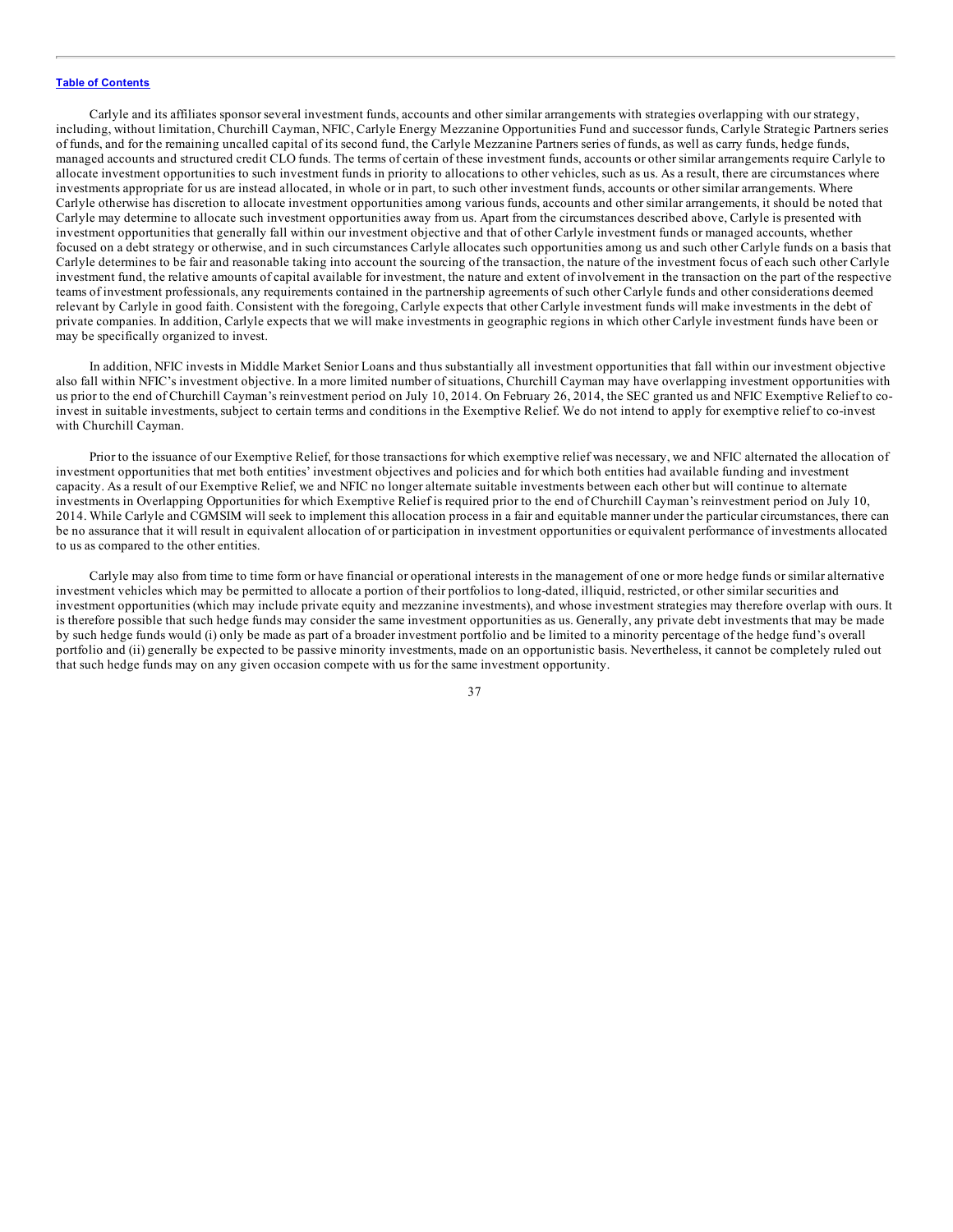### We may not replicate the historical success of Carlyle, and our ability to enter into transactions with Carlyle and our other affiliates is restricted.

We cannot provide any assurance that we will replicate the historical success of Carlyle, and our investment returns could be substantially lower than the returns achieved by other Carlyle managed funds.

Further, we and certain of our controlled affiliates are prohibited under the Investment Company Act from knowingly participating in certain transactions with our upstream affiliates, or our Investment Adviser and its affiliates, without the prior approval of our independent directors and, in some cases, the SEC. Any person that owns, directly or indirectly, 5% or more of our outstanding voting securities is our upstream affiliate for purposes of the Investment Company Act and we are generally prohibited from buying or selling any security (other than our securities) from or to such affiliate, absent the prior approval of our independent directors. The Investment Company Act also prohibits "joint" transactions with an upstream affiliate, or our Adviser or its affiliates, which could include investments in the same portfolio company (whether at the same or different times), without prior approval of our independent directors. In addition, we and certain of our controlled affiliates are prohibited from buying or selling any security from or to, or entering into joint transactions with, our Adviser and its affiliates, or any person who owns more than 25% of our voting securities or is otherwise deemed to control, be controlled by, or be under common control with us, absent the prior approval of the SEC through an exemptive order (other than in certain limited situations pursuant to current regulatory guidance as described below). The analysis of whether a particular transaction constitutes a joint transaction requires a review of the relevant facts and circumstances then existing.

In addition to co-investing pursuant to our Exemptive Relief, we may invest alongside affiliates or their affiliates in certain circumstances where doing so is consistent with applicable law and current regulatory guidance. For example, we may invest alongside such investors consistent with guidance promulgated by the SEC staff permitting us and an affiliated person to purchase interests in a single class of privately placed securities so long as certain conditions are met, including that we negotiate no term other than price. We may, in certain cases, also make investments in securities owned by affiliates that we acquire from non-affiliates. In such circumstances, our ability to participate in any restructuring of such investment or other transaction involving the issuer of such investment may be limited, and as a result, we may realize a loss on such investments that might have been prevented or reduced had we not been restricted in participating in such restructuring or other transaction.

### *Our investments are risky and speculative.*

We invest primarily in loans to middle market companies whose debt, if rated, is rated below investment grade. Investments rated below investment grade are generally considered higher risk than investment grade instruments.

*First Lien Senior Secured Loans.* When we make a senior secured term loan investment in a portfolio company, we generally take a security interest in substantially all of the available assets of the portfolio company, including the equity interests of its domestic subsidiaries, which we expect to help mitigate the risk that we will not be repaid. However, there is a risk that the collateral securing our loans may decrease in value over time, may be difficult to sell in a timely manner, may be difficult to appraise and may fluctuate in value based upon the success of the business and market conditions, including as a result of the inability of the portfolio company to raise additional capital, and, in some circumstances, our lien could be subordinated to claims of other creditors. In addition, deterioration in a portfolio company's financial condition and prospects, including its inability to raise additional capital, may be accompanied by deterioration in the value of the collateral for the loan. Consequently, the fact that a loan is secured does not guarantee that we will receive principal and interest payments according to the loan's terms, or at all, or that we will be able to collect on the loan should we be forced to enforce our remedies.

*Unitranche Loans.* Unitranche loans provide leverage levels comparable to a combination of first lien and second lien or subordinated loans, and may rank junior to other debt instruments issued by the portfolio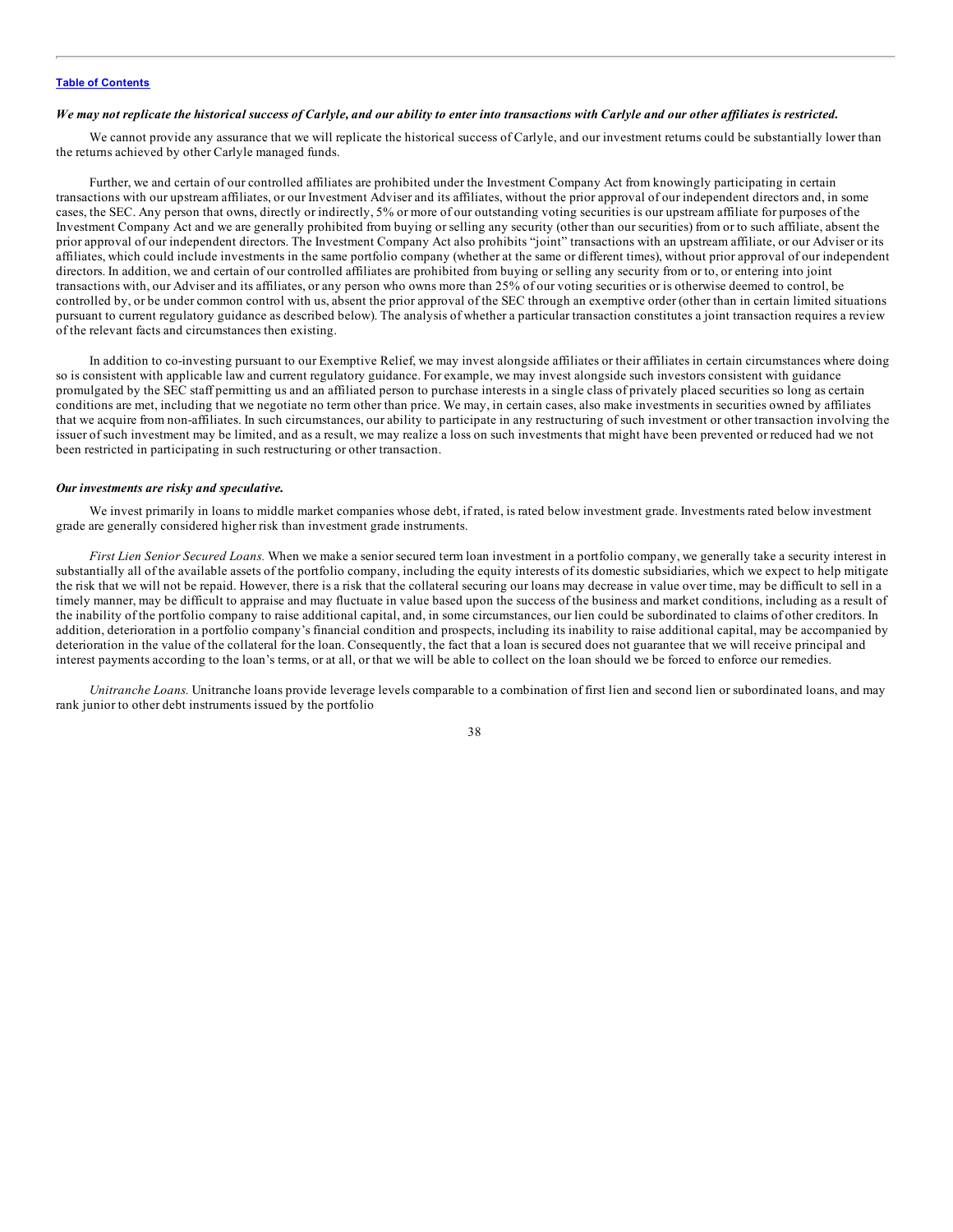company. Unitranche loans generally allow the borrower to make a large lump sum payment of principal at the end of the loan term, and there is a heightened risk of loss if the borrower is unable to pay the lump sum or refinance the amount owed at maturity.

*Junior Debt Investments.* Our junior debt investments, such as second lien and mezzanine loans, generally are subordinated to senior loans and either have junior security interests or are unsecured. As such, other creditors may rank senior to us in the event of insolvency. This may result in an above average amount of risk and loss of principal.

*Equity Investments.* When we invest in senior secured loans or mezzanine loans, we may acquire equity securities as well. In addition, we may invest directly in the equity securities of portfolio companies. Our goal is ultimately to dispose of such equity interests and realize gains upon our disposition of such interests. However, the equity interests we receive may not appreciate in value and, in fact, may decline in value. Accordingly, we may not be able to realize gains from our equity interests, and any gains that we do realize on the disposition of any equity interests may not be sufficient to offset any other losses we experience.

In addition, investing in middle market companies involves a number of significant risks, including:

- these companies may have limited financial resources and may be unable to meet their obligations under their debt securities that we hold, which may be accompanied by a deterioration in the value of any collateral and a reduction in the likelihood of us realizing on any guarantees we may have obtained in connection with our investment;
- they typically have shorter operating histories, narrower product lines and smaller market shares than larger businesses, which tend to render them more vulnerable to competitors' actions and market conditions, as well as general economic downturns;
- they are more likely to depend on the management talents and efforts of a small group of persons; therefore, the death, disability, resignation or termination of one or more of these persons could have a material adverse impact on a portfolio company and, in turn, on us;
- they generally have less predictable operating results, may from time to time be parties to litigation, may be engaged in rapidly changing businesses with products subject to a substantial risk of obsolescence, and may require substantial additional capital to support their operations, finance expansion or maintain their competitive position. In addition, our executive officers, directors and our Investment Adviser may, in the ordinary course of business, be named as defendants in litigation arising from our investments in the portfolio companies; and
- they may have difficulty accessing the capital markets to meet future capital needs, which may limit their ability to grow or to repay their outstanding indebtedness upon maturity.

#### Our investments in CLOs may be riskier and less transparent to us and our stockholders than direct investments in the underlying companies.

We invest in CLOs. Generally, there may be less information available to us regarding the underlying debt investments held by CLOs than if we had invested directly in the debt of the underlying companies. As a result, our stockholders will not know the details of the underlying securities of the CLOs in which we invest. Our CLO investments are also subject to the risk of leverage associated with the debt issued by such CLOs and the repayment priority of senior debt holders in such CLOs. Our investments in prospective portfolio companies may be risky, and we could lose all or part of our investment.

### CLOs typically have no significant assets other than their underlying loans; payments on CLO investments are and will be payable solely from the cash *flows from such loans; and our investments in CLOs are subject to leverage.*

CLOs typically have no significant assets other than their underlying loans. Accordingly, payments on CLO investments are and will be payable solely from the cash flows from such loans, net of all management fees and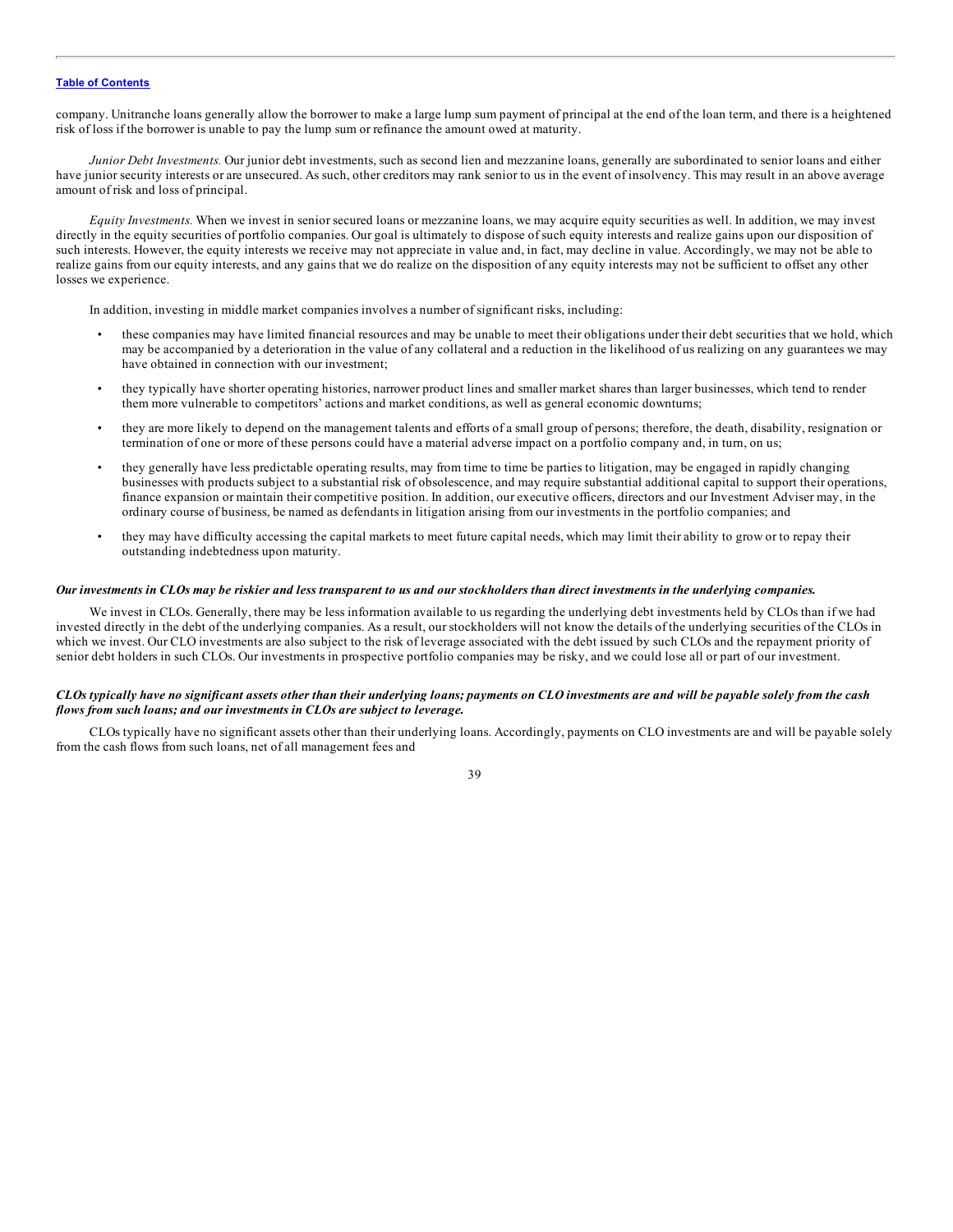other expenses. Payments to us as a holder of CLO investments are and will be met only after payments due on the senior notes (and, where appropriate, the junior secured notes) from time to time have been made in full. This means that relatively small numbers of defaults of loans may adversely impact our returns.

In addition, we may be in a subordinated position with respect to realized losses on loans underlying our investments in CLOs. The leveraged nature of CLOs, in particular, magnifies the adverse impact of loan defaults. CLO investments represent a leveraged investment with respect to the underlying loans. Therefore, changes in the market value of the CLO investments could be greater than the change in the market value of the underlying loans, which are subject to credit, liquidity and interest rate risk.

### To the extent we make investments in restructurings and reorganizations they may be subject to greater regulatory and legal risks than other traditional *direct investments in portfolio companies.*

We may make investments in restructurings that involve, or otherwise invest in the debt securities of, companies that are experiencing or are expected to experience severe financial difficulties. These severe financial difficulties may never be overcome and may cause such companies to become subject to bankruptcy proceedings. As such, these investments could subject us to certain additional potential liabilities that may exceed the value of our original investment therein. For instance, under certain circumstances, payments to us and our distributions to stockholders may be reclaimed if any such payment or distribution is later determined to have been a fraudulent conveyance, preferential payment or similar transaction under applicable bankruptcy and insolvency laws. Furthermore, investments in restructurings may be adversely affected by statutes relating to, among other things, fraudulent conveyances, voidable preferences, lender liability and the court's discretionary power to disallow, subordinate or disenfranchise particular claims. Under certain circumstances, a lender that has inappropriately exercised control of the management and policies of a debtor may have its claims subordinated or disallowed, or may be found liable for damages suffered by parties as a result of such actions.

### *The lack of liquidity in our investments may adversely af ect our business.*

We generally make investments in private companies. Substantially all of these investments are subject to legal and other restrictions on resale or will otherwise be less liquid than publicly traded securities. The illiquidity of our investments may make it difficult for us to sell such investments if the need arises. In addition, if we are required to liquidate all or a portion of our portfolio quickly, we may realize significantly less than the value at which we have previously recorded our investments. In addition, we may face other restrictions on our ability to liquidate an investment in a portfolio company to the extent that we have material non-public information regarding such portfolio company.

### *We have not yet identified all of the portfolio companies we will invest in.*

We have not yet identified all of the potential investments for our portfolio that we will acquire with the proceeds of the Private Offering. Our Investment Adviser selected our initial investments prior to our past drawdowns and will select subsequent investments prior to any subsequent drawdown. Our stockholders will have no input with respect to investment decisions. These factors increase the uncertainty, and thus the risk, of investing in our common stock.

### Our portfolio may be concentrated in a limited number of portfolio companies and industries, which will subject us to a risk of significant loss if any of these companies defaults on its obligations under any of its debt instruments or if there is a downturn in a particular industry.

Although we do not intend to focus our investments in any specific industries, our portfolio may be concentrated in a limited number of portfolio companies and industries. Beyond the asset diversification requirements associated with our qualification as a RIC under Subchapter M of the Code and under the Revolving Credit Facility, we do not have fixed guidelines for diversification, and while we do not target any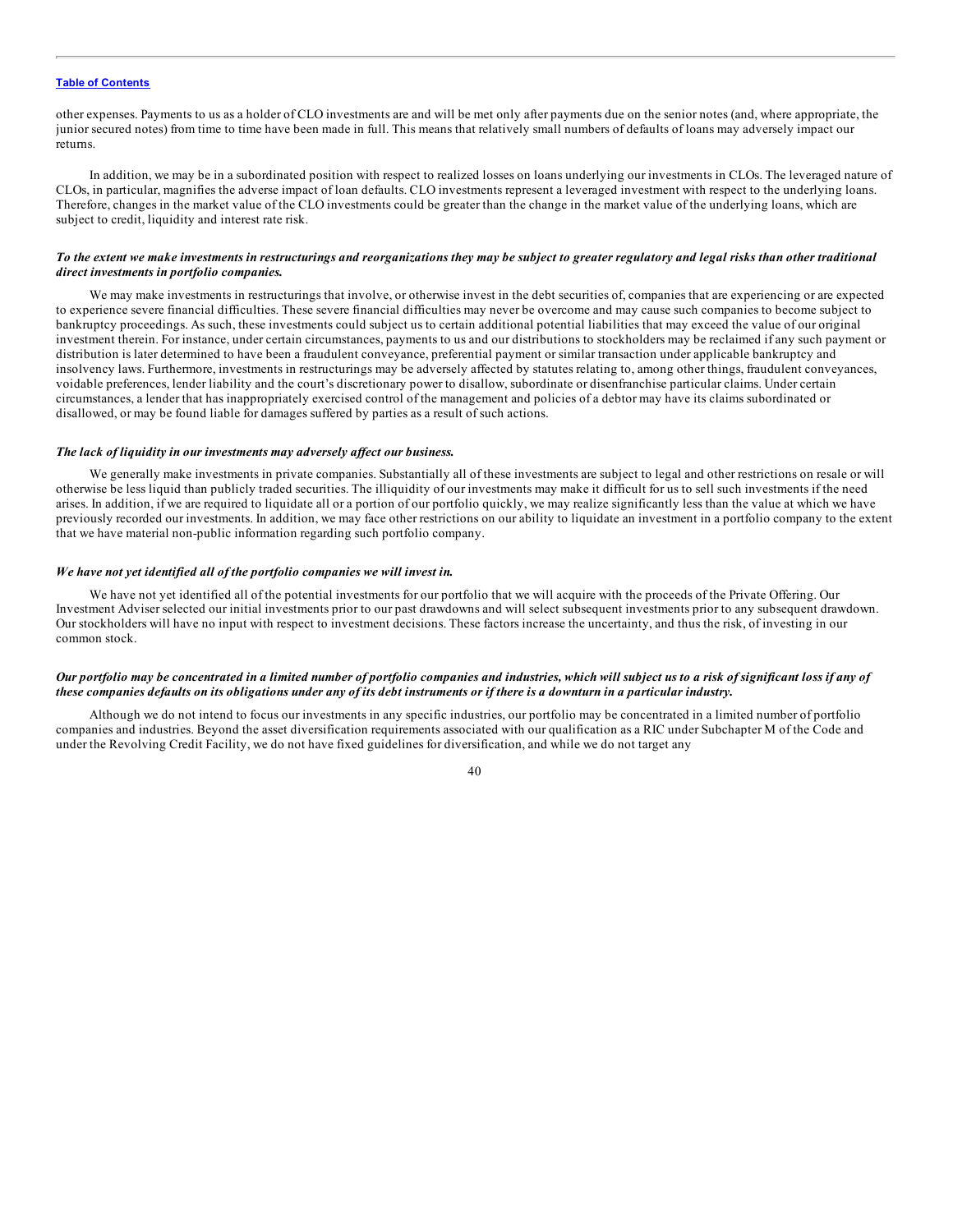specific industries, our investments may be concentrated in relatively few industries. As a result, the aggregate returns we will realize may be significantly adversely affected if a small number of investments perform poorly or if we need to write down the value of one or more investments. Additionally, a downturn in any particular industry in which we are invested could also significantly impact the aggregate returns we realize.

### To the extent we use structured financing vehicles, we could be subject to heightened risk versus holding direct investments in underlying portfolio *companies.*

To finance investments, we may securitize certain of our investments, including through the formation of one or more CLOs, while retaining all or most of the exposure to the performance of these investments. This would involve contributing a pool of assets to a special purpose entity, and selling debt interests in such entity on a non-recourse or limited-recourse basis to purchasers. Any interest in any such CLO held by the Company may be considered a "non-qualifying asset" for purposes of Section 55 of the Investment Company Act.

If we create a CLO, we will depend on distributions from the CLO's assets out of its earnings and cash flows to enable us to make distributions to our stockholders. The ability of a CLO to make distributions or pay dividends will be subject to various limitations, including the terms and covenants of the debt it issues. For example, tests (based on interest coverage or other financial ratios or other criteria) may restrict our ability, as holder of a CLO's equity interests, to receive cash flow from these investments. There is no assurance any such performance tests will be satisfied. Also, a CLO may take actions that delay distributions in order to preserve ratings and to keep the cost of present and future financings lower or the CLO may be obligated to retain cash or other assets to satisfy over-collateralization requirements commonly provided for holders of the CLO's debt. As a result, there may be a lag, which could be significant, between the repayment or other realization on a loan or other assets in, and the distribution of cash out of, a CLO, or cash flow may be completely restricted for the life of the CLO.

In addition, a decline in the credit quality of loans in a CLO due to poor operating results of the relevant borrower, declines in the value of loan collateral or increases in defaults, among other things, may force a CLO to sell certain assets at a loss, reducing their earnings and, in turn, cash potentially available for distribution to us for distribution to our stockholders.

To the extent that any losses are incurred by the CLO in respect of any collateral, such losses will be borne first by us as owner of equity interests. Finally, any equity interests that we retain in a CLO will not be secured by the assets of the CLO and we will rank behind all creditors of the CLO.

### Leveraged companies may enter into bankruptcy proceedings at higher rates than companies that are not leveraged and we invest in debt securities of *these companies.*

Leveraged companies, such as those in which we invest, may be more prone to bankruptcy or similar financial distress. The bankruptcy process has a number of significant inherent risks. Many events in a bankruptcy proceeding are the product of contested matters and adversary proceedings and are beyond the control of the creditors. A bankruptcy filing by an issuer may adversely and permanently affect the issuer. If the proceeding is converted to a liquidation, the value of the issuer may not equal the liquidation value that was believed to exist at the time of the investment. The duration of a bankruptcy proceeding is also difficult to predict, and a creditor's return on investment can be adversely affected by delays until the plan of reorganization or liquidation ultimately becomes effective. The administrative costs of a bankruptcy proceeding are frequently high and would be paid out of the debtor's estate prior to any return to creditors. Because the standards for classification of claims under bankruptcy law are vague, our influence with respect to the class of securities or other obligations we own may be lost by increases in the number and amount of claims in the same class or by different classification and treatment. In the early stages of the bankruptcy process, it is often difficult to estimate the extent of, or even to identify, any contingent claims that might be made. In addition, certain claims that have priority by law (for example, claims for taxes) may be substantial.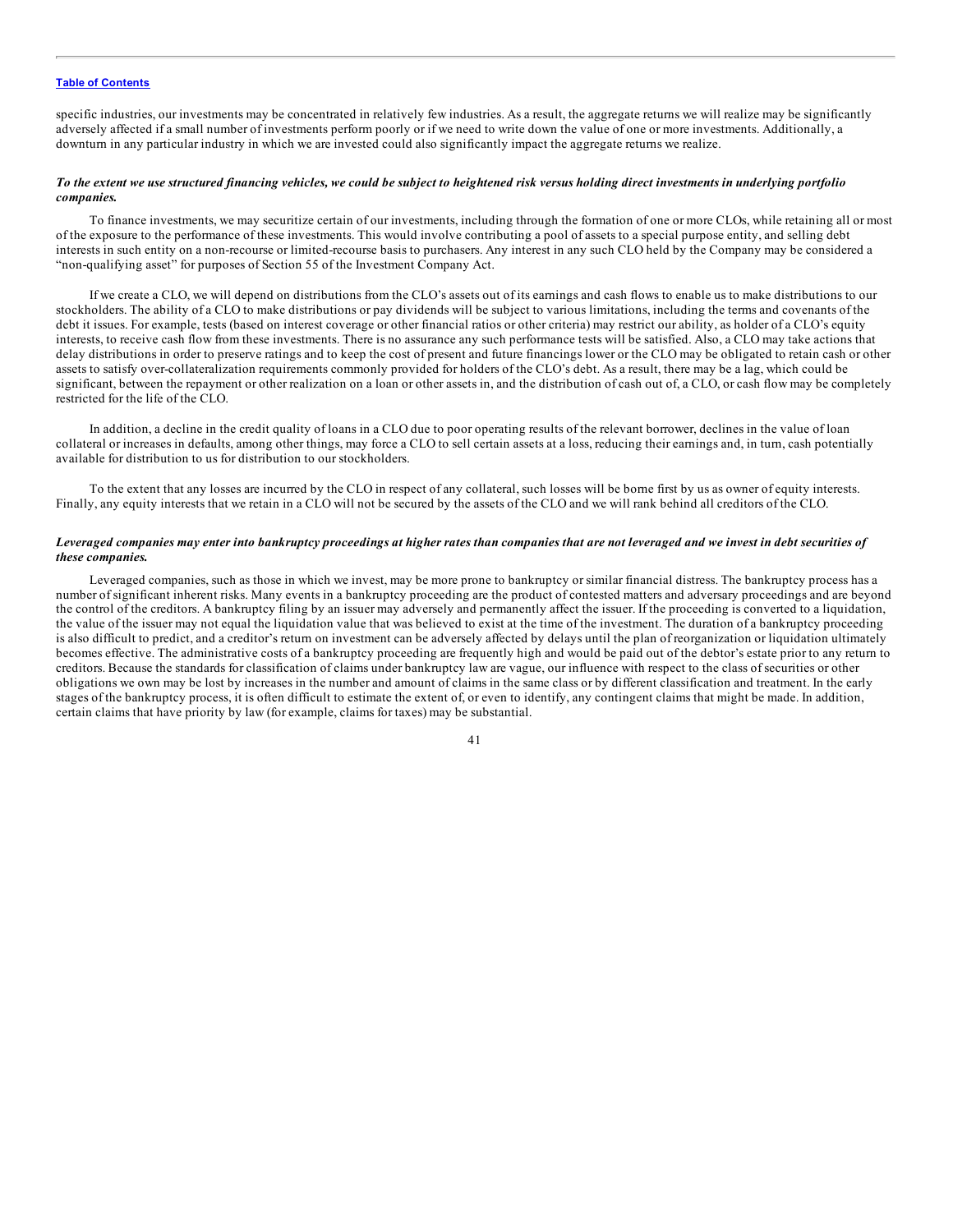### Declines in the prices of corporate debt securities and illiquidity in the corporate debt markets may adversely affect the fair value of our portfolio *investments, reducing our net asset value through increased net unrealized depreciation.*

As a BDC, we are required to account for our investments at market value or, if no market value is ascertainable, at fair value as determined in good faith by or under the direction of our Board of Directors. Decreases in the market values or fair values of our investments are recorded as unrealized depreciation. The unprecedented declines in prices and liquidity in the corporate debt markets from mid-2007 through early-2010 have resulted in significant net unrealized depreciation in the portfolios of many existing BDCs, reducing their net asset value. Depending on market conditions, we may face similar losses, which could reduce our net asset value and have a material adverse impact on our business, financial condition and results of operations.

### Because we generally do not hold controlling equity interests in our portfolio companies, we may not be in a position to exercise control over our portfolio companies or to prevent decisions by management of our portfolio companies that could decrease the value of our investments.

Although we may do so in the future, initially we do not intend to hold controlling equity positions in our portfolio companies. Our non-controlling investments may be acquired through trading activities or through direct purchases of securities from the portfolio company. In addition, we may acquire minority equity interests in large transactions in which our level of control over the equity investment is limited. Accordingly, we may not be able to control decisions relating to a minority equity investment, including decisions relating to the management and operation of the portfolio company and the timing and nature of any exit. As a result, we are subject to the risk that a portfolio company may make business decisions with which we disagree, and that the management and/or stockholders of a portfolio company may take risks or otherwise act in ways that are adverse to our interests. Due to the lack of liquidity of the investments that we typically hold in our portfolio companies, we may not be able to dispose of our investments in the event we disagree with the actions of a portfolio company and may therefore suffer a decrease in the value of our investments. If any of the foregoing were to occur, our financial condition, results of operations and cash flow could suffer as a result.

### An investment strategy focused primarily on privately held companies presents certain challenges, including the lack of available information about these companies, a dependence on the talents and efforts of only a few key portfolio company personnel and a greater vulnerability to economic downturns.

We invest primarily in privately held companies. Generally, little public information exists about these companies, and we are required to rely on the ability of our Investment Adviser to obtain adequate information to evaluate the potential returns from investing in these companies. The due diligence process that our Investment Adviser undertakes in connection with our investments may not reveal all the facts that may be relevant in connection with such investment. If our Investment Adviser is unable to uncover all material information about these companies, we may not make a fully informed investment decision, and we may lose money on our investments. Also, privately held companies frequently have less diverse product lines and smaller market presence than larger competitors. These factors could adversely affect our investment returns as compared to companies investing primarily in the securities of public companies.

### Our portfolio companies may incur debt that ranks equally with, or senior to, some of our investments in such companies.

We invest primarily in Middle Market Senior Loans issued by our portfolio companies. To the extent we invest in second lien, mezzanine or other instruments, our portfolio companies typically may be permitted to incur other debt that ranks equally with, or senior to, such debt instruments. By their terms, such debt instruments may provide that the holders are entitled to receive payment of interest or principal on or before the dates on which we will be entitled to receive payments in respect of the debt securities in which we invest. Also, in the event of insolvency, liquidation, dissolution, reorganization or bankruptcy of a portfolio company, holders of debt instruments ranking senior to our investment in that portfolio company would typically be entitled to receive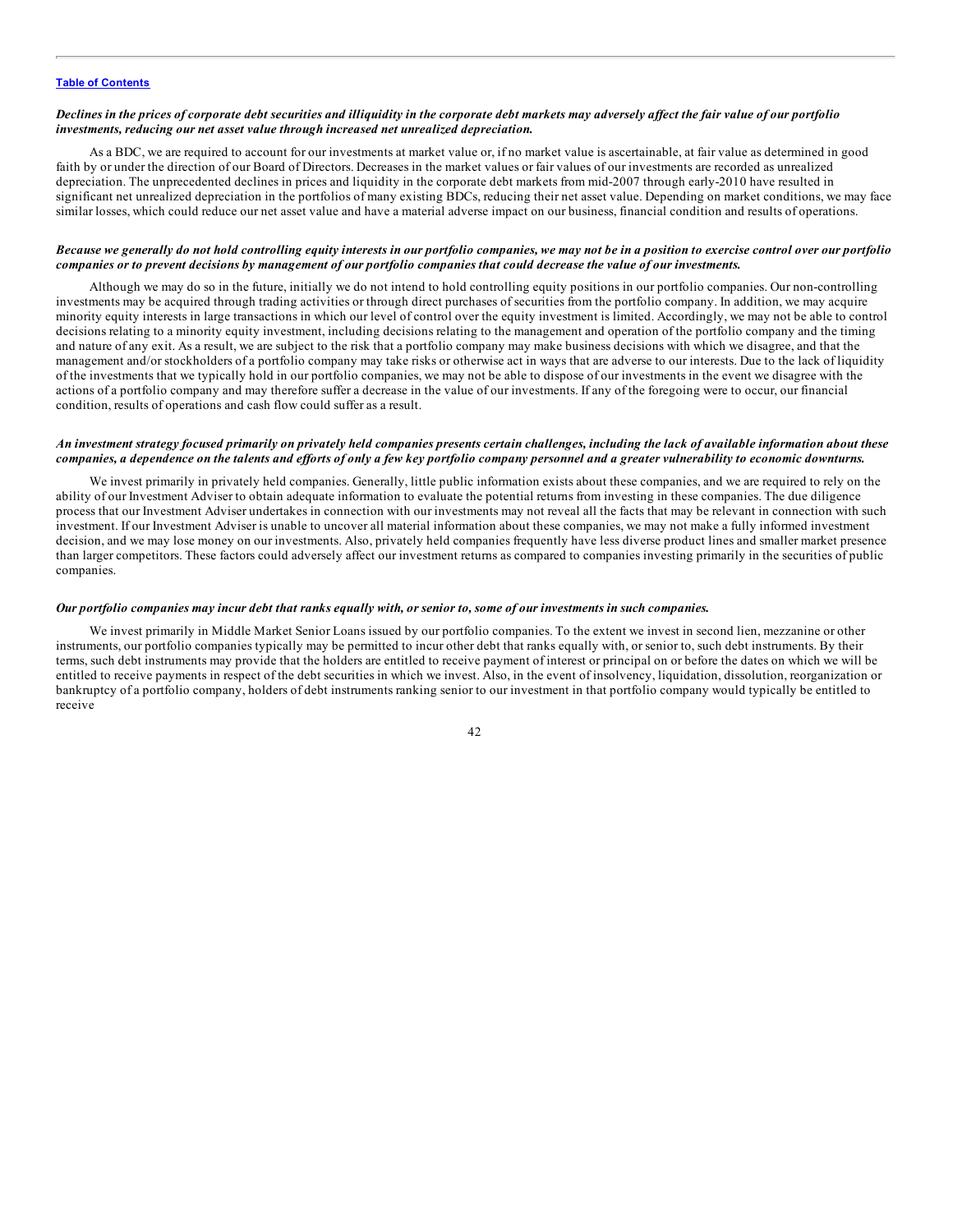payment in full before we receive any distribution in respect of our investment. In such cases, after repaying such senior creditors, such portfolio company may not have sufficient remaining assets to use for repaying its obligation to us. In the case of debt ranking equally with debt securities in which we invest, we would have to share on an equal basis any distributions with other creditors holding such debt in the event of an insolvency, liquidation, dissolution, reorganization or bankruptcy of the relevant portfolio company.

### Our investments in foreign securities may involve significant risks in addition to the risks inherent in U.S. investments.

Our investment strategy contemplates investments in debt securities of foreign companies. Investing in foreign companies may expose us to additional risks not typically associated with investing in U.S. companies. These risks include changes in exchange control regulations, political and social instability, expropriation, imposition of foreign taxes, less liquid markets and less available information than is generally the case in the United States, higher transaction costs, less government supervision of exchanges, brokers and issuers, less developed bankruptcy laws, difficulty in enforcing contractual obligations, lack of uniform accounting and auditing standards and greater price volatility.

Although most of our investments are expected to be U.S. dollar-denominated, any investments denominated in a foreign currency will be subject to the risk that the value of a particular currency will change in relation to one or more other currencies. Among the factors that may affect currency values are trade balances, the level of short-term interest rates, differences in relative values of similar assets in different currencies, long-term opportunities for investment and capital appreciation, and political developments. We may employ hedging techniques to minimize these risks, but we can offer no assurance that we will, in fact, hedge currency risk, or that if we do, such strategies will be effective.

### *We may expose ourselves to risks if we engage in hedging transactions.*

If we engage in hedging transactions, we may expose ourselves to risks associated with such transactions. We may utilize instruments such as forward contracts, credit default swaps, currency options and interest rate swaps, caps, collars and floors to seek to hedge against fluctuations in the relative values of our portfolio positions from changes in currency exchange rates, credit risk premiums, and market interest rates. Hedging against a decline in the values of our portfolio positions does not eliminate the possibility of fluctuations in the values of such positions or prevent losses if the values of such positions decline. However, such hedging can establish other positions designed to gain from those same developments, thereby offsetting the decline in the value of such portfolio positions. Such hedging transactions may also limit the opportunity for gain if the values of the underlying portfolio positions should increase. It may not be possible to hedge against an exchange rate or interest rate fluctuation at an acceptable price that is generally anticipated. Moreover, for a variety of reasons, we may not seek to establish a perfect correlation between such hedging instruments and the portfolio holdings being hedged. Any such imperfect correlation may prevent us from achieving the effect of the intended hedge and expose us to risk of loss. In addition, it may not be possible to hedge fully or perfectly against currency fluctuations affecting the value of securities denominated in non-U.S. currencies because the value of those securities is likely to fluctuate as a result of factors not related to currency fluctuations. We may determine not to hedge against particular risks, including if we determine that available hedging transactions are not available at an appropriate price.

### *We are dependent upon our Investment Adviser's key investment professionals for our future success.*

We depend on the diligence, skill and network of business contacts of the CGMSIM Investment Team and the GMS platform to source appropriate investments for us. We depend on members of the CGMSIM Investment Team to appropriately analyze our investments and our Investment Committee to approve and monitor our middle market portfolio investments. Messrs. Petrick, Kencel, Kurteson (Consultant to CGMSIM), Cox, Davamanirajan and Ms. Pace, together with the CGMSIM Investment Team, evaluate, negotiate, structure, close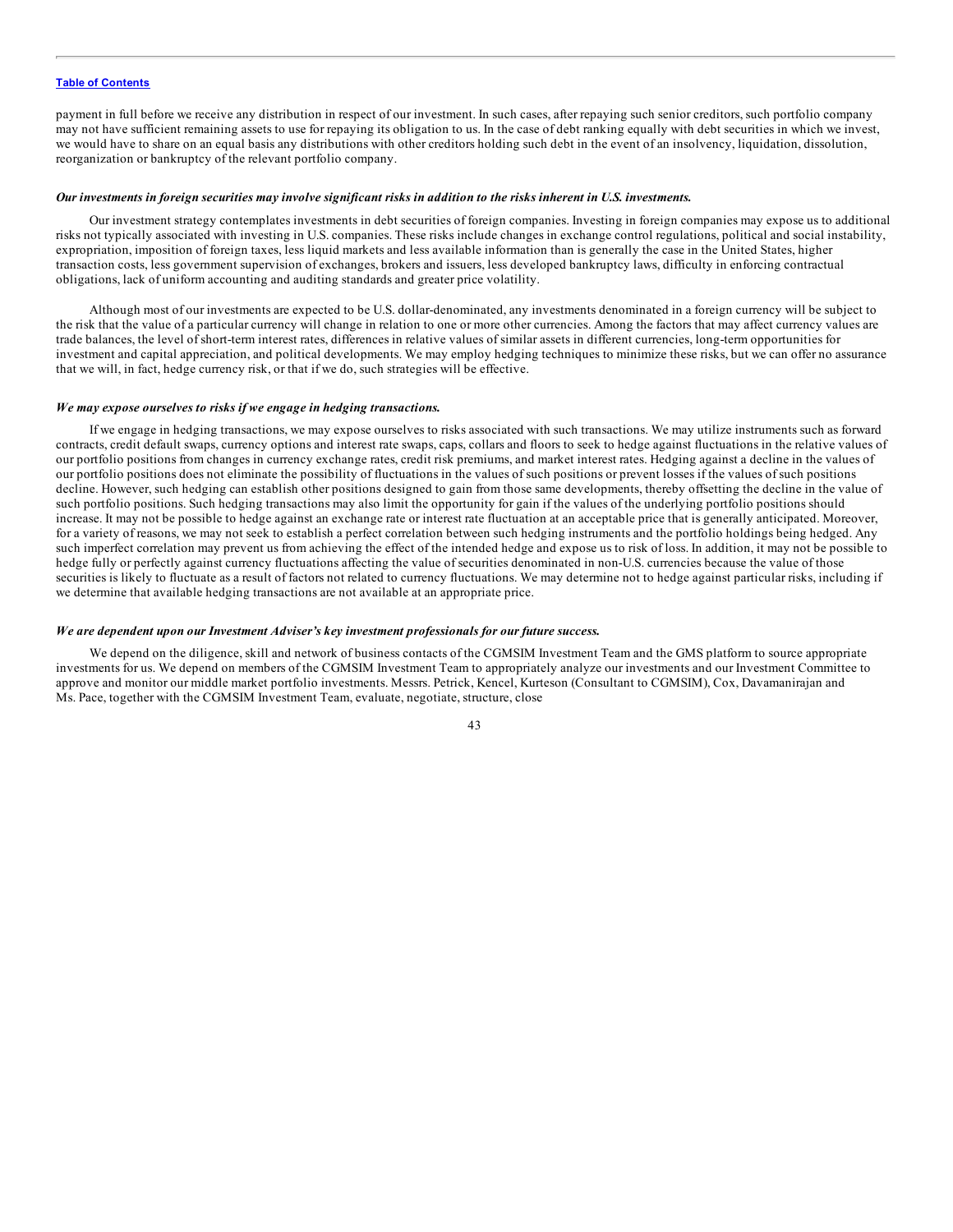and monitor our investments. Our future success will depend on the continued service of Messrs. Petrick, Kencel, Kurteson, Cox, Davamanirajan and Ms. Pace and the other investment professionals available to CGMSIM. Neither we nor CGMSIM has employment agreements with these individuals or other key personnel, and we cannot provide any assurance that unforeseen business, medical, personal or other circumstances would not lead any such individual to terminate his or her relationship with us. The loss of Messrs. Petrick, Kencel, Kurteson, Cox, Davamanirajan or Ms. Pace, or any of the other senior investment professionals to which CGMSIM has access, could have a material adverse effect on our ability to achieve our investment objective as well as on our financial condition and results of operations. In addition, our contract with CGMSIM is terminable by either party upon 60 days' notice, and we can offer no assurance that CGMSIM will remain our Investment Adviser.

The principals of CGMSIM are and may in the future become affiliated with entities engaged in business activities similar to those conducted by us, and may have conflicts of interest in allocating their time. Messrs. Petrick, Kencel, Kurteson, Cox, Davamanirajan and Ms. Pace dedicate a significant portion of their time to our activities; however, they may be engaged in other business activities which could divert their time and attention in the future. In particular, Mr. Petrick will continue to have significant obligations with respect to other funds affiliated with Carlyle as well as his role on Carlyle's Operating Committee, Ms. Pace will have significant obligations with respect to other structured credit funds managed by Carlyle, Mr. Davamanirajan will have significant obligations in his role as Chief Risk Officer of GMS, and Messrs. Kencel and Cox will continue to have obligations with respect to Churchill Cayman and NFIC. Mr. Kurteson is a Consultant to CGMSIM and may have other roles outside of CGMSIM. In addition, the CGMSIM Investment Team is responsible for sourcing and managing middle market debt investments for Churchill Cayman and NFIC and has obligations with respect to investors in those entities.

### Our Investment Adviser may not be able to achieve the same or similar returns as those achieved by its principals while they were employed at prior *positions.*

Although in the past our Investment Adviser's principals, including Messrs. Petrick, Kencel, Kurteson, Cox, Davamanirajan, and Ms. Pace, have held senior positions at a number of investment firms, including Churchill Financial and Carlyle, in their respective roles at such other firms, our Investment Adviser's principals were part of a larger investment team, and they were not solely responsible for generating investment ideas, but were ultimately responsible for all investment decisions.

### **Risks Related to an Investment in Our Securities**

### There is a risk that our stockholders may not receive distributions or that our distributions may not grow over time.

We cannot provide any assurance that we will achieve investment results that will allow us to make a specified level of cash distributions or year-toyear increases in cash distributions. In addition, due to the asset coverage test applicable to us as a BDC, we may be limited in our ability to make distributions.

### Our stockholders may be required to pay federal income taxes in excess of the cash dividends they receive.

We may distribute taxable dividends that are payable in cash or shares of our common stock at the election of each stockholder. If too many stockholders elect to receive cash, each stockholder electing to receive cash would receive a pro rata amount of cash (with the balance of the distribution paid in stock). In no event would any stockholder electing to receive cash receive less than 10% of his or her entire distribution in cash. For U.S. federal income tax purposes, the amount of a dividend paid in stock would be equal to the amount of cash that could have been received instead of stock.

Stockholders receiving dividends in shares of our common stock would be required to include the full amount of the dividend (including the portion payable in stock) as ordinary income (or, in certain circumstances, long-term capital gain) to the extent of our current and accumulated earnings and profits for federal income tax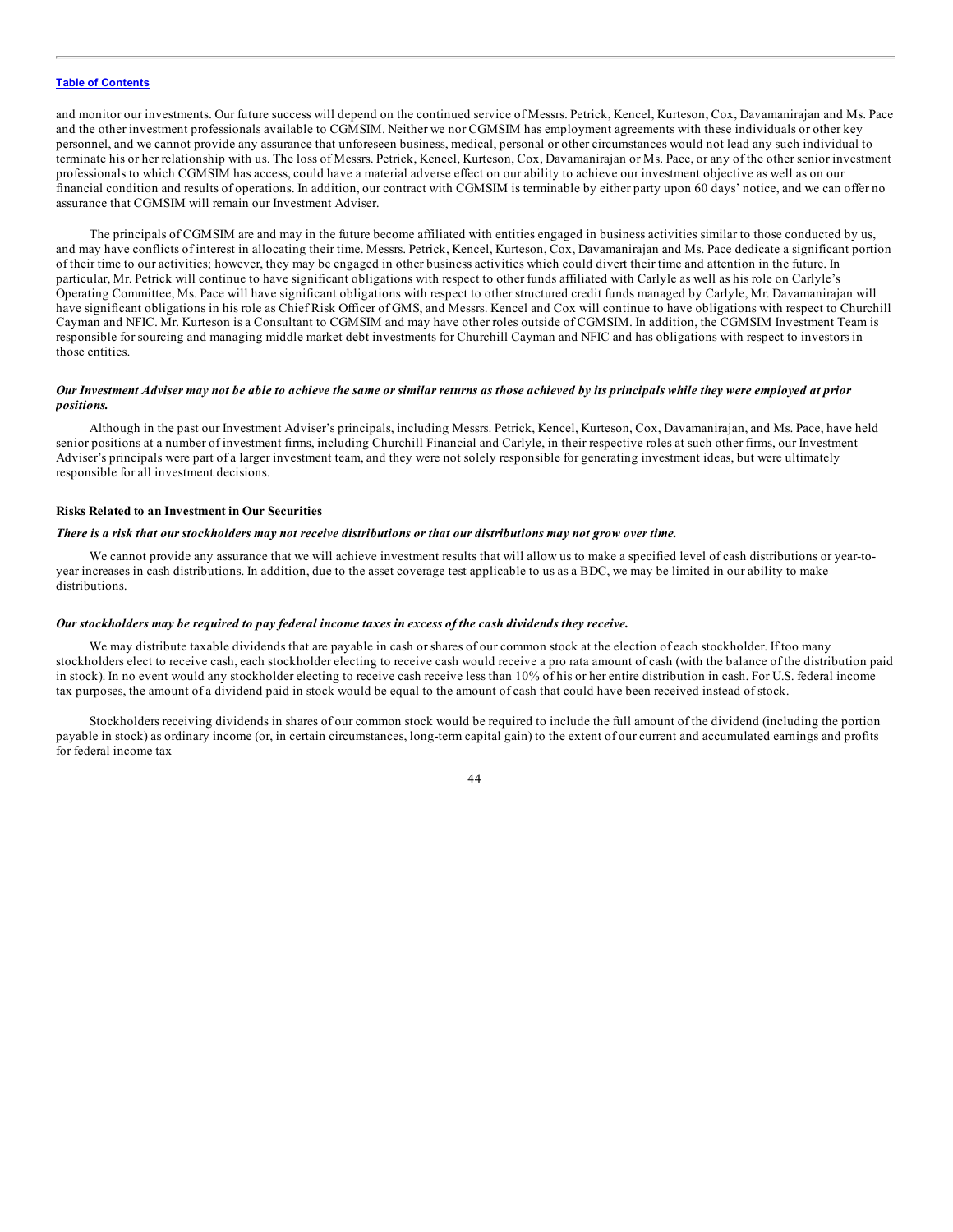purposes. As a result, stockholders may be required to pay income taxes with respect to such dividends in excess of the cash dividends received. If a U.S. stockholder sells the common stock that it receives as a dividend in order to pay this tax, the sales proceeds may be less than the amount included in income with respect to the dividend, depending on the market price of our common stock at the time of the sale. Furthermore, with respect to non-U.S. stockholders, we may be required to withhold U.S. tax with respect to such dividends, including in respect of all or a portion of such dividend that is payable in common stock. In addition, if a significant number of our stockholders were to determine to sell shares of our common stock in order to pay taxes owed on dividends, it may put downward pressure on the trading price (if any) of our common stock. It is unclear whether and to what extent we will be able to pay taxable dividends of the type described in this paragraph.

### **Item 1B. Unresolved Staff Comments**

None.

#### **Item 2. Properties**

We maintain our principal executive office at 520 Madison Avenue, 38th Floor, New York, NY 10022. We do not own any real estate.

#### **Item 3. Legal Proceedings**

The Company may become party to certain lawsuits in the ordinary course of business, including proceedings relating to the enforcement of our rights under contracts with our portfolio companies. The Company is not currently subject to any material legal proceedings, nor, to our knowledge, is any material legal proceeding threatened against the Company. See also Note 10 to the consolidated financial statements in Part II, Item 8 of this Form 10-K.

### **Item 4. Mine Safety Disclosures**

Not applicable.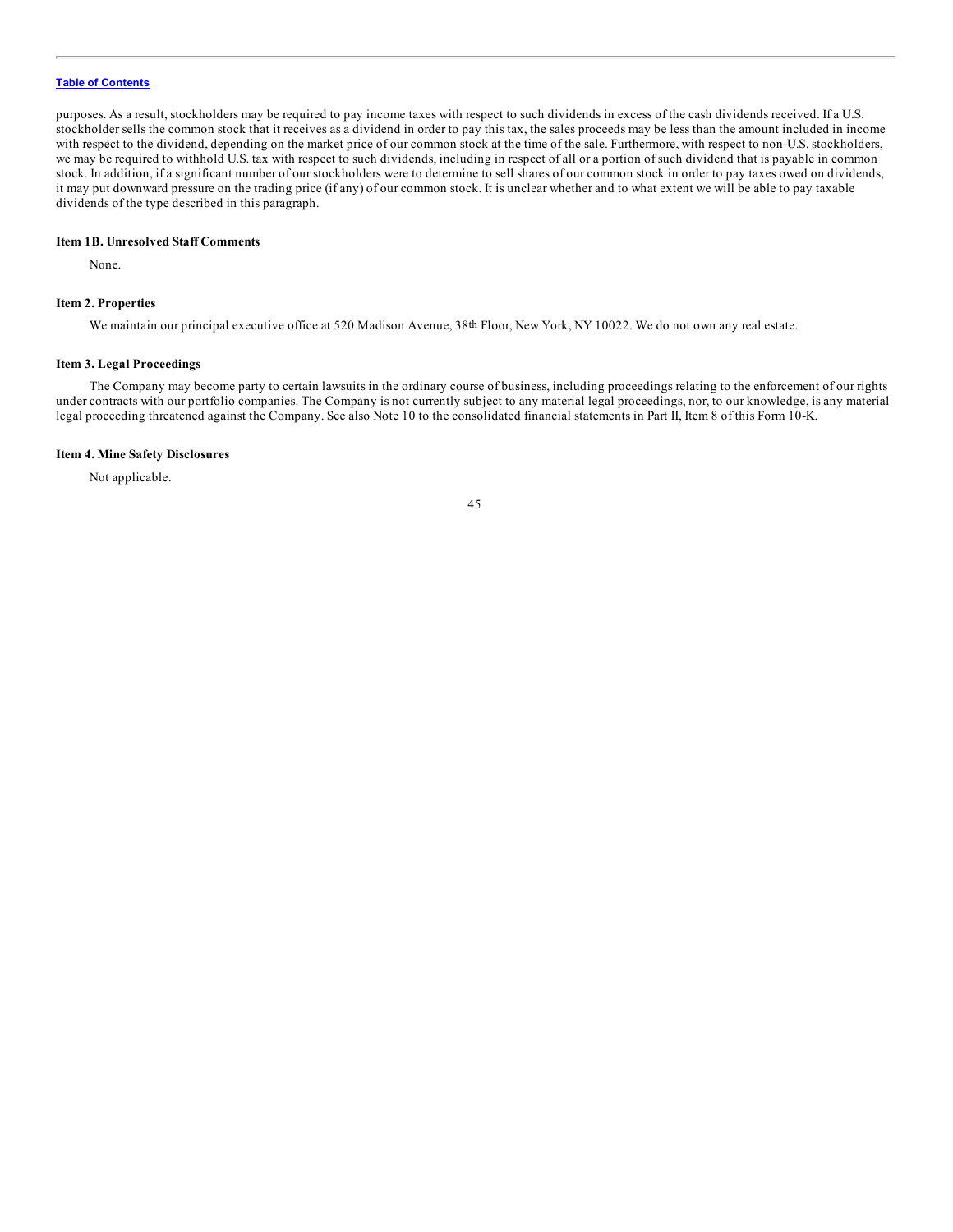### **PART II**

### Item 5. Market for Registrant's Common Equity, Related Stockholder Matters and Issuer Purchases of Equity Securities

#### **Market Information**

Until the completion of a Qualified IPO, our outstanding common stock will be offered and sold in transactions exempt from registration under the Securities Act of 1933, as amended (the "Securities Act") under Section 4(2) and Regulation D, as well as under Regulation S under the Securities Act. There is no established public trading market for our common stock currently, nor can we give any assurance that one will develop.

### **Holders**

As of March 14, 2014, there were approximately 1,318 holders of record of our common stock.

#### **Distribution Policy**

To the extent that we have taxable income available, we intend to distribute quarterly dividends to our stockholders. The amount of our dividends, if any, will be determined by our Board of Directors. Any dividends to our stockholders will be declared out of assets legally available for distribution. We anticipate that our distributions will generally be paid from post-offering taxable earnings, including interest and capital gains generated by our investment portfolio, and any other income, including any other fees (other than fees for providing managerial assistance), such as commitment, origination, structuring, diligence and consulting fees or other fees, that we receive from portfolio companies. However, if we do not generate sufficient taxable earnings during a year, all or part of a distribution may constitute a return of capital. The specific tax characteristics of our dividends and other distributions will be reported to stockholders after the end of each calendar year.

We intend to be treated, and intend to qualify annually, as a RIC commencing with our 2013 taxable year. To maintain our qualification as a RIC, we must, among other things, distribute at least 90% of our ordinary income and realized net short-term capital gains in excess of realized net long-term capital losses, if any, to our stockholders on an annual basis. In order to avoid certain excise taxes imposed on RICs, we intend to distribute during each calendar year an amount at least equal to the sum of: (1) 98% of our ordinary income for the calendar year; (2) 98.2% of our capital gain net income (both long-term and short-term) for the one-year period ending on October 31 of the calendar year; and, (3) any ordinary income and capital gain net income (both long-term and short-term) for preceding years that were not distributed during such years and on which we paid no U.S. federal income tax. In addition, although we currently intend to distribute realized net capital gains (i.e., net long term capital gains in excess of short term capital losses), if any, at least annually, we may in the future decide to retain such capital gains for investment, pay U.S. federal income tax on such amounts at regular corporate tax rates, and elect to treat such gains as deemed distributions to stockholders. We can offer no assurance that we will achieve results that will permit the payment of any cash distributions and, to the extent that we issue senior securities, we will be prohibited from making distributions if doing so causes us to fail to maintain the asset coverage ratios stipulated by the Investment Company Act or if distributions are limited by the terms of any of our borrowings.

We intend to make distributions in cash unless a stockholder elects to receive dividends and/or long-term capital gains distributions in additional shares of common stock. *See "—Dividend Reinvestment Plan"* below. We can offer no assurance that we will achieve results that will permit the payment of any cash distributions and, if we issue senior securities, we will be prohibited from making distributions if doing so causes us to fail to maintain the asset coverage ratios stipulated by the Investment Company Act or if distributions are limited by the terms of any of our borrowings.

During the years ended December 31, 2013 and December 31, 2012, no dividends or distributions had been declared or paid by the Company.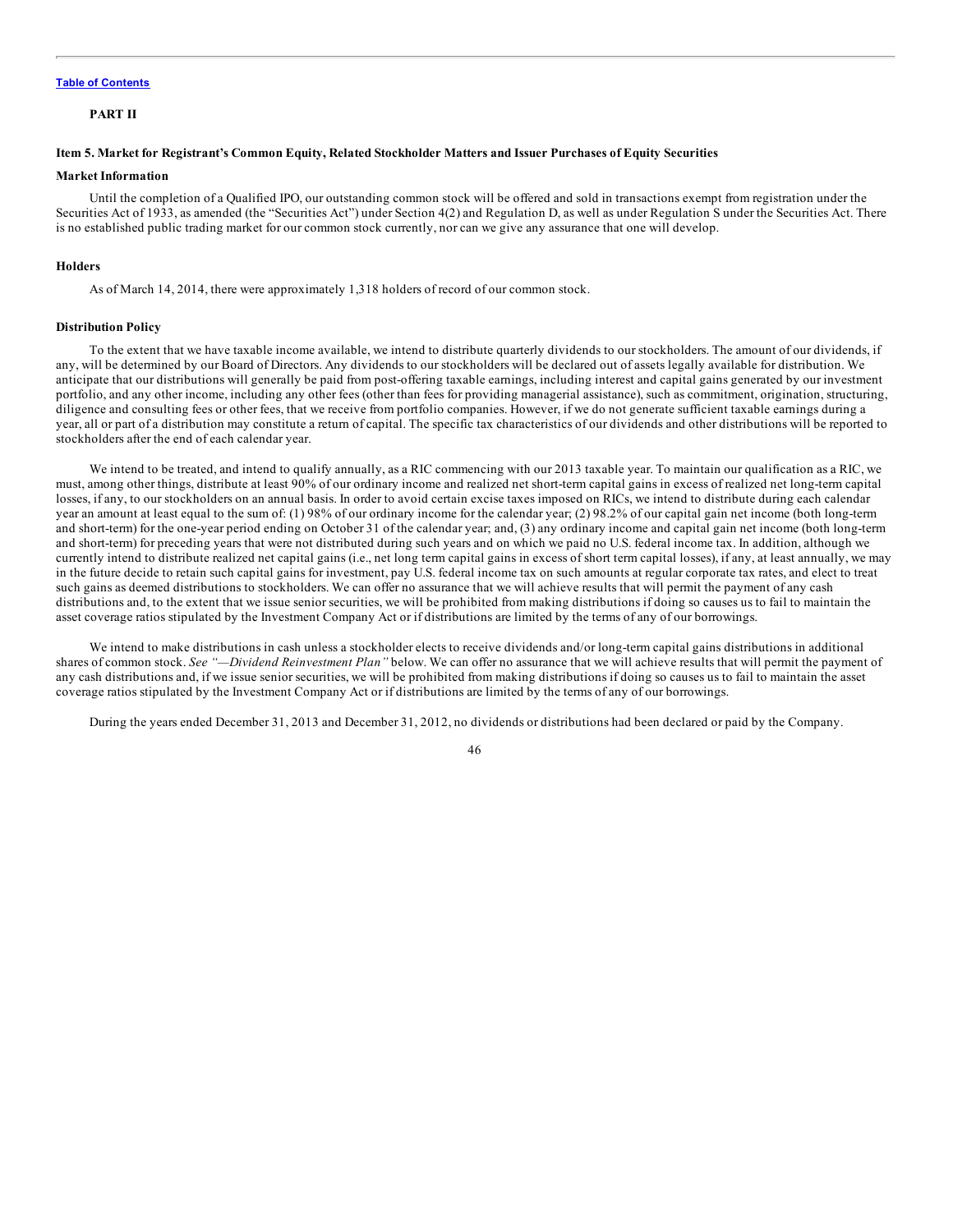### **Dividend Reinvestment Plan**

The Company has adopted a dividend reinvestment plan that provides for reinvestment of any distributions on behalf of its stockholders, for those who have elected to participate in the plan. As a result of adopting such a plan, if the Board of Directors authorizes, and GMS Finance declares a cash dividend or distribution, the stockholders who have elected to participate in the dividend reinvestment plan would have their cash dividends or distributions automatically reinvested in additional shares of the Company's common stock, rather than receiving cash. Prior to a Qualified IPO, the Company intends to use primarily newly issued shares of its common stock to implement the plan issued at net asset value per share determined as of the valuation date fixed by the Board of Directors for such dividend or distribution. After a Qualified IPO, the Company intends to use primarily newly issued shares to implement the plan so long as the market value per share is equal to or greater than the net asset value per share on the relevant valuation date. If the market value per share is less than the net asset value per share on the relevant valuation date, the plan administrator would purchase the common stock on behalf of participants in the open market, unless the Company instructs the plan administrator otherwise.

#### **Recent Sales of Unregistered Securities and Use of Proceeds**

Except as previously reported by the Company on its current reports on Form 8-K, we did not sell any securities during the period covered by this Form 10-K that were not registered under the Securities Act.

### **Item 6. Selected Financial Data**

The tables below set forth our selected consolidated historical financial data for the periods indicated. The selected consolidated historical financial data as of and for the year ended December 31, 2013 and as of December 31, 2012 have been derived from our audited consolidated financial statements, which are included in "*Financial Statements and Supplementary Data*" in Part II, Item 8 of this Form 10-K.

The selected consolidated financial information and other data presented below should be read in conjunction with the information contained in Part II, Item 7 of this Form 10-K "Management's Discussion and Analysis of Financial Condition and Results of Operations," the audited consolidated financial statements and the notes thereto included in Part II, Item 8 of this Form 10-K, "*Financial Statements and Supplementary Data*".

| (dollar amounts in thousands, except per share data)                     |   | <b>Year Ended</b><br>December 31,<br>2013 |
|--------------------------------------------------------------------------|---|-------------------------------------------|
| <b>Consolidated Statement of Operations Data</b>                         |   |                                           |
| Income                                                                   |   |                                           |
| Total investment income                                                  | S | 4.969                                     |
| <b>Expenses</b>                                                          |   |                                           |
| Net expenses                                                             |   | 6,638                                     |
| Net investment income (loss)                                             |   | (1,669)                                   |
| Net realized gain (loss) on investments—non-controlled/non-affiliated    |   | 63                                        |
| Net change in unrealized appreciation (depreciation) on investments—non- |   |                                           |
| controlled/non-affiliated                                                |   | (321)                                     |
| Net increase (decrease) in net asset resulting from operations           |   | (1,927)                                   |
| Basic and diluted earnings per common share                              | S | (0.64)                                    |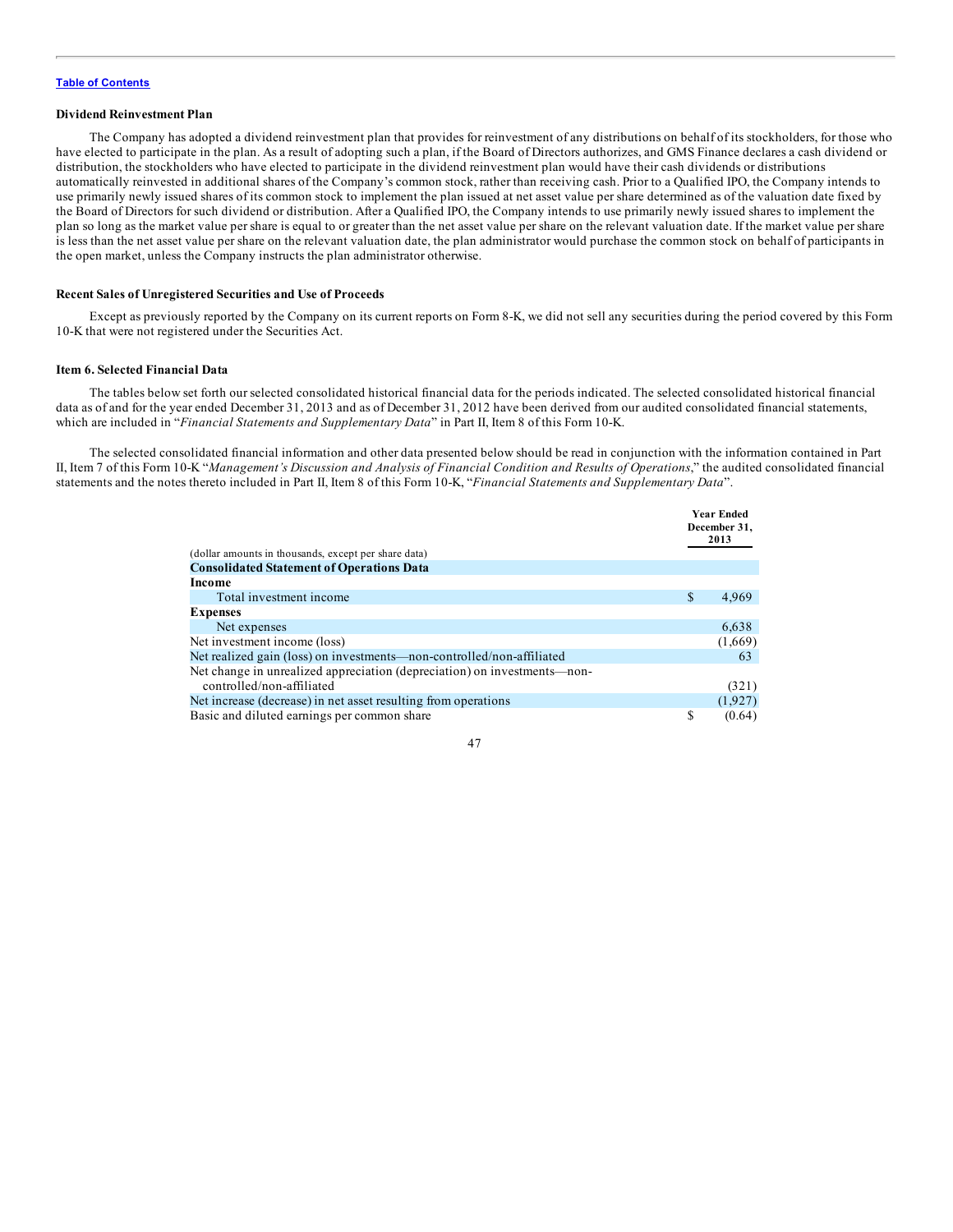| (dollar amounts in thousands, except per share data)                                 |    | December 31,<br>2013 |   | December 31,<br>2012(2) |
|--------------------------------------------------------------------------------------|----|----------------------|---|-------------------------|
| <b>Consolidated Statements of Assets and Liabilities Data</b>                        |    |                      |   |                         |
| Investments—non-controlled/non-affiliated, at fair value                             | S. | 212,807              | S |                         |
| Cash                                                                                 |    | 42,010               |   |                         |
| Total assets                                                                         |    | 260,967              |   |                         |
| Secured borrowings                                                                   |    | 66,822               |   |                         |
| Total liabilities                                                                    |    | 74.965               |   |                         |
| Total net assets                                                                     |    | 186,002              |   |                         |
| Net assets per share                                                                 | S. | 19.42                | S | 20.00                   |
| <b>Other Data:</b>                                                                   |    |                      |   |                         |
| Number of portfolio companies/structured finance obligations at year end             |    | 27                   |   |                         |
| Average funded investments in new portfolio companies/structured finance obligations |    | 6,751                |   |                         |
| Total return based on net asset value $(1)$                                          |    | $(2.90\%)$           |   |                         |
| Weighted average yield of portfolio at fair value                                    |    | 8.59%                |   |                         |
| Weighted average yield of portfolio at amortized cost                                |    | 8.58%                |   |                         |

- (1) Total return based on net asset value equals the change in net asset value during the year plus the declared dividends for the year ended December 31, 2013, divided by the beginning net asset value for the year. This calculation is adjusted for additional shares issued related to dividends paid, thereby assuming reinvestment of dividends distributed in connection with the dividend reinvestment plan. Total return does not reflect taxes paid on distributions or placement fees paid on capital drawdowns, if any. The Company's performance changes over time and currently may be different than that shown. Past performance is no guarantee of future results. Total return is inclusive of \$0.32 per share increase in NAV for the year related to the offering price of subscriptions. Excluding the effects of the higher offering price of subscriptions, total return would have been (4.50%) (Refer to Note 8 in Part II, Item 8 of this Form 10-K).
- (2) December 31, 2012 was not presented on a consolidated basis as Carlyle GMS Finance SPV LLC was formed on January 3, 2013.

### Item 7. Management's Discussion and Analysis of Financial Condition and Results of Operations (dollar amounts in thousands, except per share data)

Management's Discussion and Analysis should be read in conjunction with Part II, Item 8 of this Form 10-K "Financial Statements and Supplementary Data." This discussion contains forward-looking statements and involves numerous risks and uncertainties, including, but not limited to those described in Part I, Item 1A of this Form 10-K "Risk Factors." Actual results may differ materially from those contained in any forward-looking *statements.*

Carlyle GMS Finance, Inc. ("we," "us," "our," "GMS Finance," or the "Company") is a Maryland corporation formed on February 8, 2012, and structured as an externally managed, non-diversified closed-end investment company. On May 2, 2013, GMS Finance filed its election to be regulated as a business development company ("BDC") under the Investment Company Act of 1940, as amended (together with the rules and regulations promulgated thereunder, the "Investment Company Act"). GMS Finance intends to be treated, and intends to comply with the requirements to qualify annually, as a regulated investment company ("RIC") under Subchapter M of the Internal Revenue Code of 1986, as amended, (the "Code") commencing with its taxable year ending December 31, 2013.

GMS Finance's investment objective is to generate current income and capital appreciation primarily through debt investments in U.S. middle market companies with approximately \$10 million to \$100 million of earnings before interest, taxes, depreciation and amortization ("EBITDA"). GMS Finance seeks to achieve its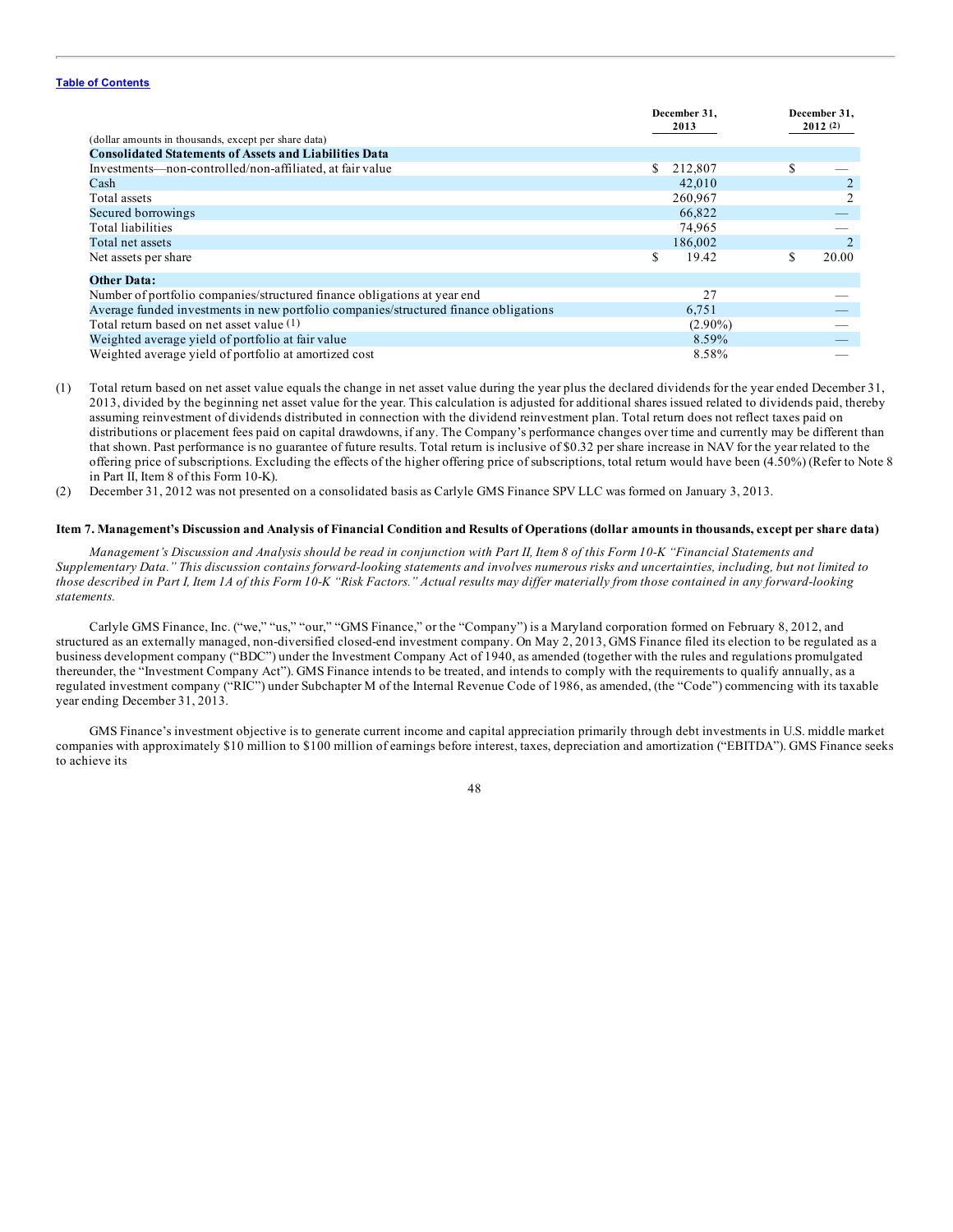investment objective by investing primarily in first lien senior secured and unitranche loans to private U.S. middle market companies that are, in many cases, controlled by private equity investment firms ("Middle Market Senior Loans"). Depending on market conditions, GMS Finance expects that between 70% and 80% of the value of its assets, including the amount of any borrowings for investment purposes, will be invested in Middle Market Senior Loans, with the balance invested in higher-yielding investments, which may include middle market junior loans such as corporate mezzanine loans, equity co-investments, broadly syndicated first lien senior secured loans and second lien loans, high-yield bonds, structured finance obligations and/or other opportunistic investments.

### **PORTFOLIO AND INVESTMENT ACTIVITY**

The fair value of our investments was approximately \$212,807 in 27 portfolio companies/structured finance obligations as of December 31, 2013. The Company had no investments as of December 31, 2012.

The Company's investment activity for the year ended December 31, 2013, is presented below (information presented herein is at amortized cost unless otherwise indicated):

| Investments-non-controlled/non-affiliated:                              |    |           |
|-------------------------------------------------------------------------|----|-----------|
| Total Investments—non-controlled/non-affiliated as of January 1, 2013   | \$ |           |
| New investments                                                         |    | 216,445   |
| Net accretion of discount on securities                                 |    | 65        |
| Net realized gain (loss) on investments                                 |    | 63        |
| Investments sold or repaid                                              |    | (3,445)   |
| Total Investments—non-controlled/non-affiliated as of December 31, 2013 |    | \$213,128 |
| Principal amount of investments funded:                                 |    |           |
| First Lien Debt                                                         |    | \$143,396 |
| Second Lien Debt                                                        |    | 41,000    |
| <b>Structured Finance Obligations</b>                                   |    | 55,882    |
| Total                                                                   |    | \$240,278 |
| Principal amount of investments sold or repaid:                         |    |           |
| First Lien Debt                                                         | S  | 485       |
| <b>Structured Finance Obligations</b>                                   |    | 8,000     |
| Total                                                                   | \$ | 8,485     |
| Number of new funded investments                                        |    | 32        |
| Average new funded investment amount                                    | S. | 6,751     |
| Percentage of new funded debt investments at floating rates             |    | $100\%$   |

As of December 31, 2013, investments—non-controlled/non-affiliated consisted of the following:

|                                       | Amortized |                   |
|---------------------------------------|-----------|-------------------|
|                                       | Cost      | <b>Fair Value</b> |
| First Lien Debt                       | \$141,510 | \$141,676         |
| Second Lien Debt                      | 40.636    | 39.767            |
| <b>Structured Finance Obligations</b> | 30,982    | 31,364            |
| Total                                 | \$213,128 | \$212,807         |

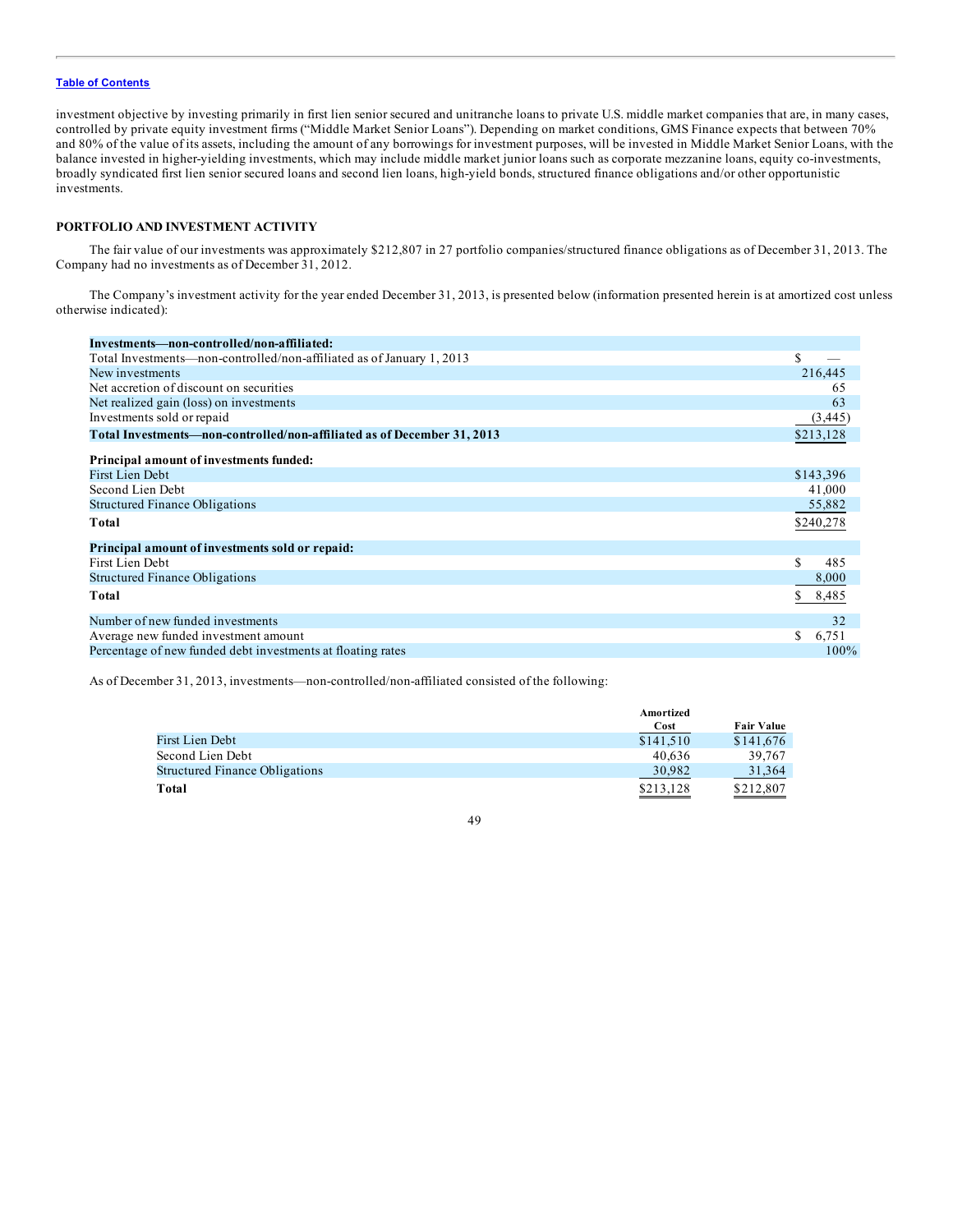The weighted average yields (1) of our portfolio, based on the amortized cost and fair value as of December 31, 2013, were as follows:

|                                       | Amortized |                   |
|---------------------------------------|-----------|-------------------|
|                                       | Cost      | <b>Fair Value</b> |
| First Lien Debt                       | 4.14%     | 4.15%             |
| Second Lien Debt                      | $1.71\%$  | $1.71\%$          |
| <b>Structured Finance Obligations</b> | 2.73%     | $2.73\%$          |
| Total                                 | 8.58%     | 8.59%             |

The weighted average yields (1) for each investment type, based on the amortized cost and fair value as of December 31, 2013, were as follows:

|                                       | Amortized |                   |
|---------------------------------------|-----------|-------------------|
|                                       | Cost      | <b>Fair Value</b> |
| First Lien Debt                       | $6.24\%$  | 6.23%             |
| Second Lien Debt                      | 897%      | 9.16%             |
| <b>Structured Finance Obligations</b> | 18.75%    | 18.53%            |

(1) Yields do not include the effect of accretion of discounts and amortization of premiums and are based on interest rates as of December 31, 2013.

### **RESULTS OF OPERATIONS**

#### *For the year ended December 31, 2013*

The net increase or decrease in net assets from operations may vary substantially from period to period as a result of various factors, including the recognition of realized gains and losses and net change in unrealized appreciation and depreciation.

### **Investment Income**

| Interest income from non-controlled/non-affiliated investments | \$4.969 |
|----------------------------------------------------------------|---------|
| Total investment income                                        | \$4.969 |

The interest income for the year ended December 31, 2013 was driven by our deployment of capital and increasing invested balance. As of December 31, 2013, the size of our portfolio was \$213,128 at amortized cost, with total par outstanding of \$231,793. As of December 31, 2013, our portfolio had a weighted average yield of 8.58% on amortized cost.

Net investment income (loss) for the year ended December 31, 2013, was as follows:

| Total investment income      | \$4.969   |
|------------------------------|-----------|
| Net expenses                 | (6,638)   |
| Net investment income (loss) | \$(1,669) |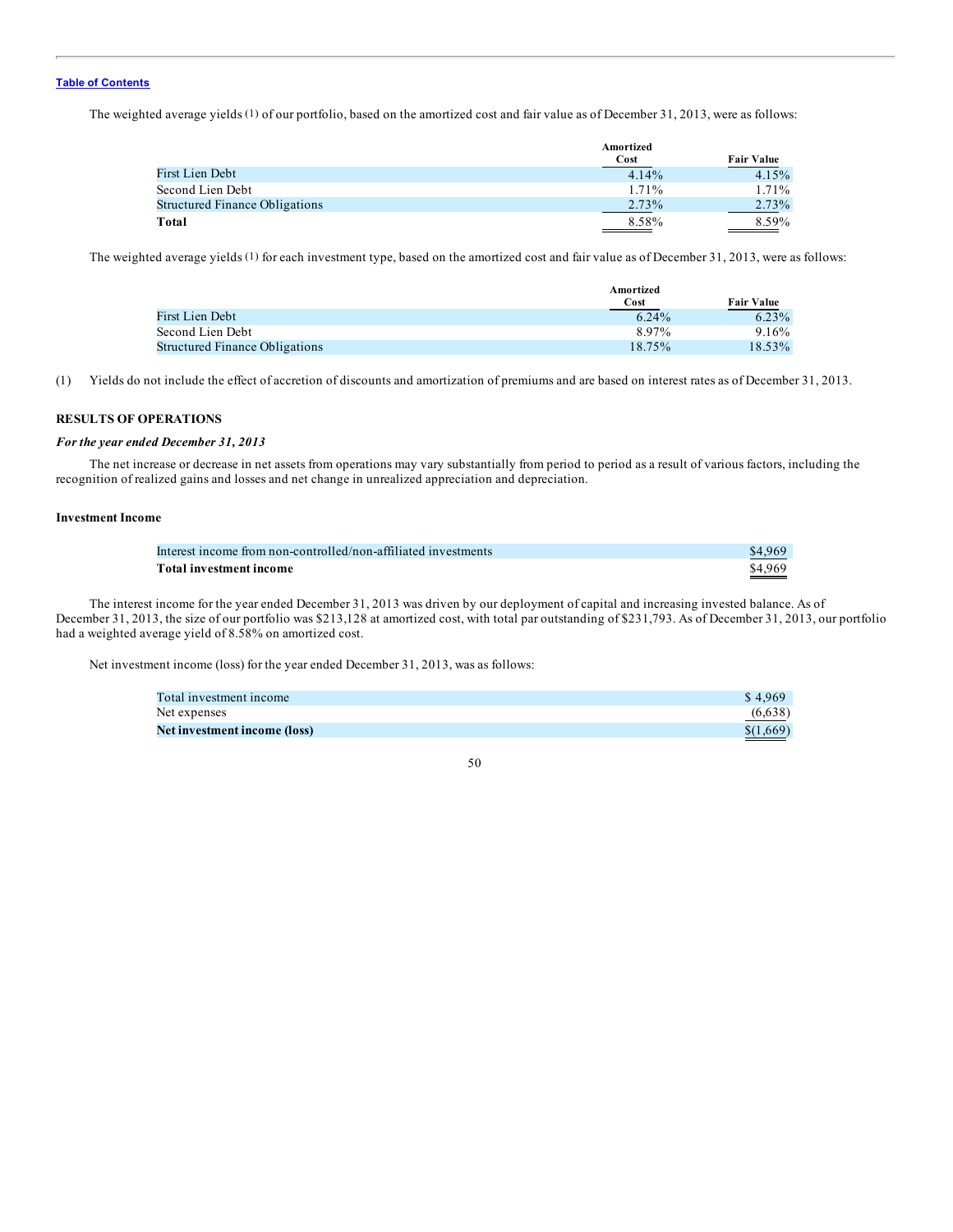### **Expenses**

|                                  | For the year ended |
|----------------------------------|--------------------|
|                                  | December 31, 2013  |
| Base management fees             | 937                |
| Organization expenses            | 1,426              |
| Professional fees                | 1,723              |
| Administrative service fees      | 650                |
| Interest expense                 | 353                |
| Credit facility fees             | 1,164              |
| Directors' fees and expenses     | 322                |
| Transfer agency fees             | 84                 |
| Other general and administrative | 291                |
| Waiver of base management fees   | (312)              |
| <b>Net expenses</b>              | 6,638              |

Interest expense and credit facility fees for the year ended December 31, 2013 were comprised of the following:

| Interest expense                                | 353     |
|-------------------------------------------------|---------|
| Facility unused commitment fee                  | 602     |
| Amortization of deferred financing costs        | 513     |
| Other fees                                      | 49      |
| Total interest expense and credit facility fees | \$1,517 |
| Cash paid for interest expense                  | 94      |

For the period from August 8, 2013 (initial date the Company borrowed under the Revolving Credit Facility) through December 31, 2013, the average stated interest rate was 1.98% and average principal debt outstanding was \$44,063.

For the year ended December 31, 2013, there were secured borrowings of \$66,822 under the Revolving Credit Facility, the entire balance of which was outstanding as of December 31, 2013. As of December 31, 2012, there were no secured borrowings outstanding.

Base management fees and incentive fees related to pre-incentive fee net investment income for the year ended December 31, 2013 were driven by our deployment of capital and increasing invested balance. For the year ended December 31, 2013, we recorded no accrued capital gains incentive fees based upon our cumulative net realized and unrealized appreciation/(depreciation) as of December 31, 2013. The accrual for any capital gains incentive fee under accounting principles generally accepted in the United States ("US GAAP") in a given period may result in an additional expense if such cumulative amount is greater than in the prior period or a reduction of previously recorded expense if such cumulative amount is less than in the prior period. If such cumulative amount is negative, then there is no accrual. There can be no assurance that unrealized capital appreciation will be realized in the future. For the year ended December 31, 2013, we did not earn pre-incentive fee net investment income incentive fee and did not earn a realized capital gains incentive fee under the investment advisory and management agreement and, therefore, there are no amounts currently due under the agreement. See Note 5 to the consolidated financial statements included in Part II, Item 8 of this Form 10-K for more information on the incentive and base management fees.

Organization expenses include expenses incurred in the initial formation of the Company. Professional fees include legal, rating agencies, audit, tax, valuation, technology and other professional fees incurred related to the management of the Company. Administrative service fees represent fees paid to the Administrator for our allocable portion of overhead and other expenses incurred by the Administrator in performing its obligations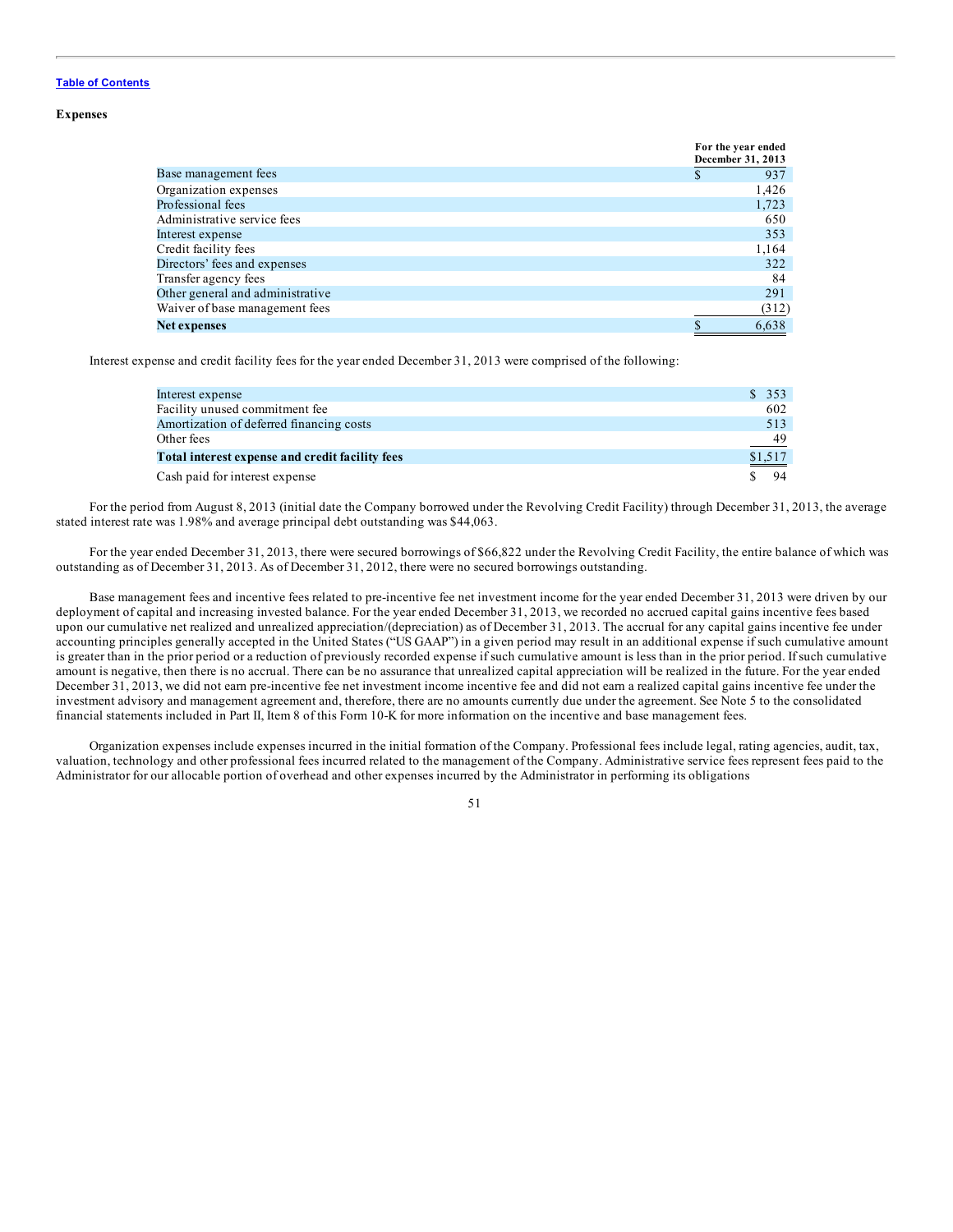under the administration agreement, including our allocable portion of the cost of certain of our executive officers and their respective staff. Other general and administrative expenses include insurance, filing, research, subscriptions and other costs.

### **Net Realized Gain (Loss) and Net Change in Unrealized Appreciation (Depreciation) on Investments**

During the year ended December 31, 2013, the Company had a change in unrealized appreciation on 16 investments totaling approximately \$1,509, which was offset by a change in unrealized depreciation on 13 investments totaling approximately \$1,830.

|                                                                                                       | For the year ended<br>December 31, 2013 |
|-------------------------------------------------------------------------------------------------------|-----------------------------------------|
| Net realized gain (loss) on investments—non-controlled/non-affiliated                                 |                                         |
| Net change in unrealized appreciation (depreciation) on investments—non-controlled/non-<br>affiliated | (321)                                   |
| Net realized gain (loss) and net change in unrealized appreciation (depreciation) on                  |                                         |
| investments                                                                                           | (258)                                   |

Net realized gain (loss) and net change in unrealized appreciation (depreciation) for the year ended December 31, 2013 was as follows:

|                                       | Net realized | Net change in<br>unrealized<br>appreciation |
|---------------------------------------|--------------|---------------------------------------------|
| <b>Type</b>                           | gain (loss)  | (depreciation)                              |
| First Lien Debt                       | S            | 166<br>S                                    |
| Second Lien Debt                      |              | (869)                                       |
| <b>Structured Finance Obligations</b> | 60           | 382                                         |
| Total                                 | 63           | (321)                                       |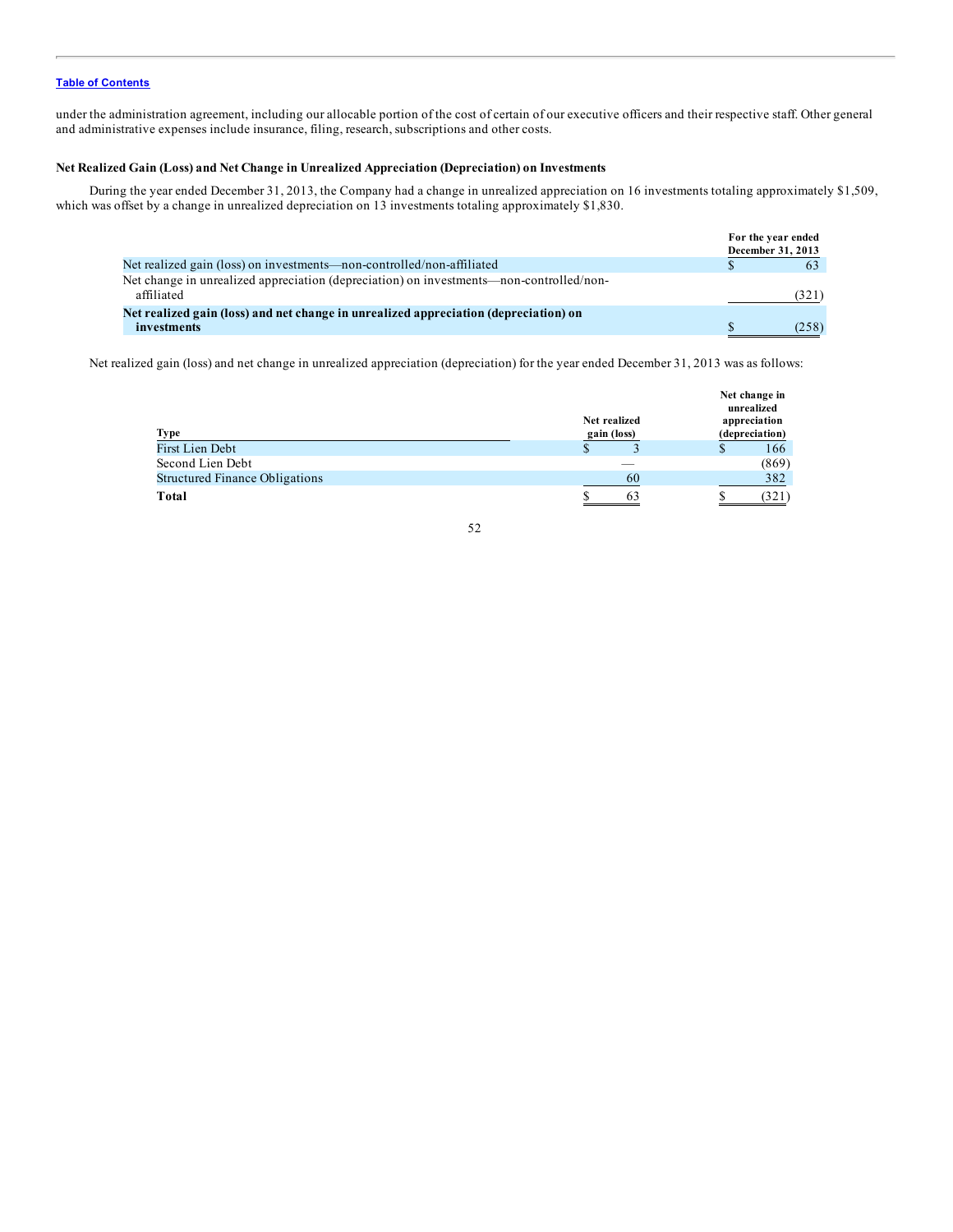The changes in unrealized appreciation (depreciation) for the year ended December 31, 2013, consisted of the following:

| <b>First Lien Debt</b>                                                                            |         |
|---------------------------------------------------------------------------------------------------|---------|
| ACP Tower Merger Sub, Inc. (Telular Corporation)                                                  | \$(105) |
| Dialysis Newco, Inc., d/b/a DSI Renal                                                             | 119     |
| Genex Services, Inc.                                                                              | (157)   |
| Landslide Holdings, Inc. (LANDesk Software)                                                       | 99      |
| Meritas Schools Holdings, LLC                                                                     | (49)    |
| Miller Heiman, Inc.                                                                               | 203     |
| Nellson Nutraceutical, LLC                                                                        | (46)    |
| NES Global Talent Finance US LLC                                                                  | 269     |
| Packaging Coordinators, Inc.                                                                      | 37      |
| System Maintenance Services Holding, Inc.                                                         | (52)    |
| Stafford Logistics, Inc. (Custom Ecology, Inc)                                                    | (73)    |
| Truckpro, LLC                                                                                     | (179)   |
| The Topps Company, Inc.                                                                           | (47)    |
| Violin Finco S.A.R.L. (Alexander Mann Solutions)                                                  | (33)    |
| Vitera Healthcare Solutions, LLC                                                                  | 112     |
| Zest Holdings, LLC                                                                                | 68      |
| First Lien Debt Total                                                                             | 166     |
| <b>Second Lien Debt</b>                                                                           |         |
| Ascensus, Inc.                                                                                    | 150     |
| Drew Marine Group Inc.                                                                            | (732)   |
| Genex Services, Inc.                                                                              | (26)    |
| Nellson Neutraceutical, Inc.                                                                      | 40      |
| Systems Maintenance Services Holding, Inc.                                                        | (131)   |
| Vitera Healthcare Solutions, LLC                                                                  | 32      |
| Watchfire Enterprises, Inc.                                                                       | (202)   |
| Second Lien Debt Total                                                                            | (869)   |
| <b>Structured Finance Obligations</b>                                                             |         |
| Ares XXVIII CLO Ltd., Subordinated Notes                                                          | 18      |
| Babson CLO Ltd. 2005-I, Subordinated Notes                                                        | 62      |
| Clydesdale CLO 2005, Ltd., Subordinated Notes                                                     | 29      |
| Flagship VII Limited, Subordinated Notes                                                          |         |
| GoldenTree Loan Opportunities V. Limited, Subordinated Notes                                      | 55      |
| Kingsland III, Ltd., Subordinated Notes                                                           | 4       |
| Landmark VIII CLO Ltd., Income Notes                                                              | 214     |
| MSIM Peconic Bay, Ltd., Subordinated Notes                                                        |         |
| <b>Structured Finance Obligations Total</b>                                                       | 382     |
| Net change in unrealized appreciation (depreciation) on investments—non-controlled/non-affiliated | \$(321) |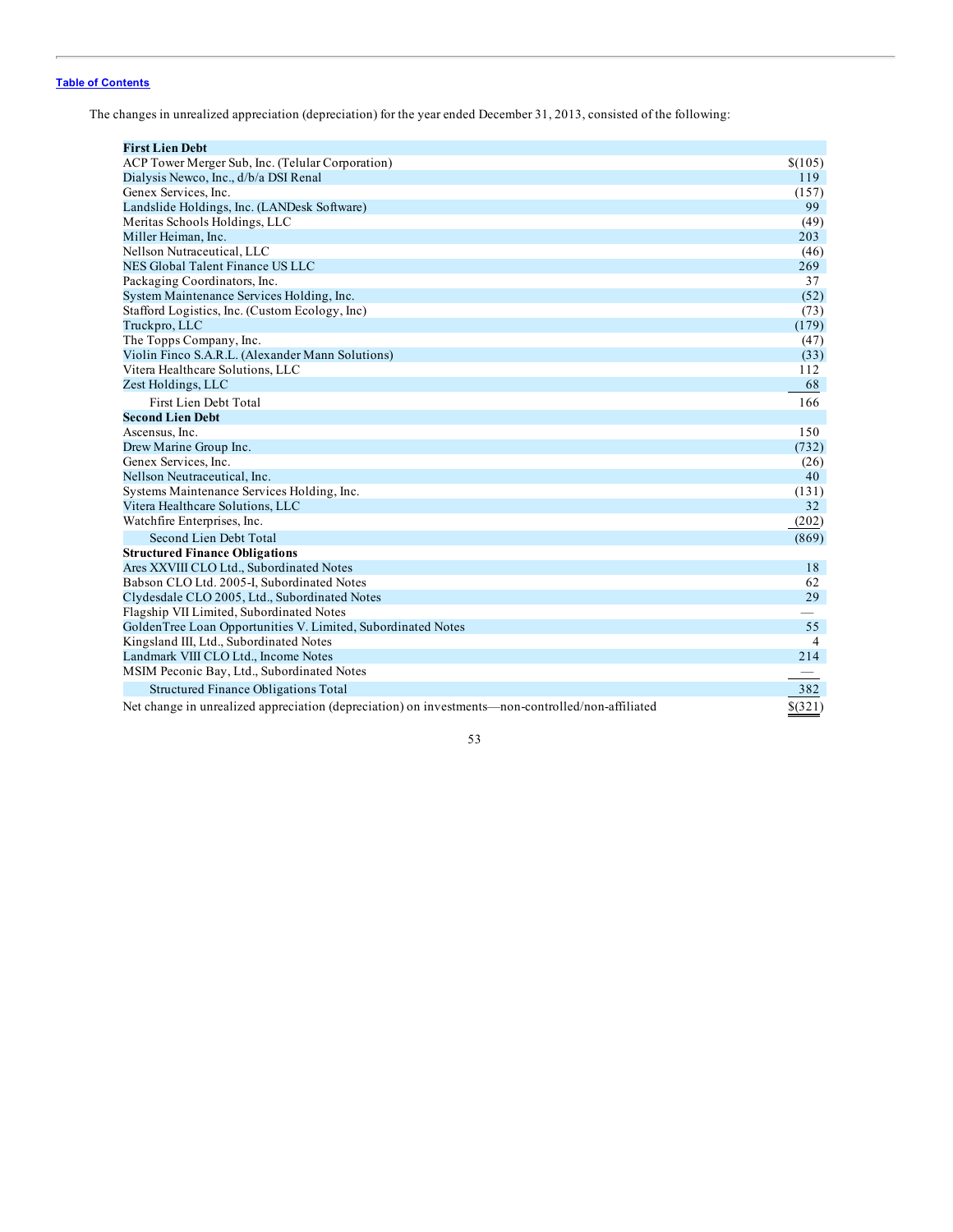Net realized gain (loss) for the year ended December 31, 2013, consisted of the following:

| <b>First Lien Debt</b>                                                |                                |
|-----------------------------------------------------------------------|--------------------------------|
| ACP Tower Merger Sub, Inc. (Telular Corporation)                      | S.                             |
| Truckpro, LLC                                                         |                                |
| Zest Holdings, LLC                                                    |                                |
| First Lien Debt Total                                                 |                                |
| <b>Structured Finance Obligations</b>                                 |                                |
| Emerson Place CLO, Ltd., Subordinated Notes                           | 60                             |
| Structured Finance Obligations Total                                  | 60                             |
| Net realized gain (loss) on investments—non-controlled/non-affiliated | $\underline{\underline{\$63}}$ |
|                                                                       |                                |

Realized gain associated with Emerson Place CLO, Ltd. was associated with proceeds received from the disposition of the investment.

### **FINANCIAL CONDITION, LIQUIDITY AND CAPITAL RESOURCES**

The Company generates cash from the net proceeds of offerings of our common stock and through cash flows from operations, including investment sales and repayments as well as income earned on investments and cash equivalents. We may also fund a portion of our investments through borrowings under the Borrower Sub's Revolving Credit Facility. The Revolving Credit Facility provides for secured borrowings up to the lesser of \$500,000 or the amount of capital commitments the Company has received with an accordion feature that can, subject to certain conditions, increase the aggregate maximum credit commitment up to an amount not to exceed \$750,000, subject to restrictions imposed on borrowings under the Investment Company Act and adequate collateral to support such borrowings. For more information on the Revolving Credit Facility, see Note 6 to the consolidated financial statements in Part II, Item 8 of this Form 10-K.

The primary use of existing funds and any funds raised in the future is expected to be for investments in portfolio companies, repayment of indebtedness, cash distributions to our stockholders and for other general corporate purposes.

As of December 31, 2013, the Company had \$42,010 in cash and \$66,822 indebtedness outstanding. As of December 31, 2013, \$18,616 was available for borrowings under the Revolving Credit Facility based on the computation of collateral to support the borrowings. As of December 31, 2013, the unused portion of the Revolving Credit Facility upon which commitment fees are based was \$433,178. As of December 31, 2012, the Company had \$2 of cash and had not completed the Initial Closing, commenced operations or incurred any liabilities for outstanding borrowings.

#### *Equity Activity*

There were \$877,406 of commitments made to the Company during the year ended December 31, 2013. Total commitments of the Company were \$877,408 as of December 31, 2013. The Company had no commitments as of December 31, 2012, except for the initial funding by the Investment Adviser of \$2.

As of December 31, 2013, \$689,405 of total commitments was unfunded. As of December 31, 2013, \$42,967 of total commitments were made by the Investment Adviser, members of senior management, and certain employees, partners, and affiliates of the Investment Adviser. As of December 31, 2013, certain directors have committed \$1,750 in capital commitments to the Company.

54

Shares issued as of December 31, 2013 and December 31, 2012 were 9,575,990 and 100, respectively.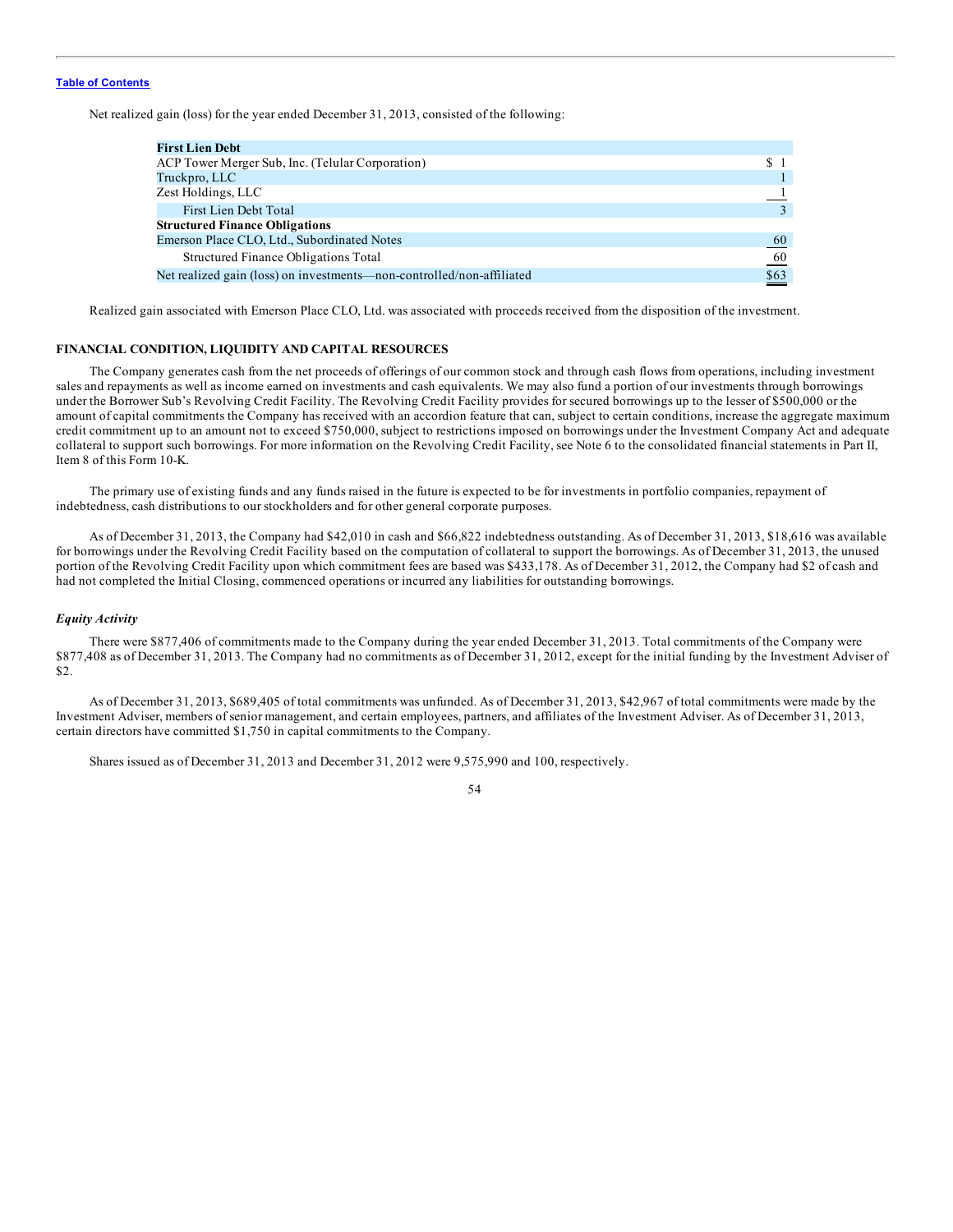The following table summarizes activity in the number of shares of our common stock outstanding during the year ended December 31, 2013:

|                                    | <b>Common stock</b> |
|------------------------------------|---------------------|
|                                    | shares in issue     |
| Shares in issue, beginning of year | 100                 |
| Common stock issued                | 9,575,890           |
| Shares in issue, end of year       | 9.575.990           |

#### *Contractual Obligations*

A summary of our significant contractual payment obligations is as follows as of December 31, 2013:

|                    |        | Payment Due by           |           |                          |           |
|--------------------|--------|--------------------------|-----------|--------------------------|-----------|
|                    |        | Period                   |           |                          |           |
|                    |        | Less than                |           |                          | More Than |
|                    | Total  | `Year                    | 1-3 Years | 3-5 Years                | 5 Years   |
| Secured Borrowings | 66,822 | $\overline{\phantom{a}}$ |           | $\overline{\phantom{a}}$ | 66.822    |

For more information on the Revolving Credit Facility, see Note 6 to the consolidated financial statements in Part II, Item 8 of this Form 10-K.

As of December 31, 2013, \$66,822 of secured borrowings were outstanding under the Revolving Credit Facility. For the year ended December 31, 2013, we incurred \$353 interest expense and \$602 of commitment fees on the unused portion of the Revolving Credit Facility.

## **OFF BALANCE SHEET ARRANGEMENTS**

In the ordinary course of its business, the Company enters into contracts or agreements that contain indemnifications or warranties. Future events could occur that lead to the execution of these provisions against the Company. The Company believes that the likelihood of such an event is remote; however, the maximum potential exposure is unknown. No accrual has been made in these consolidated financial statements as of December 31, 2013 and December 31, 2012, included in Part II, Item 8 of this Form 10-K, for any such exposure.

We may also enter into future funding commitments such as revolving credit facilities, bridge financing commitments, or delayed draw commitments.

The Company had the following commitments to fund delayed draw senior secured loans, none of which were funded:

|                                         | Par Value As of   |                   |
|-----------------------------------------|-------------------|-------------------|
|                                         | December 31, 2013 | December 31, 2012 |
| Total unfunded delayed draw commitments | 3.000             |                   |

#### **DIVIDENDS AND DISTRIBUTIONS TO COMMON STOCKHOLDERS**

The Company has adopted a dividend reinvestment plan that provides for reinvestment of any distributions on behalf of its stockholders, for those who have elected to participate in the plan. As a result of adopting such a plan, if the Board of Directors authorizes, and GMS Finance declares a cash dividend or distribution, the stockholders who have elected to participate in the dividend reinvestment plan would have their cash dividends or distributions automatically reinvested in additional shares of the Company's common stock, rather than receiving cash. Prior to a Qualified IPO, the Company intends to use primarily newly issued shares of its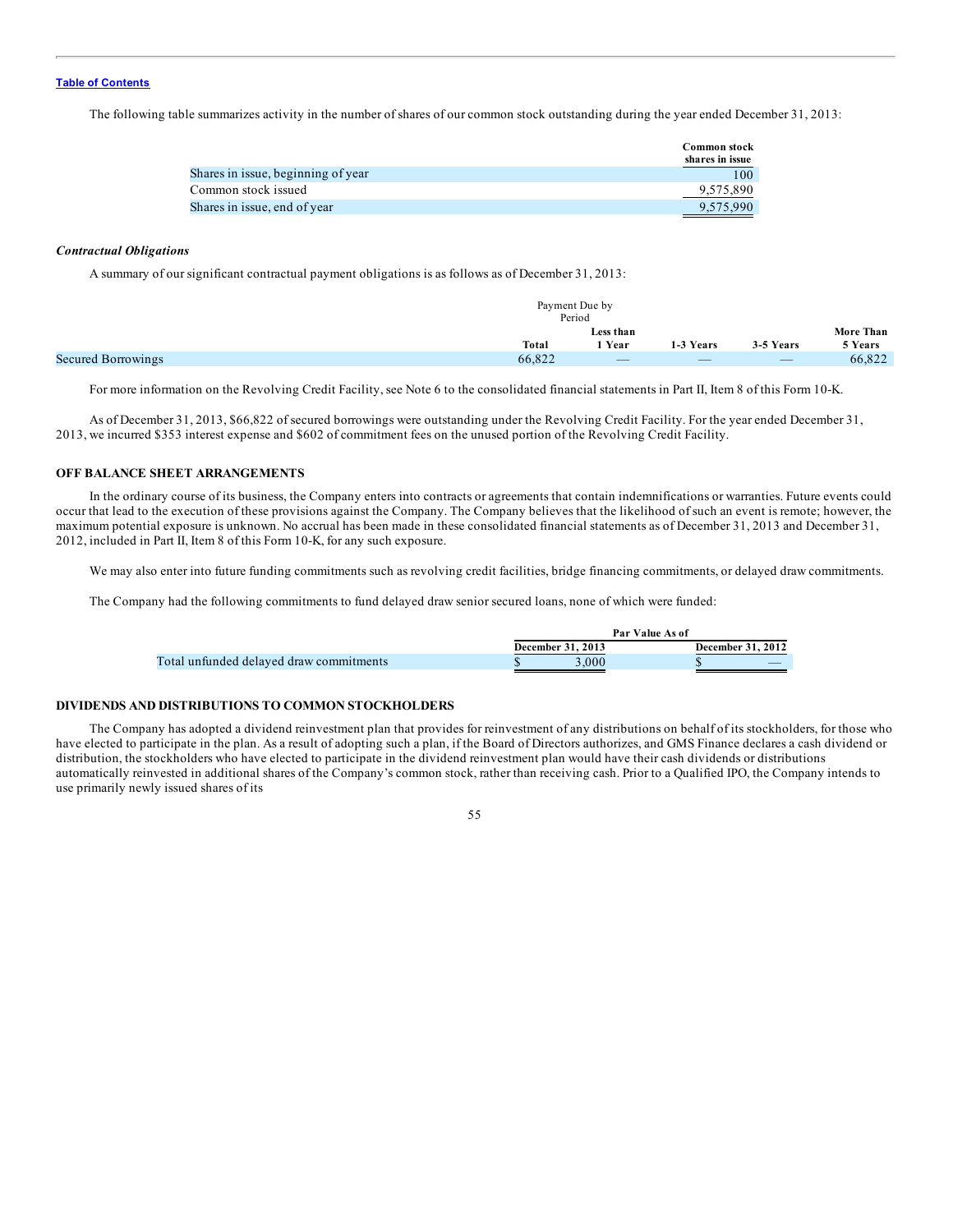common stock to implement the plan issued at net asset value per share determined as of the valuation date fixed by the Board of Directors for such dividend or distribution. After a Qualified IPO, the Company intends to use primarily newly issued shares to implement the plan so long as the market value per share is equal to or greater than the net asset value per share on the relevant valuation date. If the market value per share is less than the net asset value per share on the relevant valuation date, the plan administrator would purchase the common stock on behalf of participants in the open market, unless the Company instructs the plan administrator otherwise.

During the years ended December 31, 2013 and December 31, 2012, no dividends or distributions had been declared or paid by the Company. On March 13, 2014, the Company declared its first dividend of \$0.19 per share for the quarter ending March 31, 2014, which is payable on April 14, 2014 to holders of record of common stock at the close of business on March 31, 2014.

### **CRITICAL ACCOUNTING POLICIES**

The preparation of our consolidated financial statements requires us to make estimates and assumptions that affect the reported amounts of assets, liabilities, revenues, and expenses. Changes in the economic environment, financial markets, and any other parameters used in determining such estimates could cause actual results to differ. Our critical accounting policies, including those relating to the valuation of our investment portfolio, are described below. The critical accounting policies should be read in connection with our "*Risk Factors*" in Part I, Item 1A of this Form 10-K.

#### *Fair Value Measurements*

The Company applies fair value accounting in accordance with the terms of Financial Accounting Standards Board ASC Topic 820, *Fair Value Measurement and Disclosures* ("ASC 820"). ASC 820 defines fair value as the amount that would be exchanged to sell an asset or transfer a liability in an orderly transfer between market participants at the measurement date. The Company values securities/instruments traded in active markets on the measurement date by multiplying the closing price of such traded securities/instruments by the quantity of shares or amount of the instrument held. The Company may also obtain quotes with respect to certain of its investments, such as its securities/instruments traded in active markets and its liquid securities/instruments that are not traded in active markets, from pricing services, brokers, or counterparties (i.e. "consensus pricing"). When doing so, the Company determines and documents whether the quote obtained is sufficient according to US GAAP to determine the fair value of the security. The Company may use the quote obtained or alternative pricing sources may be utilized including valuation techniques typically utilized for illiquid securities/instruments.

Securities/instruments that are illiquid or for which the pricing source does not provide a valuation or methodology or provides a valuation or methodology that, in the judgment of the Investment Adviser or the Board of Directors, does not represent fair value shall each be valued as of the measurement date using all techniques appropriate under the circumstances and for which sufficient data is available. These valuation techniques may vary by investment and include comparable public market valuations, comparable precedent transaction valuations and/or discounted cash flow analyses. The process generally used to determine the applicable value is as follows: (i) the value of each portfolio company or investment is initially reviewed by the investment professionals responsible for such portfolio company or investment and, for non-traded investments, a standardized template designed to approximate fair market value based on observable market inputs, updated credit statistics and unobservable inputs is used to determine a preliminary value; (ii) preliminary valuation conclusions are documented and reviewed by a valuation committee comprised of members of senior management; (iii) the Board of Directors engages one or more third-party valuation firms to provide positive assurance on portions of the portfolio each quarter (such that each non-traded investment is reviewed by a third-party valuation firm at least once annually) including a review of management's preliminary valuation and conclusion on fair value; (iv) the Audit Committee of the Board of Directors (the "Audit Committee") reviews the assessments of the Investment Adviser and, where appropriate, the respective third-party valuation firms and provides the Board of Directors with any recommendations with respect to changes to the fair value of each

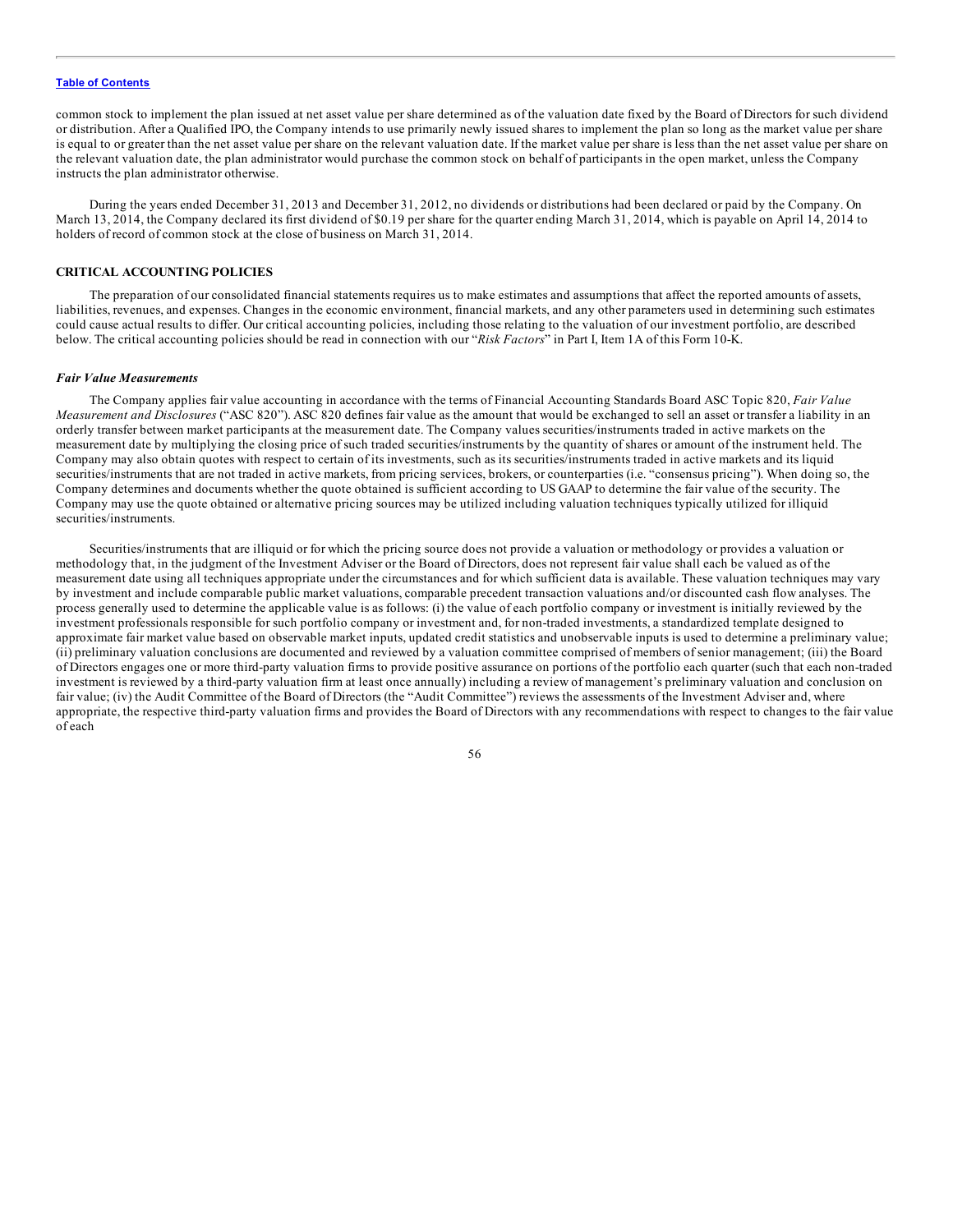investment in the portfolio; and (v) the Board of Directors discusses the valuation recommendations of the Audit Committee and determines the fair value of each investment in the portfolio in good faith based on the input of the Investment Adviser and, where applicable, the respective third-party valuation firms.

All factors that might materially impact the value of an investment are considered, including, but not limited to the assessment of the following factors, as relevant:

- the nature and realizable value of any collateral;
- call features, put features and other relevant terms of debt;
- the portfolio company's leverage and ability to make payments;
- the portfolio company's public or private credit rating;
- the portfolio company's actual and expected earnings and discounted cash flow;
- prevailing interest rates and spreads for similar securities and expected volatility in future interest rates;
- the markets in which the portfolio company does business and recent economic and/or market events; and
- comparisons to comparable transactions and publicly traded securities.

Investment performance data utilized are the most recently available financial statements and compliance certificate received from the portfolio companies as of the measurement date which in many cases may reflect a lag in information.

Due to the inherent uncertainty of determining the fair value of investments that do not have a readily available market value, the fair value of the Company's investments may fluctuate from period to period. Because of the inherent uncertainty of valuation, these estimated values may differ significantly from the values that would have been used had a ready market for the investments existed, and it is reasonably possible that the difference could be material.

In addition, changes in the market environment and other events that may occur over the life of the investments may cause the realized gains or losses on investments to be different than the net change in unrealized appreciation or depreciation currently reflected in the consolidated financial statements as of December 31, 2013.

US GAAP establishes a hierarchal disclosure framework which ranks the level of observability of market price inputs used in measuring investments at fair value. The observability of inputs is impacted by a number of factors, including the type of investment and the characteristics specific to the investment and state of the marketplace, including the existence and transparency of transactions between market participants. Investments with readily available quoted prices or for which fair value can be measured from quoted prices in active markets generally have a higher degree of market price observability and a lesser degree of judgment applied in determining fair value.

Investments measured and reported at fair value are classified and disclosed based on the observability of inputs used in determination of fair values, as follows:

- Level I—inputs to the valuation methodology are quoted prices available in active markets for identical investments as of the reporting date. The types of financial instruments included in Level I include unrestricted securities, including equities and derivatives, listed in active markets. The Company does not adjust the quoted price for these investments, even in situations where the Company holds a large position and a sale could reasonably impact the quoted price.
- Level II—inputs to the valuation methodology are either directly or indirectly observable as of the reporting date and are those other than quoted prices in active markets. The type of financial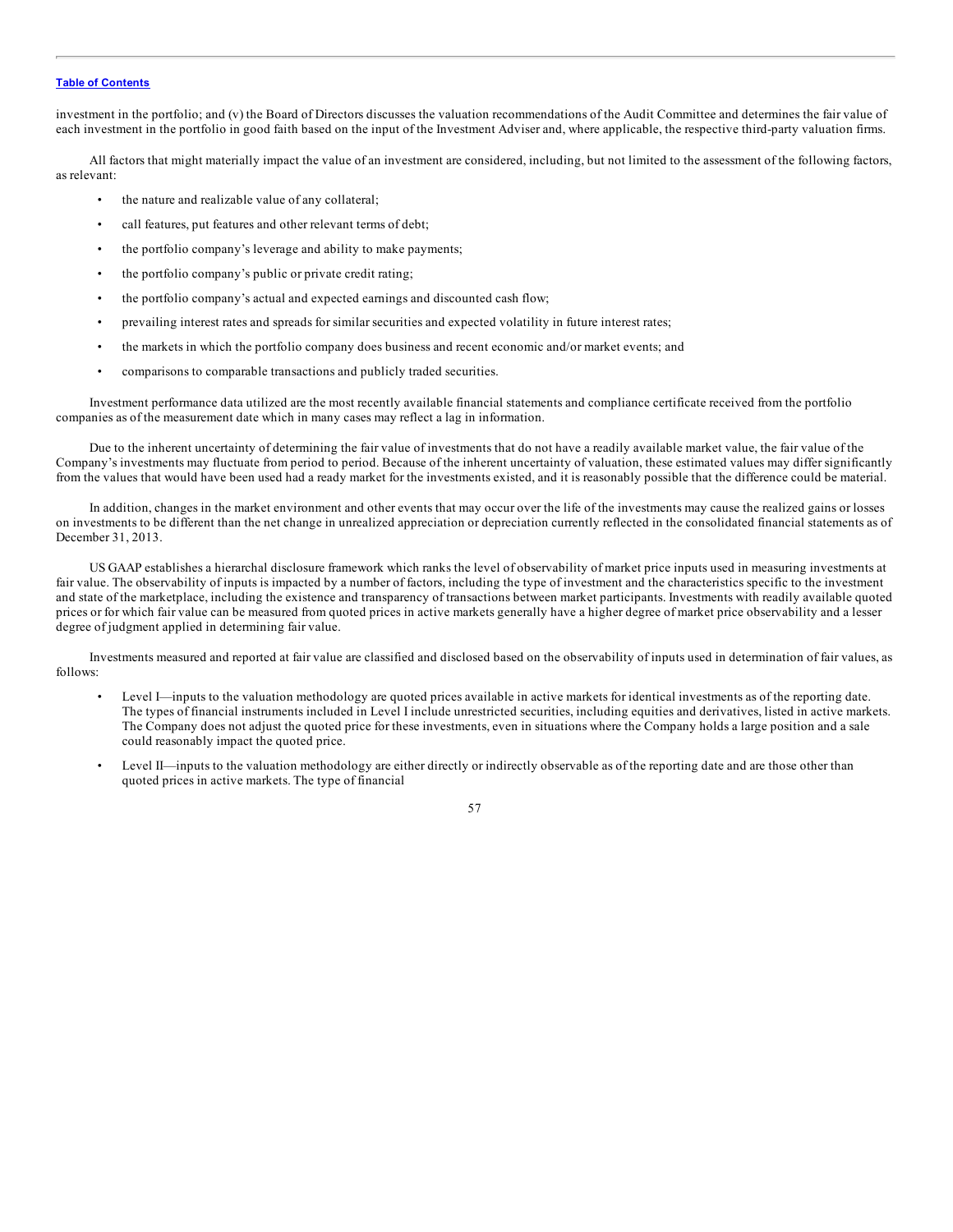instruments in this category includes less liquid and restricted securities listed in active markets, securities traded in other than active markets, government and agency securities, and certain over-the-counter derivatives where the fair value is based on observable inputs.

• Level III—inputs to the valuation methodology are unobservable and significant to overall fair value measurement. The inputs into the determination of fair value require significant management judgment or estimation. Financial instruments that are included in this category include investments in privately-held entities, collateralized loan obligations, and certain over-the-counter derivatives where the fair value is based on unobservable inputs.

In certain cases, the inputs used to measure fair value may fall into different levels of the fair value hierarchy. In such cases, an investment's level within the fair value hierarchy is based on the lowest level of input that is significant to the overall fair value measurement. The Investment Adviser's assessment of the significance of a particular input to the fair value measurement in its entirety requires judgment, and considers factors specific to the investment.

Transfer between levels, if any, are recognized at the beginning of the quarter in which the transfers occur.

The Company generally uses the following framework when determining the fair value of investments that are categorized as Level III:

Investments in debt securities are initially evaluated to determine whether the enterprise value of the portfolio company is greater than the applicable debt. The enterprise value of the portfolio company is estimated using a market approach and an income approach. The market approach utilizes market value (EBITDA) multiples of publicly traded comparable companies and available precedent sales transactions of comparable companies. The Company carefully considers numerous factors when selecting the appropriate companies whose multiples are used to value its portfolio companies. These factors include, but are not limited to, the type of organization, similarity to the business being valued, relevant risk factors, as well as size, profitability and growth expectations. The income approach typically uses a discounted cash flow analysis of the portfolio company.

Investments in debt securities that do not have sufficient coverage through the enterprise value analysis are valued based on an expected probability of default and discount recovery analysis.

Investments in debt securities with sufficient coverage through the enterprise value analysis are generally valued using a discounted cash flow analysis of the underlying security. Projected cash flows in the discounted cash flow typically represent the relevant security's contractual interest, fees and principal payments plus the assumption of full principal recovery at the investment's expected maturity date. The discount rate to be used is determined using an average of two market-based methodologies.

Investments in structured finance obligations are generally valued using a discounted cash flow and/or consensus pricing.

The significant unobservable inputs used in the fair value measurement of the Company's investments in first and second lien debt securities are discount rates. Significant increases in discount rates would result in a significantly lower fair value measurement.

The significant unobservable inputs used in the fair value measurement of the Company's investments in structured finance obligations are discount rates, default rates, prepayment rates, recovery rates and indicative quotes. Significant increases in discount rates, default rates or prepayment rates in isolation would result in a significantly lower fair value measurement, while a significant increase in recovery rates in isolation would result in a significantly higher fair value. Significant decreases in indicative quotes in isolation may result in a significantly lower fair value measurement.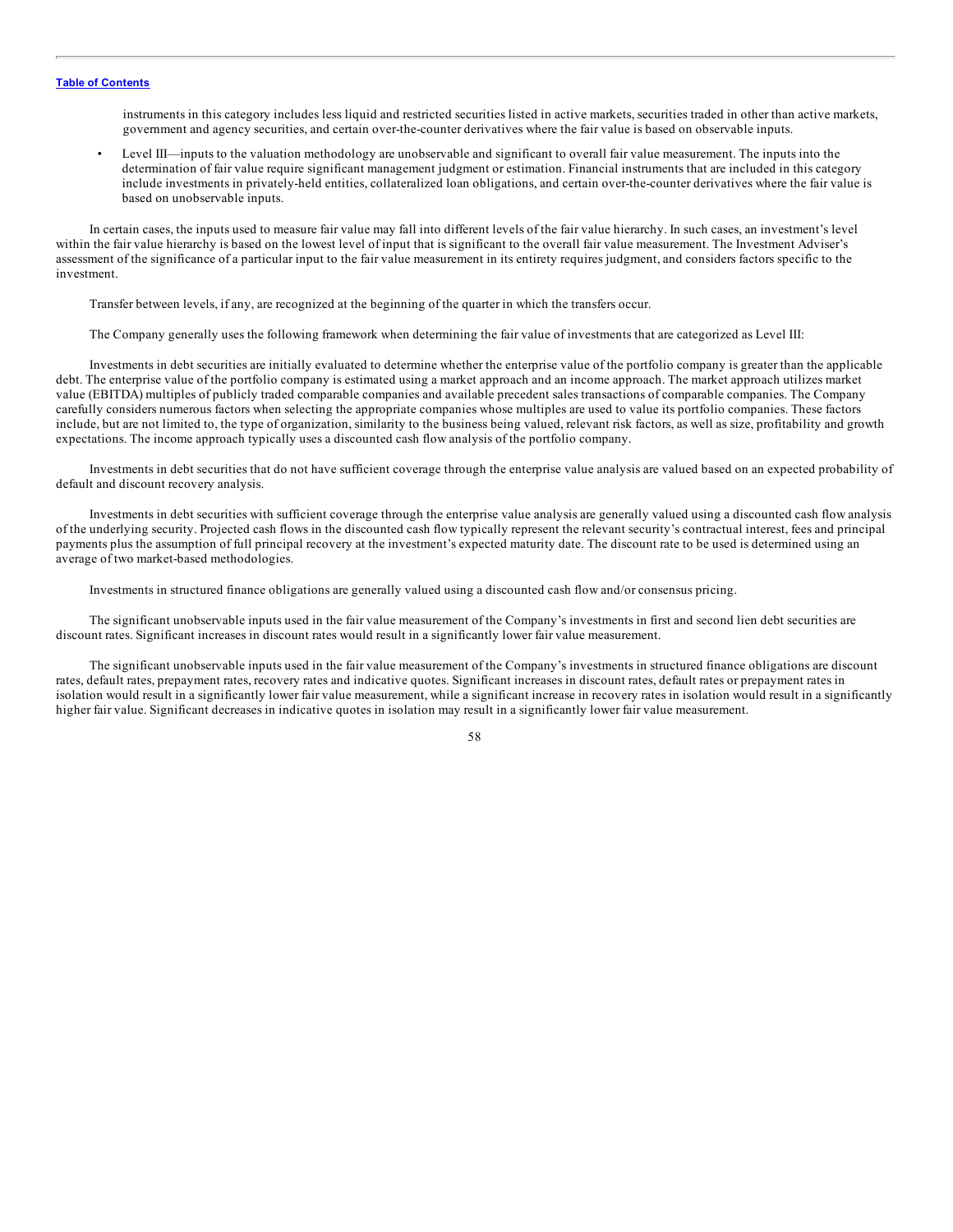The fair value of the secured borrowings approximates its carrying value and is categorized as Level III within the hierarchy. Secured borrowings are valued generally using discounted cash flow analysis. The significant unobservable inputs used in the fair value measurement of the Company's secured borrowings are discount rates. Significant increases in discount rates would result in a significantly lower fair value measurement.

The fair value of other financial assets and liabilities approximates their carrying value based on the short term nature of these items.

See Note 4 to the consolidated financial statements in Part II, Item 8 of this Form 10-K for further information on fair value measurements.

#### *Use of Estimates*

The preparation of consolidated financial statements as of December 31, 2013 and the Statement of Assets and Liabilities as of December 31, 2012 included in Part II, Item 8 of this Form 10-K in conformity with US GAAP requires management to make assumptions and estimates that affect the reported amounts of assets and liabilities and disclosure of contingent assets and liabilities at the date of the statements and the reported amounts of revenues and expenses during the reporting period. Management's estimates are based on historical experiences and other factors, including expectations of future events that management believes to be reasonable under the circumstances. It also requires management to exercise judgment in the process of applying the Company's accounting policies. Assumptions and estimates regarding the valuation of investments and their resulting impact on base management and incentive fees involve a higher degree of judgment and complexity and these assumptions and estimates may be significant to the consolidated financial statements as of December 31, 2013 and the Statement of Assets and Liabilities as of December 31, 2012 included in Part II, Item 8 of this Form 10-K. Actual results could differ from these estimates and such differences could be material.

#### *Investments*

Investment transactions are recorded on the trade date. Realized gains or losses are measured by the difference between the net proceeds from the repayment or sale and the amortized cost basis of the investment without regard to unrealized appreciation or depreciation previously recognized, and includes investments charged off during the period, net of recoveries. Net change in unrealized appreciation or depreciation on investments as presented in the Consolidated Statement of Operations included in Part II, Item 8 of this Form 10-K reflects the net change in the fair value of investments, including the reversal of previously recorded unrealized appreciation or depreciation when gains or losses are realized.

#### *Revenue Recognition*

### *Interest from Investments and Realized Gain/Loss on Investments*

Interest income is recorded on an accrual basis and includes the accretion of discounts and amortization of premiums. Discounts from and premiums to par value on securities purchased are accreted/amortized into interest income over the life of the respective security using the effective interest method. The amortized cost of investments represents the original cost, including loan origination fees, adjusted for the accretion of discounts and amortization of premiums, if any. At time of exit, the realized gain or loss on an investment is the difference between the amortized cost at time of exit and the cash received at exit using the specific identification method.

The Company may have loans in its portfolio that contain payment-in-kind ("PIK") provisions. PIK represents interest that is accrued and recorded as interest income at the contractual rates, increases the loan principal on the respective capitalization dates, and is generally due at maturity.

Interest income from investments in the "equity" class of collateralized loan obligation ("CLO") funds, which we refer to as "structured finance obligations", is recorded based upon an estimation of the expected cash inflows from our CLO equity investments, including the expected residual payments. In estimating these cash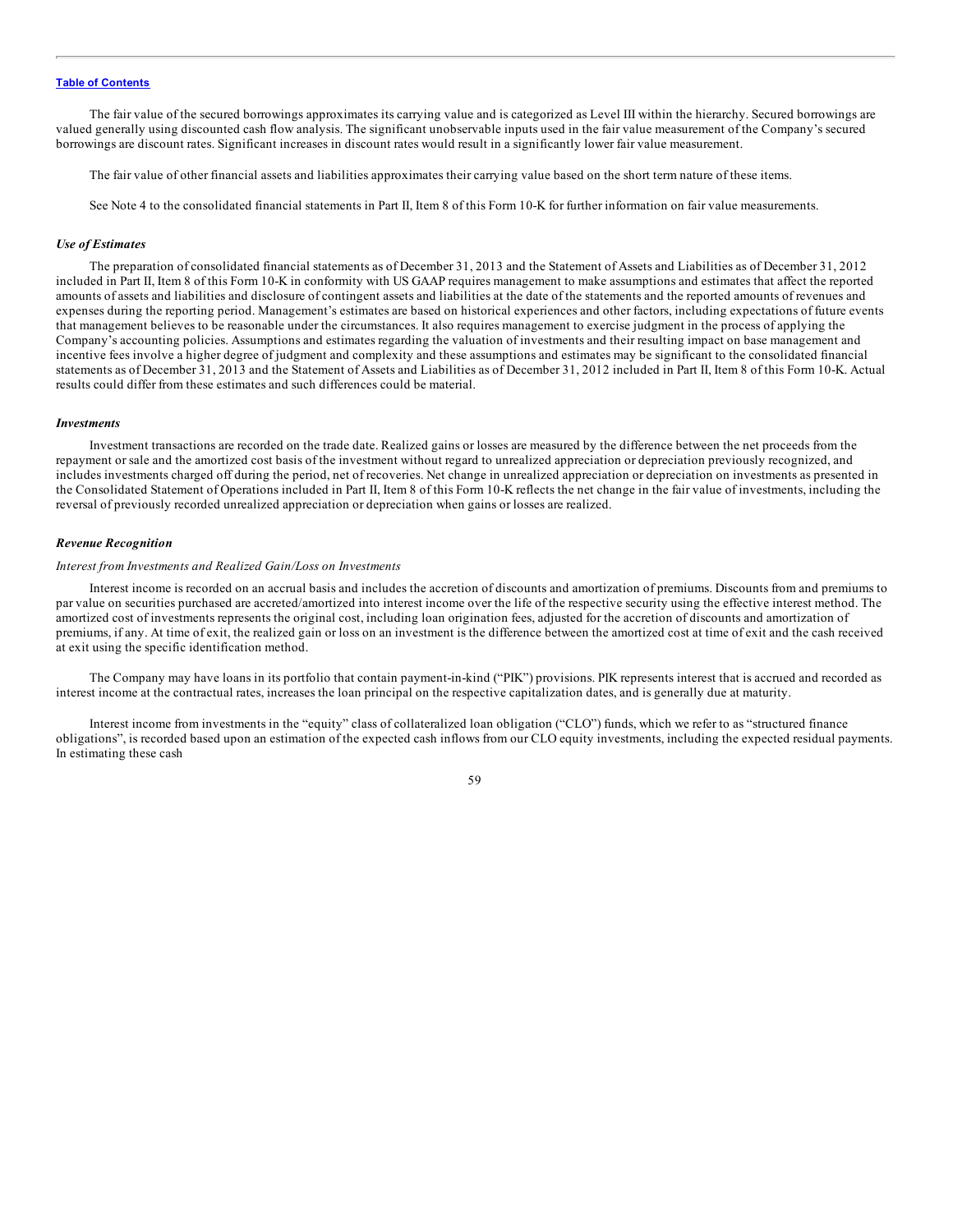flows, there are a number of assumptions that are subject to uncertainties, including the amount and timing of principal payments which are impacted by prepayments, repurchases, defaults, delinquencies and liquidations of or within the CLO funds. These uncertainties are difficult to predict and are subject to future events that may impact our estimates and interest income. As a result, actual results may differ significantly from these estimates.

### *Other Income*

Other income may include income such as consent, waiver and amendment fees associated with the Company's investment activities as well as any fees for managerial assistance services rendered by the Company to portfolio companies. Such fees are recognized as income when earned or the services are rendered. The Company may receive a fee for guaranteeing the outstanding debt of a portfolio company. Such fee will be amortized into other income over the life of the guarantee. The unamortized amount, if any, is included in other assets in the Consolidated Statement of Assets and Liabilities included in Part II, Item 8 of this Form 10-K.

#### *Non-Accrual Income*

Loans are generally placed on non-accrual status when principal or interest payments are past due 30 days or more or when there is reasonable doubt that principal or interest will be collected in full. Accrued and unpaid interest is generally reversed when a loan is placed on non-accrual status. Interest payments received on non-accrual loans may be recognized as income or applied to principal depending upon management's judgment regarding collectability. Non-accrual loans are restored to accrual status when past due principal and interest are paid current and, in management's judgment, are likely to remain current. Management may not place a loan on non-accrual status if the loan has sufficient collateral value and is in the process of collection.

#### *Income Taxes*

For federal income tax purposes, GMS Finance intends to be treated as a RIC under the Code, and intends to make the required distributions to its stockholders as specified therein. In order to qualify as a RIC, GMS Finance must meet certain minimum distribution, source-of-income and asset diversification requirements. If such requirements are met, then GMS Finance is generally required to pay income taxes only on the portion of its taxable income and gains it does not distribute.

The minimum distribution requirements applicable to RICs require GMS Finance to distribute to its stockholders at least 90% of its investment company taxable income ("ICTI"), as defined by the Code, each year. Depending on the level of ICTI earned in a tax year, GMS Finance may choose to carry forward ICTI in excess of current year distributions into the next tax year. Any such carryover ICTI must be distributed before the end of that next tax year through a dividend declared prior to filing the final tax return related to the year which generated such ICTI.

In addition, based on the excise distribution requirements, GMS Finance is subject to a 4% nondeductible federal excise tax on undistributed income unless GMS Finance distributes in a timely manner an amount at least equal to the sum of (1) 98% of its ordinary income for each calendar year, (2) 98.2% of capital gain net income (both long-term and short-term) for the one-year period ending October 31 in that calendar year and (3) any income realized, but not distributed, in the preceding year. For this purpose, however, any ordinary income or capital gain net income retained by GMS Finance that is subject to corporate income tax is considered to have been distributed. GMS Finance intends to make sufficient distributions each taxable year to satisfy the excise distribution requirements.

The Company evaluates tax positions taken or expected to be taken in the course of preparing its consolidated financial statements to determine whether the tax positions are "more-likely than not" to be sustained by the applicable tax authority. All penalties and interest associated with income taxes, if any, are included in income tax expense.

The Borrower Sub is a disregarded entity for tax purposes and is consolidated with the return of GMS Finance.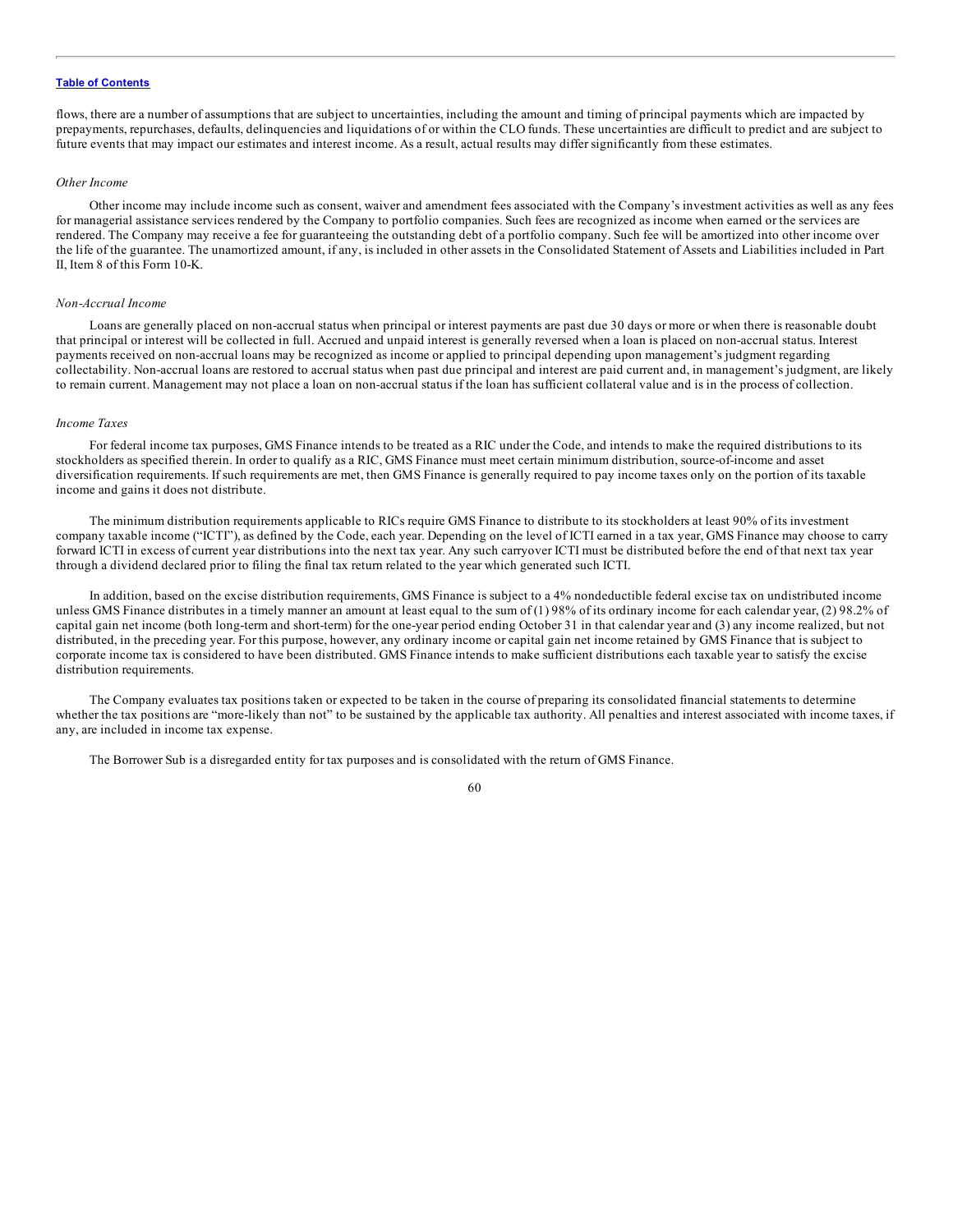#### *Capital Calls and Dividends and Distributions to Common Stockholders*

The Company records the shares issued in connection with capital calls as of the effective date, or due date, of the capital call, which is the date shares are issued. To the extent that the Company has taxable income available, the Company intends to make quarterly distributions to its common stockholders. Dividends and distributions to common stockholders will be recorded on the record/ex-dividend date. The amount to be distributed will be determined by the Board of Directors each quarter and will generally be based upon the taxable earnings estimated by management and available cash. Net realized capital gains, if any, will generally be distributed at least annually, although the Company may decide to retain such capital gains for investment.

The Company has adopted a dividend reinvestment plan that provides for reinvestment of any distributions on behalf of its stockholders, for those who have elected to participate in the plan. As a result of adopting such a plan, if the Board of Directors authorizes, and GMS Finance declares a cash dividend or distribution, the stockholders who have elected to participate in the dividend reinvestment plan would have their cash dividends or distributions automatically reinvested in additional shares of the Company's common stock, rather than receiving cash. Prior to a Qualified IPO, the Company intends to use primarily newly issued shares of its common stock to implement the plan issued at net asset value per share determined as of the valuation date fixed by the Board of Directors for such dividend or distribution. After a Qualified IPO, the Company intends to use primarily newly issued shares to implement the plan so long as the market value per share is equal to or greater than the net asset value per share on the relevant valuation date. If the market value per share is less than the net asset value per share on the relevant valuation date, the plan administrator would purchase the common stock on behalf of participants in the open market, unless the Company instructs the plan administrator otherwise.

### **RELATED PARTY TRANSACTIONS**

#### *Investment Advisory Agreement*

On April 3, 2013, the Company's Board of Directors, including a majority of the directors who are not interested persons as defined in the Investment Company Act, approved the Investment Advisory Agreement between the Company and the Investment Adviser in accordance with, and on the basis of an evaluation satisfactory to such directors as required by, Section 15(c) of the Investment Company Act. Subject to the overall supervision of the Board of Directors, the Investment Adviser provides investment advisory services to the Company. For providing these services, the Investment Adviser receives a fee from the Company consisting of two components—a base management fee and an incentive fee.

Prior to a Qualified IPO, the base management fee is calculated and payable quarterly in arrears at an annual rate of 1.50% of the average daily gross assets of the Company for the period adjusted for share issuances or repurchases, excluding any cash and cash equivalents and including assets acquired with leverage from use of the Revolving Credit Facility (see Note 6 "*Borrowings"* in Part II, Item 8 of this Form 10-K). For purposes of this calculation, cash and cash equivalents include any temporary investments in cash-equivalents, U.S. government securities and other high quality investment grade debt investments that mature in 12 months or less from the date of investment. Base management fees for any partial quarter are prorated. As such, base management fees for the year ended December 31, 2013, were calculated commencing after May 8, 2013, the date the Company first called capital from investors. The Investment Adviser contractually waived one-third (0.50%) of the base management fee prior to a Qualified IPO. The fee waiver will terminate if and when a Qualified IPO has been consummated.

The incentive fee has two parts. The first part is calculated and payable quarterly in arrears based on the pre-incentive fee net investment income for the immediately preceding calendar quarter. The second part is determined and payable in arrears based on capital gains as of the end of each calendar year.

Pre-incentive fee net investment income means interest income, dividend income and any other income (including any other fees (other than fees for providing managerial assistance), such as commitment, origination, structuring, diligence and consulting fees or other fees that the Company receives from portfolio companies)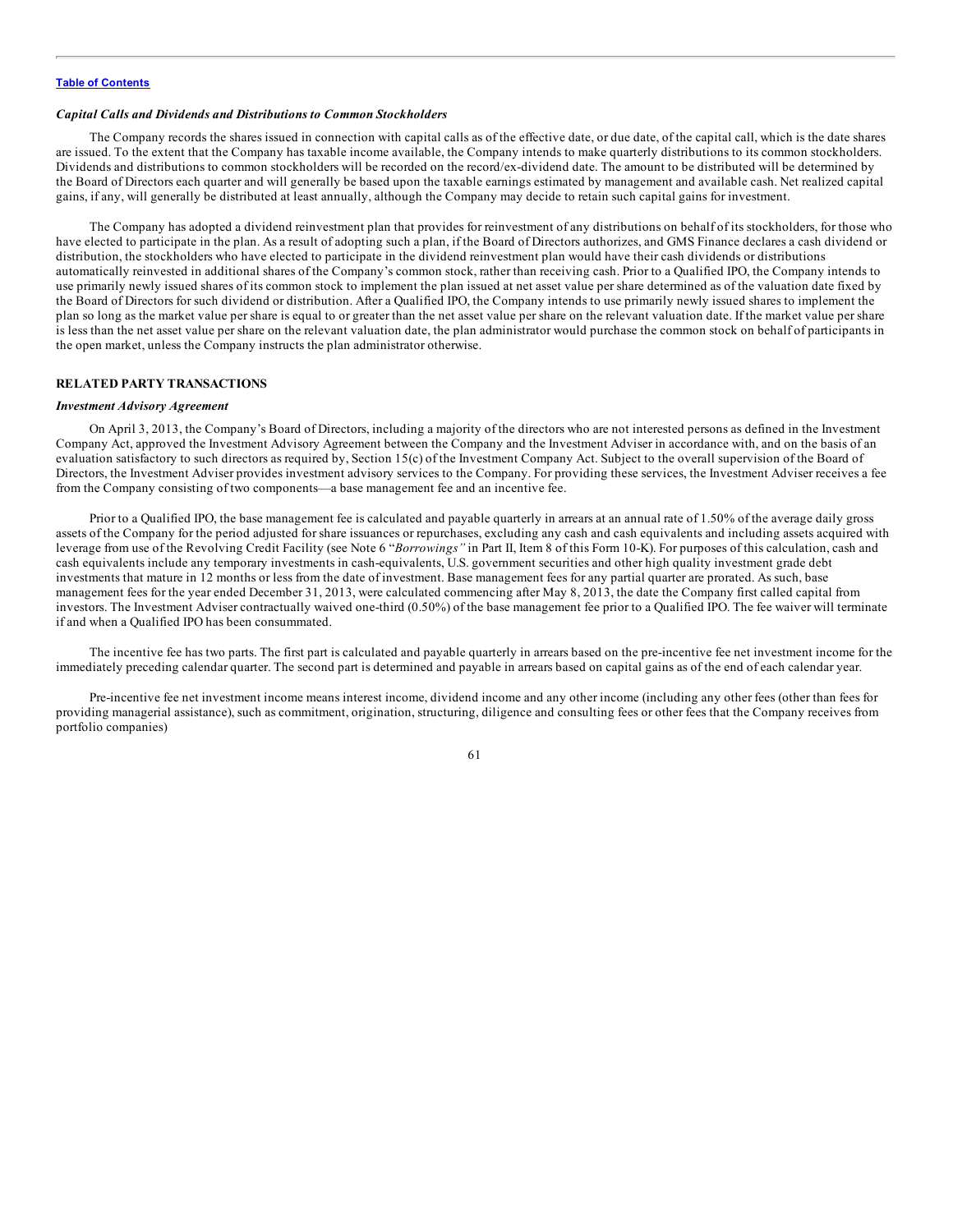accrued during the calendar quarter, minus the operating expenses accrued for the quarter (including the base management fee, expenses payable under the administration agreement, and any interest expense or fees on any credit facilities or outstanding debt and dividends paid on any issued and outstanding preferred stock, but excluding the incentive fee). Pre-incentive fee net investment income does not include, in the case of investments with a deferred interest feature (such as original issue discount, debt instruments with pay-in-kind interest and zero coupon securities), accrued income that the Company has not yet received in cash. Pre-incentive fee net investment income does not include any realized capital gains, realized capital losses or unrealized capital appreciation or depreciation.

Prior to any Qualified IPO of the Company's common stock, pre-incentive fee net investment income, expressed as a rate of return on the average daily Hurdle Calculation Value (as defined below) throughout the immediately preceding calendar quarter, is compared to a "hurdle rate" of 1.50% per quarter (6% annualized). "Hurdle Calculation Value" means, on any given day, the sum of (x) the value of net assets as of the end of the calendar quarter immediately preceding such day plus (y) the aggregate amount of capital drawn from investors (or reinvested in us pursuant to a dividend reinvestment plan) from the beginning of the current quarter to such day minus (z) the aggregate amount of distributions (including share repurchases) made by the Company from the beginning of the current quarter to such day but only to the extent such distributions were not declared and accounted for on the books and records in a previous quarter.

GMS Finance pays its Investment Adviser an incentive fee with respect to its pre-incentive fee net investment income in each calendar quarter as follows:

- no incentive fee based on pre-incentive fee net investment income in any calendar quarter in which its pre-incentive fee net investment income does not exceed the hurdle of 1.50%;
- 100% of pre-incentive fee net investment income with respect to that portion of such pre-incentive fee net investment income, if any, that exceeds the hurdle but is less than 1.875% in any calendar quarter (7.50% annualized). The Company refers to this portion of the pre-incentive fee net investment income (which exceeds the hurdle but is less than 1.875%) as the "catch-up." The "catch-up" is meant to provide the Investment Adviser with approximately 20% of the Company's pre-incentive fee net investment income as if a hurdle did not apply if this net investment income exceeds 1.875% in any calendar quarter; and
- 20% of the amount of pre-incentive fee net investment income, if any, that exceeds 1.875% in any calendar quarter (7.50% annualized) will be payable to the Investment Adviser. This reflects that once the hurdle is reached and the catch-up is achieved, 20% of all pre-incentive fee investment income thereafter is allocated to the Investment Adviser.

The second part of the incentive fee is determined and payable in arrears as of the end of each calendar year (or upon termination of the Investment Advisory Agreement, as of the termination date), and equals 20% of realized capital gains, if any, on a cumulative basis from inception through the date of determination, computed net of all realized capital losses on a cumulative basis and unrealized capital depreciation, less the aggregate amount of any previously paid capital gain incentive fees, provided that, the incentive fee determined at the end of the first calendar year of operations may be calculated for a period of shorter than twelve calendar months to take into account any realized capital gains computed net of all realized capital losses on a cumulative basis and unrealized capital depreciation.

The Company will defer payment of any incentive fee otherwise earned by the Investment Adviser if, during the most recent four full calendar quarter periods (or, if less, the number of full calendar quarters completed since the Initial Drawdown ending on or prior to the date such payment is to be made, the sum of (a) the aggregate distributions to stockholders and (b) the change in net assets (defined as gross assets less indebtedness and before taking into account any incentive fees payable during the period) is less than 6.0% of net assets (defined as gross assets less indebtedness) at the beginning of such period, provided, that such percentage will be appropriately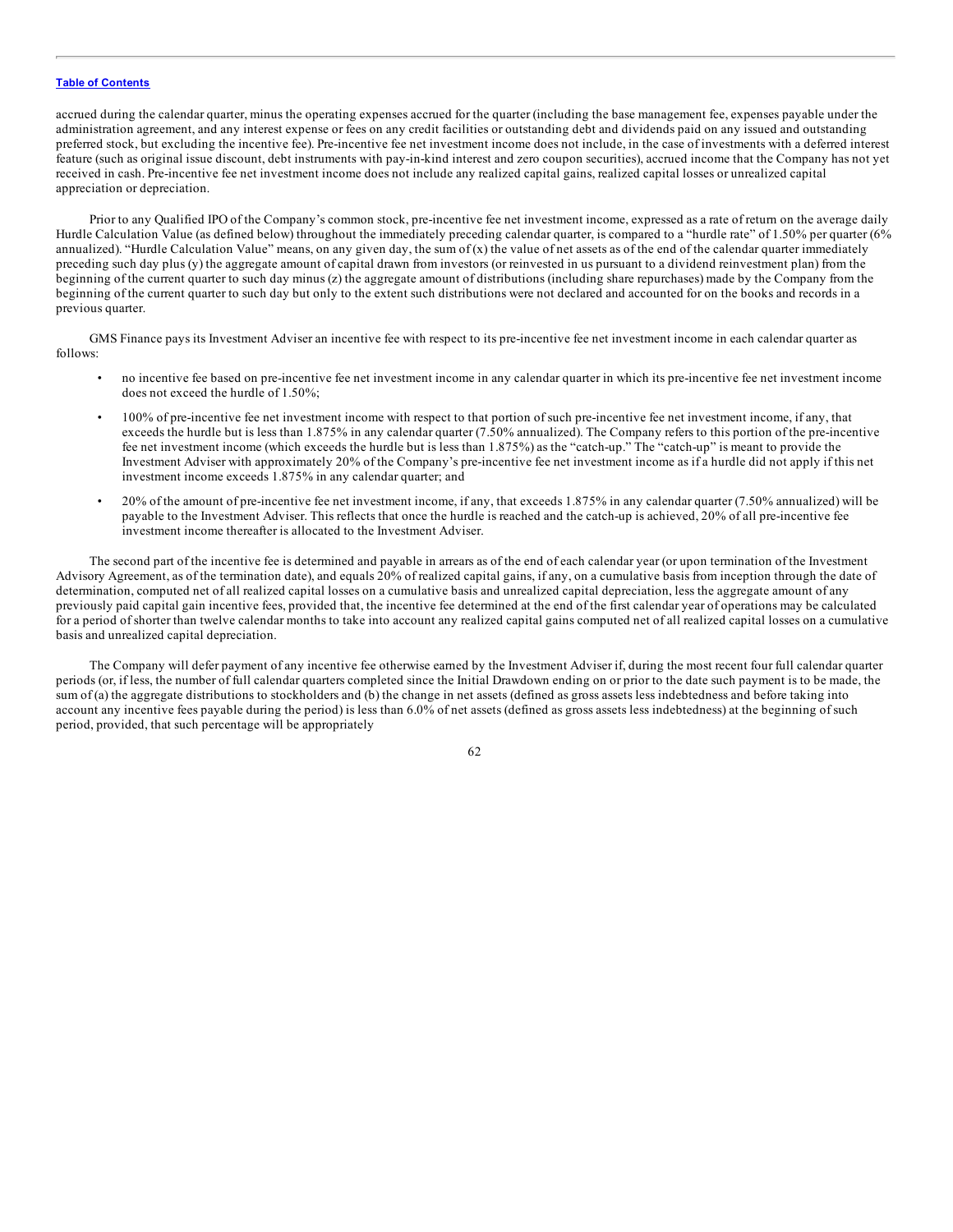prorated during the four full calendar quarters immediately following the Initial Drawdown. These calculations are adjusted for any share issuances or repurchases. Any deferred incentive fees will be carried over for payment in subsequent calculation periods. The Investment Adviser may earn an incentive fee under the Investment Advisory Agreement on the Company's repurchase of debt issued by the Company at a gain.

Prior to a Qualified IPO and subject to the receipt of any necessary regulatory approvals, the Company's Investment Adviser intends to make (or require individual employees or entities in which employees own an interest to make) capital commitments to purchase shares of the Company's common stock in an amount equal to approximately 25% of each installment of the net after tax incentive fee that the Investment Adviser receives from the Company.

On April 3, 2013, the Investment Adviser entered into a personnel agreement with Carlyle Employee Co., pursuant to which Carlyle Employee Co. provides the Investment Adviser with access to investment professionals.

### *Administration Agreement*

On April 3, 2013, the Company's Board of Directors approved the Administration Agreement between the Company and the Administrator. Pursuant to the Administration Agreement, the Administrator provides services and receives reimbursements equal to an amount that reimburses the Administrator for its costs and expenses and the Company's allocable portion of overhead incurred by the Administrator in performing its obligations under the Administration Agreement, including the Company's allocable portion of the compensation paid to or compensatory distributions received by the Company's officers (including the Chief Compliance Officer and Chief Financial Officer) and respective staff who provide services to the Company, operations staff who provide services to the Company, and any internal audit staff, to the extent internal audit performs a role in the Sarbanes-Oxley Act internal control assessment. Reimbursement under the Administration Agreement occurs quarterly in arrears.

#### *Sub-Administration Agreements*

On April 3, 2013, the Administrator entered into sub-administration agreements with Carlyle Employee Co. and CELF. Pursuant to the agreements, Carlyle Employee Co. and CELF provide the Administrator with access to personnel.

On April 3, 2013, the Administrator entered into a sub-administration agreement with State Street.

#### *Placement Fees*

On April 3, 2013, the Company entered into a placement fee arrangement with TCG Securities, L.L.C. ("TCG"), a licensed broker-dealer and an affiliate of the Investment Adviser, which may require stockholders to pay a placement fee to TCG in addition to their capital commitments for TCG's services.

#### *Board of Directors*

GMS Finance's Board of Directors currently consists of seven members, four of whom are not "interested persons" of GMS Finance as defined in Section 2(a)(19) of the Investment Company Act ("Independent Directors"). On April 3, 2013, the Board of Directors also established an Audit Committee made up of its Independent Directors, and may establish additional committees in the future.

#### **Item 7A. Quantitative and Qualitative Disclosures About Market Risk.**

We are subject to financial market risks, including changes in the valuations of our investment portfolio and interest rates.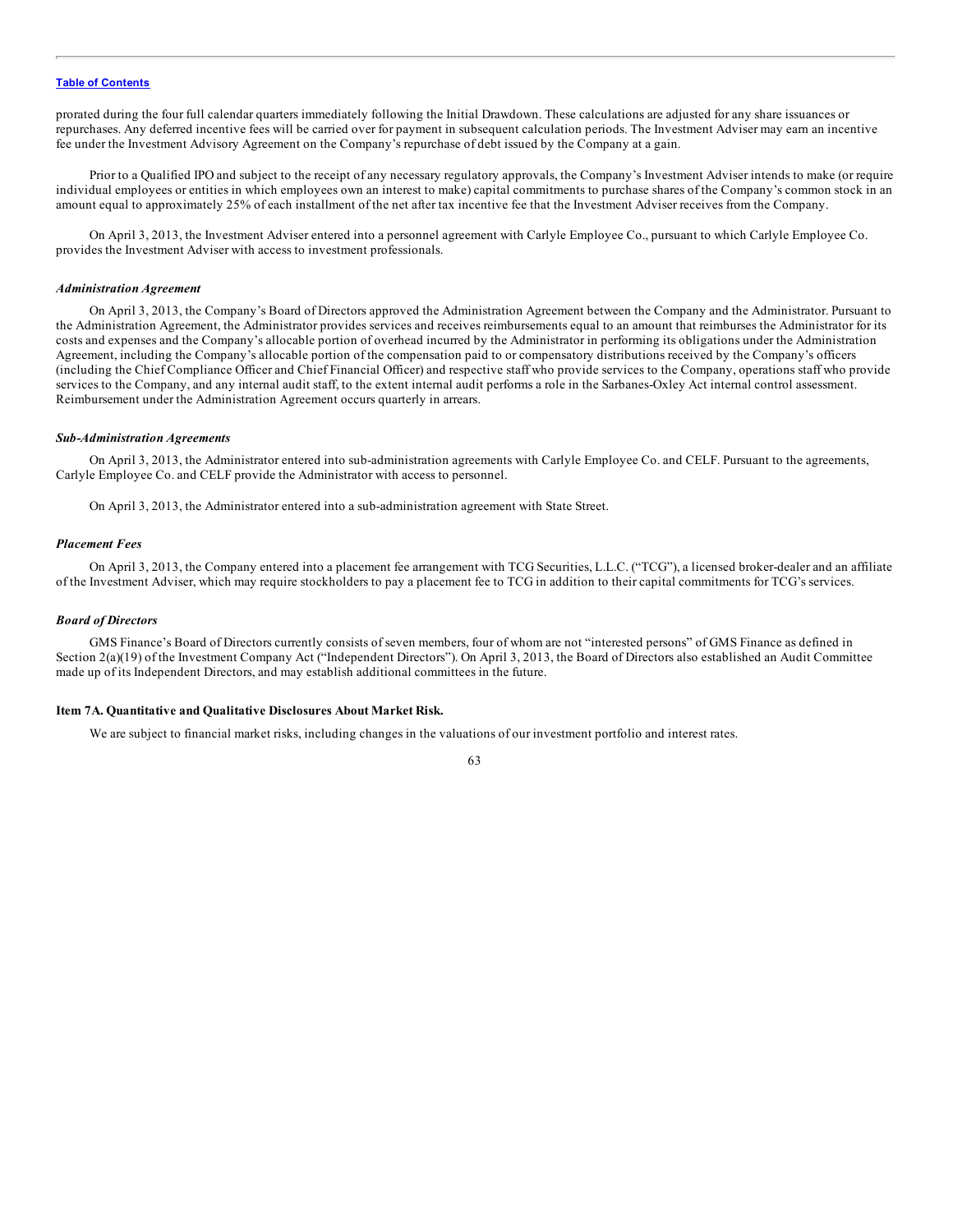### *Valuation Risk*

Our investments may not have a readily available market price, and we value these investments at fair value as determined in good faith by our Board of Directors in accordance with our valuation policy. There is no single standard for determining fair value in good faith. As a result, determining fair value requires that judgment be applied to the specific facts and circumstances of each portfolio investment while employing a consistently applied valuation process for the types of investments we make. Due to the inherent uncertainty of determining the fair value of investments that do not have a readily available market value, the fair value of the Company's investments may fluctuate from period to period. Because of the inherent uncertainty of valuation, these estimated values may differ significantly from the values that would have been used had a ready market for the investments existed, and it is possible that the difference could be material.

### *Interest Rate Risk*

During the year ended December 31, 2013, certain of the investments held in the Company's portfolio had floating interest rates. Interest rates on the investments held within the Company's portfolio of investments are typically based on floating LIBOR, with many of these investments also having a LIBOR floor. Additionally, the Company's Revolving Credit Facility is also subject to floating interest rates and is currently paid based on floating LIBOR rates.

Interest rate sensitivity refers to the change in earnings that may result from changes in the level of interest rates. There can be no assurance that a significant change in market interest rates will not have a material adverse effect on our income in the future.

The following table estimates the potential changes in net cash flow generated from interest income, should interest rates increase or decrease by 100, 200 or 300 basis points. Interest income is calculated as revenue from interest generated from the Company's settled portfolio of investments held as of December 31, 2013, excluding structured finance obligations. These hypothetical calculations are based on a model of the settled investments in our portfolio, excluding structured finance obligations, held as of December 31, 2013, and are only adjusted for assumed changes in the underlying base interest rates and the impact of that change on interest income. Interest expense is calculated based on outstanding secured borrowings as of December 31, 2013 and based on the terms of the Company's Revolving Credit Facility. Interest expense on the Company's Revolving Credit Facility is calculated using the interest rate as of December 31, 2013, adjusted for the hypothetical changes in rates, as shown below. We intend to continue to finance a portion of our investments with borrowings and the interest rates paid on our borrowings may impact significantly our net interest income.

The Company regularly measures exposure to interest rate risk. The Company assesses interest rate risk and manages interest rate exposure on an ongoing basis by comparing our interest rate sensitive assets to our interest rate sensitive liabilities. Based on that review, we determine whether or not any hedging transactions are necessary to mitigate exposure to changes in interest rates.

Based on our Consolidated Statement of Assets and Liabilities as of December 31, 2013, the following table shows the annual impact on net investment income of base rate changes in interest rates for our settled investments (considering interest rate floors for variable rate instruments), excluding structured finance obligations, and outstanding secured borrowings assuming no changes in our investment and borrowing structure:

|                           |          |                | Net        |
|---------------------------|----------|----------------|------------|
|                           | Interest | Interest       | Investment |
| <b>Basis Point Change</b> | Income   | <b>Expense</b> | Income     |
| Up $300$ basis points     | \$4,089  | \$(2,005)      | 2,084      |
| Up 200 basis points       | 2,250    | (1,336)        | 914        |
| Up 100 basis points       | 413      | (668)          | (255)      |
| Down 100 basis points     | (80)     | 164            | 84         |
| Down 200 basis points     | (160)    | 164            | 4          |
| Down 300 basis points     | \$(240)  | 164            | (76)       |

**Net**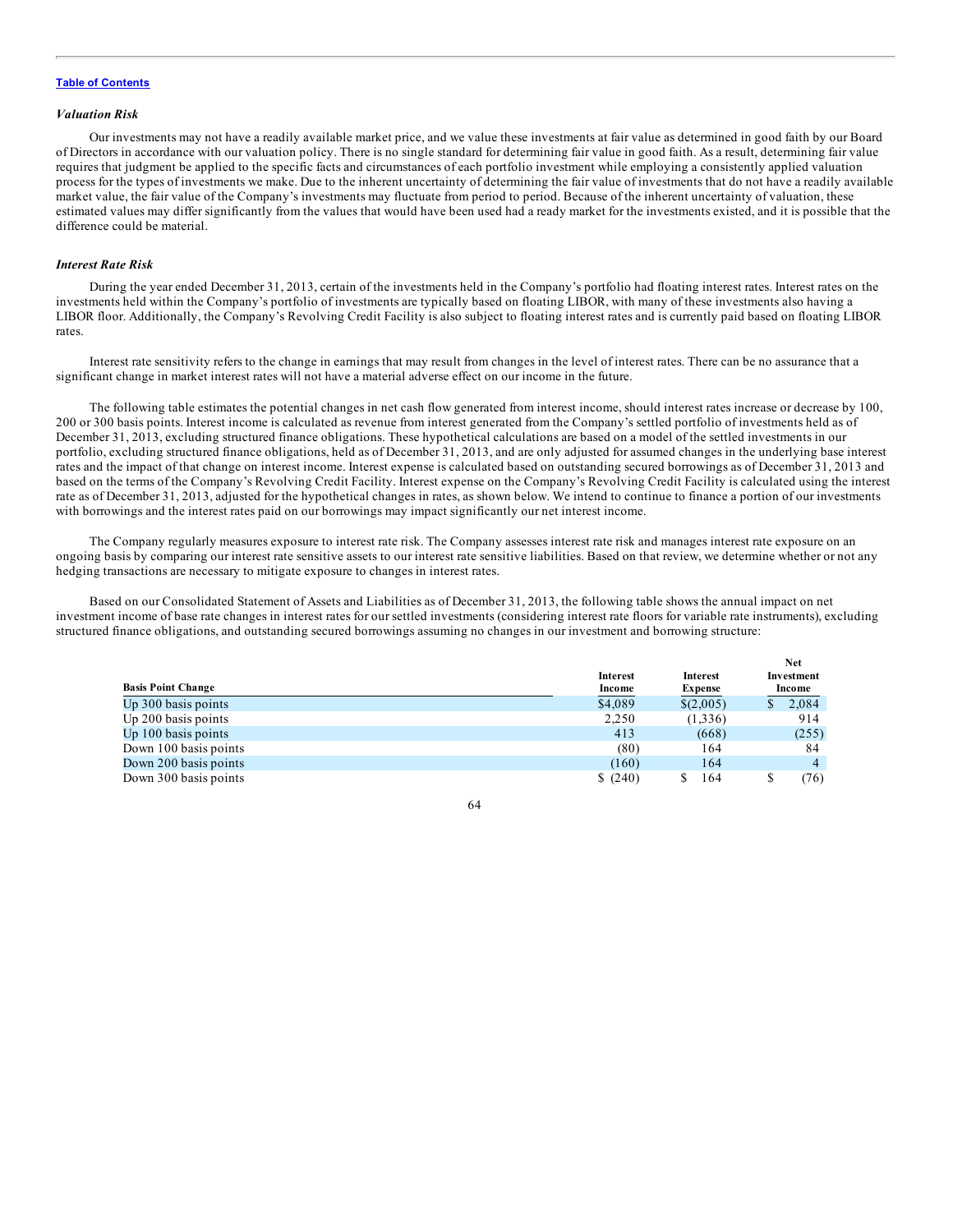# **Item 8. Financial Statements and Supplementary Data**

### **CARLYLE GMS FINANCE, INC. INDEX TO CONSOLIDATED FINANCIAL STATEMENTS**

| Report of Independent Registered Public Accounting Firm                              | 66 |
|--------------------------------------------------------------------------------------|----|
| Consolidated Statements of Assets and Liabilities as of December 31, 2013 and 2012   | 67 |
| Consolidated Statement of Operations for the Year Ended December 31, 2013            | 68 |
| Consolidated Statement of Changes in Net Assets for the Year Ended December 31, 2013 | 69 |
| Consolidated Statement of Cash Flows for the Year Ended December 31, 2013            | 70 |
| Consolidated Schedule of Investments as of December 31, 2013                         | 71 |
| Notes to Consolidated Financial Statements                                           | 75 |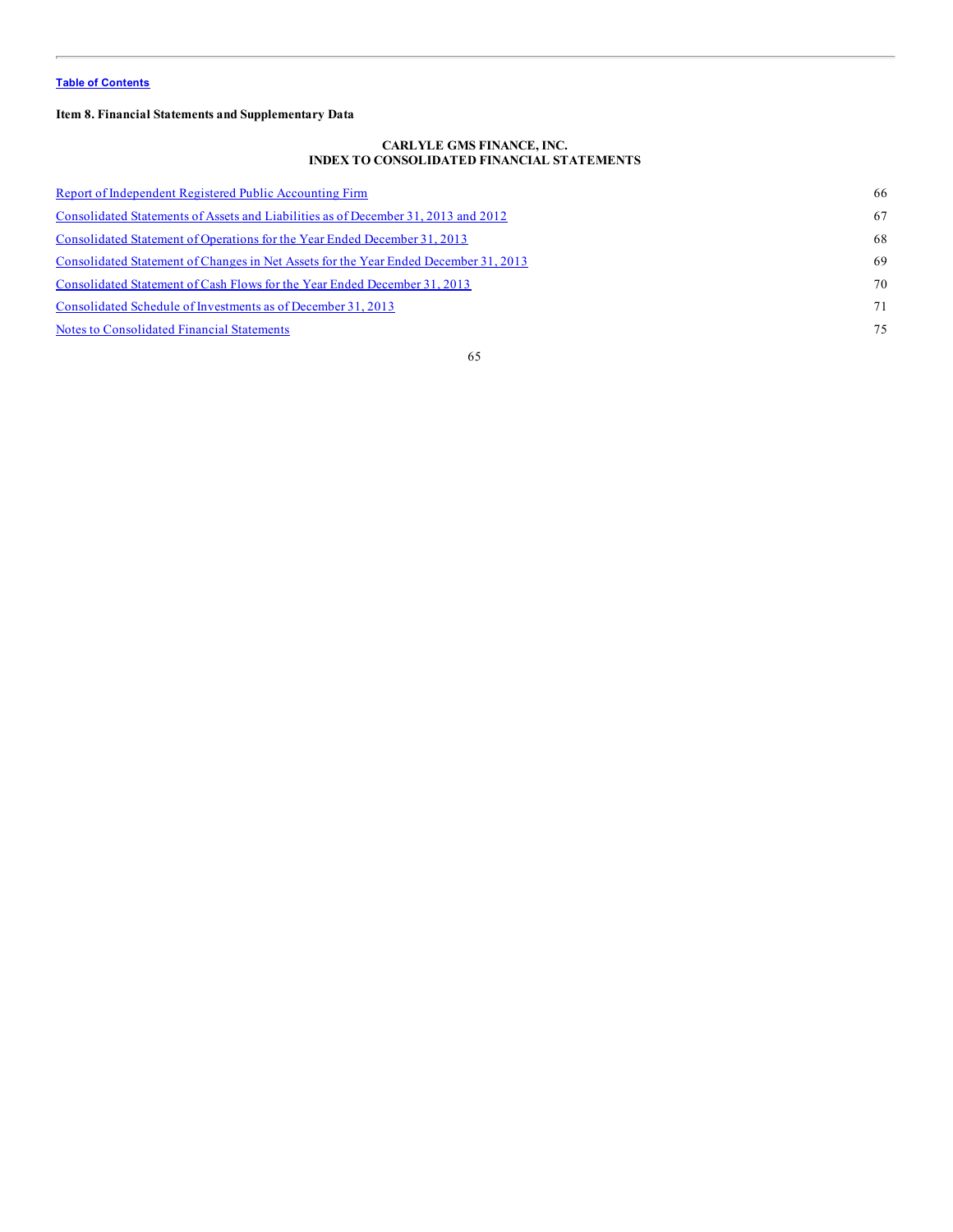### **Report of Independent Registered Public Accounting Firm**

<span id="page-67-0"></span>The Board of Directors and Stockholders of Carlyle GMS Finance, Inc.

We have audited the accompanying consolidated statement of assets and liabilities of Carlyle GMS Finance, Inc. (the "Company") as of December 31, 2013, including the consolidated schedule of investments, and statement of assets and liabilities as of December 31, 2012, and the related consolidated statements of operations, cash flows and changes in net assets for the year ended December 31, 2013. These financial statements are the responsibility of the Company's management. Our responsibility is to express an opinion on these financial statements based on our audits.

We conducted our audits in accordance with the standards of the Public Company Accounting Oversight Board (United States). Those standards require that we plan and perform the audit to obtain reasonable assurance about whether the financial statements are free of material misstatement. We were not engaged to perform an audit of the Company's internal control over financial reporting. Our audits included consideration of internal control over financial reporting as a basis for designing audit procedures that are appropriate in the circumstances, but not for the purpose of expressing an opinion on the effectiveness of the Company's internal control over financial reporting. Accordingly, we express no such opinion. An audit also includes examining, on a test basis, evidence supporting the amounts and disclosures in the financial statements, assessing the accounting principles used and significant estimates made by management, and evaluating the overall financial statement presentation. Our procedures included confirmation of securities owned as of December 31, 2013, by correspondence with the custodian and debt agents. We believe that our audits provide a reasonable basis for our opinion.

In our opinion, the financial statements referred to above present fairly, in all material respects, the consolidated financial position of Carlyle GMS Finance, Inc. at December 31, 2013, the financial position of Carlyle GMS Finance, Inc. at December 31, 2012, the consolidated results of its operations and its cash flows, and the changes in its net assets for the year ended December 31, 2013, in conformity with U.S. generally accepted accounting principles.

/s/ Ernst & Young, LLP New York, NY March 14, 2014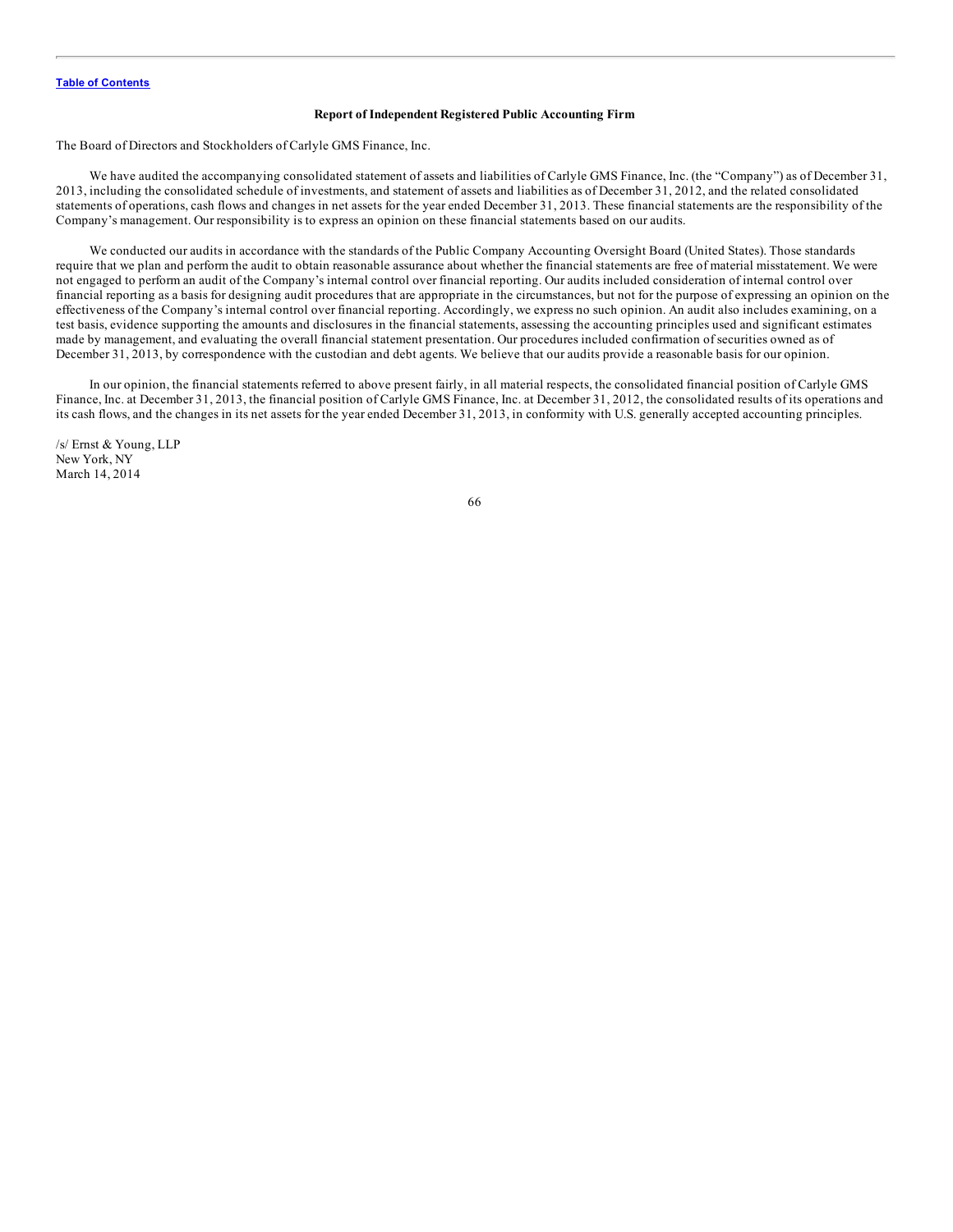### <span id="page-68-0"></span>**CARLYLE GMS FINANCE, INC.**

# **CONSOLIDATED STATEMENTS OF ASSETS AND LIABILITIES**

**(dollar amounts in thousands, except per share data)**

|                                                                                                              | December 31.<br>2013  |          | December 31,<br>$2012*$ |
|--------------------------------------------------------------------------------------------------------------|-----------------------|----------|-------------------------|
| <b>ASSETS</b>                                                                                                |                       |          |                         |
| Investments—non-controlled/non-affiliated, at fair value (amortized cost of \$213,128 and \$0, respectively) | 212,807<br>S.         | S        |                         |
| Cash                                                                                                         | 42,010                |          | 2                       |
| Deferred financing costs                                                                                     | 4,426                 |          |                         |
| Interest receivable                                                                                          | 1,684                 |          |                         |
| Prepaid expenses and other assets                                                                            | 40                    |          |                         |
| <b>Total assets</b>                                                                                          | 260,967<br>S.         | <b>S</b> | 2                       |
| <b>LIABILITIES</b>                                                                                           |                       |          |                         |
| Payable for investments purchased                                                                            | $\mathbb{S}$<br>6,153 | <b>S</b> |                         |
| Secured borrowings (Note 6)                                                                                  | 66,822                |          |                         |
| Due to Investment Adviser (Note 5)                                                                           | 16                    |          |                         |
| Interest and credit facility fees payable (Note 6)                                                           | 549                   |          |                         |
| Base management fees payable (Note 5)                                                                        | 625                   |          |                         |
| Administrative service fees payable (Note 5)                                                                 | 131                   |          |                         |
| Other accrued expenses and liabilities                                                                       | 669                   |          |                         |
| <b>Total liabilities</b>                                                                                     | 74,965                |          |                         |
| Commitments and contingencies (Notes 7 and 11)                                                               |                       |          |                         |
| <b>NET ASSETS</b>                                                                                            |                       |          |                         |
| Common stock, \$0.01 par value; 200,000,000 shares authorized; 9,575,990 shares and 100 shares,              |                       |          |                         |
| respectively, issued and outstanding                                                                         | 96                    |          |                         |
| Paid-in capital in excess of par value                                                                       | 186,965               |          | 2                       |
| Offering costs                                                                                               | (74)                  |          |                         |
| Accumulated net investment income (loss)                                                                     | (664)                 |          |                         |
| Net accumulated realized gain (loss)                                                                         |                       |          |                         |
| Net change in unrealized appreciation (depreciation)                                                         | (321)                 |          |                         |
| Total net assets                                                                                             | 186,002               |          | $\overline{2}$          |
| <b>NET ASSETS PER SHARE</b>                                                                                  | 19.42<br>S            |          | 20.00                   |

\* December 31, 2012 was not presented on a consolidated basis as Carlyle GMS Finance SPV LLC was formed on January 3, 2013.

The accompanying notes are an integral part of these consolidated financial statements.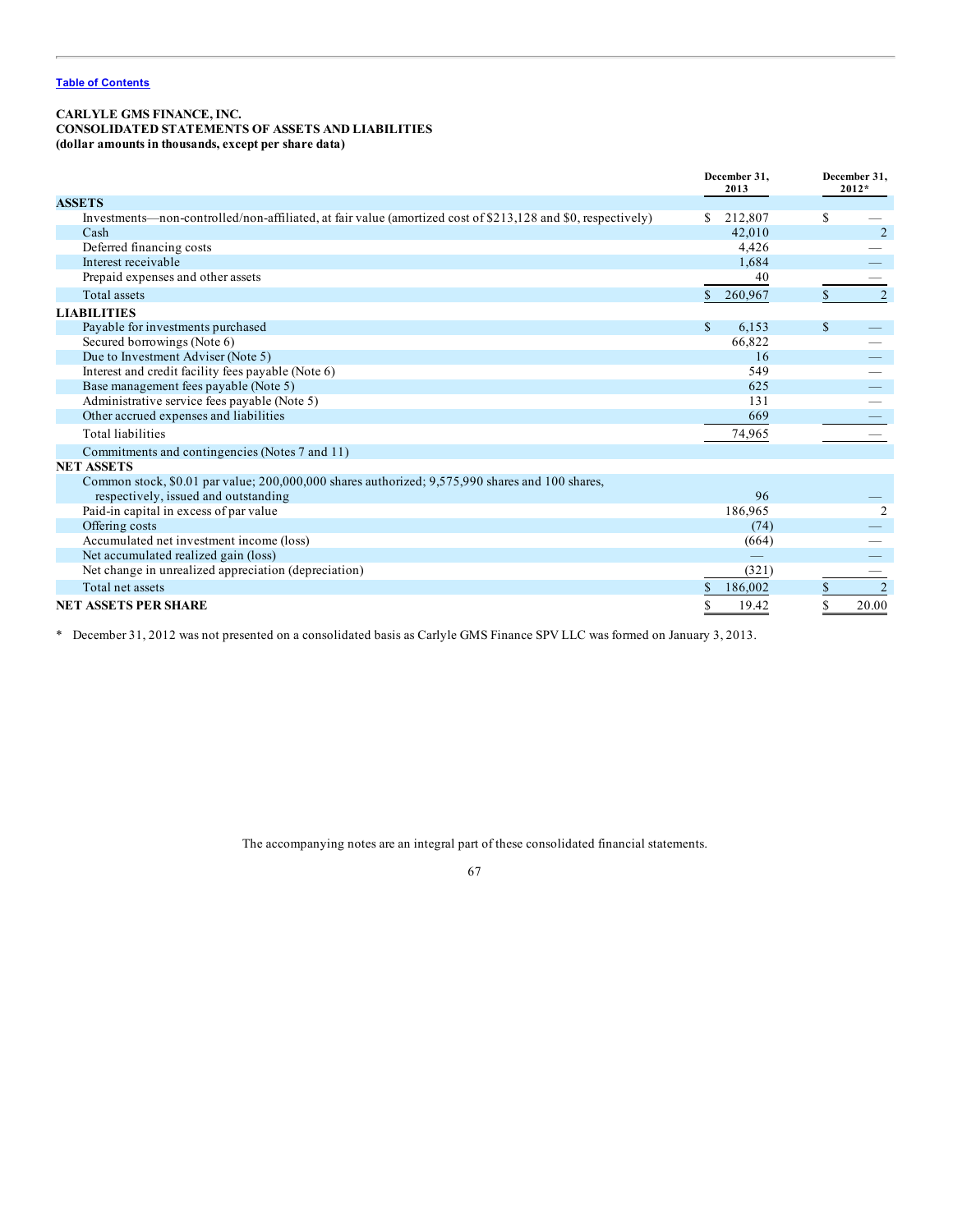### <span id="page-69-0"></span>**CARLYLE GMS FINANCE, INC. CONSOLIDATED STATEMENT OF OPERATIONS (dollar amounts in thousands, except per share data)**

|                                                                                                   | For the year ended<br>December 31, 2013 |
|---------------------------------------------------------------------------------------------------|-----------------------------------------|
| Investment income:                                                                                |                                         |
| Interest income from non-controlled/non-affiliated investments                                    | \$<br>4,969                             |
| Total investment income                                                                           | 4,969                                   |
| Expenses:                                                                                         |                                         |
| Base management fees (Note 5)                                                                     | 937                                     |
| Organization expenses                                                                             | 1,426                                   |
| Professional fees                                                                                 | 1,723                                   |
| Administrative service fees (Note 5)                                                              | 650                                     |
| Interest expense (Note 6)                                                                         | 353                                     |
| Credit facility fees (Note 6)                                                                     | 1,164                                   |
| Directors' fees and expenses                                                                      | 322                                     |
| Transfer agency fees                                                                              | 84                                      |
| Other general and administrative                                                                  | 291                                     |
| Total expenses                                                                                    | 6,950                                   |
| Waiver of base management fees (Note 5)                                                           | 312                                     |
| Net expenses                                                                                      | 6,638                                   |
| Net investment income (loss)                                                                      | (1,669)                                 |
| Net realized gain (loss) and net change in unrealized appreciation (depreciation) on investments: |                                         |
| Net realized gain (loss) on investments—non-controlled/non-affiliated                             | 63                                      |
| Net change in unrealized appreciation (depreciation) on investments—non-controlled/non-affiliated | (321)                                   |
| Net realized gain (loss) and net change in unrealized appreciation (depreciation) on investments  | (258)                                   |
| Net increase (decrease) in net assets resulting from operations                                   | (1,927)                                 |
| Basic and diluted earnings per common share (Note 8)                                              | (0.64)                                  |
| Weighted-average shares of common stock outstanding—Basic and Diluted (Note 8)                    | 3,016,298                               |

The accompanying notes are an integral part of these consolidated financial statements.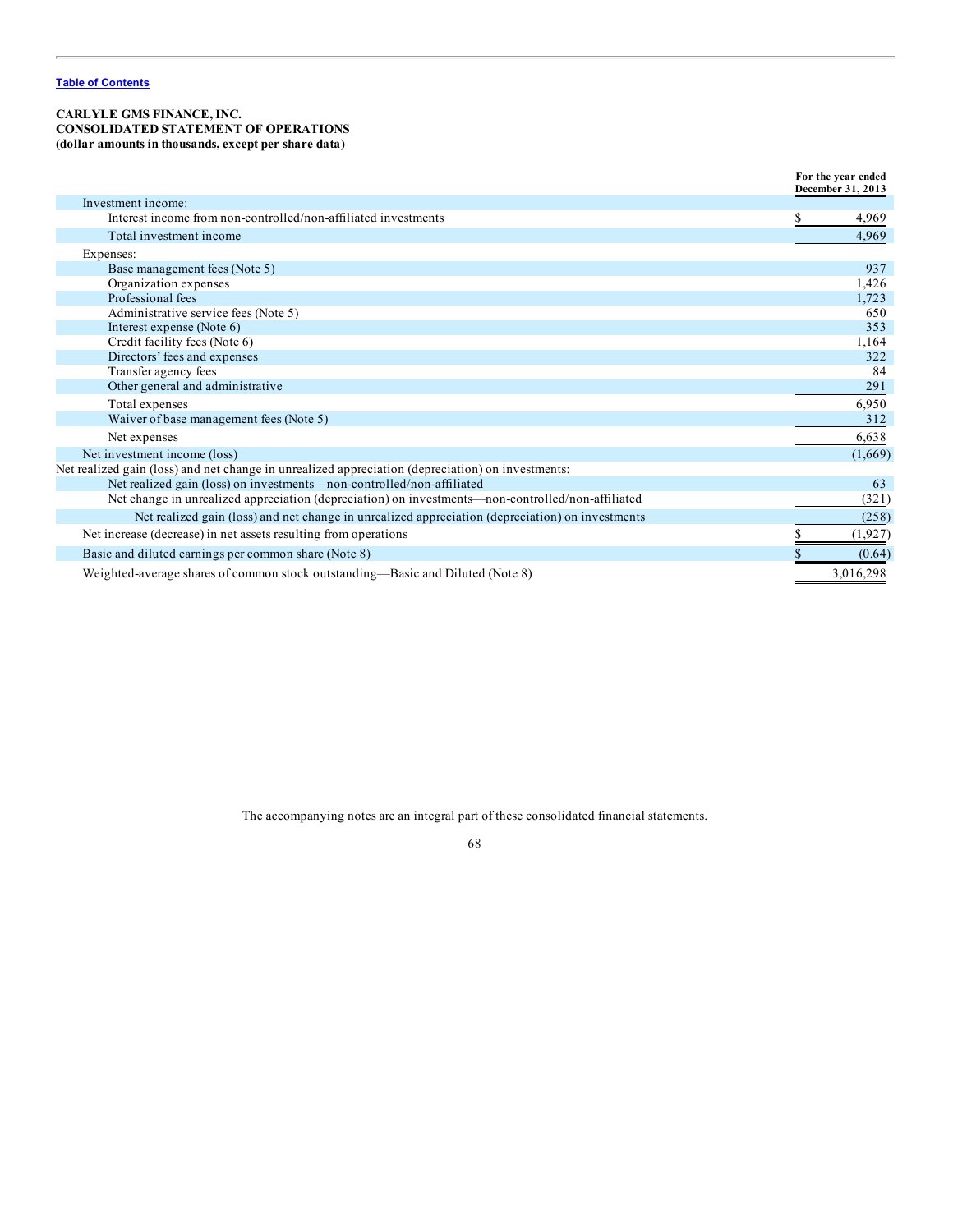### <span id="page-70-0"></span>**CARLYLE GMS FINANCE, INC. CONSOLIDATED STATEMENT OF CHANGES IN NET ASSETS (dollar amounts in thousands)**

|                                                                                                   | For the year ended<br>December 31, 2013 |
|---------------------------------------------------------------------------------------------------|-----------------------------------------|
| Increase (decrease) in net assets resulting from operations:                                      |                                         |
| Net investment income (loss)                                                                      | \$<br>(1,669)                           |
| Net realized gain (loss) on investments—non-controlled/non-affiliated                             | 63                                      |
| Net change in unrealized appreciation (depreciation) on investments—non-controlled/non-affiliated | (321)                                   |
| Net increase (decrease) in net assets resulting from operations                                   | (1,927)                                 |
| Capital transactions:                                                                             |                                         |
| Common stock issued                                                                               | 188,001                                 |
| Less: offering costs                                                                              | (74)                                    |
| Total capital share transactions                                                                  | 187,927                                 |
| Net increase (decrease) in net assets                                                             | 186,000                                 |
| Net assets at beginning of year                                                                   |                                         |
| Net assets at end of year                                                                         | 186,002                                 |
| Accumulated net investment income (loss) included in net assets at end of year                    | (664)                                   |

The accompanying notes are an integral part of these consolidated financial statements.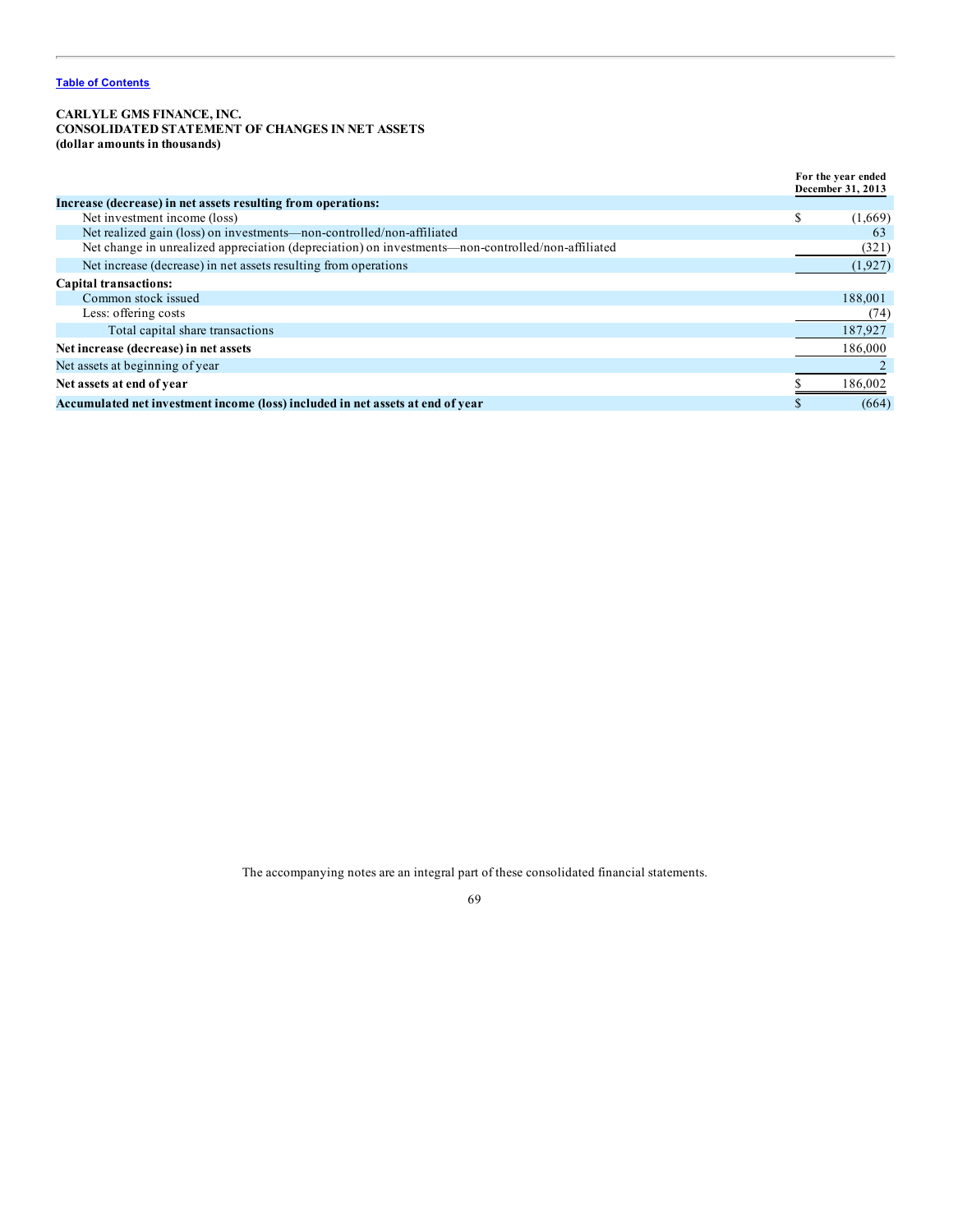### <span id="page-71-0"></span>**CARLYLE GMS FINANCE, INC. CONSOLIDATED STATEMENT OF CASH FLOWS (dollar amounts in thousands)**

|                                                                                                                        | For the year ended<br>December 31, 2013 |
|------------------------------------------------------------------------------------------------------------------------|-----------------------------------------|
| Cash flows from operating activities:                                                                                  |                                         |
| Net increase (decrease) in net assets resulting from operations                                                        | \$<br>(1,927)                           |
| Adjustments to reconcile net increase (decrease) in net assets resulting from operations to net cash provided by (used |                                         |
| in) operating activities:                                                                                              |                                         |
| Amortization of deferred financing costs                                                                               | 513                                     |
| Net accretion of discount on securities                                                                                | (65)                                    |
| Net realized (gain) loss on investments-non-controlled/non-affiliated                                                  | (63)                                    |
| Net change in unrealized (appreciation) depreciation on investments—non-controlled/non-affiliated                      | 321                                     |
| Cost of investments purchased                                                                                          | (210, 292)                              |
| Proceeds from sales and repayments of investments                                                                      | 3,445                                   |
| Changes in operating assets:                                                                                           |                                         |
| Interest receivable                                                                                                    | (1,684)                                 |
| Prepaid expenses and other assets                                                                                      | (40)                                    |
| Changes in operating liabilities:                                                                                      |                                         |
| Due to Investment Adviser                                                                                              | 16                                      |
| Interest and credit facility fees payable                                                                              | 549                                     |
| Base management fees payable                                                                                           | 625                                     |
| Administrative service fees payable                                                                                    | 131                                     |
| Other accrued expenses and liabilities                                                                                 | 669                                     |
| Net cash provided by (used in) operating activities                                                                    | (207, 802)                              |
| Cash flows from financing activities:                                                                                  |                                         |
| Proceeds from issuance of common stock                                                                                 | 188,001                                 |
| Borrowings on revolving credit facility                                                                                | 66,822                                  |
| Debt issuance costs                                                                                                    | (4,939)                                 |
| Offering costs from issuance of common stock                                                                           | (74)                                    |
| Net cash provided by (used in) financing activities                                                                    | 249,810                                 |
| Net increase (decrease) in cash                                                                                        | 42,008                                  |
| Cash, beginning of year                                                                                                |                                         |
| Cash, end of year                                                                                                      | \$<br>42,010                            |
| Supplemental disclosure:                                                                                               |                                         |
| Interest paid during the year                                                                                          | \$<br>94                                |

The accompanying notes are an integral part of these consolidated financial statements.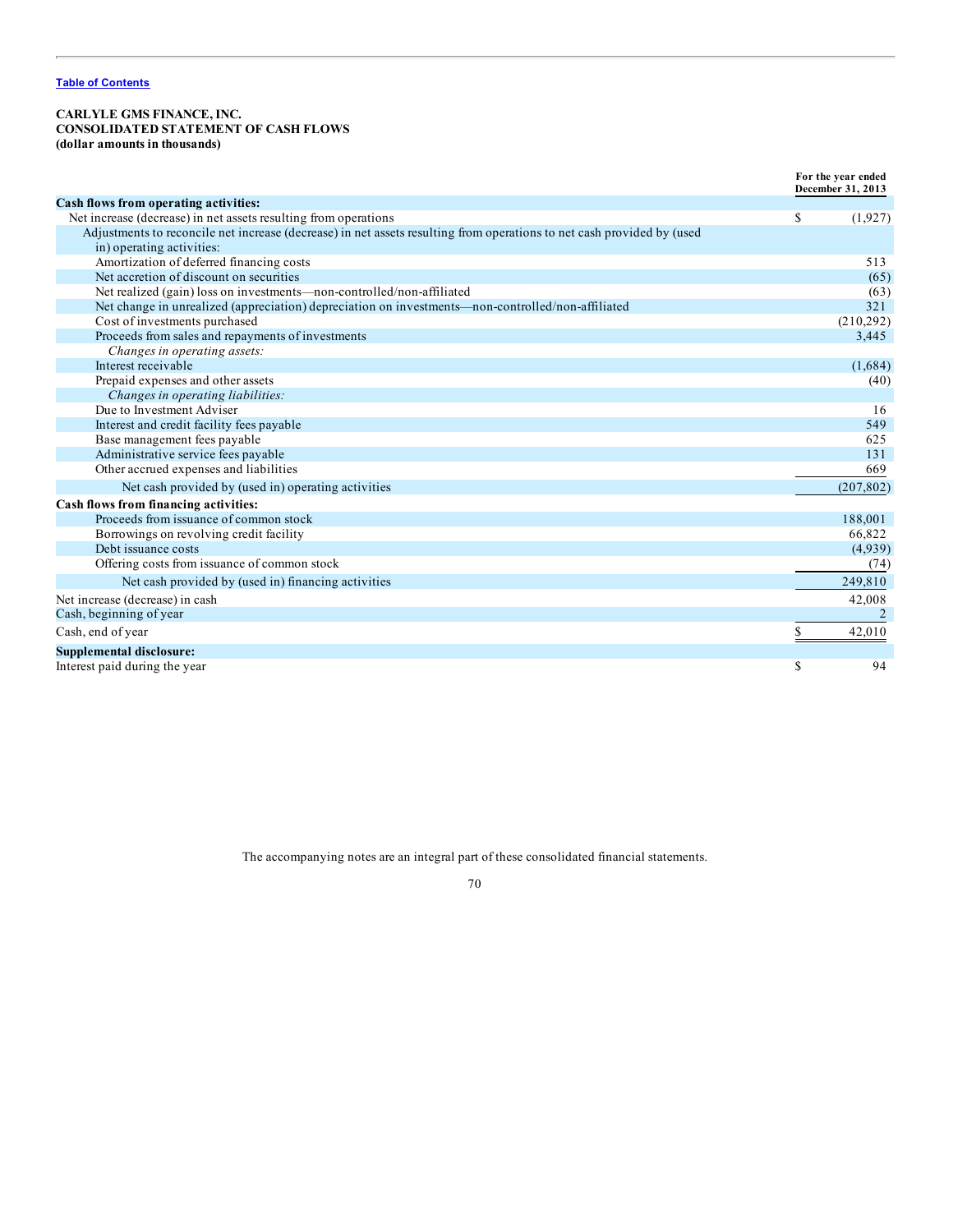## <span id="page-72-0"></span>**CARLYLE GMS FINANCE, INC. CONSOLIDATED SCHEDULE OF INVESTMENTS As of December 31, 2013 (dollar amounts in thousands)**

| Portfolio Company (1)                                                                 | Industry                                                                               | <b>Interest</b><br>Rate | <b>Maturity</b><br>Date | Acquisition<br>Date    | Par<br>Amount  | Amortized<br>Cost(5) | Fair<br>Value (6)      | Percentage of<br><b>Net Assets</b> |
|---------------------------------------------------------------------------------------|----------------------------------------------------------------------------------------|-------------------------|-------------------------|------------------------|----------------|----------------------|------------------------|------------------------------------|
| Investments-non-controlled/non-affiliated                                             |                                                                                        |                         |                         |                        |                |                      |                        |                                    |
| First Lien Debt (66.57%)                                                              |                                                                                        |                         |                         |                        |                |                      |                        |                                    |
| ACP Tower Merger Sub, Inc. (Telular<br>Corporation) $(2)$ $(3)$ $(4)$                 | Telecommunications                                                                     | 5.50%                   | 6/24/2019               | 6/24/2013              | $$6,094$ \$    | 6,073                | 5,968<br><sup>\$</sup> | 3.21%                              |
| Dialysis Newco, Inc., d/b/a DSI Renal (2) (3) (4)<br>Genex Services, Inc. (2) (3) (4) | Healthcare & Pharmaceuticals<br>Banking, Finance, Insurance<br>&<br><b>Real Estate</b> | 5.25<br>5.25            | 8/16/2020<br>7/26/2018  | 8/16/2013<br>7/25/2013 | 9,715<br>7,934 | 9,624<br>7,898       | 9,743<br>7,741         | 5.24<br>4.16                       |
| Landslide Holdings, Inc. (LANDesk                                                     |                                                                                        |                         |                         |                        |                |                      |                        |                                    |
| Software) (2) (3) (4)                                                                 | High Tech Industries                                                                   | 5.25                    | 8/9/2019                | 8/7/2013               | 6,922          | 6,859                | 6,958                  | 3.74                               |
| Meritas Schools Holdings, LLC (2) (3) (4)                                             | <b>Consumer Services</b>                                                               | 7.00                    | 6/25/2019               | 6/21/2013              | 8,458          | 8,380                | 8,331                  | 4.48                               |
| Miller Heiman, Inc. (2) (3) (4)                                                       | <b>Business Services</b>                                                               | 6.75                    | 9/30/2019               | 10/1/2013              | 12,500         | 12,381               | 12,584                 | 6.76                               |
| Nellson Nutraceutical, LLC (2) (3) (4)                                                | Beverage, Food & Tobacco                                                               | 6.75                    | 8/26/2018               | 8/26/2013              | 5,985          | 5,954                | 5,908                  | 3.18                               |
| NES Global Talent Finance US LLC (United<br>Kingdom) (2) (3) (4) (7)                  | Energy: Oil & Gas                                                                      | 6.50                    | 10/3/2019               | 10/2/2013              | 12,500         | 12,262               | 12,531                 | 6.74                               |
| Packaging Coordinators, Inc. (2) (3) (4) (8)                                          | Containers, Packaging & Glass                                                          | 5.50                    | 5/10/2020               | 5/10/2013              | 4,489          | 4,479                | 4,516                  | 2.43                               |
| System Maintenance Services Holding,<br>Inc. $(2)$ $(3)$ $(4)$                        | High Tech Industries                                                                   | 5.25                    | 10/18/2019              | 10/18/2013             | 2,237          | 2,229                | 2,177                  | 1.17                               |
| Stafford Logistics, Inc. (Custom Ecology,<br>$Inc)$ (2) (3) (4)                       | <b>Environmental Industries</b>                                                        | 6.75                    | 6/26/2019               | 7/1/2013               | 9,950          | 9,859                | 9,786                  | 5.26                               |
| Truckpro, LLC (2) (3) (4)                                                             | Automotive                                                                             | 5.75                    | 8/6/2018                | 8/6/2013               | 9.900          | 9,844                | 9,665                  | 5.19                               |
| The Topps Company, Inc. $(2)$ $(3)$ $(4)$                                             | Non-durable Consumer Goods                                                             | 7.25                    | 10/2/2018               | 10/1/2013              | 11,628         | 11,518               | 11,471                 | 6.17                               |
| Violin Finco S.A.R.L. (Alexander Mann<br>Solutions) (United Kingdom) (2) (3) (4) (7)  | <b>Business Services</b>                                                               | 5.75                    | 12/20/2019              | 12/18/2013             | 12,500         | 12,382               | 12.349                 | 6.64                               |
| Vitera Healthcare Solutions, LLC (2) (3) (4)                                          | Healthcare & Pharmaceuticals                                                           | 6.00                    | 11/4/2020               | 11/1/2013              | 9.630          | 9,537                | 9,649                  | 5.19                               |
| Zest Holdings, LLC (2) (3) (4)                                                        | Durable Consumer Goods                                                                 | 6.50                    | 8/16/2020               | 8/14/2013              | 12,469         | 12,231               | 12,299                 | 6.61                               |
| <b>First Lien Debt Total</b>                                                          |                                                                                        |                         |                         |                        |                | 141,510              | 141,676                | 76.17                              |
| Second Lien Debt (18.69%)                                                             |                                                                                        |                         |                         |                        |                |                      |                        |                                    |
| Ascensus, Inc. $(2)$ $(3)$                                                            | Banking, Finance, Insurance<br>$\&$<br><b>Real Estate</b>                              | 9.00                    | 12/2/2020               | 12/2/2013              | 8,000          | 7,883                | 8,033                  | 4.32                               |
| Drew Marine Group Inc. (2) (3)                                                        | Chemicals, Plastics & Rubber                                                           | 8.00                    | 5/19/2021               | 11/19/2013             | 12,500         | 12,473               | 11,741                 | 6.31                               |
| Genex Services, Inc. $(2)$ $(3)$ $(4)$                                                | Banking, Finance, Insurance<br>$\&$                                                    |                         |                         |                        |                |                      |                        |                                    |
|                                                                                       | <b>Real Estate</b>                                                                     | 9.25                    | 1/26/2019               | 7/25/2013              | 3,500          | 3,468                | 3,442                  | 1.85                               |
| Nellson Nutraceutical, LLC (2) (3) (4)                                                | Beverage, Food & Tobacco                                                               | 11.50                   | 2/26/2019               | 8/26/2013              | 2,000          | 1,985                | 2,025                  | 1.09                               |
| Systems Maintenance Services Holding,<br>Inc. $(2)$ $(3)$ $(4)$                       | High Tech Industries                                                                   | 9.25                    | 10/18/2020              | 10/18/2013             | 6.000          | 5.949                | 5,818                  | 3.13                               |
| Vitera Healthcare Solutions, LLC (2) (3)                                              | Healthcare & Pharmaceuticals                                                           | 9.25                    | 11/4/2021               | 11/1/2013              | 2,000          | 1,971                | 2,003                  | 1.08                               |
| Watchfire Enterprises, Inc. (2)(3)                                                    | Media: Advertising, Printing<br>& Publishing                                           | 9.00                    | 10/2/2021               | 10/2/2013              | 7,000          | 6,907                | 6,705                  | 3.60                               |
| Second Lien Debt Total                                                                |                                                                                        |                         |                         |                        |                | \$<br>40,636         | \$39,767               | 21.38                              |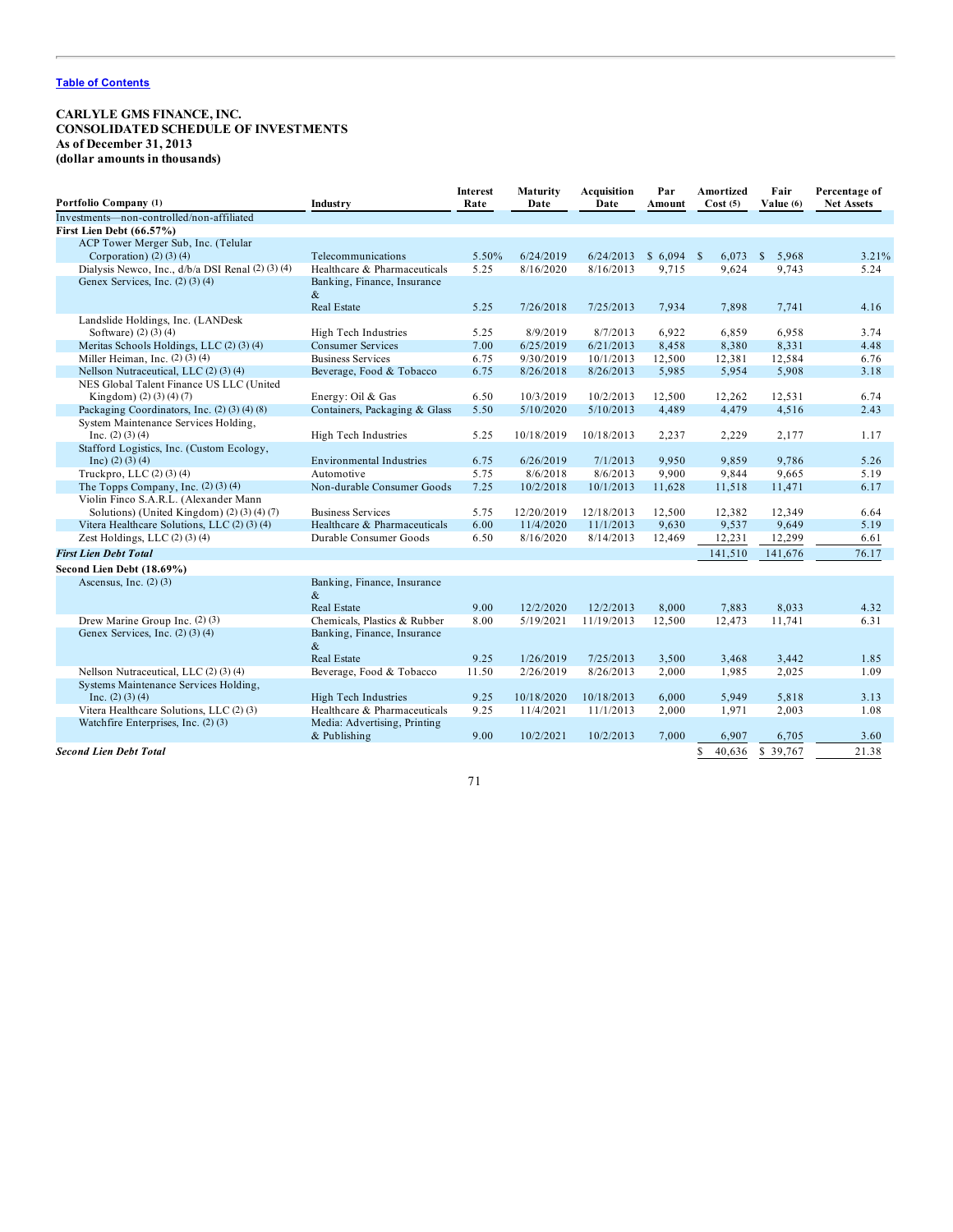### **CARLYLE GMS FINANCE, INC. CONSOLIDATED SCHEDULE OF INVESTMENTS (Continued) As of December 31, 2013 (dollar amounts in thousands)**

| Portfolio Company (1)                                  | Industry                  | <b>Maturity</b><br>Date | Acquisition<br>Date | Par<br>Amount | Amortized<br>Cost(5) | Fair<br>Value (6) | Percentage of<br><b>Net Assets</b> |
|--------------------------------------------------------|---------------------------|-------------------------|---------------------|---------------|----------------------|-------------------|------------------------------------|
| Structured Finance Obligations (14.74%) (7)            |                           |                         |                     |               |                      |                   |                                    |
| Ares XXVIII CLO Ltd., Subordinated Notes               | <b>Structured Finance</b> | 10/17/2024              | 10/10/2013          | \$ 7,000      | 6,107                | 6,125<br>S.       | 3.29%                              |
| Babson CLO Ltd. 2005-I, Subordinated Notes             | <b>Structured Finance</b> | 4/15/2019               | 7/16/2013           | 7.632         | 4.364                | 4.426             | 2.38                               |
| Clydesdale CLO 2005, Ltd., Subordinated Notes          | <b>Structured Finance</b> | 12/6/2017               | 7/15/2013           | 5.750         | 3,019                | 3.048             | 1.64                               |
| Flagship VII Limited, Subordinated Notes               | <b>Structured Finance</b> | 1/20/2026               | 12/18/2013          | 7,000         | 6.160                | 6,160             | 3.31                               |
| GoldenTree Loan Opportunities V. Limited, Subordinated |                           |                         |                     |               |                      |                   |                                    |
| <b>Notes</b>                                           | Structured Finance        | 10/18/2021              | 10/11/2013          | 5,000         | 3.430                | 3.485             | 1.87                               |
| Kingsland III, Ltd., Subordinated Notes                | <b>Structured Finance</b> | 8/24/2021               | 11/22/2013          | 4.000         | 3.176                | 3.180             | 1.71                               |
| Landmark VIII CLO Ltd Income Notes                     | Structured Finance        | 10/19/2020              | 10/22/2013          | 7.000         | 3.272                | 3.486             | 1.88                               |
| MSIM Peconic Bay, Ltd., Subordinated Notes             | <b>Structured Finance</b> | 7/20/2019               | 10/22/2013          | 4,500         | 1,454                | 1,454             | 0.78                               |
| <b>Structured Finance Obligations Total</b>            |                           |                         |                     |               | 30,982               | 31,364            | 16.86                              |
| Total Investments-non-controlled/non-affiliated        |                           |                         |                     |               | \$213.128            | \$212,807         | 114.41%                            |

(1) Unless otherwise indicated, debt investments of Carlyle GMS Finance, Inc. ("GMS Finance" or the "Company") are domiciled in the United States and structured finance obligations are domiciled in the Cayman Islands. Under the Investment Company Act of 1940, as amended (the "Investment Company Act"), the Company would be deemed to "control" a portfolio company if the Company owned more than 25% of its outstanding voting securities and/or held the power to exercise control over the management or policies of the portfolio company. As of December 31, 2013, the Company does not "control" any of these portfolio companies. Under the Investment Company Act, the Company would be deemed an "affiliated person" of a portfolio company if the Company owns 5% or more of the portfolio company's outstanding voting securities. As of December 31, 2013, the Company is not an "affiliated person" of any portfolio company.

(2) Variable rate loans to the portfolio companies bear interest at a rate that may be determined by reference to either LIBOR or an alternate base rate (commonly based on the Federal Funds Rate or the Prime Rate), which generally reset quarterly. For each such loan, the Company has provided the interest rate in effect as of December 31, 2013.

(3) Loan includes interest rate floor feature.

(4) These assets are owned by the Company's wholly owned subsidiary, Carlyle GMS Finance SPV LLC (the "Borrower Sub"). The Borrower Sub has a revolving credit facility with various lenders (the "Revolving Credit Facility"). The lenders of the Revolving Credit Facility have a first lien security interest in all of the assets of the Borrower Sub (see Note 6, Borrowings) and such assets are not generally available to creditors of GMS Finance, other than to satisfy obligations of the Borrower Sub under the Revolving Credit Facility.

(5) Amortized cost represents original cost, including origination fees, adjusted for the accretion/amortization of discounts/premiums, as applicable, on debt investments using the effective interest method.

(6) Fair value is determined in good faith by or under the direction of the Board of Directors of the Company (Notes 2 and 4), pursuant to the Company's valuation policies.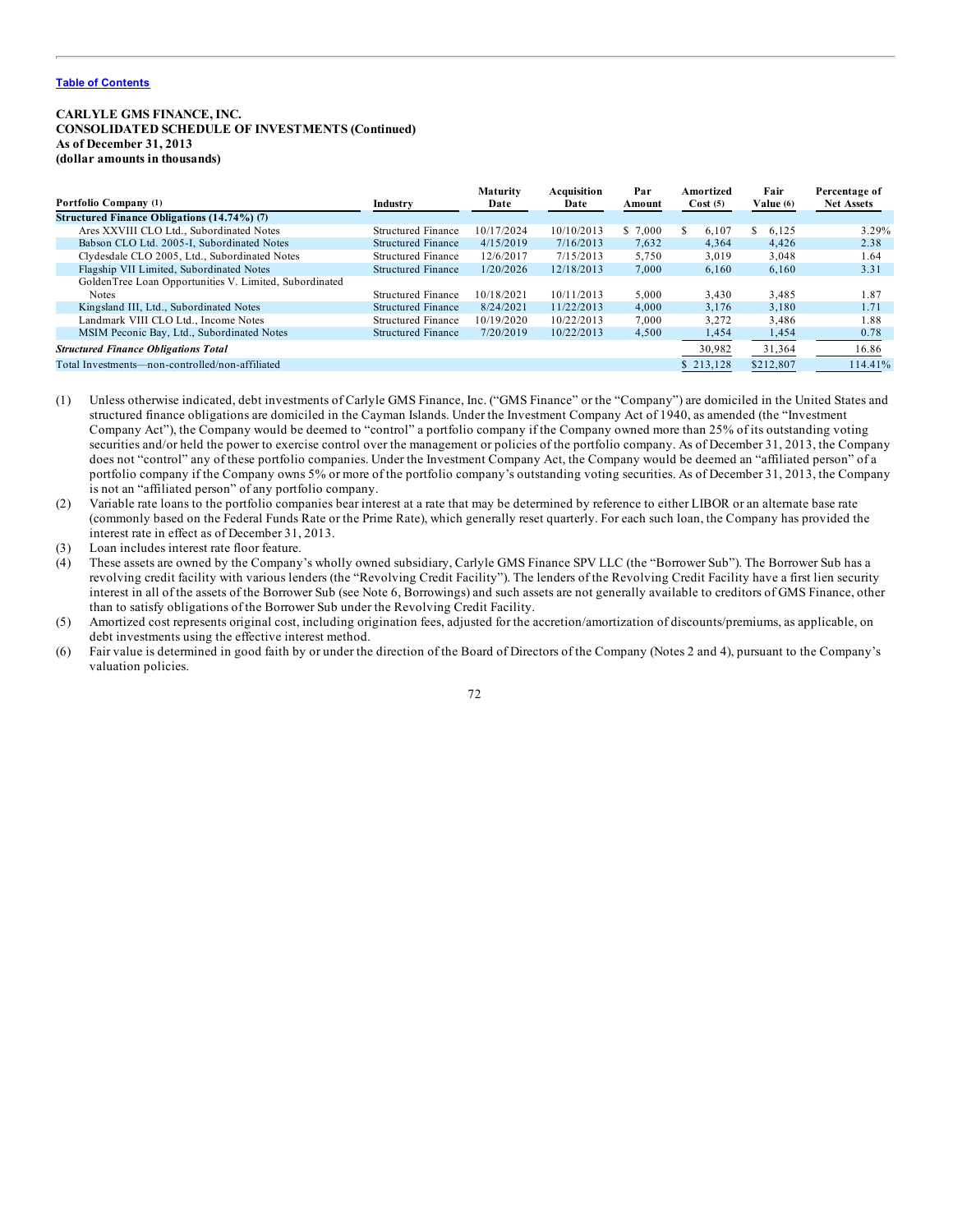**CARLYLE GMS FINANCE, INC. CONSOLIDATED SCHEDULE OF INVESTMENTS (Continued) As of December 31, 2013 (dollar amounts in thousands)**

- (7) The Company has determined the indicated investments are non-qualifying assets under Section 55(a) of the Investment Company Act. Under the Investment Company Act, the Company may not acquire any non-qualifying assets unless, at the time such acquisition is made, qualifying assets represent at least 70% of the Company's total assets.
- (8) Packaging Coordinators, Inc. has an undrawn delayed draw term loan of \$3,000 par value at LIBOR + 4.25%, 1.25% floor. An unused rate of 2.13% is charged on the principal while undrawn.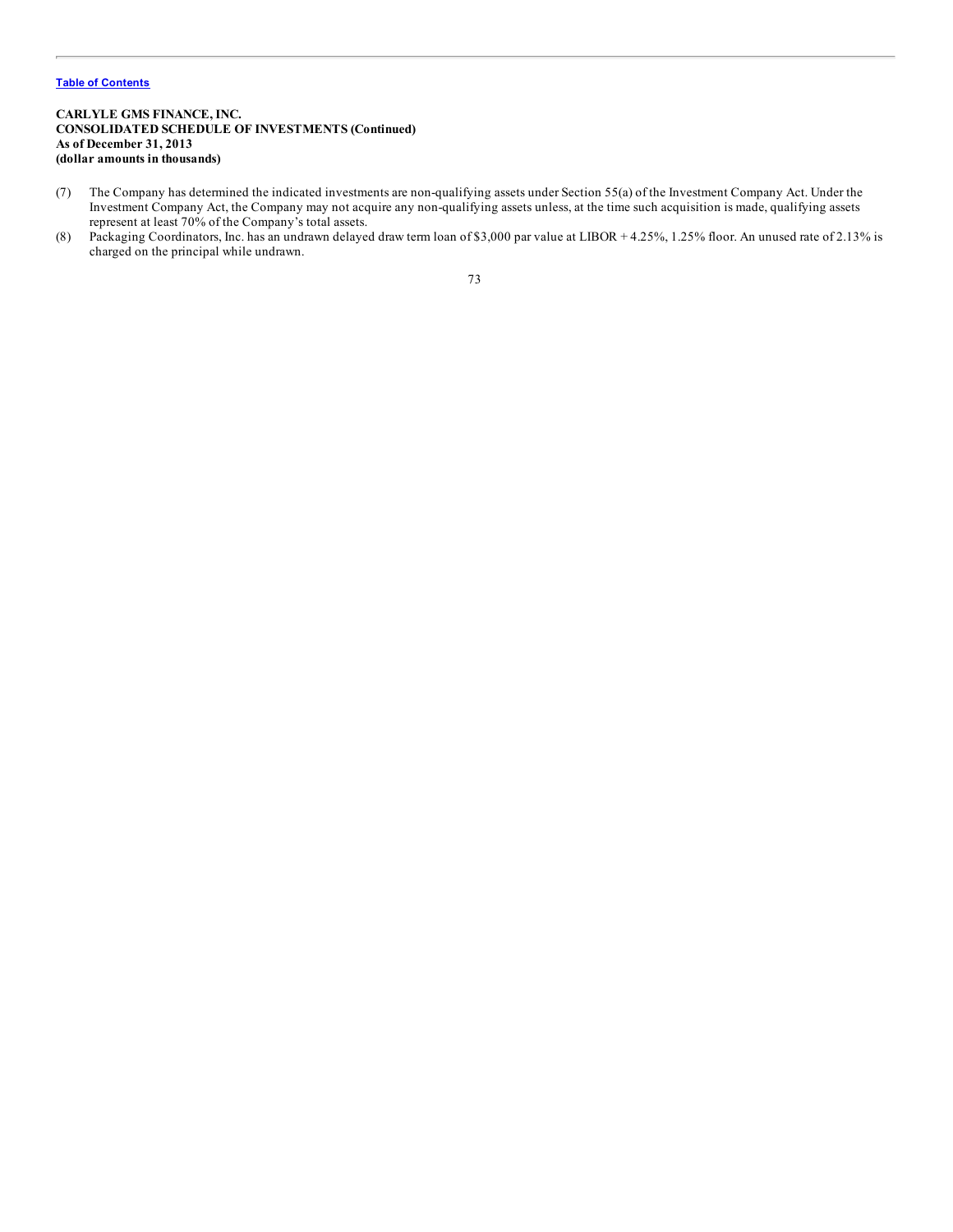### **CARLYLE GMS FINANCE, INC. CONSOLIDATED SCHEDULE OF INVESTMENTS (Continued) As of December 31, 2013 (dollar amounts in thousands)**

The type and industrial composition of investments as of December 31, 2013 were as follows:

| Type                                      | Amortized<br>Cost | <b>Fair Value</b> | % of Fair<br>Value |
|-------------------------------------------|-------------------|-------------------|--------------------|
| <b>First Lien Debt</b>                    | \$141,510         | \$141,676         | 66.57%             |
| Second Lien Debt                          | 40,636            | 39,767            | 18.69              |
| <b>Structured Finance Obligations</b>     | 30,982            | 31,364            | 14.74              |
| Total                                     | \$213,128         | \$212,807         | 100.00%            |
| Industry                                  | Amortized<br>Cost | <b>Fair Value</b> | % of Fair<br>Value |
| Automotive                                | \$9,844           | \$9,665           | 4.54%              |
| Banking, Finance, Insurance & Real Estate | 19,249            | 19,216            | 9.03               |
| Beverage, Food & Tobacco                  | 7,939             | 7,933             | 3.73               |
| <b>Business Services</b>                  | 24,763            | 24,933            | 11.72              |
| Chemicals, Plastics & Rubber              | 12,473            | 11,741            | 5.52               |
| Consumer Services                         | 8,380             | 8,331             | 3.91               |
| Containers, Packaging & Glass             | 4,479             | 4,516             | 2.12               |
| Durable Consumer Goods                    | 12,231            | 12,299            | 5.78               |
| Energy: Oil & Gas                         | 12,262            | 12,531            | 5.89               |
| <b>Environmental Industries</b>           | 9,859             | 9,786             | 4.60               |
| Healthcare & Pharmaceuticals              | 21,132            | 21,395            | 10.05              |
| High Tech Industries                      | 15,037            | 14,953            | 7.03               |
| Media: Advertising, Printing & Publishing | 6,907             | 6,705             | 3.15               |
| Non-durable Consumer Goods                | 11,518            | 11,471            | 5.39               |
| <b>Structured Finance</b>                 | 30,982            | 31,364            | 14.74              |
| Telecommunications                        | 6,073             | 5,968             | 2.80               |
| <b>Total</b>                              | \$213,128         | \$212,807         | 100.00%            |

The accompanying notes are an integral part of these consolidated financial statements.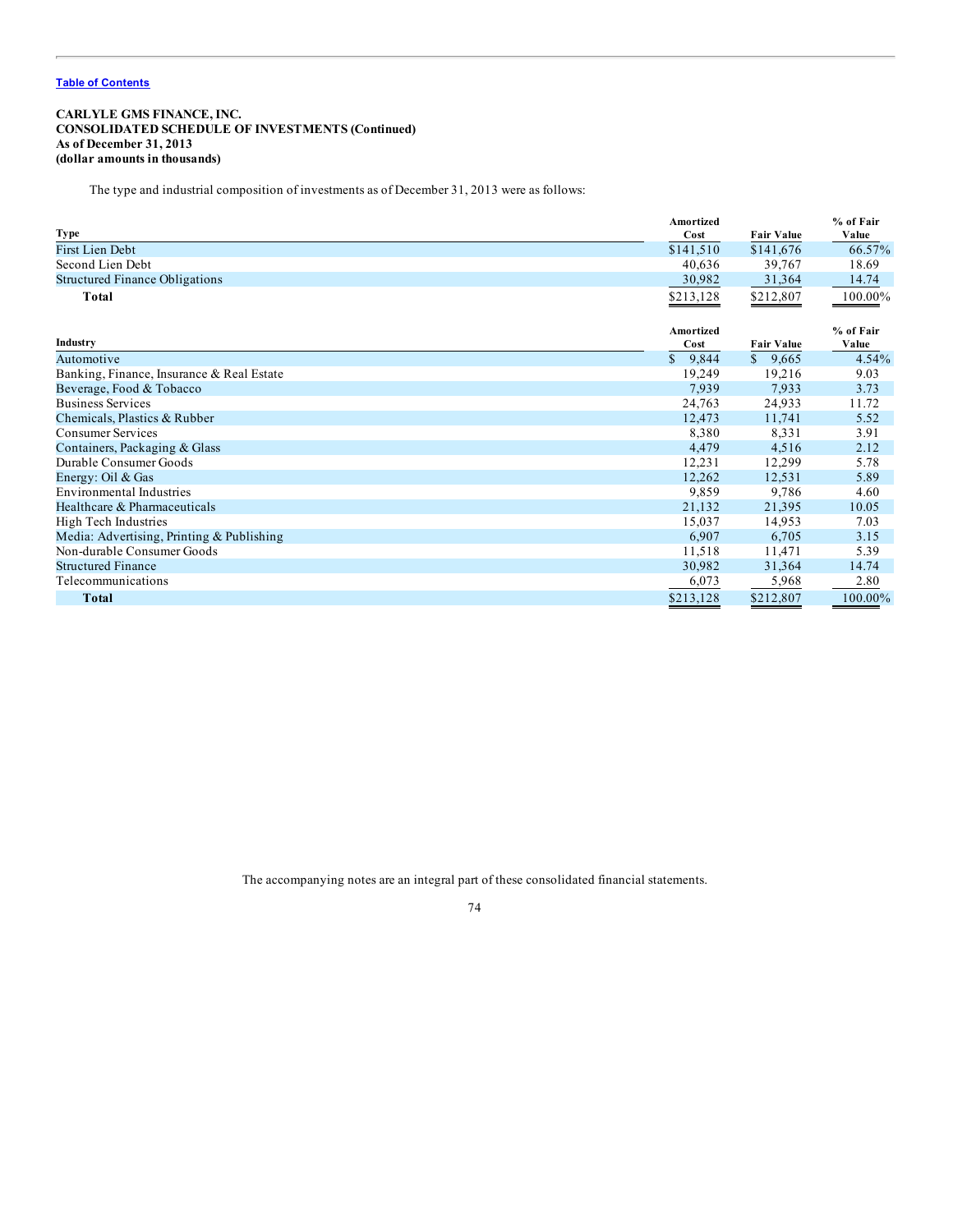## <span id="page-76-0"></span>**CARLYLE GMS FINANCE, INC. NOTES TO CONSOLIDATED FINANCIAL STATEMENTS As of December 31, 2013 (dollar amounts in thousands, except per share data)**

### **1. ORGANIZATION**

Carlyle GMS Finance, Inc. ("GMS Finance" or the "Company") is a Maryland corporation formed on February 8, 2012, and structured as an externally managed, non-diversified closed-end investment company. On May 2, 2013, GMS Finance filed its election to be regulated as a business development company ("BDC") under the Investment Company Act of 1940, as amended (together with the rules and regulations promulgated thereunder, the "Investment Company Act"). GMS Finance intends to be treated, and intends to comply with the requirements to qualify annually, as a regulated investment company ("RIC") under Subchapter M of the Internal Revenue Code of 1986, as amended, (the "Code") commencing with its taxable year ending December 31, 2013.

GMS Finance's investment objective is to generate current income and capital appreciation primarily through debt investments in U.S. middle market companies with approximately \$10 million to \$100 million of earnings before interest, taxes, depreciation and amortization ("EBITDA"). GMS Finance seeks to achieve its investment objective by investing primarily in first lien senior secured and unitranche loans to private U.S. middle market companies that are, in many cases, controlled by private equity investment firms ("Middle Market Senior Loans"). Depending on market conditions, GMS Finance expects that between 70% and 80% of the value of its assets, including the amount of any borrowings for investment purposes, will be invested in Middle Market Senior Loans, with the balance invested in higher-yielding investments, which may include middle market junior loans such as corporate mezzanine loans, equity co-investments, broadly syndicated first lien senior secured loans and second lien loans, high-yield bonds, structured finance obligations and/or other opportunistic investments.

GMS Finance was initially funded on March 30, 2012, with the purchase of 100 shares at a net asset value ("NAV") of \$20.00 per share by Carlyle GMS Investment Management L.L.C. (the "Investment Adviser"). On May 2, 2013, GMS Finance completed its initial closing of capital commitments (the "Initial Closing") and subsequently commenced substantial investment operations. As of December 31, 2012 and for the period of January 1, 2013 through May 1, 2013, GMS Finance had not commenced operations and was a development stage company as defined by Accounting Standards Codification ("ASC") 915, *Development Stage Entity*. During this time, GMS Finance focused substantially all of its efforts on establishing its business. If GMS Finance has not consummated an initial public offering of its common stock that results in an unaffiliated public float of at least 15% of the aggregate capital commitments received prior to the date of such initial public offering (a "Qualified IPO") within five years following the Initial Closing, then GMS Finance (subject to any necessary stockholder approvals and applicable requirements of the Investment Company Act) will use its best efforts to wind down and/or liquidate and dissolve.

GMS Finance is an "emerging growth company" as defined in the Jumpstart Our Business Startups Act of 2012. GMS Finance will remain an emerging growth company for up to five years following an initial public offering, although if the market value of the common stock that is held by non-affiliates exceeds \$700 million as of any June 30 before that time, GMS Finance would cease to be an emerging growth company as of the following December 31.

Carlyle GMS Finance SPV LLC (the "Borrower Sub") is a Delaware limited liability company that was formed on January 3, 2013. The Borrower Sub invests in first lien senior secured loans and second lien loans. The Borrower Sub is a wholly-owned subsidiary of the Company and is consolidated in these consolidated financial statements commencing from the date of its formation, January 3, 2013.

GMS Finance is externally managed by its Investment Adviser, an investment adviser registered under the Investment Advisers Act of 1940, as amended. Carlyle GMS Finance Administration L.L.C. (the "Administrator") provides the administrative services necessary for GMS Finance to operate. Both the Investment Adviser and the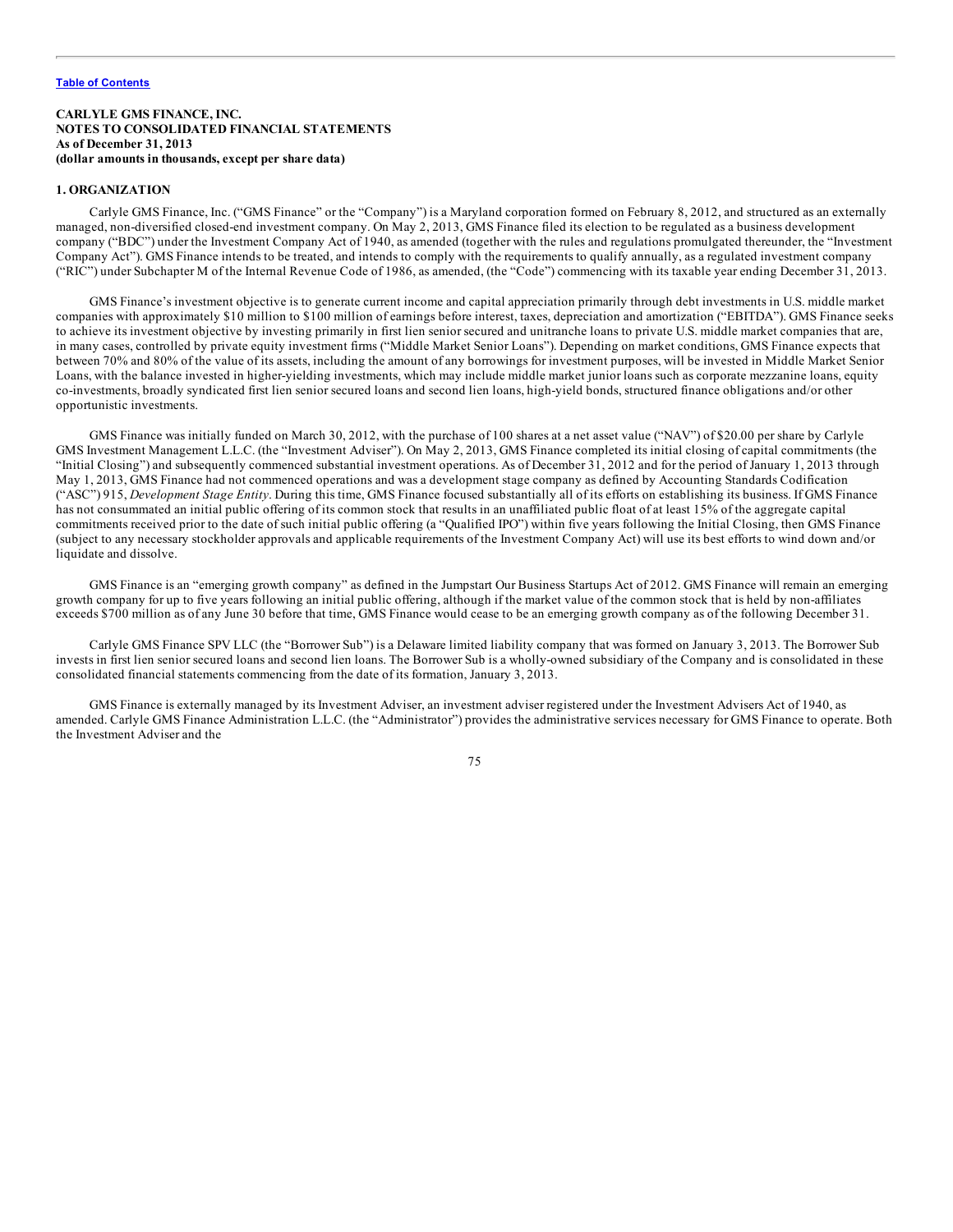Administrator are wholly-owned subsidiaries of Carlyle Investment Management L.L.C., a subsidiary of The Carlyle Group L.P. ("Carlyle"), a global alternative asset manager publicly traded on NASDAQ Global Select Market under the symbol "CG". Refer to the sec.gov website for further information on The Carlyle Group L.P.

As a BDC, GMS Finance is required to comply with certain regulatory requirements. As part of these requirements, the Company must not acquire any assets other than "qualifying assets" specified in the Investment Company Act unless, at the time the acquisition is made, at least 70% of its total assets are qualifying assets (with certain limited exceptions).

GMS Finance intends to be treated, and intends to comply with the requirements to qualify annually, as a RIC under the Code, and operates in a manner so as to qualify for the tax treatment applicable to RICs. To qualify as a RIC, GMS Finance must, among other things, meet certain source-of-income and asset diversification requirements and timely distribute to its stockholders generally at least 90% of its investment company taxable income, as defined by the Code, for each year. Pursuant to this election, GMS Finance generally does not have to pay corporate level taxes on any income that it distributes to stockholders, provided that GMS Finance satisfies those requirements.

## **2. SIGNIFICANT ACCOUNTING POLICIES**

#### *Basis of Presentation*

The consolidated financial statements as of December 31, 2013 and the Statement of Assets and Liabilities as of December 31, 2012, for the Company are prepared on the accrual basis of accounting in accordance with accounting principles generally accepted in the United States ("US GAAP"). The consolidated financial statements as of December 31, 2013 include the accounts of GMS Finance and its wholly-owned subsidiary, the Borrower Sub. All significant intercompany balances and transactions have been eliminated. Management has determined that GMS Finance and the Borrower Sub are both investment companies for the purposes of financial reporting and GMS Finance will consolidate the Borrower Sub. The Borrower Sub was formed on January 3, 2013, therefore it had no assets or liabilities to consolidate as of December 31, 2012. US GAAP for an investment company requires investments to be recorded at estimated fair value. The carrying value for all other assets and liabilities approximates their fair value.

Annual financial statements are prepared in accordance with US GAAP for annual financial information and pursuant to the requirements for reporting on Form 10-K and Article 6 of Regulation S-X. In the opinion of management, all adjustments considered necessary for the fair presentation of consolidated financial statements for the year presented have been included.

#### *Use of Estimates*

The preparation of consolidated financial statements as of December 31, 2013 and the Statement of Assets and Liabilities as of December 31, 2012 in conformity with US GAAP requires management to make assumptions and estimates that affect the reported amounts of assets and liabilities and disclosure of contingent assets and liabilities at the date of the statements and the reported amounts of revenues and expenses during the reporting period. Management's estimates are based on historical experiences and other factors, including expectations of future events that management believes to be reasonable under the circumstances. It also requires management to exercise judgment in the process of applying the Company's accounting policies. Assumptions and estimates regarding the valuation of investments and their resulting impact on base management and incentive fees involve a higher degree of judgment and complexity and these assumptions and estimates may be significant to the consolidated financial statements as of December 31, 2013 and the Statement of Assets and Liabilities as of December 31, 2012. Actual results could differ from these estimates and such differences could be material.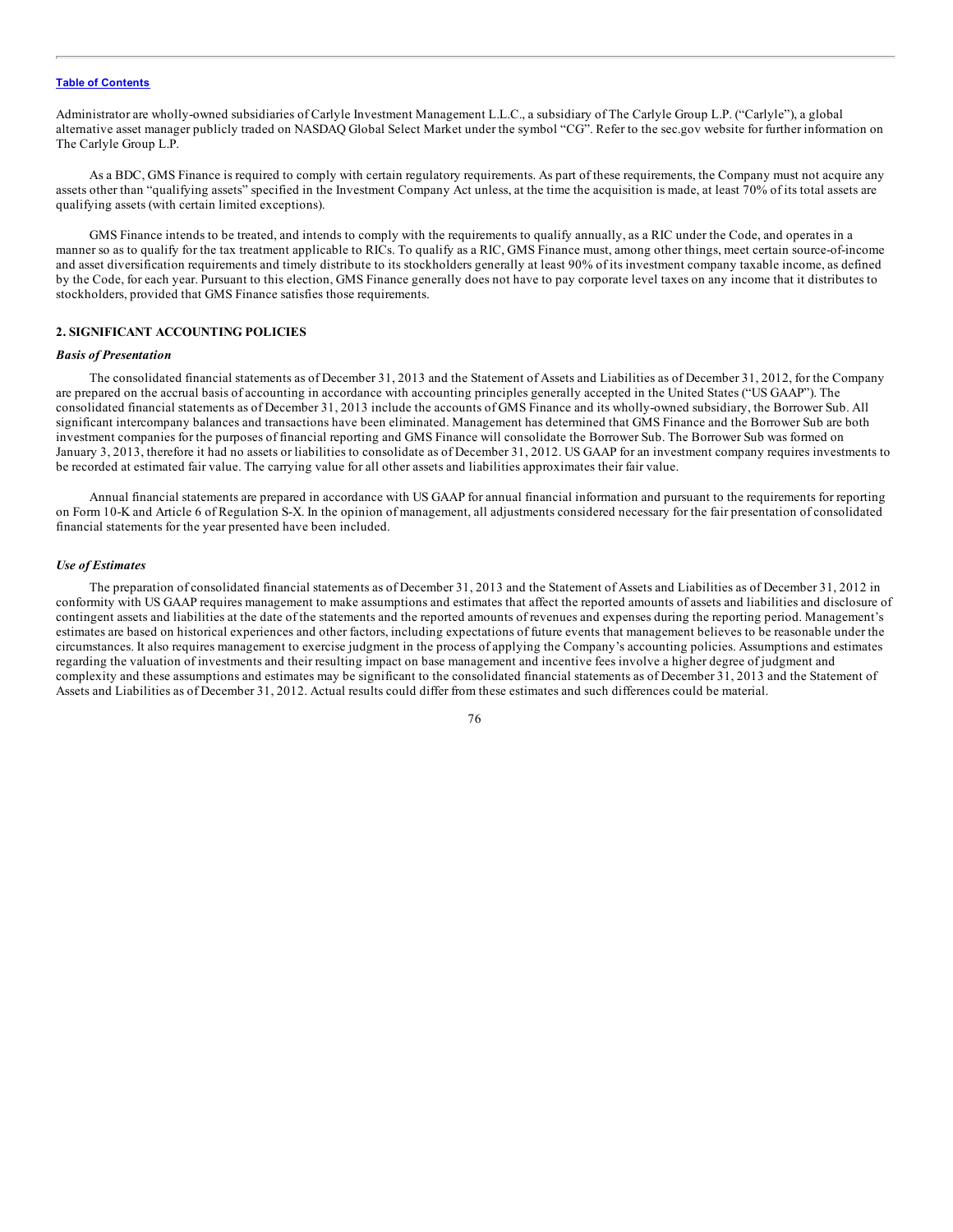#### *Investments*

Investment transactions are recorded on the trade date. Realized gains or losses are measured by the difference between the net proceeds from the repayment or sale and the amortized cost basis of the investment without regard to unrealized appreciation or depreciation previously recognized, and includes investments charged off during the period, net of recoveries. Net change in unrealized appreciation or depreciation on investments as presented in the accompanying Consolidated Statement of Operations reflects the net change in the fair value of investments, including the reversal of previously recorded unrealized appreciation or depreciation when gains or losses are realized. See Note 4 for further information about fair value measurements.

#### *Cash*

Cash consists of demand deposits. The Company's cash is held with a large financial institution and cash held in such financial institutions may, at times, exceed the Federal Deposit Insurance Corporation insured limit.

#### *Revenue Recognition*

#### *Interest from Investments and Realized Gain/Loss on Investments*

Interest income is recorded on an accrual basis and includes the accretion of discounts and amortization of premiums. Discounts from and premiums to par value on securities purchased are accreted/amortized into interest income over the life of the respective security using the effective interest method. The amortized cost of investments represents the original cost, including loan origination fees, adjusted for the accretion of discounts and amortization of premiums, if any. At time of exit, the realized gain or loss on an investment is the difference between the amortized cost at time of exit and the cash received at exit using the specific identification method.

The Company may have loans in its portfolio that contain payment-in-kind ("PIK") provisions. PIK represents interest that is accrued and recorded as interest income at the contractual rates, increases the loan principal on the respective capitalization dates, and is generally due at maturity. For the year ended December 31, 2013, no loans in the portfolio contained PIK provisions.

Interest income from investments in the "equity" class of collateralized loan obligation ("CLO") funds, which are referred to as "structured finance obligations", is recorded based upon an estimation of the expected cash inflows from its CLO equity investments, including the expected residual payments. In estimating these cash flows, there are a number of assumptions that are subject to uncertainties, including the amount and timing of principal payments which are impacted by prepayments, repurchases, defaults, delinquencies and liquidations of or within the CLO funds. These uncertainties are difficult to predict and are subject to future events that may impact the Company's estimates and interest income. As a result, actual results may differ significantly from these estimates.

### *Other Income*

Other income may include income such as consent, waiver and amendment fees associated with the Company's investment activities as well as any fees for managerial assistance services rendered by the Company to portfolio companies. Such fees are recognized as income when earned or the services are rendered. The Company may receive a fee for guaranteeing the outstanding debt of a portfolio company. Such fee will be amortized into other income over the life of the guarantee. The unamortized amount, if any, is included in other assets in the accompanying Consolidated Statement of Assets and Liabilities. For the year ended December 31, 2013, there was no other income.

#### *Non-Accrual Income*

Loans are generally placed on non-accrual status when principal or interest payments are past due 30 days or more or when there is reasonable doubt that principal or interest will be collected in full. Accrued and unpaid interest is generally reversed when a loan is placed on non-accrual status. Interest payments received on non-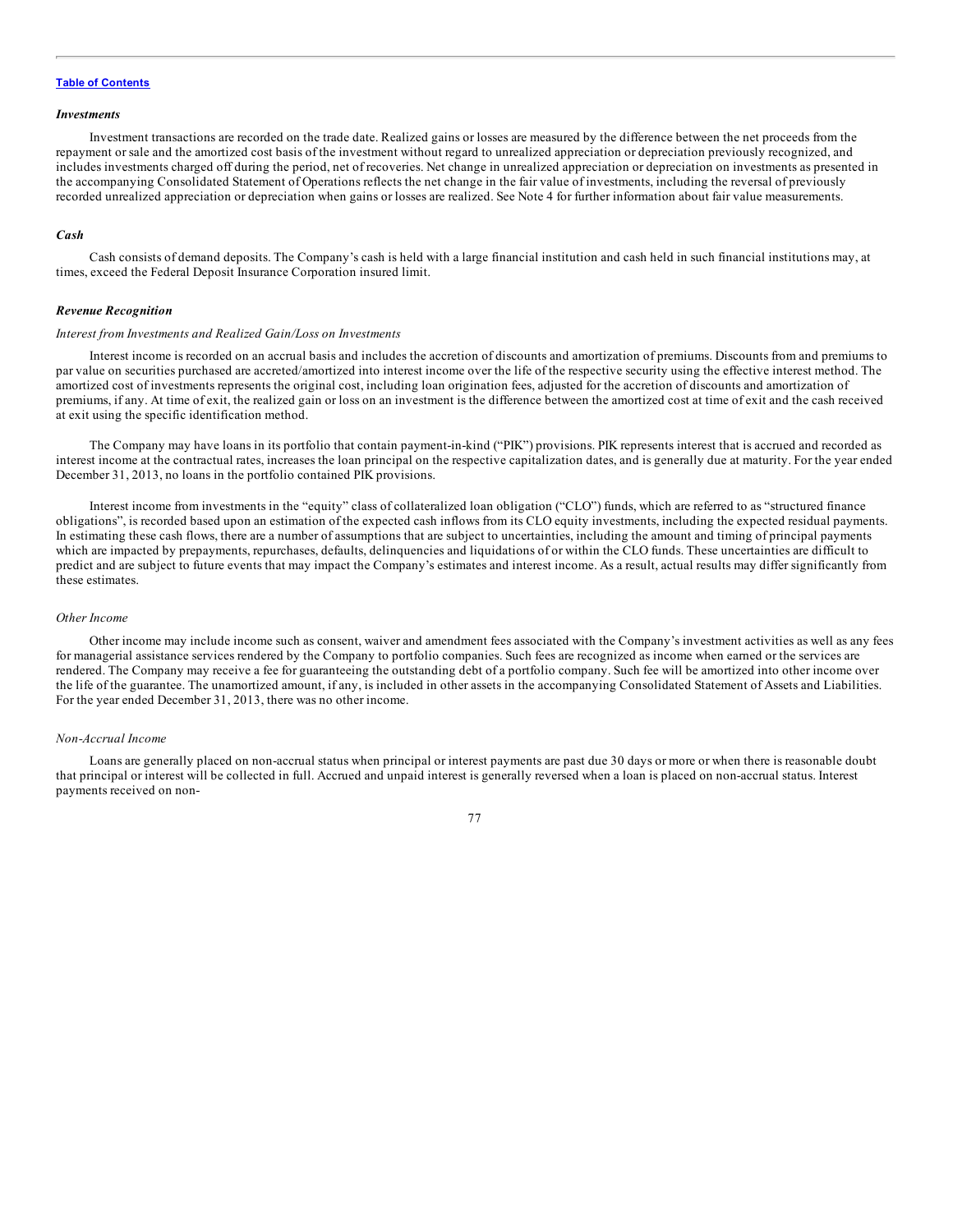accrual loans may be recognized as income or applied to principal depending upon management's judgment regarding collectability. Non-accrual loans are restored to accrual status when past due principal and interest are paid current and, in management's judgment, are likely to remain current. Management may not place a loan on non-accrual status if the loan has sufficient collateral value and is in the process of collection. As of December 31, 2013, no loans in the portfolio were on non-accrual status.

### *Revolving Credit Facility, Related Costs, Expenses and Deferred Financing Costs (See Note 6, Borrowings)*

Interest expense and commitment fees on the Revolving Credit Facility (as defined in Note 6) are recorded on an accrual basis. Commitment fees are included in credit facility fees in the accompanying Consolidated Statements of Operations. Interest expense of \$353 has been incurred by the Company for the year ended December 31, 2013.

The Revolving Credit Facility is recorded at carrying value, which approximates fair value.

Deferred financing costs consist of capitalized expenses related to the origination of the Revolving Credit Facility. Amortization of deferred financing costs is computed on the straight-line basis over the term of the Revolving Credit Facility agreement. The amortization of such costs is included in credit facility fees in the accompanying Consolidated Statement of Operations.

### *Organization and Of ering Costs*

The Company agreed to reimburse the Investment Adviser for initial organization and offering costs incurred on behalf of GMS Finance up to \$1,500. As of December 31, 2013, \$1,500 of organization and offering costs had been incurred by GMS Finance and \$57 of excess organization and offering costs had been incurred by the Investment Adviser. The \$1,500 of incurred organization and offering costs are allocated to all stockholders based on their respective capital commitment and are re-allocated amongst all stockholders at the time of each capital drawdown subsequent to the Initial Closing. The Company's organization costs incurred are expensed and the offering costs are charged against equity when incurred.

### *Income Taxes*

For federal income tax purposes, GMS Finance intends to be treated as a RIC under the Code, and intends to make the required distributions to its stockholders as specified therein. In order to qualify as a RIC, GMS Finance must meet certain minimum distribution, source-of-income and asset diversification requirements. If such requirements are met, then GMS Finance is generally required to pay income taxes only on the portion of its taxable income and gains it does not distribute.

The minimum distribution requirements applicable to RICs require GMS Finance to distribute to its stockholders at least 90% of its investment company taxable income ("ICTI"), as defined by the Code, each year. Depending on the level of ICTI earned in a tax year, GMS Finance may choose to carry forward ICTI in excess of current year distributions into the next tax year. Any such carryover ICTI must be distributed before the end of that next tax year through a dividend declared prior to filing the final tax return related to the year which generated such ICTI.

In addition, based on the excise distribution requirements, GMS Finance is subject to a 4% nondeductible federal excise tax on undistributed income unless GMS Finance distributes in a timely manner an amount at least equal to the sum of (1) 98% of its ordinary income for each calendar year, (2) 98.2% of capital gain net income (both long-term and short-term) for the one-year period ending October 31 in that calendar year and (3) any income realized, but not distributed, in the preceding year. For this purpose, however, any ordinary income or capital gain net income retained by GMS Finance that is subject to corporate income tax is considered to have been distributed. GMS Finance intends to make sufficient distributions each taxable year to satisfy the excise distribution requirements.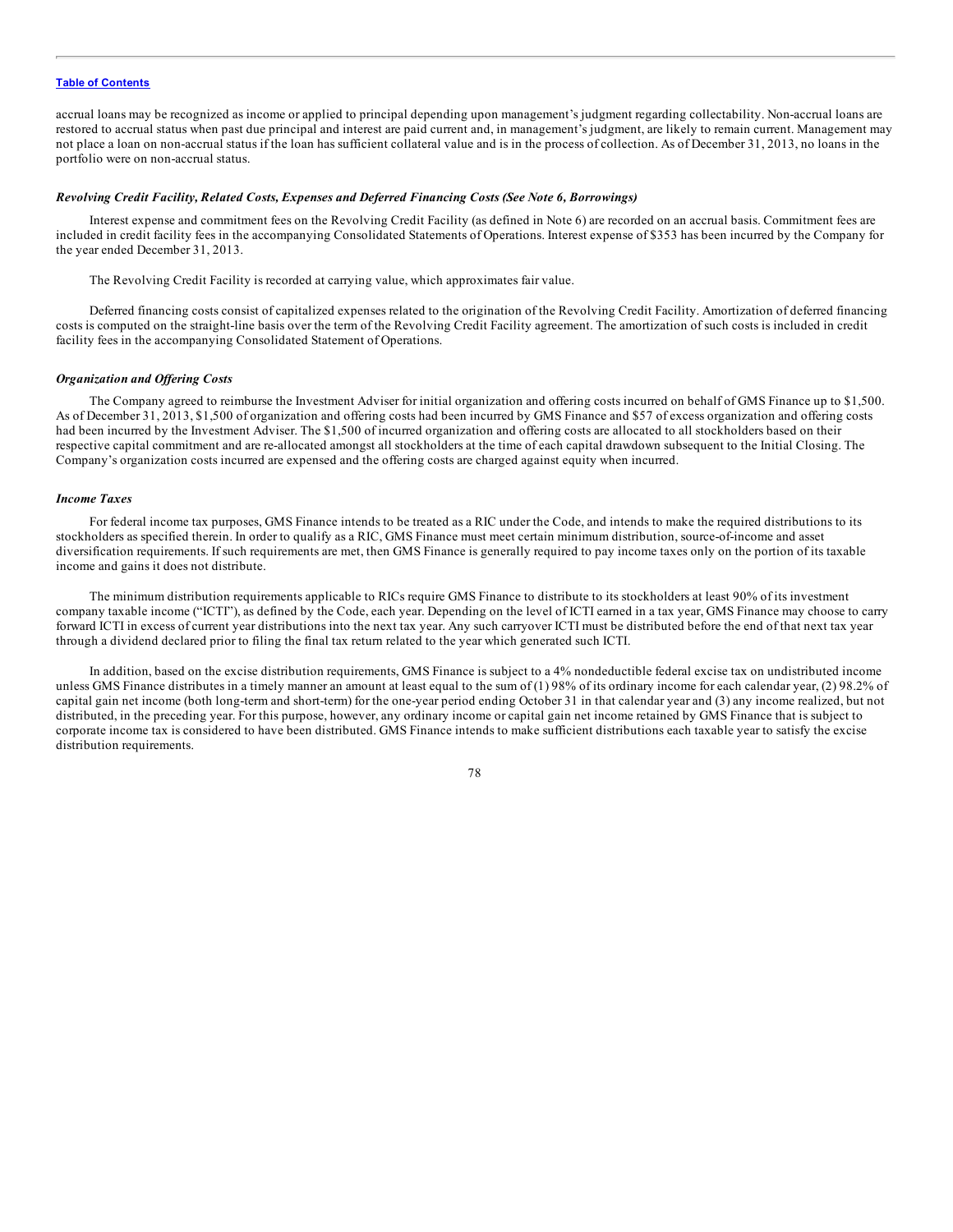The Company evaluates tax positions taken or expected to be taken in the course of preparing its consolidated financial statements to determine whether the tax positions are "more-likely than not" to be sustained by the applicable tax authority. All penalties and interest associated with income taxes, if any, are included in income tax expense.

The Borrower Sub is a disregarded entity for tax purposes and is consolidated with the return of GMS Finance.

#### *Capital Calls and Dividends and Distributions to Common Stockholders*

The Company records the shares issued in connection with capital calls as of the effective date, or due date, of the capital call, which is the date shares are issued. To the extent that the Company has taxable income available, the Company intends to make quarterly distributions to its common stockholders. Dividends and distributions to common stockholders will be recorded on the record/ex-dividend date. The amount to be distributed will be determined by the Board of Directors each quarter and will generally be based upon the taxable earnings estimated by management and available cash. Net realized capital gains, if any, will generally be distributed at least annually, although the Company may decide to retain such capital gains for investment.

The Company has adopted a dividend reinvestment plan that provides for reinvestment of any distributions on behalf of its stockholders, for those who have elected to participate in the plan. As a result of adopting such a plan, if the Board of Directors authorizes, and GMS Finance declares a cash dividend or distribution, the stockholders who have elected to participate in the dividend reinvestment plan would have their cash dividends or distributions automatically reinvested in additional shares of the Company's common stock, rather than receiving cash. Prior to a Qualified IPO, the Company intends to use primarily newly issued shares of its common stock to implement the plan issued at net asset value per share determined as of the valuation date fixed by the Board of Directors for such dividend or distribution. After a Qualified IPO, the Company intends to use primarily newly issued shares to implement the plan so long as the market value per share is equal to or greater than the net asset value per share on the relevant valuation date. If the market value per share is less than the net asset value per share on the relevant valuation date, the plan administrator would purchase the common stock on behalf of participants in the open market, unless the Company instructs the plan administrator otherwise.

During the years ended December 31, 2013 and December 31, 2012, no dividends or distributions had been declared or paid by the Company.

### *Functional Currency*

The functional currency of the Company is the U.S. Dollar.

#### *Recent Accounting Standards Updates*

On June 7, 2013, the FASB issued Accounting Standards Update ("ASU") 2013-08, Financial Services—Investment Companies ("Topic 946"): *Amendments to the Scope, Measurement and Disclosure Requirements*. The final standard updates the criteria used in defining an investment company under US GAAP and also sets forth certain measurement and disclosure requirements. This ASU is effective for fiscal periods (including interim periods) beginning after December 15, 2013. The impact of this update is not expected to be material to the consolidated financial statements.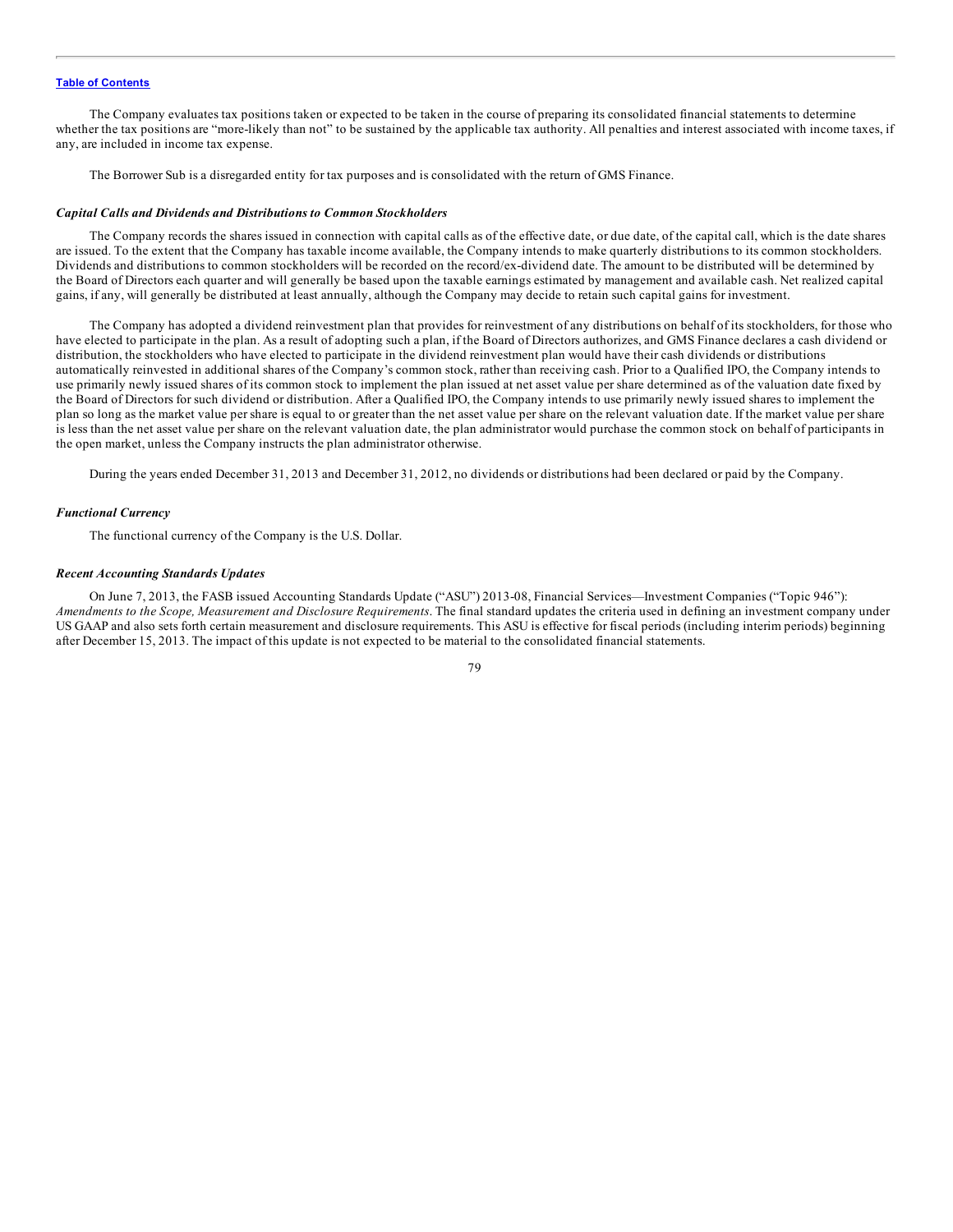# **3. INVESTMENTS**

As of December 31, 2013, investments—non-controlled/non-affiliated, at fair value consisted of the following:

|                                       | Amortized                             | Fair      | % of Fair |
|---------------------------------------|---------------------------------------|-----------|-----------|
| <b>Type</b>                           | Cost                                  | Value     | Value     |
| <b>First Lien Debt</b>                | \$141.510                             | \$141,676 | 66.57%    |
| Second Lien Debt                      | 40.636                                | 39.767    | 18.69     |
| <b>Structured Finance Obligations</b> | 30,982                                | 31.364    | 14.74     |
| Total                                 | \$213,128<br>$\overline{\phantom{a}}$ | \$212,807 | 100.00%   |

The geographical composition of investments – non-controlled/non-affiliated at fair value as of December 31, 2013, was as follows:

|                      | Amortized | Fair      | % of Fair |
|----------------------|-----------|-----------|-----------|
| Geography            | Cost      | Value     | Value     |
| Cayman Islands       | \$ 30,982 | \$31,364  | 14.74%    |
| United Kingdom       | 24.644    | 24,880    | 11.69     |
| <b>United States</b> | 157,502   | 156,563   | 73.57     |
| Total                | \$213,128 | \$212,807 | 100.00%   |

The industrial composition of investments – non-controlled/non-affiliated at fair value as of December 31, 2013, was as follows:

|                                           | Amortized |                       |                 |
|-------------------------------------------|-----------|-----------------------|-----------------|
| Industry                                  | Cost      | <b>Fair Value</b>     | % of Fair Value |
| Automotive                                | \$9,844   | 9.665<br>$\mathbf{S}$ | 4.54%           |
| Banking, Finance, Insurance & Real Estate | 19.249    | 19,216                | 9.03            |
| Beverage, Food & Tobacco                  | 7,939     | 7,933                 | 3.73            |
| <b>Business Services</b>                  | 24,763    | 24,933                | 11.72           |
| Chemicals, Plastics & Rubber              | 12,473    | 11,741                | 5.52            |
| Consumer Services                         | 8,380     | 8,331                 | 3.91            |
| Containers, Packaging & Glass             | 4,479     | 4,516                 | 2.12            |
| Durable Consumer Goods                    | 12,231    | 12,299                | 5.78            |
| Energy: Oil & Gas                         | 12,262    | 12,531                | 5.89            |
| <b>Environmental Industries</b>           | 9,859     | 9,786                 | 4.60            |
| Healthcare & Pharmaceuticals              | 21,132    | 21,395                | 10.05           |
| High Tech Industries                      | 15,037    | 14,953                | 7.03            |
| Media: Advertising, Printing & Publishing | 6,907     | 6,705                 | 3.15            |
| Non-durable Consumer Goods                | 11,518    | 11,471                | 5.39            |
| <b>Structured Finance</b>                 | 30,982    | 31,364                | 14.74           |
| Telecommunications                        | 6,073     | 5,968                 | 2.80            |
| Total                                     | \$213,128 | \$212,807             | 100.00%         |

The Company had no investments as of December 31, 2012.

## **4. FAIR VALUE MEASUREMENTS**

The Company applies fair value accounting in accordance with the terms of Financial Accounting Standards Board ASC Topic 820, *Fair Value Measurement and Disclosures* ("ASC 820"). ASC 820 defines fair value as the amount that would be exchanged to sell an asset or transfer a liability in an orderly transfer between market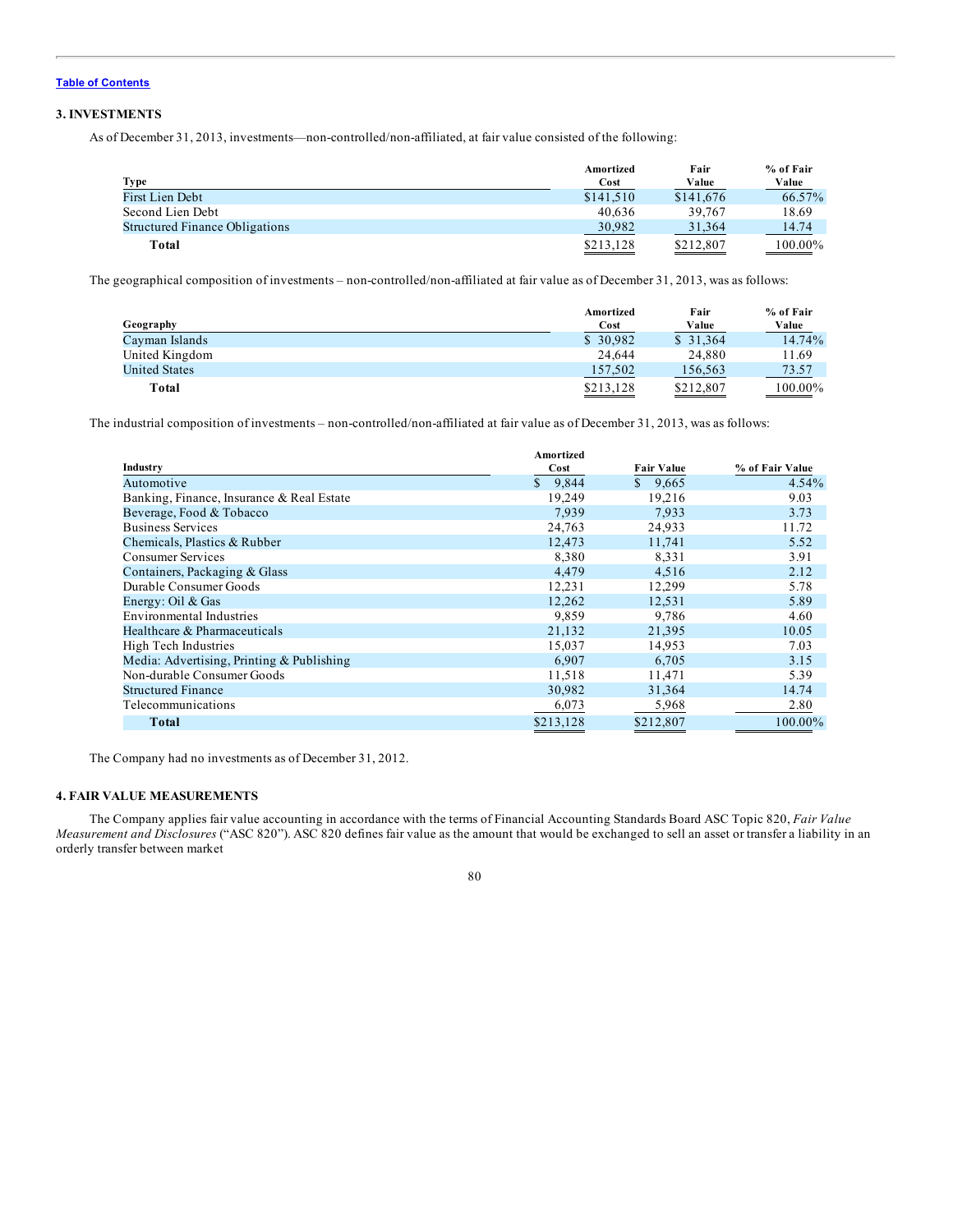participants at the measurement date. The Company values securities/instruments traded in active markets on the measurement date by multiplying the closing price of such traded securities/instruments by the quantity of shares or amount of the instrument held. The Company may also obtain quotes with respect to certain of its investments, such as its securities/instruments traded in active markets and its liquid securities/instruments that are not traded in active markets, from pricing services, brokers, or counterparties (i.e. "consensus pricing"). When doing so, the Company determines and documents whether the quote obtained is sufficient according to US GAAP to determine the fair value of the security. The Company may use the quote obtained or alternative pricing sources may be utilized including valuation techniques typically utilized for illiquid securities/instruments.

Securities/instruments that are illiquid or for which the pricing source does not provide a valuation or methodology or provides a valuation or methodology that, in the judgment of the Investment Adviser or the Board of Directors, does not represent fair value shall each be valued as of the measurement date using all techniques appropriate under the circumstances and for which sufficient data is available. These valuation techniques may vary by investment and include comparable public market valuations, comparable precedent transaction valuations and/or discounted cash flow analyses. The process generally used to determine the applicable value is as follows: (i) the value of each portfolio company or investment is initially reviewed by the investment professionals responsible for such portfolio company or investment and, for non-traded investments, a standardized template designed to approximate fair market value based on observable market inputs, updated credit statistics and unobservable inputs is used to determine a preliminary value; (ii) preliminary valuation conclusions are documented and reviewed by a valuation committee comprised of members of senior management; (iii) the Board of Directors engages one or more third-party valuation firms to provide positive assurance on portions of the portfolio each quarter (such that each non-traded investment is reviewed by a third-party valuation firm at least once annually) including a review of management's preliminary valuation and conclusion on fair value; (iv) the Audit Committee of the Board of Directors (the "Audit Committee") reviews the assessments of the Investment Adviser and, where appropriate, the respective third-party valuation firms and provides the Board of Directors with any recommendations with respect to changes to the fair value of each investment in the portfolio; and (v) the Board of Directors discusses the valuation recommendations of the Audit Committee and determines the fair value of each investment in the portfolio in good faith based on the input of the Investment Adviser and, where applicable, the respective third-party valuation firms.

All factors that might materially impact the value of an investment are considered, including, but not limited to the assessment of the following factors, as relevant:

- the nature and realizable value of any collateral;
- call features, put features and other relevant terms of debt;
- the portfolio company's leverage and ability to make payments;
- the portfolio company's public or private credit rating;
- the portfolio company's actual and expected earnings and discounted cash flow;
- prevailing interest rates and spreads for similar securities and expected volatility in future interest rates;
- the markets in which the portfolio company does business and recent economic and/or market events; and
- comparisons to comparable transactions and publicly traded securities.

Investment performance data utilized are the most recently available financial statements and compliance certificate received from the portfolio companies as of the measurement date which in many cases may reflect a lag in information.

Due to the inherent uncertainty of determining the fair value of investments that do not have a readily available market value, the fair value of the Company's investments may fluctuate from period to period.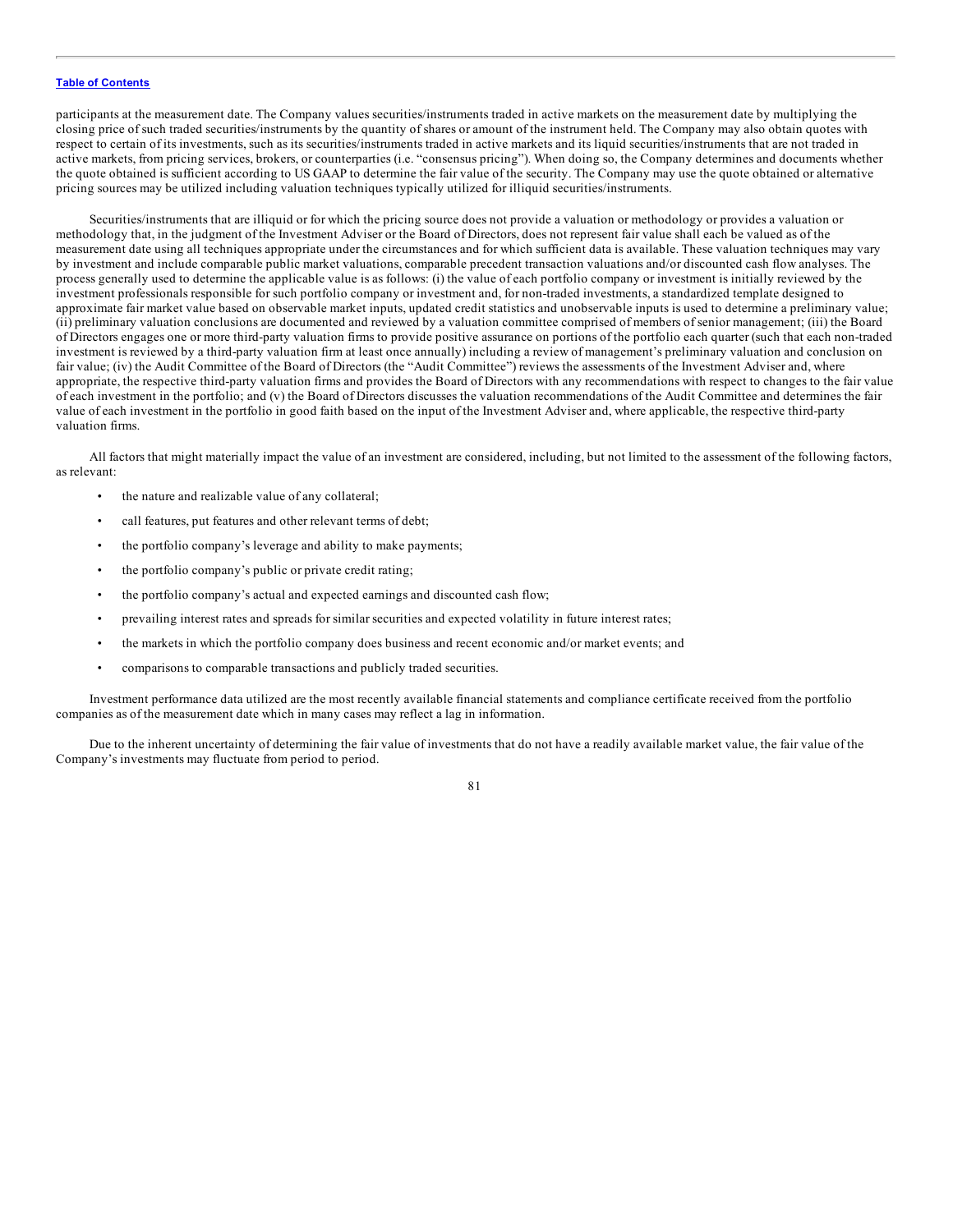Because of the inherent uncertainty of valuation, these estimated values may differ significantly from the values that would have been used had a ready market for the investments existed, and it is reasonably possible that the difference could be material.

In addition, changes in the market environment and other events that may occur over the life of the investments may cause the realized gains or losses on investments to be different than the net change in unrealized appreciation or depreciation currently reflected in the consolidated financial statements as of December 31, 2013.

US GAAP establishes a hierarchal disclosure framework which ranks the level of observability of market price inputs used in measuring investments at fair value. The observability of inputs is impacted by a number of factors, including the type of investment and the characteristics specific to the investment and state of the marketplace, including the existence and transparency of transactions between market participants. Investments with readily available quoted prices or for which fair value can be measured from quoted prices in active markets generally have a higher degree of market price observability and a lesser degree of judgment applied in determining fair value.

Investments measured and reported at fair value are classified and disclosed based on the observability of inputs used in determination of fair values, as follows:

- Level I—inputs to the valuation methodology are quoted prices available in active markets for identical investments as of the reporting date. The types of financial instruments included in Level I include unrestricted securities, including equities and derivatives, listed in active markets. The Company does not adjust the quoted price for these investments, even in situations where the Company holds a large position and a sale could reasonably impact the quoted price.
- Level II—inputs to the valuation methodology are either directly or indirectly observable as of the reporting date and are those other than quoted prices in active markets. The type of financial instruments in this category includes less liquid and restricted securities listed in active markets, securities traded in other than active markets, government and agency securities, and certain over-the-counter derivatives where the fair value is based on observable inputs.
- Level III—inputs to the valuation methodology are unobservable and significant to overall fair value measurement. The inputs into the determination of fair value require significant management judgment or estimation. Financial instruments that are included in this category include investments in privately-held entities, collateralized loan obligations, and certain over-the-counter derivatives where the fair value is based on unobservable inputs.

In certain cases, the inputs used to measure fair value may fall into different levels of the fair value hierarchy. In such cases, an investment's level within the fair value hierarchy is based on the lowest level of input that is significant to the overall fair value measurement. The Investment Adviser's assessment of the significance of a particular input to the fair value measurement in its entirety requires judgment, and considers factors specific to the investment.

Transfer between levels, if any, are recognized at the beginning of the quarter in which the transfers occur. For the year ended December 31, 2013, there were no transfers between levels.

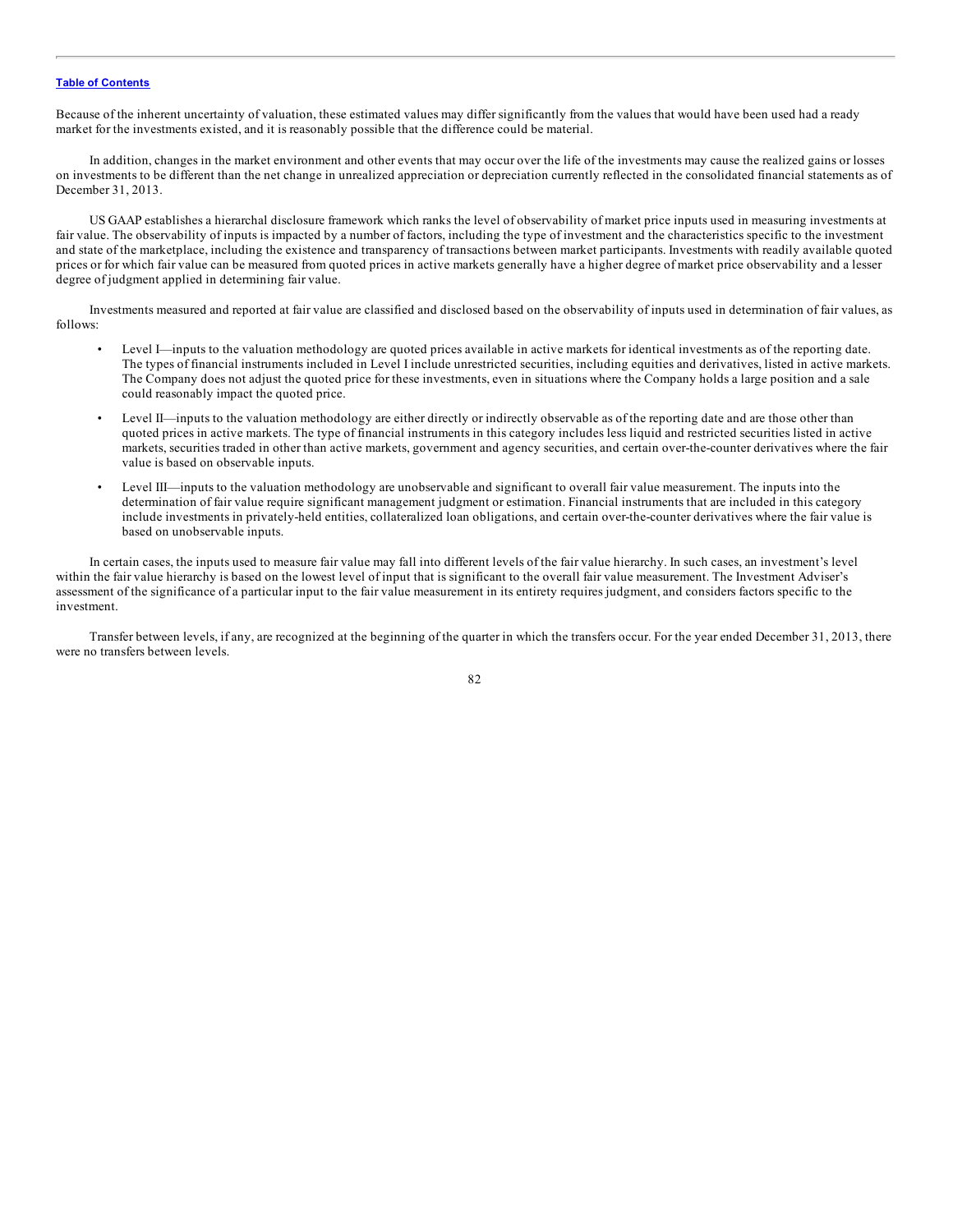The following table summarizes the Company's investments measured at fair value on a recurring basis by the above fair value hierarchy levels as of December 31, 2013:

|                                       | Level I | Level II                    | Level III | <b>Total</b>                                    |
|---------------------------------------|---------|-----------------------------|-----------|-------------------------------------------------|
| <b>Assets</b>                         |         |                             |           |                                                 |
| First Lien Debt                       | $s =$   | $\frac{1}{2}$               | \$141,676 | \$141,676                                       |
| Second Lien Debt                      |         |                             | 39,767    | 39,767                                          |
| <b>Structured Finance Obligations</b> |         | $\overbrace{\hspace{15em}}$ | 31,364    | 31,364                                          |
| Total                                 | $s =$   |                             | \$212,807 | \$212,807<br>$\sim$ $\sim$ $\sim$ $\sim$ $\sim$ |

The changes in the Company's investments at fair value for which the Company has used Level III inputs to determine fair value and net change in unrealized appreciation (depreciation) included in earnings for Level III investments still held are as follows:

|                                                                                                                                                                                                                                                                                                           | <b>Financial Assets</b><br>For the year ended December 31, 2013 |                            |                                             |           |  |
|-----------------------------------------------------------------------------------------------------------------------------------------------------------------------------------------------------------------------------------------------------------------------------------------------------------|-----------------------------------------------------------------|----------------------------|---------------------------------------------|-----------|--|
|                                                                                                                                                                                                                                                                                                           | <b>First Lien</b><br>Debt                                       | Second<br><b>Lien Debt</b> | <b>Structured</b><br>Finance<br>Obligations | Total     |  |
| Balance, beginning of year                                                                                                                                                                                                                                                                                |                                                                 |                            |                                             |           |  |
| Purchases                                                                                                                                                                                                                                                                                                 | 141,934                                                         | 40,629                     | 33,882                                      | 216,445   |  |
| <b>Sales</b>                                                                                                                                                                                                                                                                                              |                                                                 |                            | (2,960)                                     | (2,960)   |  |
| Accretion of discount                                                                                                                                                                                                                                                                                     | 58                                                              |                            |                                             | 65        |  |
| Paydowns                                                                                                                                                                                                                                                                                                  | (485)                                                           |                            |                                             | (485)     |  |
| Realized gain (loss)                                                                                                                                                                                                                                                                                      |                                                                 |                            | 60                                          | 63        |  |
| Net change in unrealized appreciation (depreciation)                                                                                                                                                                                                                                                      | 166                                                             | (869)                      | 382                                         | (321)     |  |
| Balance, end of year                                                                                                                                                                                                                                                                                      | \$141,676                                                       | \$39,767                   | 31,364                                      | \$212,807 |  |
| Net change in unrealized appreciation (depreciation) included in<br>earnings related to investments still held as of December 31,<br>2013 included in net change in unrealized appreciation<br>(depreciation) on investments non-controlled/non-affiliated on<br>the Consolidated Statement of Operations | 166                                                             | (869)                      | 382                                         | (321)     |  |

The Company generally uses the following framework when determining the fair value of investments that are categorized as Level III:

Investments in debt securities are initially evaluated to determine whether the enterprise value of the portfolio company is greater than the applicable debt. The enterprise value of the portfolio company is estimated using a market approach and an income approach. The market approach utilizes market value (EBITDA) multiples of publicly traded comparable companies and available precedent sales transactions of comparable companies. The Company carefully considers numerous factors when selecting the appropriate companies whose multiples are used to value its portfolio companies. These factors include, but are not limited to, the type of organization, similarity to the business being valued, relevant risk factors, as well as size, profitability and growth expectations. The income approach typically uses a discounted cash flow analysis of the portfolio company.

Investments in debt securities that do not have sufficient coverage through the enterprise value analysis are valued based on an expected probability of default and discount recovery analysis.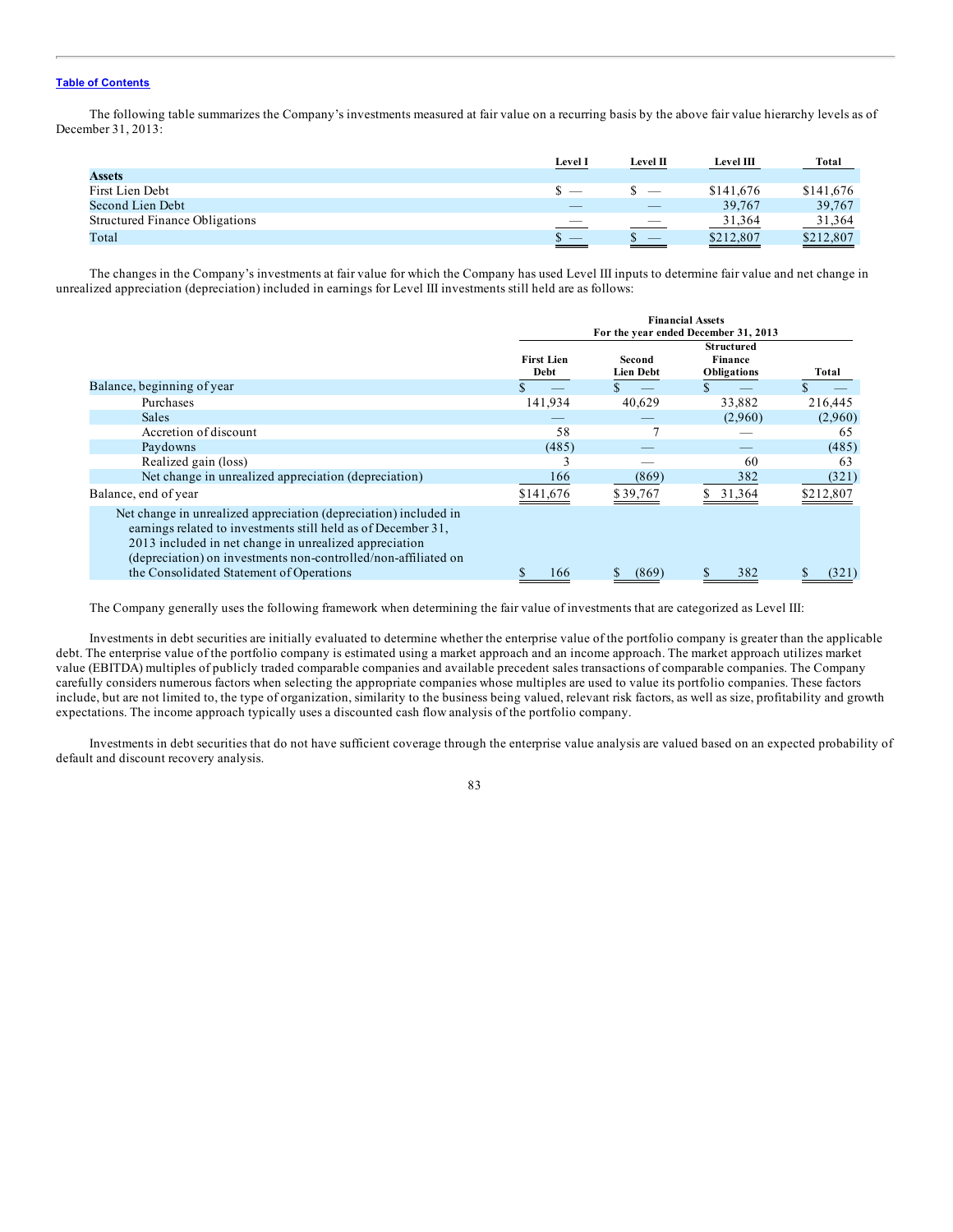Investments in debt securities with sufficient coverage through the enterprise value analysis are generally valued using a discounted cash flow analysis of the underlying security. Projected cash flows in the discounted cash flow typically represent the relevant security's contractual interest, fees and principal payments plus the assumption of full principal recovery at the investment's expected maturity date. The discount rate to be used is determined using an average of two market-based methodologies.

Investments in structured finance obligations are generally valued using a discounted cash flow and/or consensus pricing.

The following table summarizes the quantitative information related to the significant unobservable inputs for Level III instruments which are carried at fair value as of December 31, 2013:

|                                      |                                                 |                             |                               | Range  |        |                     |  |
|--------------------------------------|-------------------------------------------------|-----------------------------|-------------------------------|--------|--------|---------------------|--|
|                                      | <b>Fair Value as</b><br>of December 31.<br>2013 | <b>Valuation Techniques</b> | <b>Unobservable</b><br>Inputs | Low    | High   | Weighted<br>Average |  |
| Investments in First and Second Lien |                                                 |                             |                               |        |        |                     |  |
| <b>Debt Securities</b>               | 181,443                                         | Discounted Cash Flow        | Discount Rate                 | 5.17%  | 10.14% | 7.04%               |  |
| <b>Total Debt</b>                    | 181,443                                         |                             |                               |        |        |                     |  |
| Investments in Structured Products   | 16,031                                          | Discounted Cash Flow        | Discount Rate                 | 12.00% | 14.00% | 12.39%              |  |
|                                      |                                                 |                             | Default Rate                  | 0.50   | 1.12   | 0.74                |  |
|                                      |                                                 |                             | Prepayment Rate               | 28.63  | 34.71  | 30.61               |  |
|                                      |                                                 |                             | <b>Recovery Rate</b>          | 70.24  | 75.00  | 73.52               |  |
|                                      | 15,333                                          | Consensus Pricing           | <b>Indicative Quotes</b>      | 53     | 88     | 80.84               |  |
| <b>Total Structured Products</b>     | 31,364                                          |                             |                               |        |        |                     |  |
| <b>Total Level III Investments</b>   | 212,807                                         |                             |                               |        |        |                     |  |

The significant unobservable inputs used in the fair value measurement of the Company's investments in first and second lien debt securities are discount rates. Significant increases in discount rates would result in a significantly lower fair value measurement.

The significant unobservable inputs used in the fair value measurement of the Company's investments in structured finance obligations are discount rates, default rates, prepayment rates, recovery rates and indicative quotes. Significant increases in discount rates, default rates or prepayment rates in isolation would result in a significantly lower fair value measurement, while a significant increase in recovery rates in isolation would result in a significantly higher fair value. Significant decreases in indicative quotes in isolation may result in a significantly lower fair value measurement.

### *Financial instruments disclosed but not carried at fair value:*

The following table presents the carrying value and fair value of the Company's financial liabilities disclosed but not carried at fair value as of December 31, 2013.

|                    | <b>Carrying Value</b> | <b>Fair Value</b> |
|--------------------|-----------------------|-------------------|
| Secured borrowings | 66,822                | \$66.822          |
| Total              | 66.822                | \$66.822          |

The fair value of the secured borrowings approximates its carrying value and is categorized as Level III within the hierarchy. Secured borrowings are valued generally using discounted cash flow analysis. The significant unobservable inputs used in the fair value measurement of the Company's secured borrowings are discount rates. Significant increases in discount rates would result in a significantly lower fair value measurement.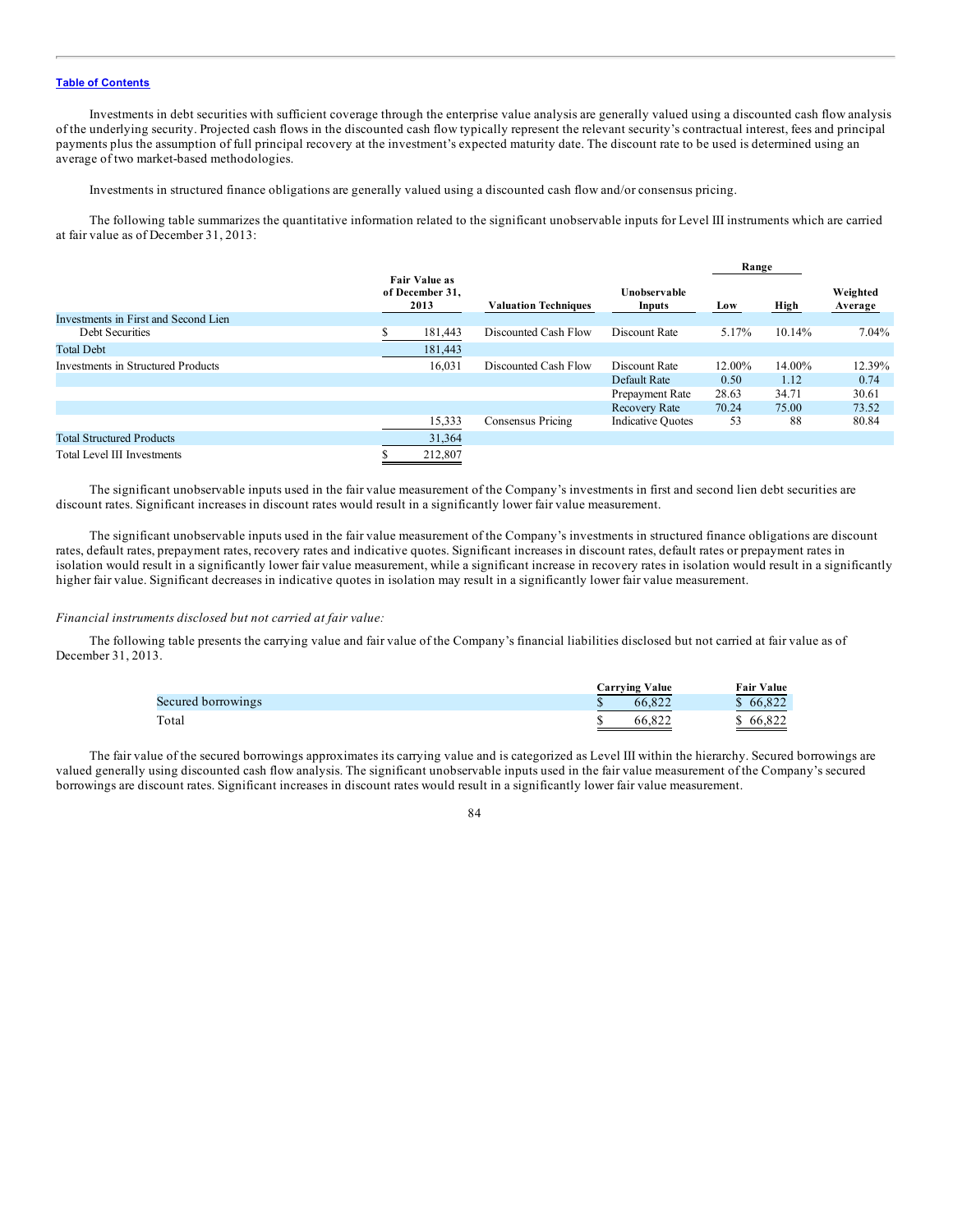The fair value of other financial assets and liabilities approximates their carrying value based on the short term nature of these items.

## **5. RELATED PARTY TRANSACTIONS**

#### *Investment Advisory Agreement*

On April 3, 2013, the Company's Board of Directors, including a majority of the directors who are not interested persons as defined in the Investment Company Act, approved an investment advisory and management agreement (the "Investment Advisory Agreement") between the Company and the Investment Adviser in accordance with, and on the basis of an evaluation satisfactory to such directors as required by, Section 15(c) of the Investment Company Act. Subject to the overall supervision of the Board of Directors, the Investment Adviser provides investment advisory services to the Company. For providing these services, the Investment Adviser receives a fee from the Company consisting of two components—a base management fee and an incentive fee.

Prior to a Qualified IPO, the base management fee is calculated and payable quarterly in arrears at an annual rate of 1.50% of the average daily gross assets of the Company for the period adjusted for share issuances or repurchases, excluding any cash and cash equivalents and including assets acquired with leverage from use of the Revolving Credit Facility (see Note 6, Borrowings). For purposes of this calculation, cash and cash equivalents include any temporary investments in cash-equivalents, U.S. government securities and other high quality investment grade debt investments that mature in 12 months or less from the date of investment. Base management fees for any partial quarter are prorated. As such, base management fees for the year ended December 31, 2013, were calculated commencing after May 8, 2013, the date the Company first called capital from investors. The Investment Adviser contractually waived one-third (0.50%) of the base management fee prior to a Qualified IPO. The fee waiver will terminate if and when a Qualified IPO has been consummated.

The incentive fee has two parts. The first part is calculated and payable quarterly in arrears based on the pre-incentive fee net investment income for the immediately preceding calendar quarter. The second part is determined and payable in arrears based on capital gains as of the end of each calendar year.

Pre-incentive fee net investment income means interest income, dividend income and any other income (including any other fees (other than fees for providing managerial assistance), such as commitment, origination, structuring, diligence and consulting fees or other fees that the Company receives from portfolio companies) accrued during the calendar quarter, minus the operating expenses accrued for the quarter (including the base management fee, expenses payable under the administration agreement, and any interest expense or fees on any credit facilities or outstanding debt and dividends paid on any issued and outstanding preferred stock, but excluding the incentive fee). Pre-incentive fee net investment income does not include, in the case of investments with a deferred interest feature (such as original issue discount, debt instruments with pay-in-kind interest and zero coupon securities), accrued income that the Company has not yet received in cash. Pre-incentive fee net investment income does not include any realized capital gains, realized capital losses or unrealized capital appreciation or depreciation.

Prior to any Qualified IPO of the Company's common stock, pre-incentive fee net investment income, expressed as a rate of return on the average daily Hurdle Calculation Value (as defined below) throughout the immediately preceding calendar quarter, is compared to a "hurdle rate" of 1.50% per quarter (6% annualized). "Hurdle Calculation Value" means, on any given day, the sum of  $(x)$  the value of net assets as of the end of the calendar quarter immediately preceding such day plus (y) the aggregate amount of capital drawn from investors (or reinvested pursuant to a dividend reinvestment plan) from the beginning of the current quarter to such day minus (z) the aggregate amount of distributions (including share repurchases) made by the Company from the beginning of the current quarter to such day but only to the extent such distributions were not declared and accounted for on the books and records in a previous quarter.

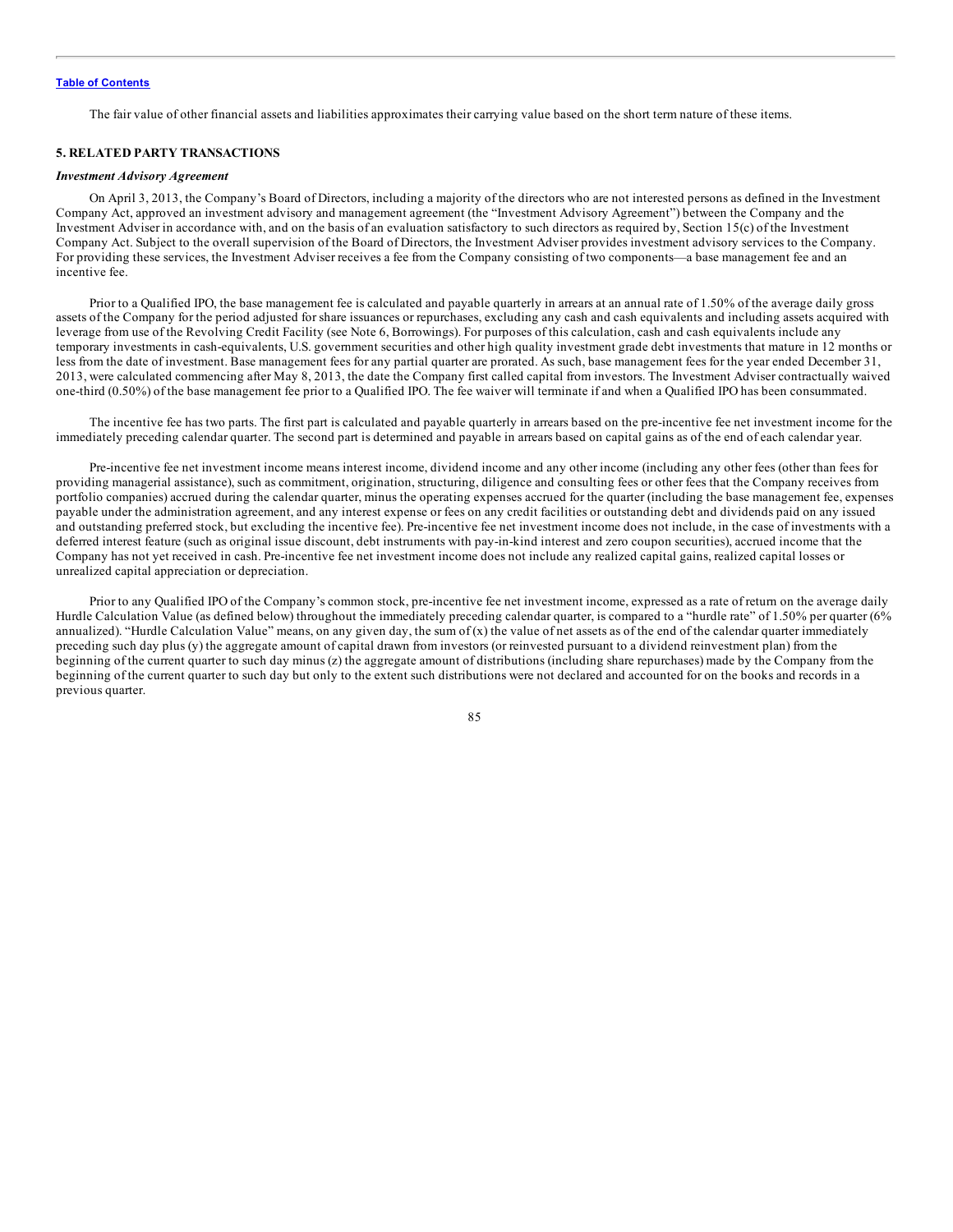GMS Finance pays its Investment Adviser an incentive fee with respect to its pre-incentive fee net investment income in each calendar quarter as follows:

- no incentive fee based on pre-incentive fee net investment income in any calendar quarter in which its pre-incentive fee net investment income does not exceed the hurdle of 1.50%;
- 100% of pre-incentive fee net investment income with respect to that portion of such pre-incentive fee net investment income, if any, that exceeds the hurdle but is less than 1.875% in any calendar quarter (7.50% annualized). The Company refers to this portion of the pre-incentive fee net investment income (which exceeds the hurdle but is less than 1.875%) as the "catch-up." The "catch-up" is meant to provide the Investment Adviser with approximately 20% of the Company's pre-incentive fee net investment income as if a hurdle did not apply if this net investment income exceeds 1.875% in any calendar quarter; and
- 20% of the amount of pre-incentive fee net investment income, if any, that exceeds 1.875% in any calendar quarter (7.50% annualized) will be payable to the Investment Adviser. This reflects that once the hurdle is reached and the catch-up is achieved, 20% of all pre-incentive fee investment income thereafter is allocated to the Investment Adviser.

The second part of the incentive fee is determined and payable in arrears as of the end of each calendar year (or upon termination of the Investment Advisory Agreement, as of the termination date), and equals 20% of realized capital gains, if any, on a cumulative basis from inception through the date of determination, computed net of all realized capital losses on a cumulative basis and unrealized capital depreciation, less the aggregate amount of any previously paid capital gain incentive fees, provided that, the incentive fee determined at the end of the first calendar year of operations may be calculated for a period of shorter than twelve calendar months to take into account any realized capital gains computed net of all realized capital losses on a cumulative basis and unrealized capital depreciation.

The Company will defer payment of any incentive fee otherwise earned by the Investment Adviser if, during the most recent four full calendar quarter periods (or, if less, the number of full calendar quarters completed since the initial drawdown of capital from the stockholders, "Initial Drawdown") ending on or prior to the date such payment is to be made, the sum of (a) the aggregate distributions to stockholders and (b) the change in net assets (defined as gross assets less indebtedness and before taking into account any incentive fees payable during the period) is less than 6.0% of net assets (defined as gross assets less indebtedness) at the beginning of such period, provided, that such percentage will be appropriately prorated during the four full calendar quarters immediately following the Initial Drawdown. These calculations are adjusted for any share issuances or repurchases. Any deferred incentive fees will be carried over for payment in subsequent calculation periods. The Investment Adviser may earn an incentive fee under the Investment Advisory Agreement on the Company's repurchase of debt issued by the Company at a gain.

Prior to a Qualified IPO and subject to the receipt of any necessary regulatory approvals, the Company's Investment Adviser intends to make (or require individual employees or entities in which employees own an interest to make) capital commitments to purchase shares of the Company's common stock in an amount equal to approximately 25% of each installment of the net after tax incentive fee that the Investment Adviser receives from the Company. For the year ended December 31, 2013, there was no incentive fee paid on pre-incentive fee net investment income or realized capital gains, therefore, no commitments were made and no shares were issued to the Investment Adviser related to the after tax incentive.

For the year ended December 31, 2013, base management fees were \$625 (net of waiver of \$312), there were no incentive fees related to pre-incentive fee net investment income and there were no incentive fees related to realized capital gains. The accrual for any capital gains incentive fee under US GAAP in a given period may result in an additional expense if such cumulative amount is greater than in the prior period or a reduction of previously recorded expense if such cumulative amount is less than in the prior period. If such cumulative amount is negative, then there is no accrual. No incentive fees were deferred for the year ended December 31, 2013.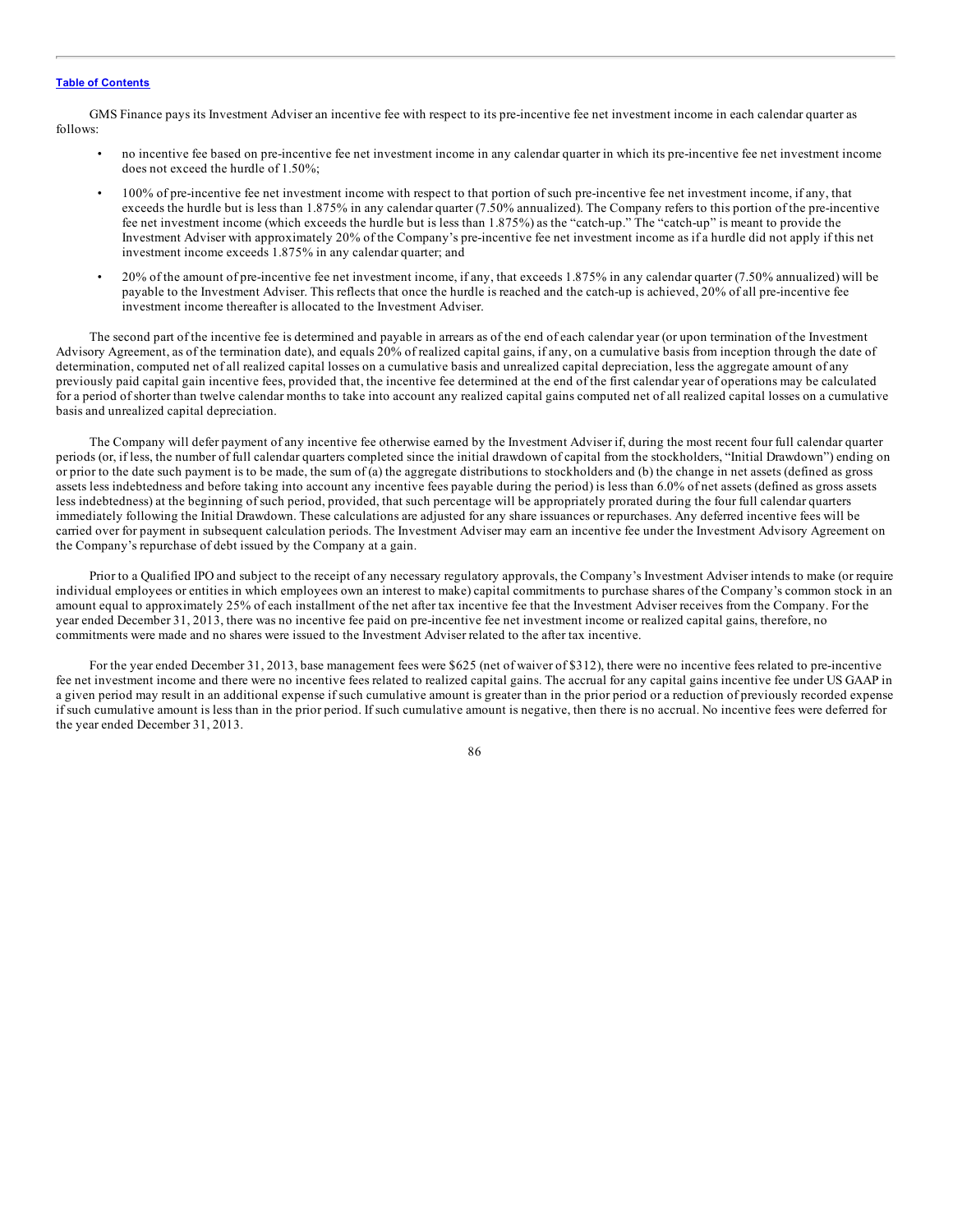As of December 31, 2013, \$625 was included in base management fees payable in the accompanying Consolidated Statement of Assets and Liabilities and there were no accrued incentive fees. As of December 31, 2012, the Company had not completed the Initial Closing or commenced investment operations. No base management or incentive fees were accrued or paid to the Investment Adviser prior to the commencement of investment activities.

On April 3, 2013, the Investment Adviser entered into a personnel agreement with The Carlyle Group Employee Co., L.L.C., an affiliate of the Investment Adviser, pursuant to which The Carlyle Group Employee Co., L.L.C. provides the Investment Adviser with access to investment professionals.

As of December 31, 2013, the Investment Adviser, members of senior management, and certain employees, partners, and affiliates of the Investment Adviser committed \$42,967 to the Company.

#### *Administration Agreement*

On April 3, 2013, the Company's Board of Directors approved an administration agreement (the "Administration Agreement") between the Company and the Administrator. Pursuant to the Administration Agreement, the Administrator provides services and receives reimbursements equal to an amount that reimburses the Administrator for its costs and expenses and the Company's allocable portion of overhead incurred by the Administrator in performing its obligations under the Administration Agreement, including the Company's allocable portion of the compensation paid to or compensatory distributions received by the Company's officers (including the Chief Compliance Officer and Chief Financial Officer) and respective staff who provide services to the Company, operations staff who provide services to the Company, and any internal audit staff, to the extent internal audit performs a role in the Sarbanes-Oxley Act internal control assessment. Reimbursement under the Administration Agreement occurs quarterly in arrears.

For the year ended December 31, 2013, GMS Finance incurred \$650 in fees under the Administrative Agreement, which are included in administrative service fees in the accompanying Consolidated Statement of Operations. As of December 31, 2013, \$131 was unpaid and included in administrative service fees payable in the accompanying Consolidated Statement of Assets and Liabilities. As of December 31, 2012, the Company had not completed the Initial Closing or commenced investment operations. No administrative services were provided or charged to the Company until commencement of operations.

#### *Sub-Administration Agreements*

On April 3, 2013, the Administrator entered into sub-administration agreements with The Carlyle Group Employee Co., L.L.C. and CELF Advisors LLP. Pursuant to the agreements, The Carlyle Group Employee Co., L.L.C. and CELF Advisors LLP provide the Administrator with access to personnel.

On April 3, 2013, the Administrator entered into a sub-administration agreement with State Street Bank and Trust Company. For the year ended December 31, 2013, fees incurred in connection with the sub-administration agreement, which amounted to \$50, were included in other general and administrative in the accompanying Consolidated Statements of Operations. As of December 31, 2013, \$50 was unpaid and included in other accrued expenses and liabilities in the accompanying Consolidated Statement of Assets and Liabilities.

#### *Placement Fees*

On April 3, 2013, the Company entered into a placement fee arrangement with TCG Securities, L.L.C. ("TCG"), a licensed broker-dealer and an affiliate of the Investment Adviser, which may require stockholders to pay a placement fee to TCG in addition to their capital commitments for TCG's services.

For the year ended December 31, 2013, TCG did not earn or receive any placement fees from GMS Finance stockholders in connection with the issuance or sale of the Company's common stock.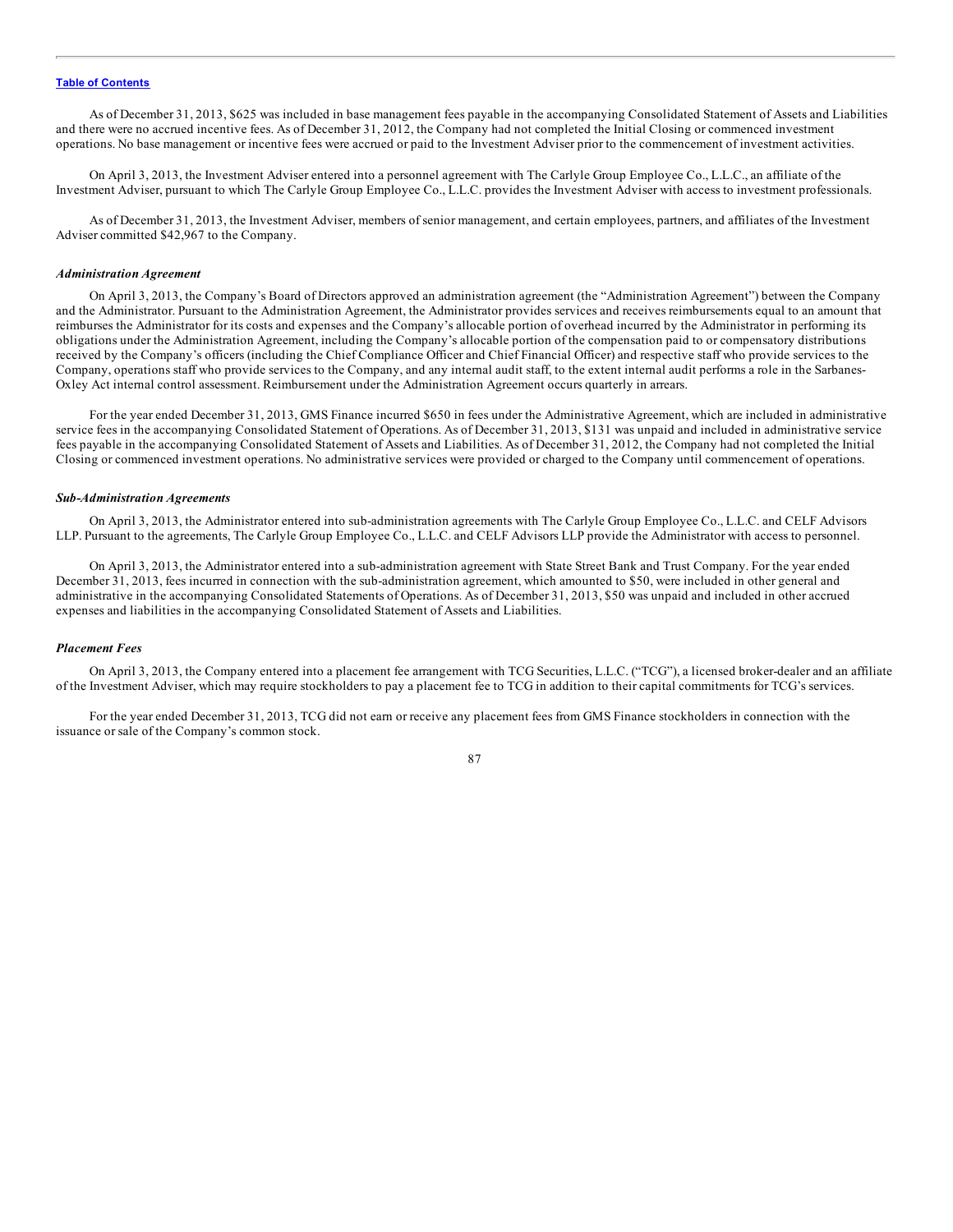#### *Board of Directors*

GMS Finance's Board of Directors currently consists of seven members, four of whom are not "interested persons" of GMS Finance as defined in Section 2(a)(19) of the Investment Company Act ("Independent Directors"). On April 3, 2013, the Board of Directors also established an Audit Committee made up of its Independent Directors, and may establish additional committees in the future. For the year ended December 31, 2013, GMS Finance incurred \$322 in fees and expenses associated with its Independent Directors and Audit Committee. As of December 31, 2013, \$28 was unpaid and included in other accrued expenses and liabilities in the accompanying Consolidated Statement of Assets and Liabilities. As of December 31, 2012, GMS Finance had incurred no fees associated with its Independent Directors or the Audit Committee. As of December 31, 2013, certain directors have committed \$1,750 in capital commitments to the Company.

## **6. BORROWINGS**

In accordance with the Investment Company Act, the Company is only allowed to borrow amounts such that its asset coverage, as defined in the Investment Company Act, is at least 200% after such borrowing. As of December 31, 2013, asset coverage is 378.35%. During the year ended December 31, 2013, there were secured borrowings of \$66,822 under the Revolving Credit Facility, the entire balance of which was outstanding as of December 31, 2013. As of December 31, 2012, there were no secured borrowings outstanding.

### *Revolving Credit Facility*

The Borrower Sub closed on May 24, 2013 (the "Effective Date") on a senior secured revolving credit facility with various lenders (the "Revolving Credit Facility"). The Revolving Credit Facility became available to the Company for borrowing once the Borrower Sub had at least \$30,000 of minimum equity in its assets held. The Revolving Credit Facility provides for secured borrowings up to the lesser of \$500,000 or the amount of capital commitments the Company has received with an accordion feature that can, subject to certain conditions, increase the aggregate maximum credit commitment up to an amount not to exceed \$750,000, subject to restrictions imposed on borrowings under the Investment Company Act and adequate collateral to support such borrowings. The Revolving Credit Facility has a three-year revolving period (with two one-year extension options, subject to the Borrower Sub's and the lenders' consent) and a maturity date six years from the Effective Date of the facility (extendable in connection with an extension of the revolving period). Base rate borrowings under the Revolving Credit Facility bear interest initially at the applicable commercial paper rate (if the lender is a conduit lender) or LIBOR plus 1.75% per year during the revolving period, with pre-determined future interest rate increases of 1.00%-2.00% over the three years following the end of the revolving period. The Borrower Sub is also required to pay a commitment fee of between 0.25% and 1.00% per year depending on the usage of the Revolving Credit Facility. Payments under the Revolving Credit Facility are made quarterly. The lenders have a first lien security interest on all of the assets of the Borrower Sub.

As part of the Revolving Credit Facility, the Borrower Sub is subject to limitations as to how borrowed funds may be used including, but not limited to, restrictions on sector and geographic concentrations, loan size, payment frequency, tenor and investment ratings (or estimated ratings). In addition, borrowed funds are intended to be used primarily to purchase first lien loan assets, and the borrower sub is limited in its ability to purchase certain other assets (including, but not limited to, second lien loans, revolving and delayed draw loans and discount loans) and other assets are not permitted to be purchased (including, but not limited to covenant-lite loans, paid-in-kind loans and structured finance obligations). The Revolving Credit Facility has certain requirements relating to interest coverage and portfolio performance, including limitations on delinquencies and charge offs, violation of which could result in the immediate acceleration of the amounts due under the Revolving Credit Facility. The Revolving Credit Facility is also subject to a borrowing base that applies different advance rates to assets held by the Borrower Sub based generally on the fair market value of such assets. Under certain circumstances, GMS Finance could be obliged to repurchase loans from the Borrower Sub.

As of December 31, 2013, the Borrower Sub was in compliance with all covenants and other requirements of the Revolving Credit Facility.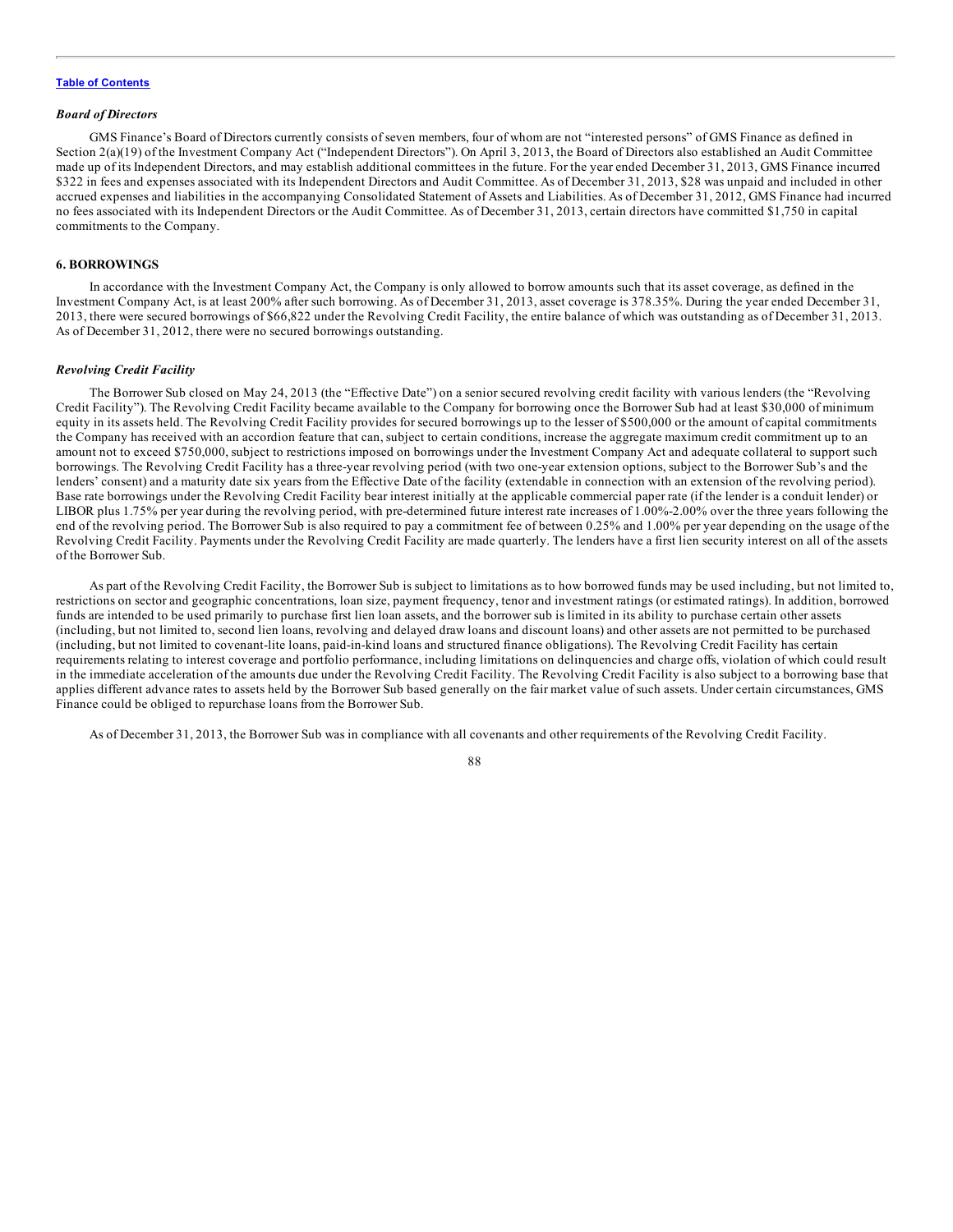As of December 31, 2013, \$66,822 of secured borrowings were outstanding under the Revolving Credit Facility and \$18,616 was available for borrowing under the Revolving Credit Facility based on the computation of collateral to support the borrowings.

For the year ended December 31, 2013, the Company incurred \$353 of interest expense and \$602 of commitment fees on the unused portion of the Revolving Credit Facility. As of December 31, 2013, \$259 of interest expense and \$266 of commitment fees were included in interest and credit facility fees payable. As of December 31, 2013, the unused portion of the Revolving Credit Facility upon which commitment fees are based was \$433,178.

For the period from August 8, 2013 (initial date the Company borrowed under the Revolving Credit Facility) through December 31, 2013, the average stated interest rate was 1.98% and average principal debt outstanding was \$44,063. As of December 31, 2013, the interest rate was 1.97% based on floating LIBOR rates.

The following table presents further information on the Revolving Credit Facility.

|                                                 | For the year ended<br>December 31, 2013 |
|-------------------------------------------------|-----------------------------------------|
| Interest expense                                | 353                                     |
| Facility unused commitment fee                  | 602                                     |
| Amortization of deferred financing costs        | 513                                     |
| Other fees                                      | 49                                      |
| Total interest expense and credit facility fees | 1.517                                   |
| Cash paid for interest expense                  | 94                                      |

## **7. COMMITMENTS AND CONTINGENCIES**

A summary of significant contractual payment obligations is as follows as of December 31, 2013:

|                    |        | Payment Due by<br>Period |           |                          |         |
|--------------------|--------|--------------------------|-----------|--------------------------|---------|
|                    |        | Less than                |           |                          |         |
|                    | Total  | l Year                   | 1-3 Years | 3-5 Years                | 5 Years |
| Secured Borrowings | 66,822 | $\overline{\phantom{m}}$ |           | $\overline{\phantom{m}}$ | 66,822  |

In the ordinary course of its business, the Company enters into contracts or agreements that contain indemnifications or warranties. Future events could occur that lead to the execution of these provisions against the Company. The Company believes that the likelihood of such an event is remote; however, the maximum potential exposure is unknown. No accrual has been made in the consolidated financial statements as of December 31, 2013 and Statement of Assets and Liabilities as of December 31, 2012 for any such exposure.

As of December 31, 2013, the Company had \$877,408 in total capital commitments from stockholders, of which \$689,405 was unfunded. Included in the commitments as of December 31, 2013 were \$42,967 of capital commitments of the Investment Adviser, members of senior management, and certain employees, partners, and affiliates of the Investment Adviser. There were no capital commitments from stockholders as of December 31, 2012. As of December 31, 2013, certain directors committed \$1,750 in capital commitments to the Company.

The Company had the following commitments to fund delayed draw senior secured loans, none of which were funded:

|                                         | Par Value as of   |                   |
|-----------------------------------------|-------------------|-------------------|
|                                         | December 31, 2013 | December 31, 2012 |
| Total unfunded delayed draw commitments | 000.              |                   |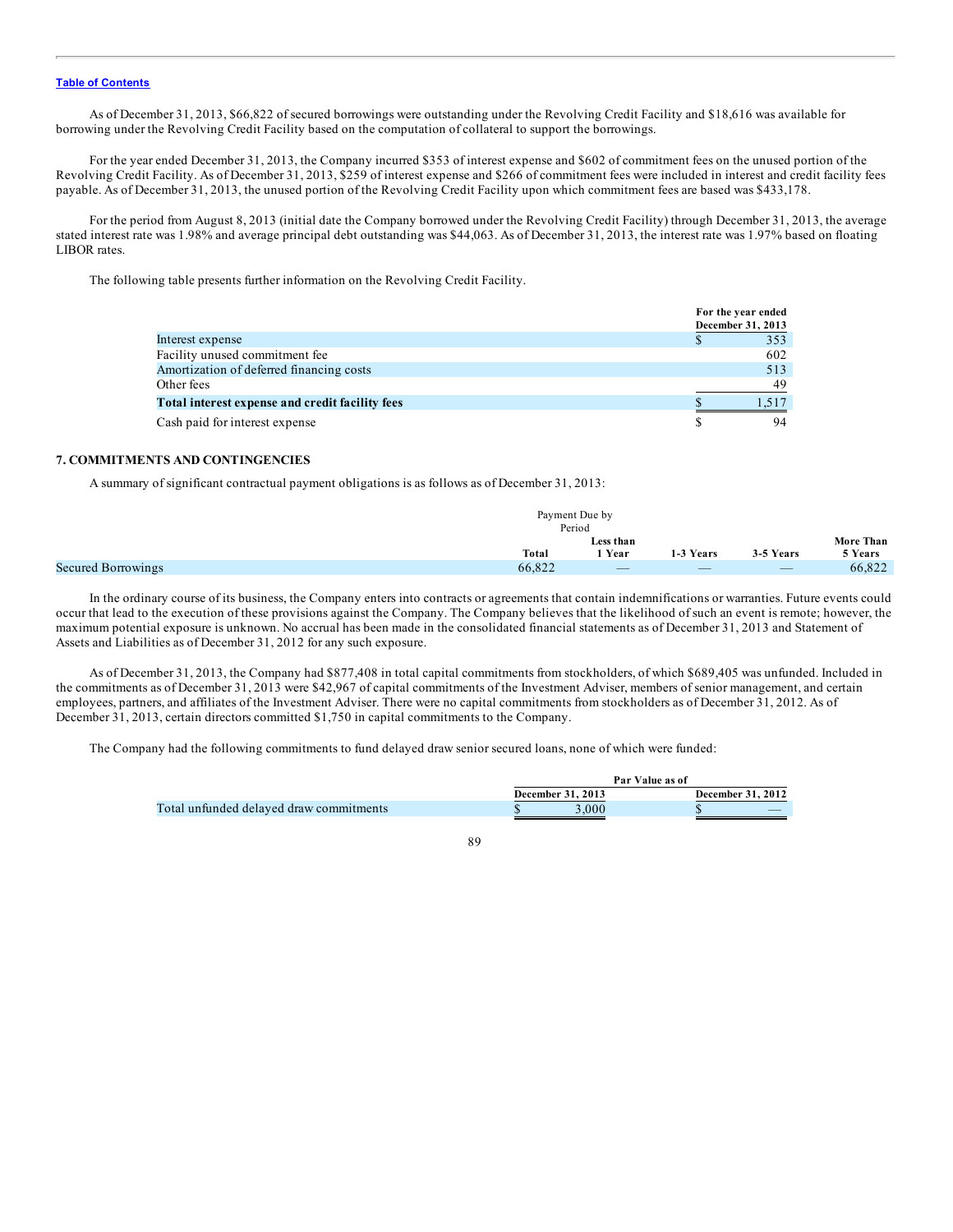### **8. NET ASSETS**

In connection with its formation, the Company has the authority to issue 200,000,000 shares of common stock, \$0.01 per share par value.

On March 30, 2012, the Company issued 100 common shares for \$2 to the Investment Adviser. During the year ended December 31, 2013, the Company issued 9,575,890 shares for \$188,001.

The following table summarizes capital activity during the year ended December 31, 2013:

|                                                                                                             | <b>Common Stock</b> |                   | Paid-in<br>Capital<br>in Excess<br>of Par | Offering                 | Accumulated<br><b>Net Investment</b> | <b>Net Realized</b><br>Gain (Loss)<br>on | Net Change in<br>Unrealized<br>Appreciation<br>(Depreciation) on | Total<br><b>Net</b> |
|-------------------------------------------------------------------------------------------------------------|---------------------|-------------------|-------------------------------------------|--------------------------|--------------------------------------|------------------------------------------|------------------------------------------------------------------|---------------------|
|                                                                                                             | <b>Shares</b>       | Amount            | Value                                     | <b>Expenses</b>          | Income (Loss)                        | Investments                              | Investments                                                      | Assets              |
| Balance, beginning of year                                                                                  | 100                 | $\qquad \qquad -$ |                                           | $\overline{\phantom{m}}$ |                                      |                                          |                                                                  |                     |
| Common stock issued                                                                                         | 9,575,890           | 96                | 187,905                                   | $-$                      |                                      |                                          |                                                                  | 188,001             |
| Offering costs                                                                                              |                     |                   |                                           | (74)                     |                                      |                                          |                                                                  | (74)                |
| Net investment income (loss)                                                                                |                     |                   |                                           |                          | (1,669)                              |                                          |                                                                  | (1,669)             |
| Net realized gain (loss) on<br>investments-non-controlled/<br>non-affiliated                                |                     |                   |                                           |                          |                                      | 63                                       |                                                                  | 63                  |
| Net change in unrealized<br>appreciation (depreciation) on<br>investments-non-controlled/<br>non-affiliated |                     |                   |                                           |                          |                                      |                                          | (321)                                                            | (321)               |
| Tax reclassification of stockholders'<br>equity in accordance with<br><b>US GAAP</b>                        |                     |                   | (942)                                     |                          | 1,005                                | (63)                                     |                                                                  |                     |
| Balance, end of year                                                                                        | 9,575,990           | 96                | \$186,965                                 | (74)                     | (664)                                |                                          | (321)                                                            | \$186,002           |

The following table summarizes total shares issued and proceeds received related to capital drawdowns delivered pursuant to subscriptions for the Company's common stock during the year ended December 31, 2013:

|                    | <b>Shares Issued</b> | <b>Proceeds Received</b> |
|--------------------|----------------------|--------------------------|
| June 5, 2013       | 555,352              | 11,107<br>\$             |
| June 10, 2013      | 371,918              | 7,438                    |
| June 25, 2013      | 1,100,000            | 22,000                   |
| July 31, 2013      | 750,000              | 15,000                   |
| August 22, 2013    | 2,569,373            | 50,000                   |
| September 23, 2013 | 1,130,526            | 22,000                   |
| November 4, 2013   | 899,155              | 17,498                   |
| November 26, 2013  | 2,199,566            | 42,958                   |
| Total              | 9,575,890            | 188,001<br>\$            |

Subscribed but unissued shares are presented in equity with a deduction of subscriptions receivable until cash is received for a subscription. There were no subscribed but unissued shares as of December 31, 2013 and December 31, 2012.

Subscription transactions during the year ended December 31, 2013 were executed at an offering price at a premium to NAV due to the requirement to use prior quarter NAV as offering price unless it would result in the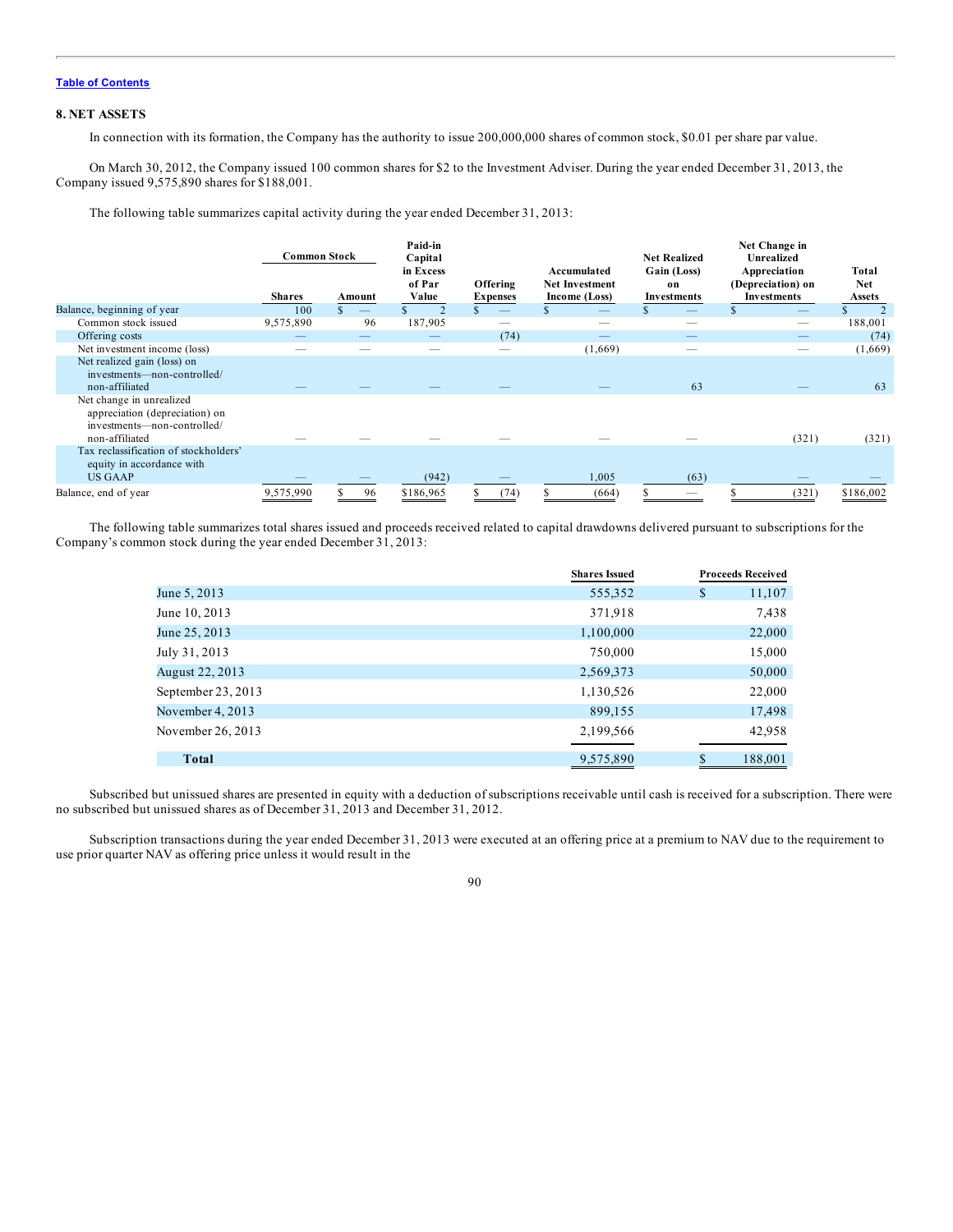Company selling shares of its common stock at a price below the current NAV and also in order to effect a reallocation of organizational costs to subsequent investors. Such subscription transactions increased NAV by \$1,136 or \$0.32 per share for the year ended December 31, 2013.

The Company computes earnings per common share in accordance with ASC 260, *Earnings Per Share.* Basic earnings per common share are calculated by dividing net increase (decrease) in net assets resulting from operations attributable to the Company by the weighted-average number of common shares outstanding for the year.

Basic and diluted earnings per common share are as follows:

|                                                                 | For the year ended |
|-----------------------------------------------------------------|--------------------|
|                                                                 | December 31, 2013  |
| Net increase (decrease) in net assets resulting from operations | (1.927)            |
| Weighted-average common shares outstanding                      | 3.016.298          |
| Basic and diluted earnings per common share                     | (0.64)             |
|                                                                 |                    |

# **9. CONSOLIDATED FINANCIAL HIGHLIGHTS**

The following is a schedule of consolidated financial highlights for the year ended December 31, 2013:

| Per Share Data (1):                                                                              |            |
|--------------------------------------------------------------------------------------------------|------------|
| Net asset value per share, beginning of year                                                     | S<br>20.00 |
| Net investment income (loss)                                                                     | (0.55)     |
| Net realized gain (loss) and net change in unrealized appreciation (depreciation) on investments | (0.34)     |
| Net increase (decrease) in net assets resulting from operations                                  | (0.89)     |
| Offering costs                                                                                   | (0.01)     |
| Effect of subscription offering price $(2)$                                                      | 0.32       |
| Net asset value per share, end of year                                                           | 19.42      |
| Number of shares outstanding, end of year                                                        | 9,575,990  |
| Total return $(3)$                                                                               | $(2.90)\%$ |
| Net assets, end of year                                                                          | \$186,002  |
| Ratio to average net assets (4):                                                                 |            |
| Operating expenses net of waiver                                                                 | 9.75%      |
| Operating expenses gross of waiver                                                               | 10.21%     |
| Net investment income (loss) net of waiver                                                       | $(2.45)\%$ |
| Net investment income (loss) gross of waiver                                                     | $(2.91)\%$ |
| Interest expense and credit facility fees                                                        | 2.23%      |
| <b>Ratios/Supplemental Data:</b>                                                                 |            |
| Asset coverage                                                                                   | 378.35%    |
| Portfolio turnover                                                                               | 6.43%      |
| Total committed capital as of December 31, 2013                                                  | \$ 877,408 |
| Ratio of total contributed capital to total committed capital as of December 31, 2013            | 21.43%     |
| Weighted-average shares outstanding                                                              | 3,016,298  |

(1) Net investment income (loss) per share is calculated as net investment income (loss) for the year divided by the weighted-average shares outstanding for the year.

(2) Increase is due to offering price of subscriptions during the year (Refer to Note 8).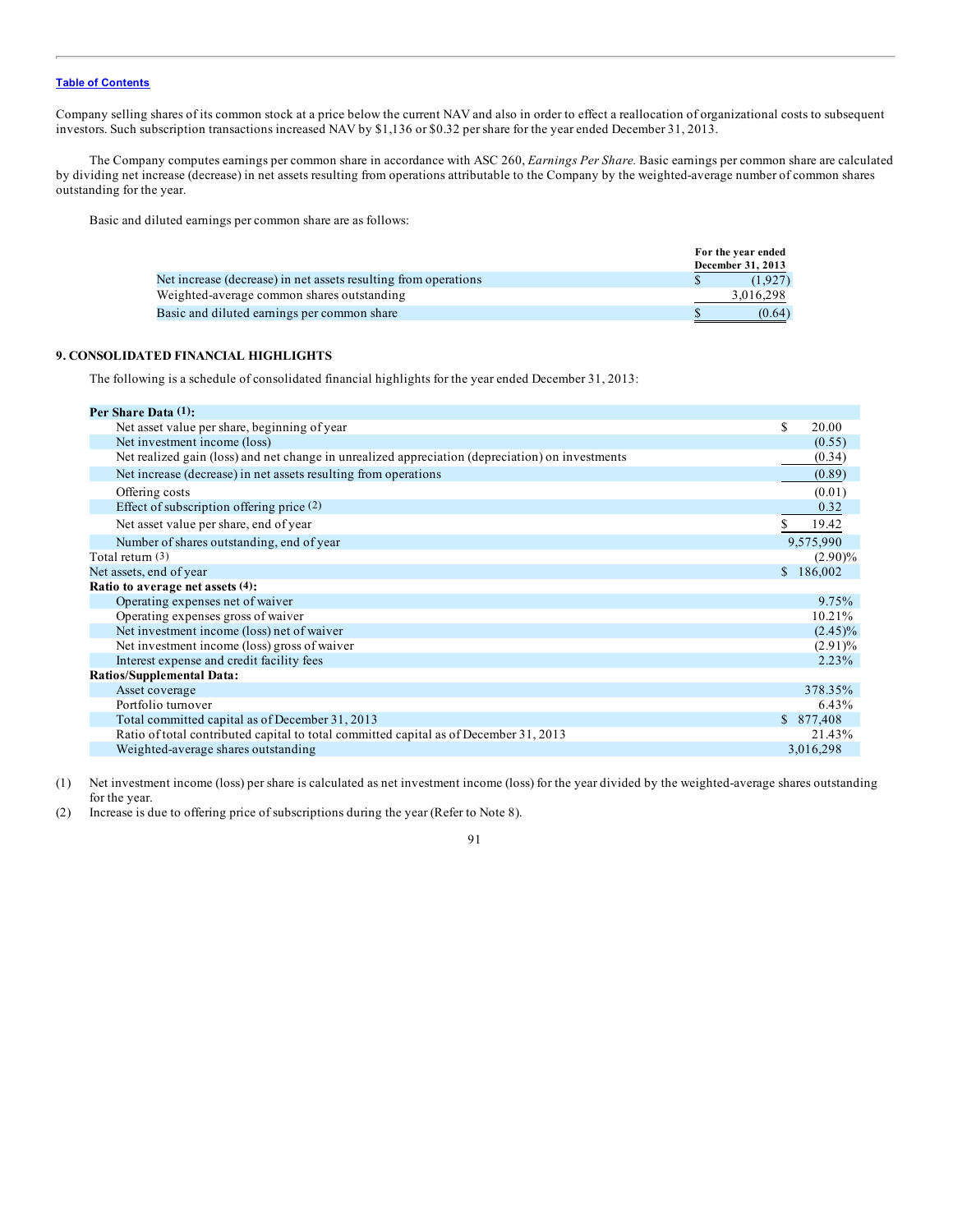- (3) Total return based on net asset value equals the change in net asset value during the year plus the declared dividends for the year ended December 31, 2013, divided by the beginning net asset value for the year. This calculation is adjusted for additional shares issued related to dividends paid, thereby assuming reinvestment of dividends distributed in connection with the dividend reinvestment plan. Total return does not reflect taxes paid on distributions or placement fees paid on capital drawdowns, if any. The Company's performance changes over time and currently may be different than that shown. Past performance is no guarantee of future results. Total return is inclusive of \$0.32 per share increase in NAV for the year related to the offering price of subscriptions. Excluding the effects of the higher offering price of subscriptions, total return would have been (4.50%) (Refer to Note 8).
- (4) The Company commenced operations on May 2, 2013; therefore, the current year's ratios to average net assets may have been different had there been a full year of operations

### **10. LITIGATION**

The Company may become party to certain lawsuits in the ordinary course of business. The Company does not believe that the outcome of current matters, if any, will materially impact the Company or its consolidated financial statements. As of December 31, 2013 and December 31, 2012, the Company was not subject to any material legal proceedings, nor, to our knowledge, is any material legal proceeding threatened against the Company.

In addition, portfolio investments of the Company could be the subject of litigation or regulatory investigations in the ordinary course of business. The Company does not believe that the outcome of any current contingent liabilities of its portfolio investments, if any, will materially affect the Company or these consolidated financial statements.

### **11. TAX**

The Company has not recorded a liability for any uncertain tax positions pursuant to the provisions of ASC 740, *Income Taxes*, as of December 31, 2013 and December 31, 2012.

In the normal course of business, the Company is subject to examination by federal and certain state, local and foreign tax regulators. As of December 31, 2013 and for the period January 1, 2013 to May 1, 2013, the Company has yet to file any tax returns and therefore is not yet subject to examination.

Book and tax basis differences relating to stockholder dividends and distributions and other permanent book and tax differences are reclassified among the Company's capital accounts. In addition, the character of income and gains to be distributed is determined in accordance with income tax regulations that may differ from US GAAP. As of December 31, 2013, permanent differences primarily due to net operating loss and ordinary loss netting against capital gains resulted in a net decrease in accumulated net investment loss by \$1,005, net decrease in accumulated net realized gain by \$63, and net decrease in additional paid-in capital in excess of par by \$942 on the Consolidated Statement of Assets and Liabilities. Total earnings and net asset value were not affected.

The tax character of dividends for the fiscal year ended December 31, 2013 was as follows:

Ordinary income Tax return of capital \$—

As of December 31, 2012, the Company had not commenced operations and, therefore, had no distributable income.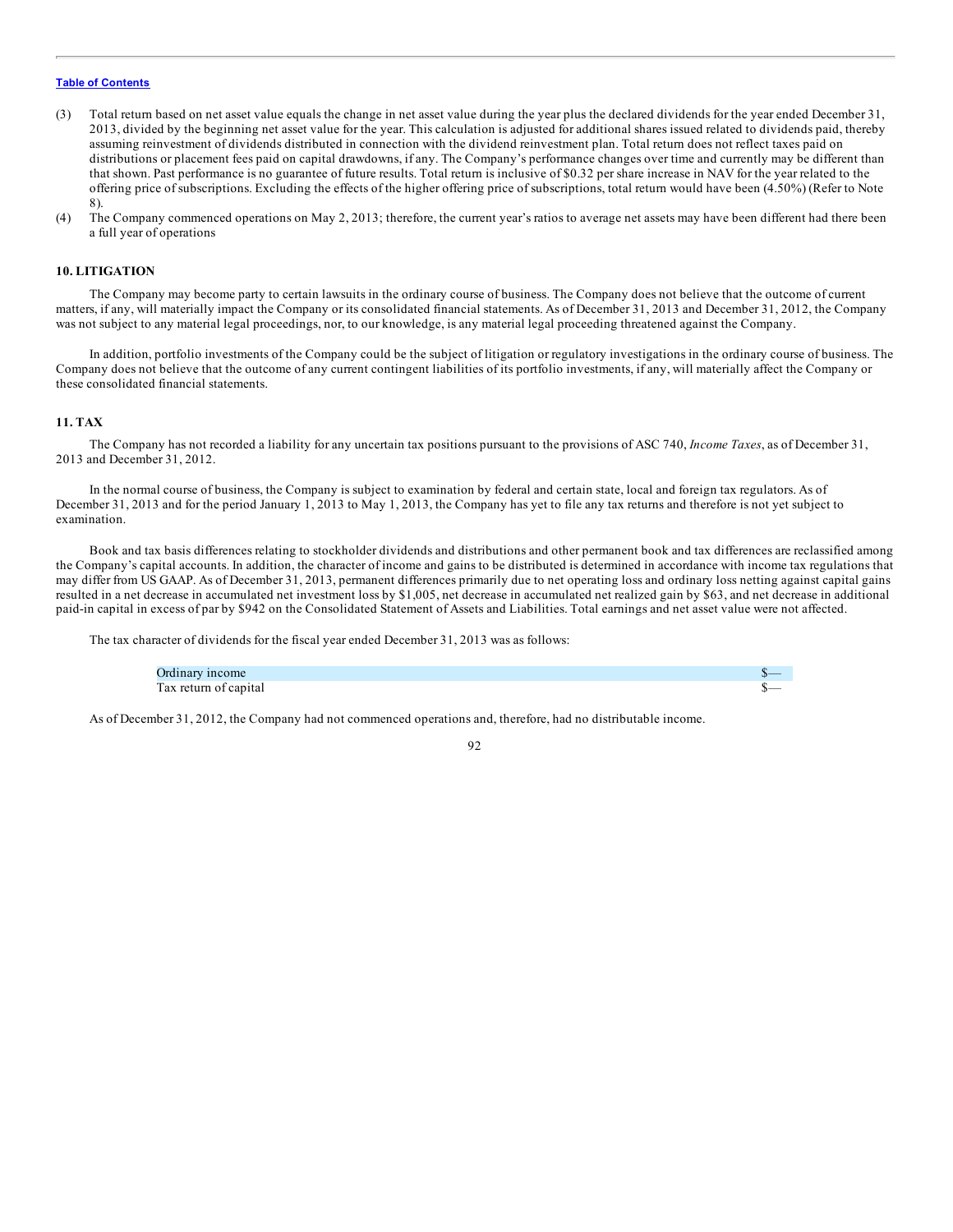### *Income Tax Information and Distributions to Stockholders*

As of December 31, 2013, the components of accumulated earnings (deficit) on a tax basis were as follows:

| Distributable ordinary income                                                               |         |
|---------------------------------------------------------------------------------------------|---------|
| Other book/tax temporary differences $(1)$                                                  | (284)   |
| Net unrealized appreciation (depreciation) on investments—non-controlled/non-affiliated (2) | (701)   |
| Total accumulated earnings (deficit)                                                        | \$(985) |

- (1) Consists of the unamortized portion of organization costs and the interest income related to structured finance obligations for which payment had not been received as of December 31, 2013.
- (2) The difference between the book-basis and tax-basis unrealized appreciation (depreciation) on investments is attributable primarily to the tax treatment of passive foreign investment companies, which include the structured finance obligations.

As of December 31, 2013, the cost of investments for federal income tax purposes and gross unrealized appreciation and depreciation on investments were as follows:

| Cost of investments—non-controlled/non-affiliated                                       | \$213.507        |
|-----------------------------------------------------------------------------------------|------------------|
| Gross unrealized appreciation on investments—non-controlled/non-affiliated              | 1.509            |
| Gross unrealized depreciation on investments—non-controlled/non-affiliated              | (2,210)          |
| Net unrealized appreciation (depreciation) on investments—non-controlled/non-affiliated | $\sqrt{5}$ (701) |

On December 22, 2010, the Regulated Investment Company Modernization Act of 2010 (the "RIC Modernization Act") was enacted which changed various technical rules governing the tax treatment of RICs. The changes are generally effective for taxable years beginning after the date of enactment. Under the RIC Modernization Act, the fund will be permitted to carry forward capital losses incurred in taxable years beginning after the date of enactment for an unlimited period. However, any losses incurred during those future taxable years will be required to be utilized prior to the losses incurred in preenactment taxable years, which carry an expiration date. As a result of this ordering rule, pre-enactment capital loss carryforwards may be more likely to expire unused. Additionally, post-enactment capital losses that are carried forward will retain their character as either short-term or long-term losses rather than being considered all short-term as under previous law. As of December 31, 2013, the Company did not have any pre-enactment or post enactment capital loss carryforwards.

## **12. SELECTED QUARTERLY FINANCIAL DATA (UNAUDITED)**

|                                                                                                  | 2013    |           |          |        |
|--------------------------------------------------------------------------------------------------|---------|-----------|----------|--------|
|                                                                                                  | Q4      | Q3        | Q2       | Q1     |
| Total investment income                                                                          | \$3,804 | \$1,145   | 20       | S—     |
| Net expenses                                                                                     | 2,092   | 1,951     | 2,595    |        |
| Net investment income (loss)                                                                     | 1.712   | (806)     | (2,575)  |        |
| Net realized gain (loss) and net change in unrealized appreciation (depreciation) on investments | 43      | (365)     | -64      |        |
| Net increase (decrease) in net assets resulting from operations                                  | 1.755   | (1,171)   | (2,511)  |        |
| Net asset value per share                                                                        | 19.42   | 19.11     | 18.72    |        |
| Basic and diluted earning per common share                                                       | \$0.22  | \$ (0.29) | \$(7.92) | $\sim$ |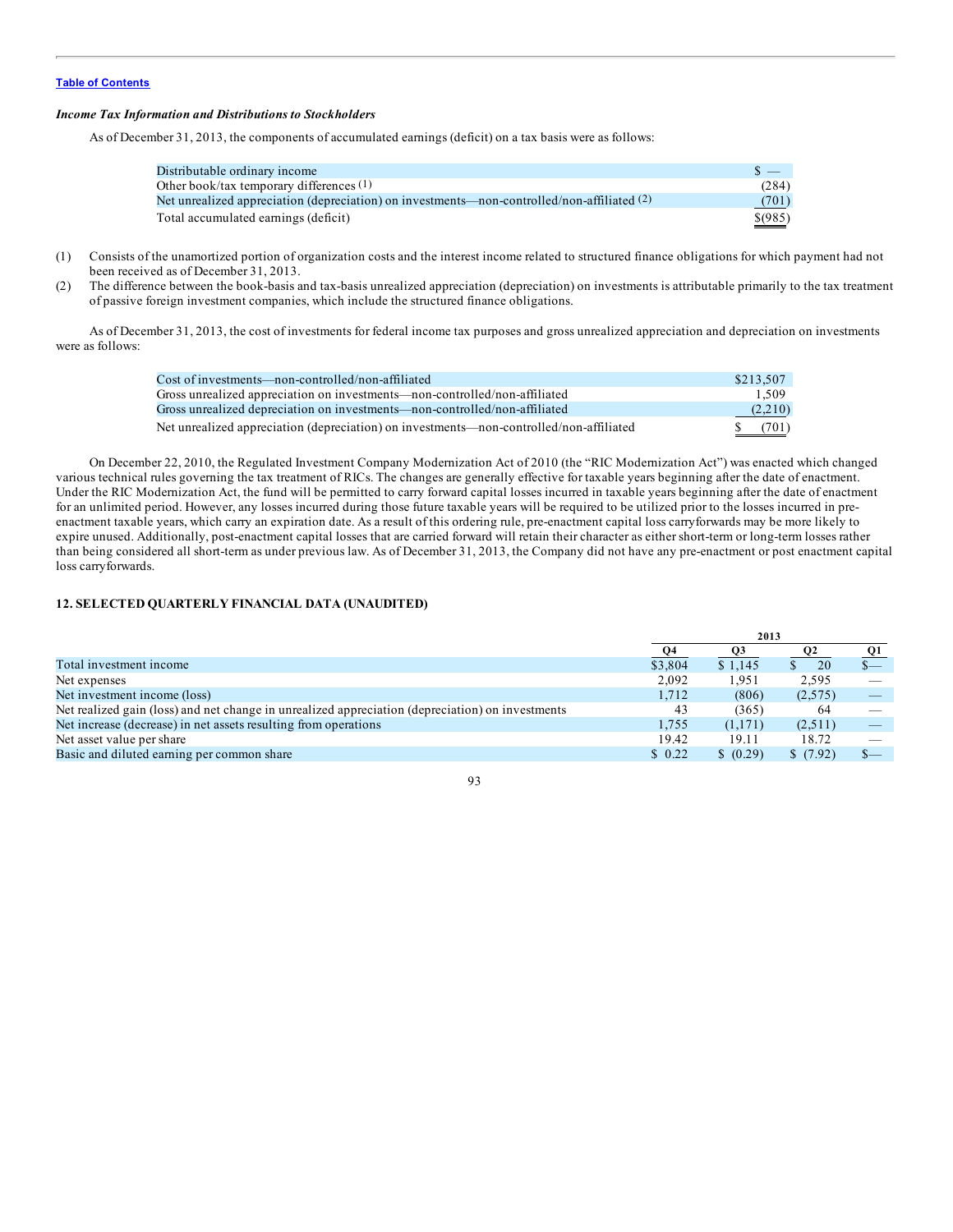#### **13. SUBSEQUENT EVENTS**

Subsequent events have been evaluated through the date the consolidated financial statements were issued. There have been no subsequent events that require recognition or disclosure through the date the consolidated financial statements were issued, except as disclosed below.

On January 6, 2014 and March 6, 2014, the Company borrowed \$2,500 and \$1,800, respectively, from the Revolving Credit Facility to fund investment acquisitions.

On January 10, 2014, the Company issued a capital call and delivered capital drawdown notices totaling \$20,001. Proceeds from the capital call and the related issuance of 1,021,001 shares were due and issued on January 27, 2014. On February 6, 2014, the Company issued a capital call and delivered capital drawdown notices totaling \$9,689. Proceeds from the capital call and the related issuance of 491,849 shares were due and issued on February 21, 2014. On March 7, 2014, the Company issued a capital call and delivered capital drawdown notices totaling \$35,785. Proceeds from the capital call and the related issuance of 1,802,772 shares is expected on or about March 21, 2014.

On March 13, 2014, the Company declared its first dividend of \$0.19 per share for the quarter ending March 31, 2014, which is payable on April 14, 2014 to holders of record of common stock at the close of business on March 31, 2014.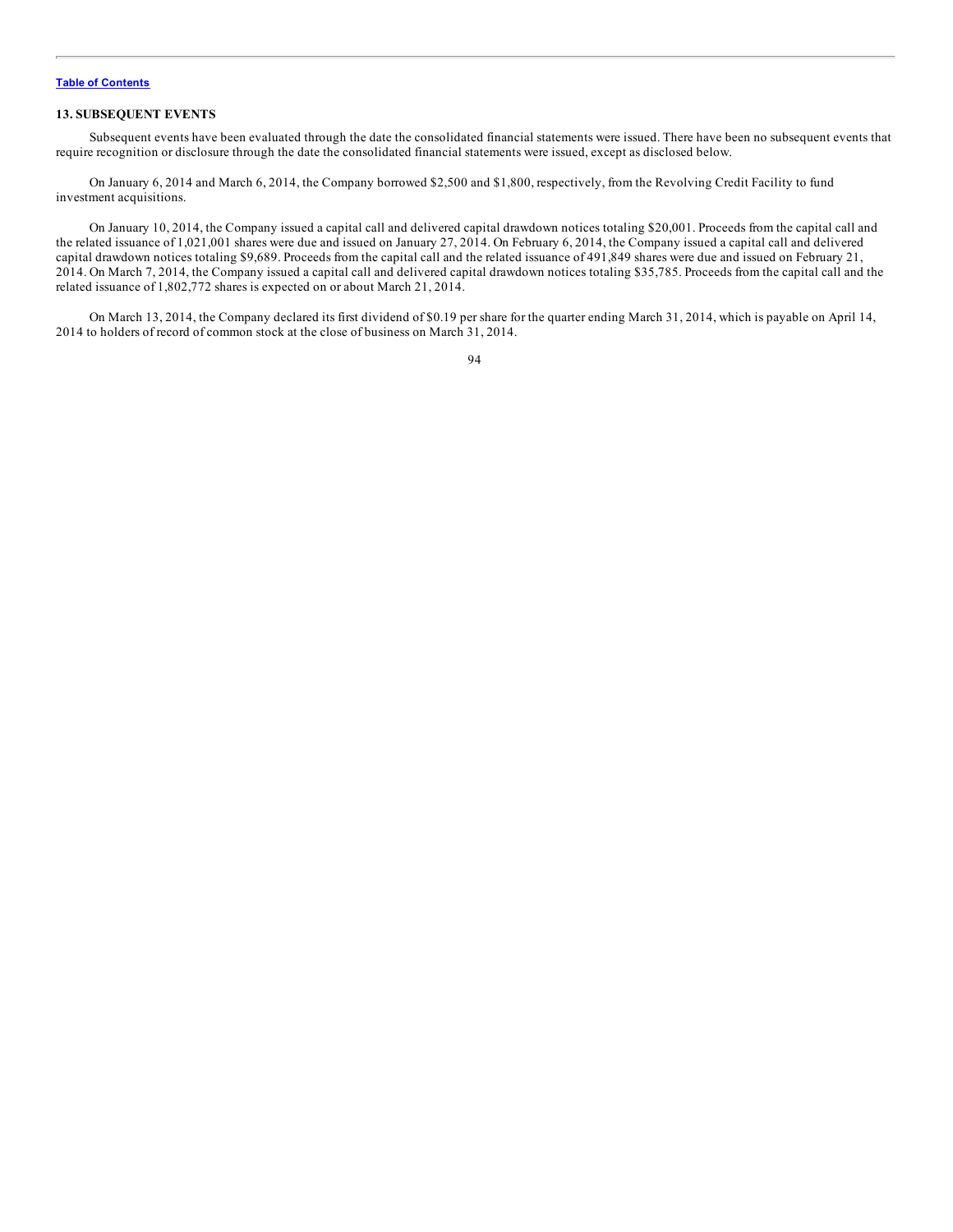#### **Item 9. Changes and Disagreements with Accountants on Accounting and Financial Disclosure**

None.

#### **Item 9A. Controls and Procedures.**

### *Evaluation of Disclosure Controls and Procedures*

As of the end of the period covered by this report, we carried out an evaluation, under the supervision and with the participation of our management, including our President (Principal Executive Officer) and our Chief Financial Officer and Treasurer, of the effectiveness of the design and operation of our disclosure controls and procedures (as defined in Rule 13a-15 of the Securities Exchange Act of 1934). Based on that evaluation, our President and our Chief Financial Officer and Treasurer have concluded that our current disclosure controls and procedures are effective in timely alerting them of material information relating to the Company that is required to be disclosed by us in the reports we file or submit under the Securities Exchange Act of 1934, as amended.

### *Management's Report on Internal Control Over Financial Reporting*

This annual report does not include a report or management's assessment regarding internal control over financial reporting or an attestation report of the company's registered public accounting firm due to a transition period established by rules of the Securities and Exchange Commission for newly public companies.

### *Changes in Internal Controls Over Financial Reporting*

There have been no changes in our internal control over financial reporting periods during the year ended December 31, 2013 that have materially affected, or are reasonably likely to materially affect, our internal control over financial reporting.

#### **Item 9B. Other Information**

None.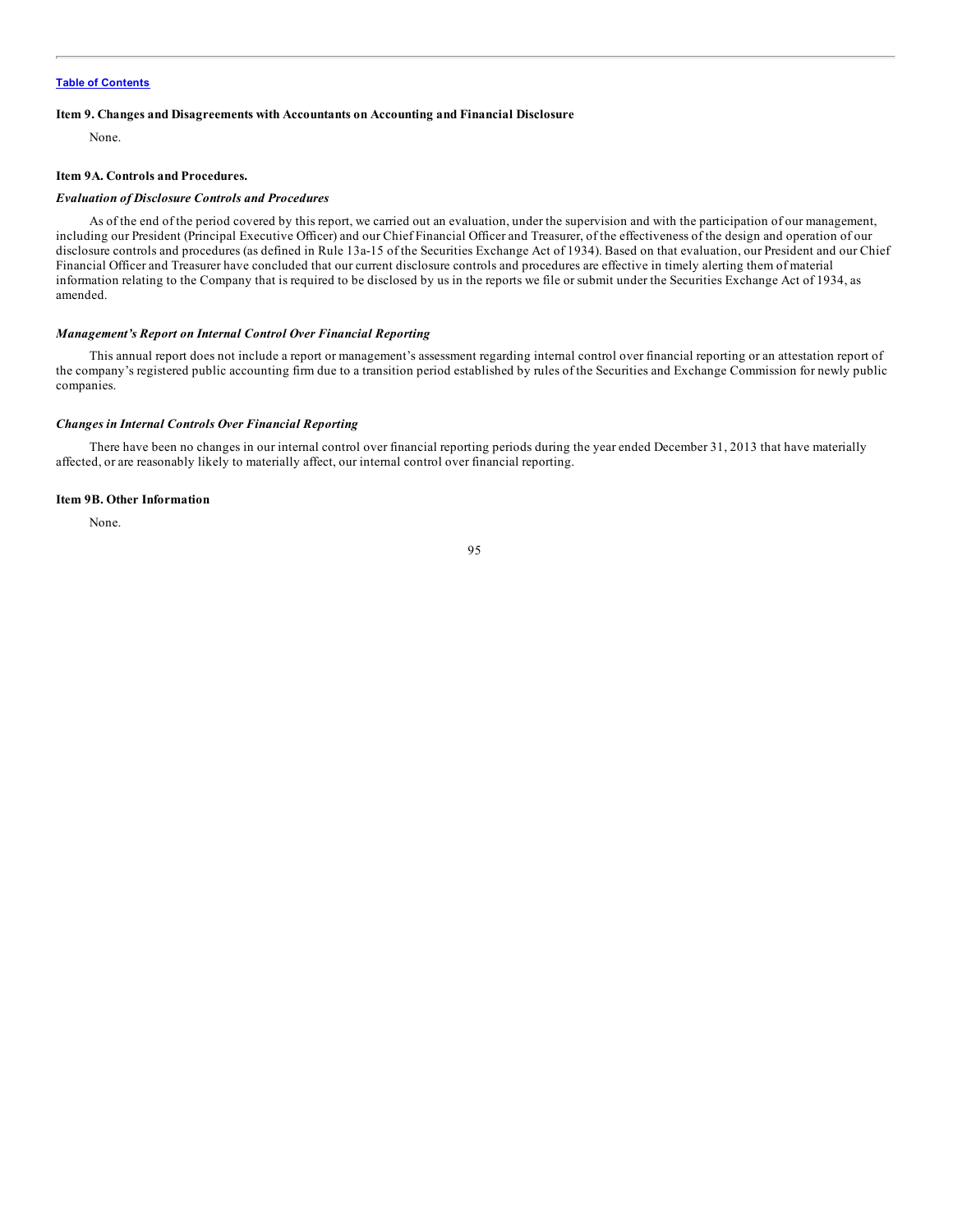### **PART III**

### **Item 10. Directors, Executive Officers and Corporate Governance**

Information in response to this item is incorporated by reference from our Proxy Statement relating to our 2014 annual meeting of stockholders. The Proxy Statement will be filed with the SEC within 120 days after the end of the fiscal year covered by this Form 10-K pursuant to Regulation 14A under the Exchange Act.

We have adopted a Code of Business Conduct for Principal Executive and Senior Financial Officers (the "Code of Business Conduct") under the Sarbanes-Oxley Act of 2002 (the "Sarbanes-Oxley Act"), which applies to, among others, our principal executive officer and principal financial officer. There have been no material changes to our Code of Business Conduct or material waivers of the code that apply to our Chief Executive Officer or Chief Financial Officer. We hereby undertake to provide a copy of this code to any person, without charge, upon request. Requests for a copy of this code may be made in writing addressed to the Secretary of the Company, Matthew Cottrell, Carlyle GMS Finance, Inc., 520 Madison Avenue, 38th Floor, New York, NY.

### **Item 11. Executive Compensation**

Information in response to this item is incorporated by reference from our Proxy Statement relating to our 2014 annual meeting of stockholders.

### **Item 12. Security Ownership of Certain Beneficial Owners and Management and Related Stockholder Matters**

Information in response to this item is incorporated by reference from our Proxy Statement relating to our 2014 annual meeting of stockholders.

### **Item 13. Certain Relationships and Related Transactions, and Director Independence**

Information in response to this item is incorporated by reference from our Proxy Statement relating to our 2014 annual meeting of stockholders.

### **Item 14. Principal Accountant Fees and Services**

Information in response to this item is incorporated by reference from our Proxy Statement relating to our 2014 annual meeting of stockholders.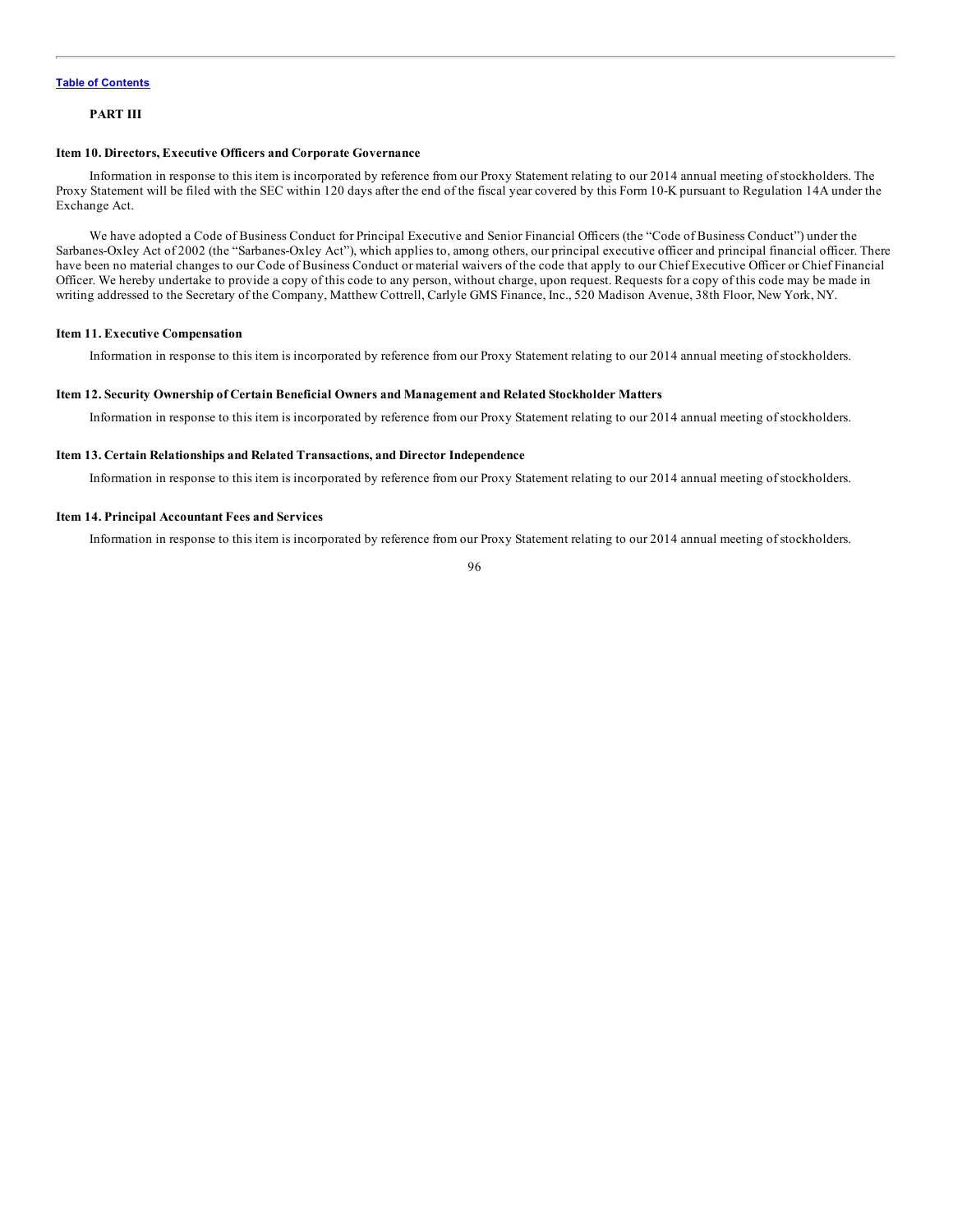### **PART IV**

# **Item 15. Exhibits and Financial Statement Schedules**

(a) The following documents are filed as part of this annual report:

(1) Financial Statements—Refer to Part II, Item 8 of this Form 10-K, which are incorporated herein by reference:

| <b>Report of Independent Registered Public Accounting Firm</b>                       | 66 |
|--------------------------------------------------------------------------------------|----|
| Consolidated Statements of Assets and Liabilities as of December 31, 2013 and 2012   | 67 |
| Consolidated Statement of Operations for the Year Ended December 31, 2013            | 68 |
| Consolidated Statement of Changes in Net Assets for the Year Ended December 31, 2013 | 69 |
| Consolidated Statement of Cash Flows for the Year Ended December 31, 2013            | 70 |
| Consolidated Schedule of Investments as of December 31, 2013                         | 71 |
| Notes to Consolidated Financial Statements                                           | 75 |

(2) Financial Statement Schedules required to be filed by Part II, Item 8 of this Form 10-K—None are required and therefore all financial statement schedules have been omitted.

### (3) Exhibits

- 3.1 Articles of Amendment and Restatement (1)
- 3.2 Amended and Restated Bylaws (1)
- 4.1 Form of Subscription Agreement (1)
- 10.1 Advisory Agreement (1)
- 10.2 Administration Agreement (1)
- 10.3 Form of Indemnification Agreement (1)
- 10.4 Loan and Servicing Agreement (2)
- 21.1 List of Subsidiaries (3)
- 31.1 Certification of President (Principal Executive Officer) Pursuant to Rule 13a-14(a) of the Securities Exchange Act of 1934, as amended.\*
- 31.2 Certification of Chief Financial Officer (Principal Financial Officer) Pursuant to Rule 13a-14 of the Securities Exchange Act of 1934, as amended.\*
- 32.1 Certification of President (Principal Executive Officer) Pursuant to 18 U.S.C. Section 1350, as Adopted Pursuant to Section 906 of the Sarbanes-Oxley Act of 2002.\*
- 32.2 Certification of Chief Financial Officer (Principal Financial Officer) Pursuant to 18 U.S.C. Section 1350, as Adopted Pursuant to Section 906 of the Sarbanes-Oxley Act of 2002.\*
- 99.1 Section 13(r) Disclosure\*
- (1) Incorporated by reference to Form 10-12G/A filed by GMS Finance on April 11, 2013 (File No. 000-54899)
- (2) Incorporated by reference to Form 10-Q filed by GMS Finance on July 31, 2013 (File No. 814-00995)
- (3) Incorporated by reference to Form 10-12G filed by GMS Finance on February 11, 2013 (File No. 000-54899)

Filed herewith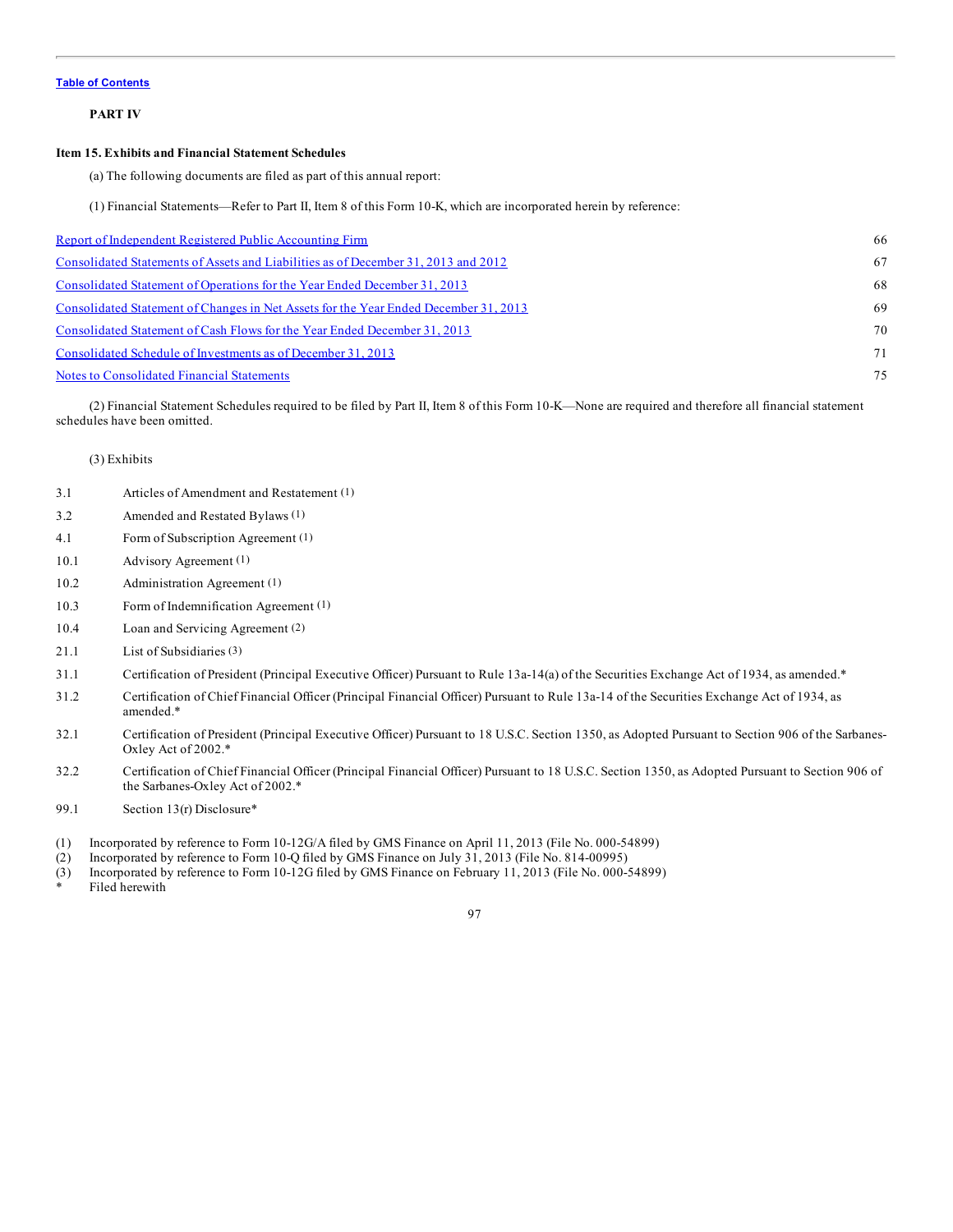# SIGNATURES

Pursuant to the requirements of the Securities Exchange Act of 1934, the registrant has duly caused this report to be signed on its behalf by the undersigned thereunto duly authorized.

|                       | CARLYLE GMS FINANCE, INC.                                                                                                         |  |
|-----------------------|-----------------------------------------------------------------------------------------------------------------------------------|--|
| Dated: March 14, 2014 | /s/ Kenneth J. Kencel<br>By<br>Kenneth J. Kencel<br>President and Director (principal executive officer)                          |  |
| Dated: March 14, 2014 | /s/ Karen Vejseli<br>By<br>Karen Vejseli<br>Chief Financial Officer and Treasurer<br>(principal financial and accounting officer) |  |
| Dated: March 14, 2014 | /s/ Michael J. Petrick<br>By<br>Michael J. Petrick<br>Chairman of the Board of Directors                                          |  |
| Dated: March 14, 2014 | /s/ Nigel D.T. Andrews<br>By<br>Nigel D.T. Andrews<br>Director                                                                    |  |
| Dated: March 14, 2014 | /s/ William P. Hendry<br>By<br>William P. Hendry<br>Director                                                                      |  |
| Dated: March 14, 2014 | /s/ Eliot P.S. Merrill<br>By<br>Eliot P.S. Merrill<br>Director                                                                    |  |
| Dated: March 14, 2014 | /s/ John G. Nestor<br>By<br>John G. Nestor<br>Director                                                                            |  |
| Dated: March 14, 2014 | /s/ Michael L. Rankowitz<br>By<br>Michael L. Rankowitz<br>Director                                                                |  |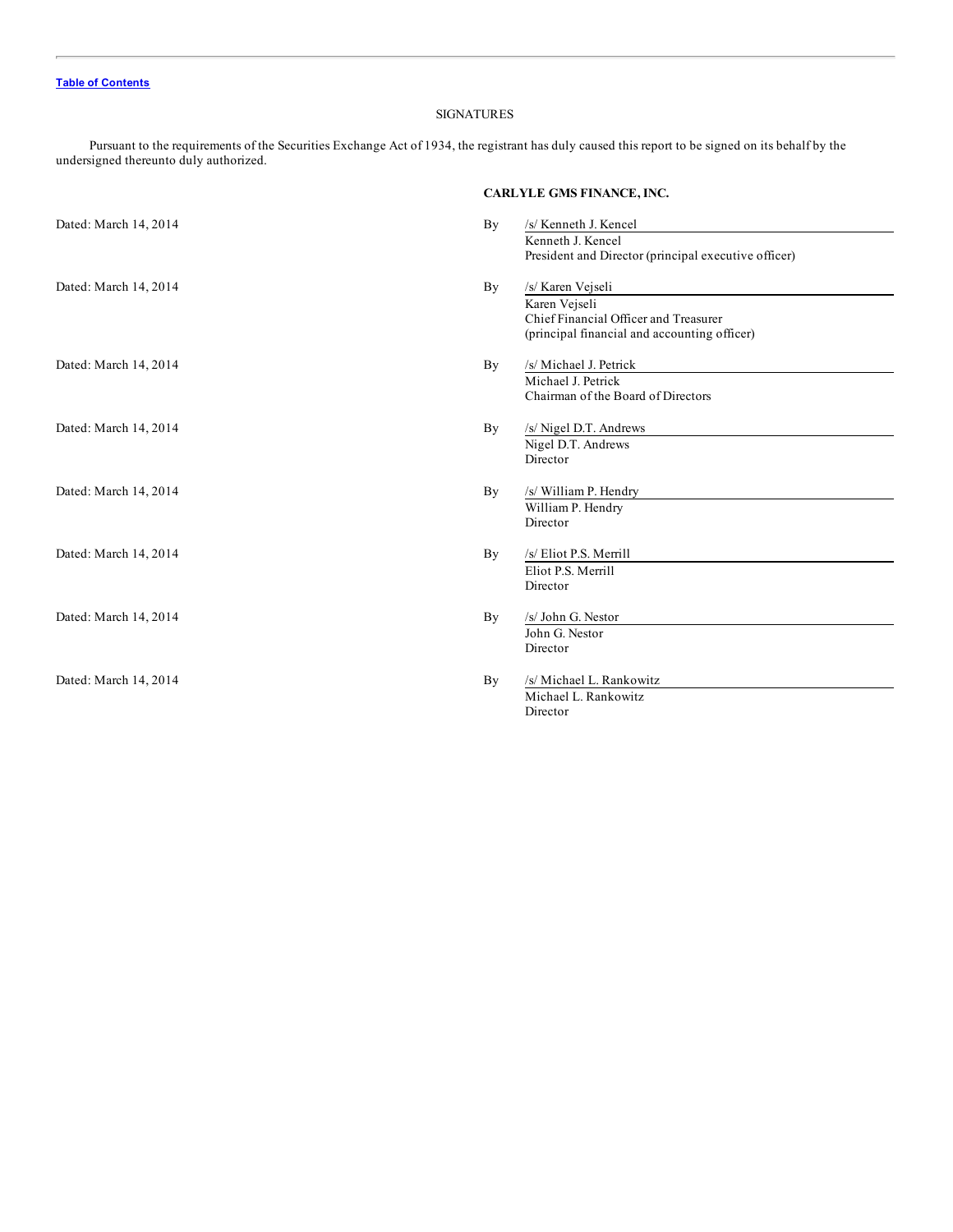## CERTIFICATION OF PRINCIPAL EXECUTIVE OFFICER

## **CERTIFICATION**

I, Kenneth J. Kencel, certify that:

- 1. I have reviewed this annual report on Form 10-K of Carlyle GMS Finance, Inc.;
- 2. Based on my knowledge, this report does not contain any untrue statement of a material fact or omit to state a material fact necessary to make the statements made, in light of the circumstances under which such statements were made, not misleading with respect to the period covered by this report;
- 3. Based on my knowledge, the financial statements, and other financial information included in this report, fairly present in all material respects the financial condition, results of operations and cash flows of the registrant as of, and for, the periods presented in this report;
- 4. The registrant's other certifying officer and I are responsible for establishing and maintaining disclosure controls and procedures (as defined in Exchange Act Rules 13a-15(e) and 15d-15(e)) and internal control over financial reporting (as defined in Exchange Act Rules 13a-15(f) and 15d-15(f)) for the registrant and have:
	- a. Designed such disclosure controls and procedures, or caused such disclosure controls and procedures to be designed under our supervision, to ensure that material information relating to the registrant is made known to us by others within those entities, particularly during the period in which this report is being prepared;
	- b. Evaluated the effectiveness of the registrant's disclosure controls and procedures and presented in this report our conclusions about the effectiveness of the disclosure controls and procedures, as of the end of the period covered by this report based on such evaluation; and
	- c. Disclosed in this report any change in the registrant's internal control over financial reporting that occurred during the registrant's most recent fiscal quarter (the registrant's fourth fiscal quarter in the case of an annual report) that has materially affected, or is reasonably likely to materially affect, the registrant's internal control over financial reporting; and
- 5. The registrant's other certifying officer and I have disclosed, based on our most recent evaluation of internal control over financial reporting, to the registrant's auditors and the audit committee of the registrant's board of directors (or persons performing the equivalent functions):
	- a. All significant deficiencies and material weaknesses in the design or operation of internal control over financial reporting which are reasonably likely to adversely affect the registrant's ability to record, process, summarize and report financial information; and
	- b. Any fraud, whether or not material, that involves management or other employees who have a significant role in the registrant's internal control over financial reporting.

Date: March 14, 2014

/s/ Kenneth J. Kencel **Kenneth J. Kencel President (Principal Executive Officer)**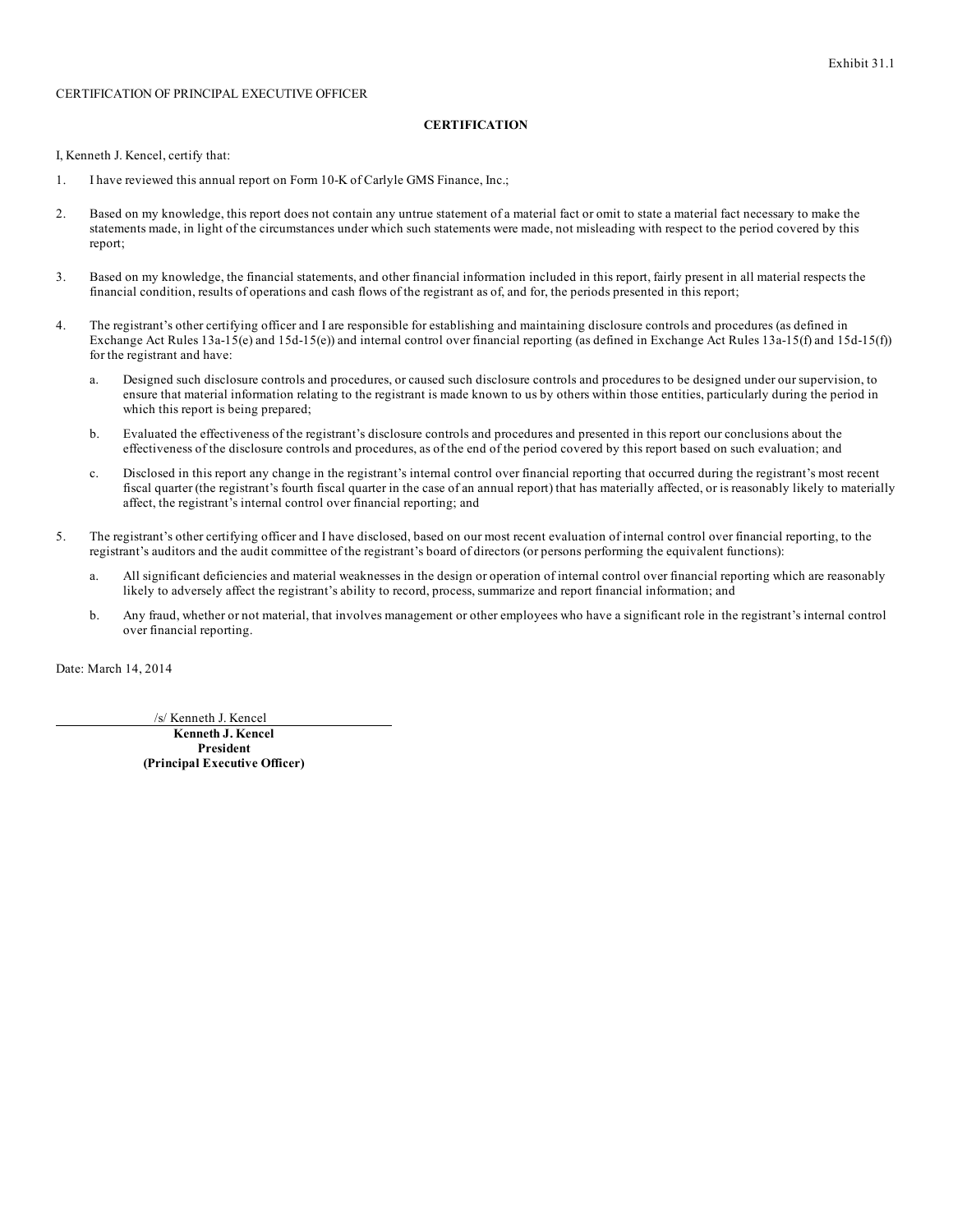### CERTIFICATION OF PRINCIPAL FINANCIAL OFFICER

## **CERTIFICATION**

I, Karen Vejseli, certify that:

- 1. I have reviewed this annual report on Form 10-K of Carlyle GMS Finance, Inc.;
- 2. Based on my knowledge, this report does not contain any untrue statement of a material fact or omit to state a material fact necessary to make the statements made, in light of the circumstances under which such statements were made, not misleading with respect to the period covered by this report;
- 3. Based on my knowledge, the financial statements, and other financial information included in this report, fairly present in all material respects the financial condition, results of operations and cash flows of the registrant as of, and for, the periods presented in this report;
- 4. The registrant's other certifying officer and I are responsible for establishing and maintaining disclosure controls and procedures (as defined in Exchange Act Rules 13a-15(e) and 15d-15(e)) and internal control over financial reporting (as defined in Exchange Act Rules 13a-15(f) and 15d-15(f)) for the registrant and have:
	- a. Designed such disclosure controls and procedures, or caused such disclosure controls and procedures to be designed under our supervision, to ensure that material information relating to the registrant, is made known to us by others within those entities, particularly during the period in which this report is being prepared;
	- b. Evaluated the effectiveness of the registrant's disclosure controls and procedures and presented in this report our conclusions about the effectiveness of the disclosure controls and procedures, as of the end of the period covered by this report based on such evaluation; and
	- c. Disclosed in this report any change in the registrant's internal control over financial reporting that occurred during the registrant's most recent fiscal quarter (the registrant's fourth fiscal quarter in the case of an annual report) that has materially affected, or is reasonably likely to materially affect, the registrant's internal control over financial reporting; and
- 5. The registrant's other certifying officer and I have disclosed, based on our most recent evaluation of internal control over financial reporting, to the registrant's auditors and the audit committee of the registrant's board of directors (or persons performing the equivalent functions):
	- a. All significant deficiencies and material weaknesses in the design or operation of internal control over financial reporting which are reasonably likely to adversely affect the registrant's ability to record, process, summarize and report financial information; and
	- b. Any fraud, whether or not material, that involves management or other employees who have a significant role in the registrant's internal control over financial reporting.

Date: March 14, 2014

/s/ Karen Vejseli **Karen Vejseli**

**Chief Financial Officer (Principal Financial Officer)**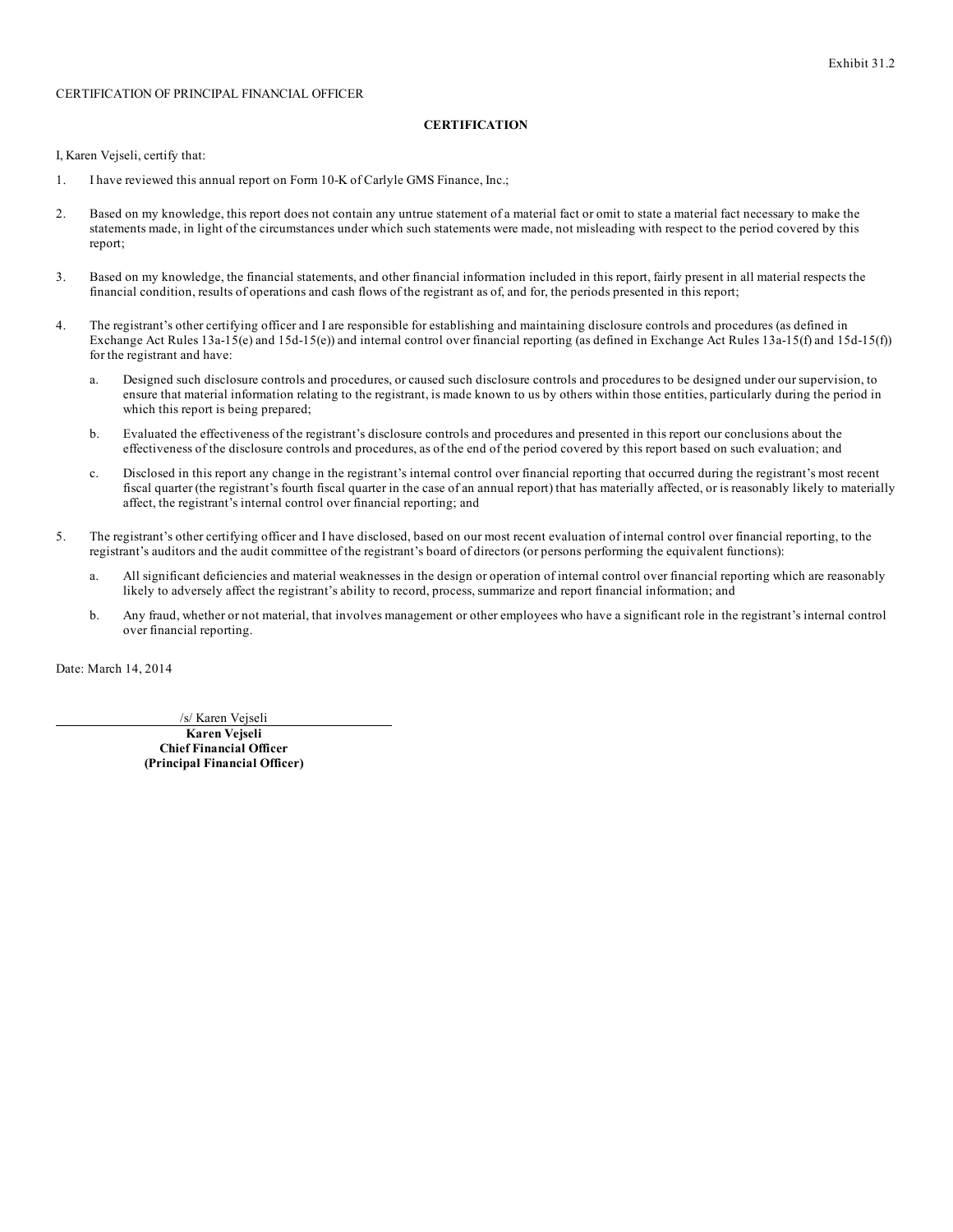## CERTIFICATION OF PRINCIPAL EXECUTIVE OFFICER, SECTION 906

### **CERTIFICATION PURSUANT TO 18 U.S.C. SECTION 1350, AS ADOPTED PURSUANT TO SECTION 906 OF THE SARBANES-OXLEY ACT OF 2002**

I, Kenneth J. Kencel, the President (Principal Executive Officer) of Carlyle GMS Finance, Inc. (the "Company"), hereby certify, pursuant to 18 U.S.C. Section 1350, as adopted pursuant to Section 906 of the Sarbanes-Oxley Act of 2002, that:

- the Form 10-K of the Company for the year ended December 31, 2013 as filed with the Securities and Exchange Commission on the date hereof (the "Form 10-K"), fully complies with the requirements of Section 13(a) or 15(d) of the Securities Exchange Act of 1934 (15 U.S.C. 78m or 78o(d)); and
- the information contained in the Form 10-K fairly presents, in all material respects, the financial condition and results of operations of the Company.

Dated: March 14, 2014

/s/ Kenneth J. Kencel **Kenneth J. Kencel President (Principal Executive Officer)**

\* The foregoing certification is being furnished solely pursuant to 18 U.S.C. Section 1350 and is not being filed as part of the Report or as a separate disclosure document.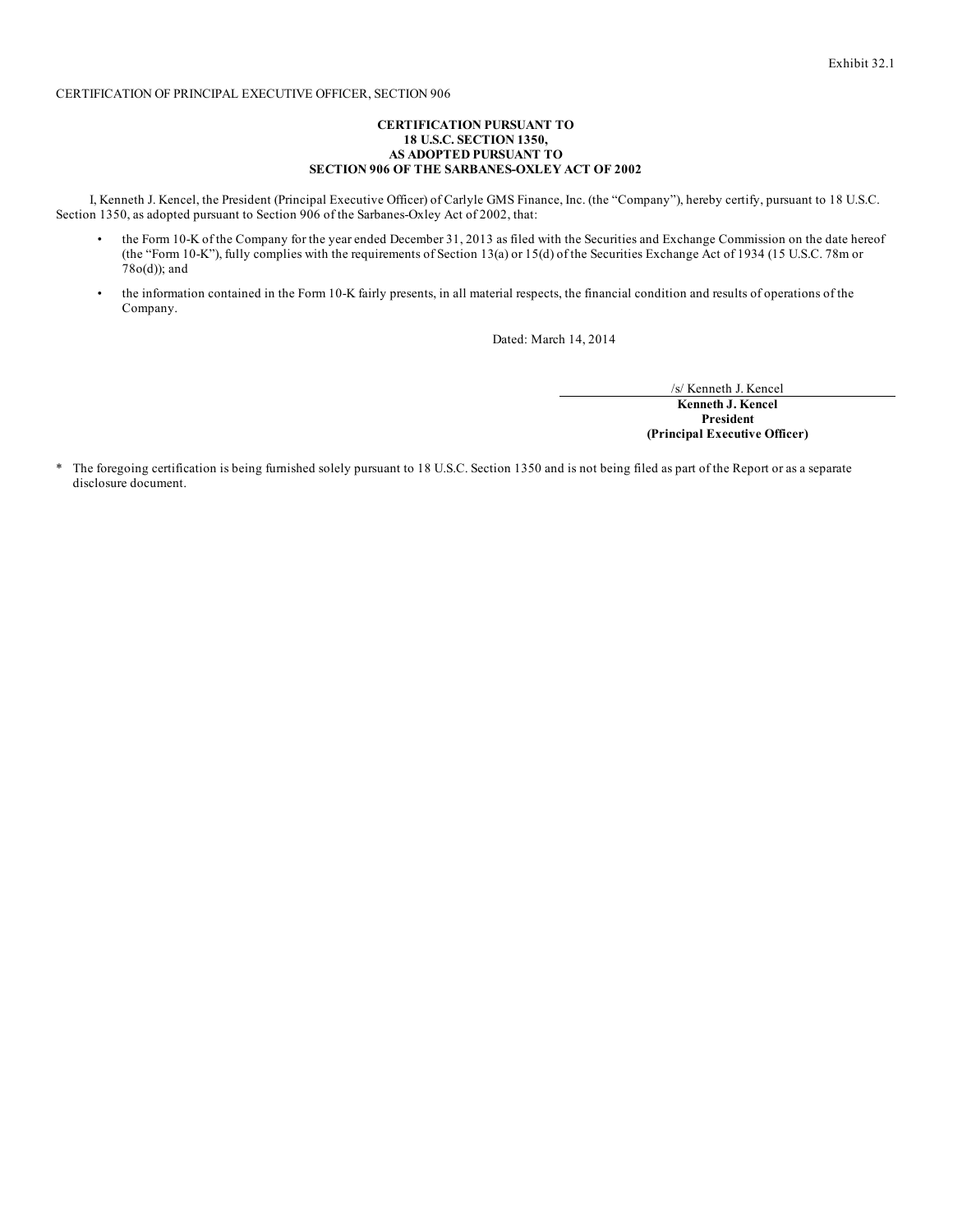## CERTIFICATION OF PRINCIPAL FINANCIAL OFFICER, SECTION 906

### **CERTIFICATION PURSUANT TO 18 U.S.C. SECTION 1350, AS ADOPTED PURSUANT TO SECTION 906 OF THE SARBANES-OXLEY ACT OF 2002**

I, Karen Vejseli, the Chief Financial Officer (Principal Financial Officer) of Carlyle GMS Finance, Inc. (the "Company"), hereby certify, pursuant to 18 U.S.C. Section 1350, as adopted pursuant to Section 906 of the Sarbanes-Oxley Act of 2002, that:

- the Form 10-K of the Company for the year ended December 31, 2013 as filed with the Securities and Exchange Commission on the date hereof (the "Form 10-K"), fully complies with the requirements of Section 13(a) or 15(d) of the Securities Exchange Act of 1934 (15 U.S.C. 78m or 78o(d)); and
- the information contained in the Form 10-K fairly presents, in all material respects, the financial condition and results of operations of the Company.

Dated: March 14, 2014

/s/ Karen Vejseli

**Karen Vejseli Chief Financial Officer (Principal Financial Officer)**

\* The foregoing certification is being furnished solely pursuant to 18 U.S.C. Section 1350 and is not being filed as part of the Report or as a separate disclosure document.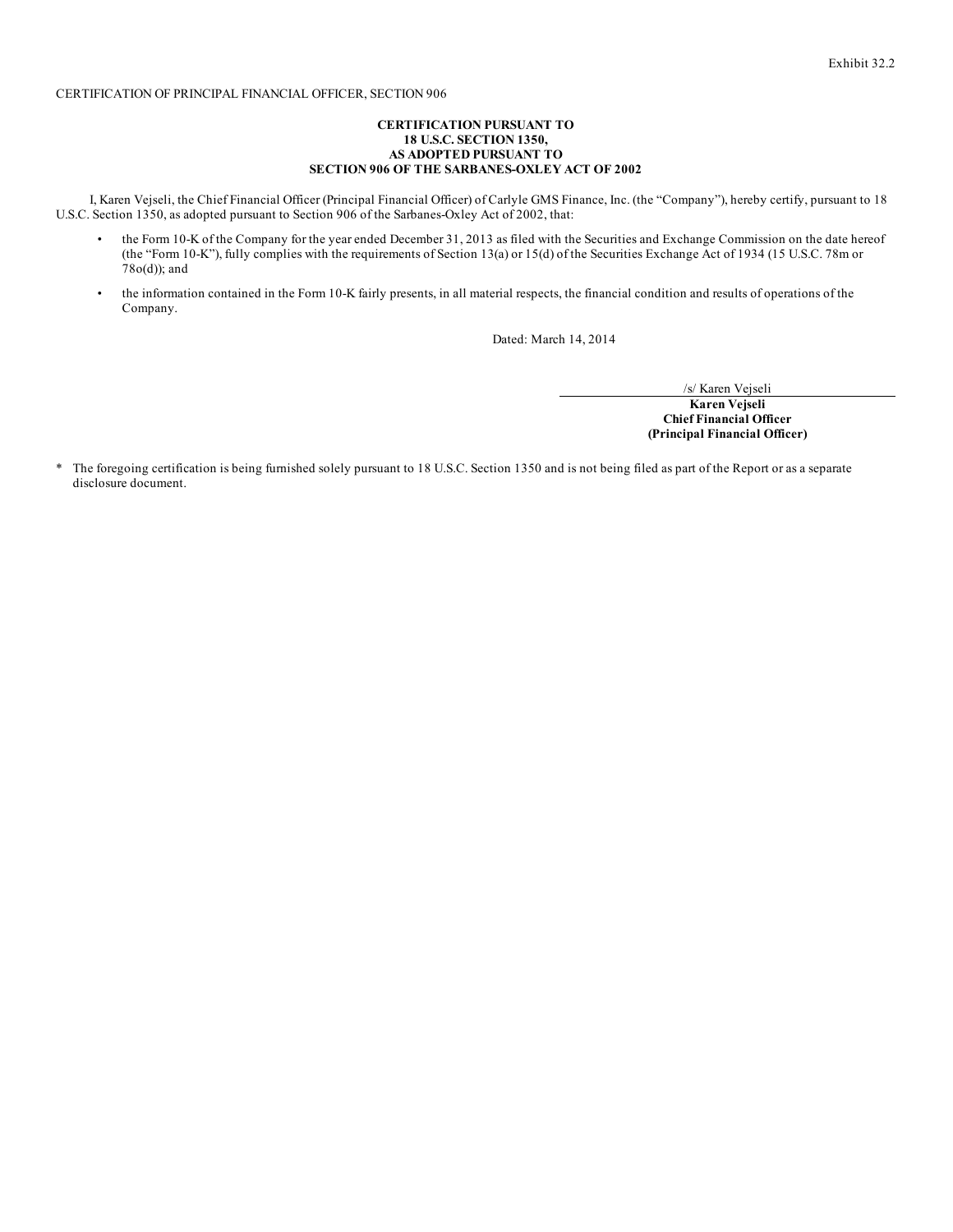### **Section 13(r) Disclosure**

The disclosures reproduced below were initially included in periodic reports filed with the Securities and Exchange Commission by The Carlyle Group L.P. ("Carlyle"), with respect to the fiscal quarter ended March 31, 2013 and the fiscal year ended December 31, 2013, in accordance with Section  $13(r)$  of the Securities Exchange Act of 1934, as amended. We did not independently verify or participate in the preparation of any of these *disclosures.*

Carlyle included the following disclosure in its Form 10-K for the fiscal year ended December 31, 2013:

"In addition, the Iran Threat Reduction and Syrian Human Rights Act of 2012 ("ITRA") expands the scope of U.S. sanctions against Iran and Section 219 of the ITRA amended the Exchange Act to require companies subject to SEC reporting obligations under Section 13 of the Exchange Act to disclose in their periodic reports specified dealings or transactions involving Iran or other individuals and entities targeted by certain sanctions promulgated by the Office Foreign Assets Control engaged in by the reporting company or any of its affiliates during the period covered by the relevant periodic report. In some cases, ITRA requires companies to disclose transactions even if they were permissible under U.S. law. The ITRA also expanded the scope of U.S. sanctions by requiring foreign entities majority owned or controlled by a U.S. person to abide by U.S. sanctions against Iran to the same extent as a U.S. person. Previously, foreign entities were not directly bound by U.S. sanctions against Iran even if they were subsidiaries of U.S. companies. Applus Servicios Technologicos, S.L.U., which may be considered our affiliate, has informed us that it has engaged in the activities that are described on Exhibit 99.2 to this report, which disclosure is hereby incorporated by reference herein.

We are required to separately file with the SEC a notice that such activities have been disclosed in this report, and the SEC is required to post this notice of disclosure on its website and send the report to the U.S. President and certain U.S. Congressional committees. The U.S. President thereafter is required to initiate an investigation and, within 180 days of initiating such investigation, to determine whether sanctions should be imposed. Disclosure of such activity, even if such activity is not subject to sanctions under applicable law, and any sanctions actually imposed on us or our affiliates as a result of these activities, could harm our reputation and have a negative impact on our business."

Carlyle included the following disclosure in Exhibit 99.2 to its Form 10-K for the fiscal year ended December 31, 2013:

"As we disclosed in our Quarterly Report on Form 10-Q for the quarter ended March 31, 2013, we have been advised by Applus Servicios Technologicos S.L.U. ("Applus"), a European company in which our private equity funds have invested and which may be considered our affiliate, that during the first quarter of the year ended December 31, 2013, a subsidiary of Applus provided certain services to customers that could be affiliated with the Industrial Development and Renovation Organization ("IDRO"), which has been designated as an agency of the Government of Iran. For the year ended December 31, 2013, gross revenue attributable to such sales was  $\epsilon$ 86,633, with estimated net profits to Applus of approximately  $\epsilon$ 15,593. At this time, we are unable to determine whether the IDRO, directly or indirectly, controls these customers. Although these activities were not prohibited by U.S. law at the time they were conducted, Applus has advised us that its subsidiary has discontinued its dealings with such customers, and that it does not otherwise intend to continue or enter into any Iran-related activity. All such dealings (including limited wind-down activities) were discontinued prior to March 8, 2013, in accordance with the requirements of Section 218 of the Iran Threat Reduction and Syria Human Rights Act of 2012, as amended."

Carlyle included the following disclosure in its Form 10-Q for the fiscal quarter ended March 31, 2013:

"Pursuant to Section 219 of the Iran Threat Reduction and Syria Human Rights Act of 2012, which added Section 13(r) of the Exchange Act, Carlyle hereby incorporates by reference herein Exhibit 99.1 of this report, which includes disclosures provided to us by Applus Servicios Technologics S.L.U., a European company which may be considered our affiliate."